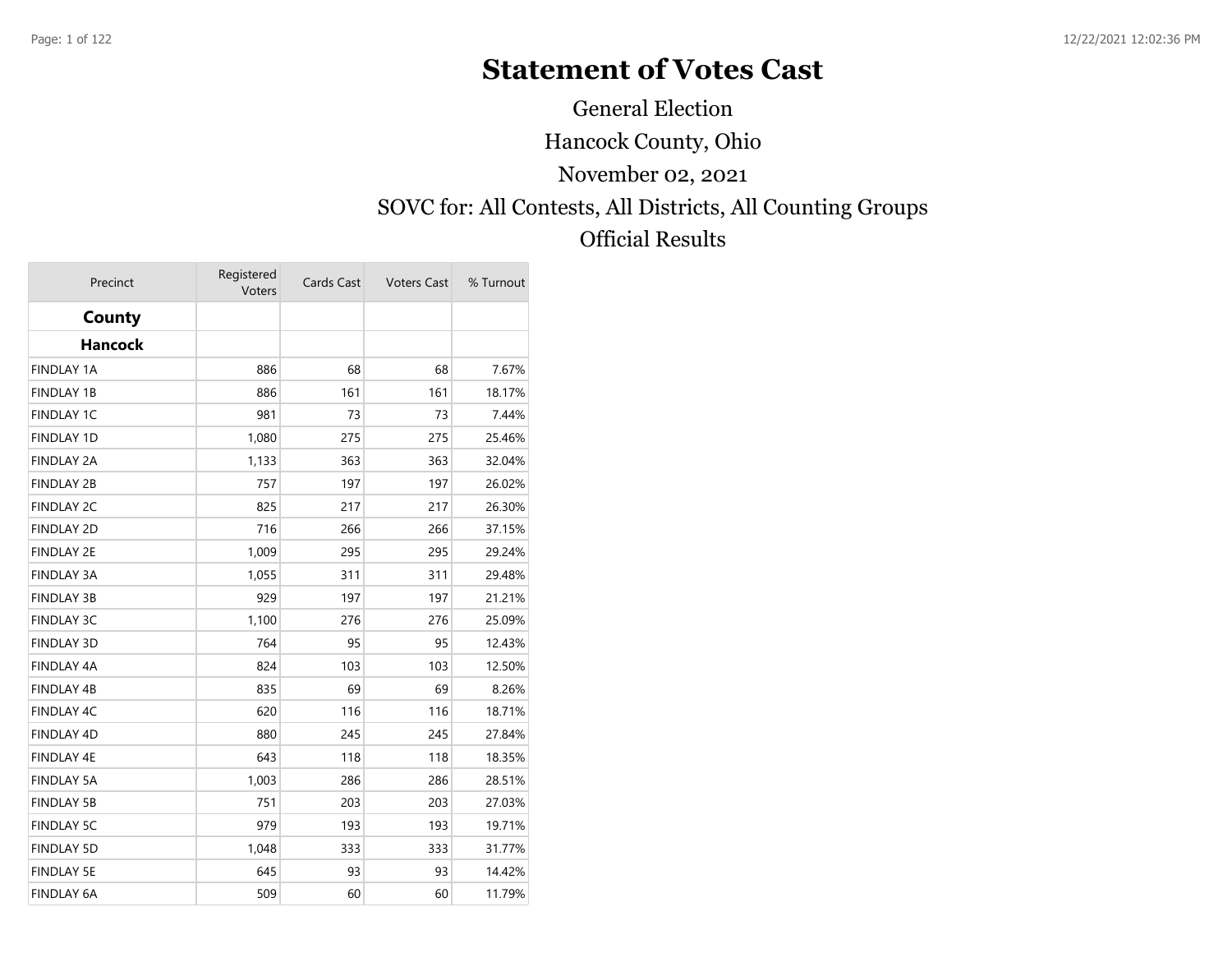| Precinct          | Registered<br>Voters | Cards Cast | <b>Voters Cast</b> | % Turnout |  |
|-------------------|----------------------|------------|--------------------|-----------|--|
| <b>FINDLAY 6B</b> | 818                  | 66         | 66                 | 8.07%     |  |
| <b>FINDLAY 6C</b> | 795                  | 132        | 132                | 16.60%    |  |
| FINDLAY 6D        | 671                  | 94         | 94                 | 14.01%    |  |
| <b>FINDLAY 7A</b> | 893                  | 180        | 180                | 20.16%    |  |
| <b>FINDLAY 7B</b> | 766                  | 143        | 143                | 18.67%    |  |
| FINDLAY 7C        | 751                  | 198        | 198                | 26.36%    |  |
| FINDLAY 7D        | 645                  | 124        | 124                | 19.22%    |  |
| <b>FINDLAY 7E</b> | 613                  | 67         | 67                 | 10.93%    |  |
| FOSTORIA S        | 943                  | 165        | 165                | 17.50%    |  |
| FOSTORIA N        | 973                  | 231        | 231                | 23.74%    |  |
| ALLEN E           | 915                  | 330        | 330                | 36.07%    |  |
| ALLEN W           | 1,035                | 405        | 405                | 39.13%    |  |
| AMANDA            | 739                  | 252        | 252                | 34.10%    |  |
| <b>BIGLICK</b>    | 927                  | 219        | 219                | 23.62%    |  |
| BLANCHARD         | 840                  | 234        | 234                | 27.86%    |  |
| CASS              | 709                  | 270        | 270                | 38.08%    |  |
| DELAWARE          | 843                  | 313        | 313                | 37.13%    |  |
| EAGLE             | 838                  | 290        | 290                | 34.61%    |  |
| JACKSON           | 740                  | 256        | 256                | 34.59%    |  |
| LIBERTY N         | 759                  | 173        | 173                | 22.79%    |  |
| LIBERTY NE        | 819                  | 192        | 192                | 23.44%    |  |
| LIBERTY NW        | 1,136                | 291        | 291                | 25.62%    |  |
| LIBERTY SE        | 1,244                | 166        | 166                | 13.34%    |  |
| LIBERTY SW        | 1,002                | 274        | 274                | 27.35%    |  |
| <b>MADISON E</b>  | 714                  | 228        | 228                | 31.93%    |  |
| MADISON W         | 884                  | 329        | 329                | 37.22%    |  |
| MARION N          | 1,083                | 361        | 361                | 33.33%    |  |
| <b>MARION S</b>   | 1,412                | 357        | 357                | 25.28%    |  |
| MCCOMB            | 961                  | 347        | 347                | 36.11%    |  |
| ORANGE            | 972                  | 247        | 247                | 25.41%    |  |
| PLEASANT          | 546                  | 157        | 157                | 28.75%    |  |
| PORTAGE           | 520                  | 160        | 160                | 30.77%    |  |
| union e           | 589                  | 155        | 155                | 26.32%    |  |
| UNION W           | 632                  | 183        | 183                | 28.96%    |  |
| VAN BUREN         | 683                  | 229        | 229                | 33.53%    |  |
| WASHINGTON        | 1,037                | 247        | 247                | 23.82%    |  |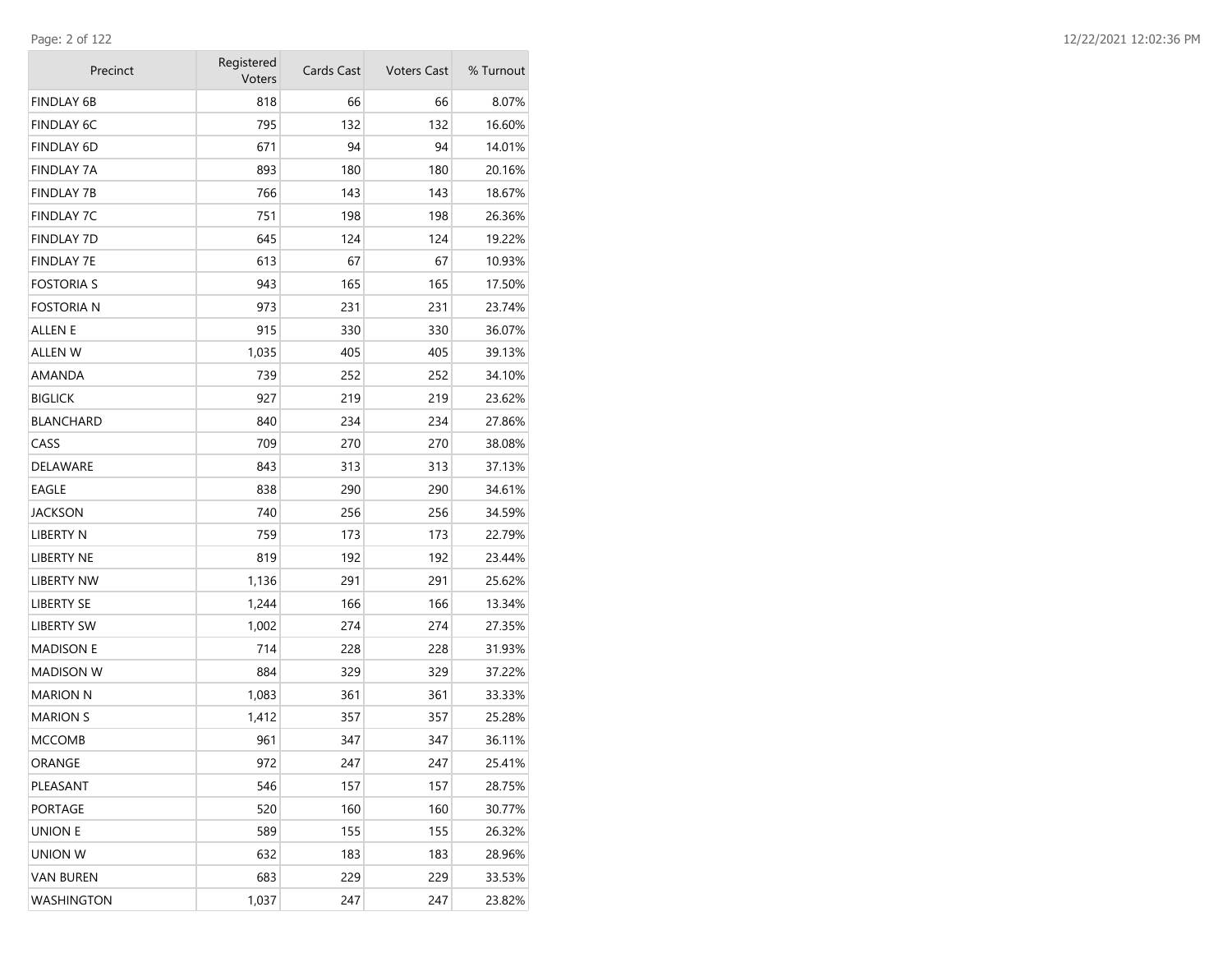| Precinct           | Registered<br>Voters | Cards Cast | <b>Voters Cast</b> | % Turnout |
|--------------------|----------------------|------------|--------------------|-----------|
| Hancock - Total    | 51,305               | 12,678     | 12,678             | 24.71%    |
| <b>Cumulative</b>  |                      |            |                    |           |
| Cumulative         | 0                    | $\Omega$   |                    | N/A       |
| Cumulative - Total | 0                    | $\Omega$   |                    | N/A       |
| County - Total     | 51,305               | 12,678     | 12,678             | 24.71%    |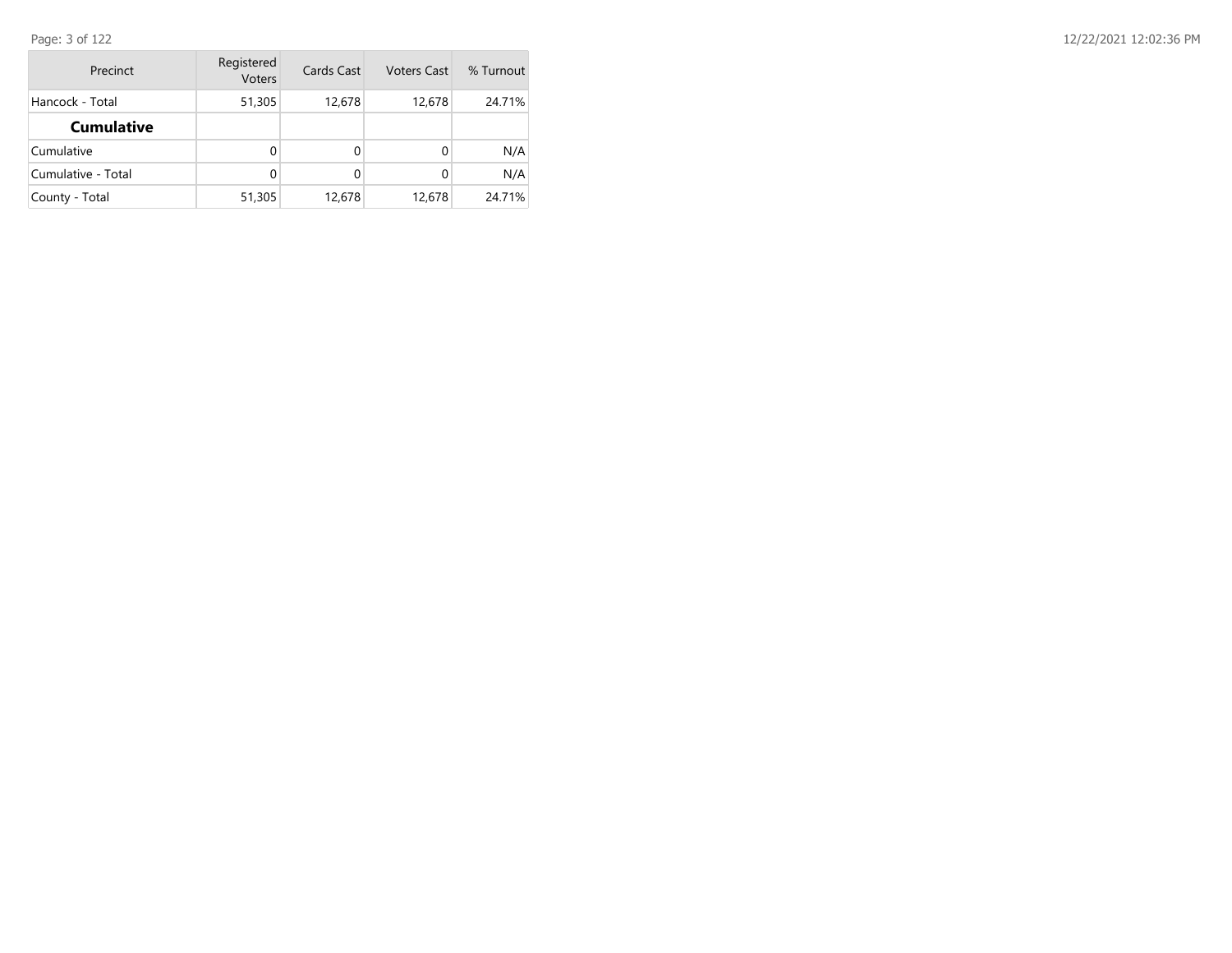#### **Council President for Findlay City (Vote for 1)**

| Precinct          | <b>Times</b> Cast |       |
|-------------------|-------------------|-------|
| County            |                   |       |
| Hancock           |                   |       |
| <b>FINDLAY 1A</b> | 68                | 886   |
| <b>FINDLAY 1B</b> | 161               | 886   |
| <b>FINDLAY 1C</b> | 73                | 981   |
| <b>FINDLAY 1D</b> | 275               | 1,080 |
| <b>FINDLAY 2A</b> | 363               | 1,133 |
| <b>FINDLAY 2B</b> | 197               | 757   |
| <b>FINDLAY 2C</b> | 217               | 825   |
| <b>FINDLAY 2D</b> | 266               | 716   |
| <b>FINDLAY 2E</b> | 295               | 1,009 |
| <b>FINDLAY 3A</b> | 311               | 1,055 |
| <b>FINDLAY 3B</b> | 197               | 929   |
| <b>FINDLAY 3C</b> | 276               | 1,100 |
| <b>FINDLAY 3D</b> | 95                | 764   |
| <b>FINDLAY 4A</b> | 103               | 824   |
| <b>FINDLAY 4B</b> | 69                | 835   |
| <b>FINDLAY 4C</b> | 116               | 620   |
| <b>FINDLAY 4D</b> | 245               | 880   |
| <b>FINDLAY 4E</b> | 118               | 643   |
| <b>FINDLAY 5A</b> | 286               | 1,003 |
| <b>FINDLAY 5B</b> | 203               | 751   |
| <b>FINDLAY 5C</b> | 193               | 979   |
| <b>FINDLAY 5D</b> | 333               | 1,048 |
| <b>FINDLAY 5E</b> | 93                | 645   |
| FINDLAY 6A        | 60                | 509   |
| <b>FINDLAY 6B</b> | 66                | 818   |
| <b>FINDLAY 6C</b> | 132               | 795   |
| <b>FINDLAY 6D</b> | 94                | 671   |
| <b>FINDLAY 7A</b> | 180               | 893   |
| <b>FINDLAY 7B</b> | 143               | 766   |

| Precinct          | John Harrington<br>(REP) | <b>Total Votes</b> |
|-------------------|--------------------------|--------------------|
| County            |                          |                    |
| Hancock           |                          |                    |
| <b>FINDLAY 1A</b> | 52                       | 52                 |
| <b>FINDLAY 1B</b> | 115                      | 115                |
| <b>FINDLAY 1C</b> | 58                       | 58                 |
| <b>FINDLAY 1D</b> | 216                      | 216                |
| <b>FINDLAY 2A</b> | 282                      | 282                |
| <b>FINDLAY 2B</b> | 146                      | 146                |
| <b>FINDLAY 2C</b> | 156                      | 156                |
| <b>FINDLAY 2D</b> | 192                      | 192                |
| <b>FINDLAY 2E</b> | 226                      | 226                |
| <b>FINDLAY 3A</b> | 238                      | 238                |
| <b>FINDLAY 3B</b> | 150                      | 150                |
| <b>FINDLAY 3C</b> | 217                      | 217                |
| <b>FINDLAY 3D</b> | 65                       | 65                 |
| <b>FINDLAY 4A</b> | 70                       | 70                 |
| <b>FINDLAY 4B</b> | 53                       | 53                 |
| FINDLAY 4C        | 74                       | 74                 |
| <b>FINDLAY 4D</b> | 163                      | 163                |
| <b>FINDLAY 4E</b> | 79                       | 79                 |
| <b>FINDLAY 5A</b> | 207                      | 207                |
| <b>FINDLAY 5B</b> | 150                      | 150                |
| <b>FINDLAY 5C</b> | 141                      | 141                |
| <b>FINDLAY 5D</b> | 246                      | 246                |
| <b>FINDLAY 5E</b> | 62                       | 62                 |
| FINDLAY 6A        | 36                       | 36                 |
| FINDLAY 6B        | 42                       | 42                 |
| <b>FINDLAY 6C</b> | 99                       | 99                 |
| FINDLAY 6D        | 69                       | 69                 |
| <b>FINDLAY 7A</b> | 144                      | 144                |
| <b>FINDLAY 7B</b> | 96                       | 96                 |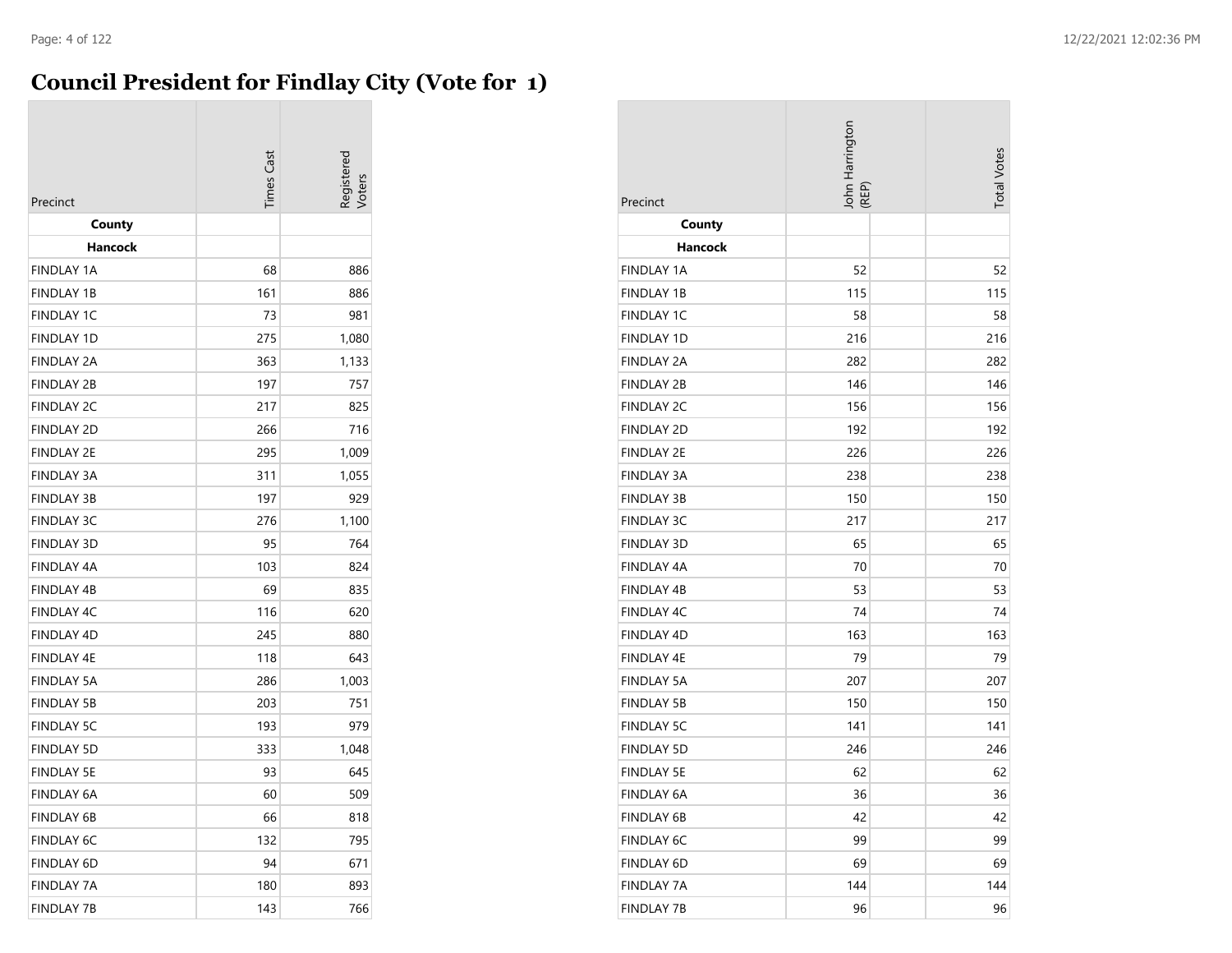12/22/2021 12:02:36 PM

Page: 5 of 122

**College** 

| Precinct           | <b>Times Cast</b> | Registered<br>Voters |
|--------------------|-------------------|----------------------|
| <b>FINDLAY 7C</b>  | 198               | 751                  |
| <b>FINDLAY 7D</b>  | 124               | 645                  |
| <b>FINDLAY 7E</b>  | 67                | 613                  |
| Hancock - Total    | 5,617             | 26,810               |
| <b>Cumulative</b>  |                   |                      |
| Cumulative         | 0                 | U                    |
| Cumulative - Total | 0                 | U                    |
| County - Total     | 5,617             | 26,810               |

| Precinct           | John Harrington<br>(REP) | <b>Total Votes</b> |
|--------------------|--------------------------|--------------------|
| <b>FINDLAY 7C</b>  | 145                      | 145                |
| <b>FINDLAY 7D</b>  | 89                       | 89                 |
| <b>FINDLAY 7E</b>  | 44                       | 44                 |
| Hancock - Total    | 4,122                    | 4,122              |
| <b>Cumulative</b>  |                          |                    |
| Cumulative         | 0                        | 0                  |
| Cumulative - Total | $\Omega$                 | 0                  |
| County - Total     | 4,122                    | 4,122              |

 $\sim$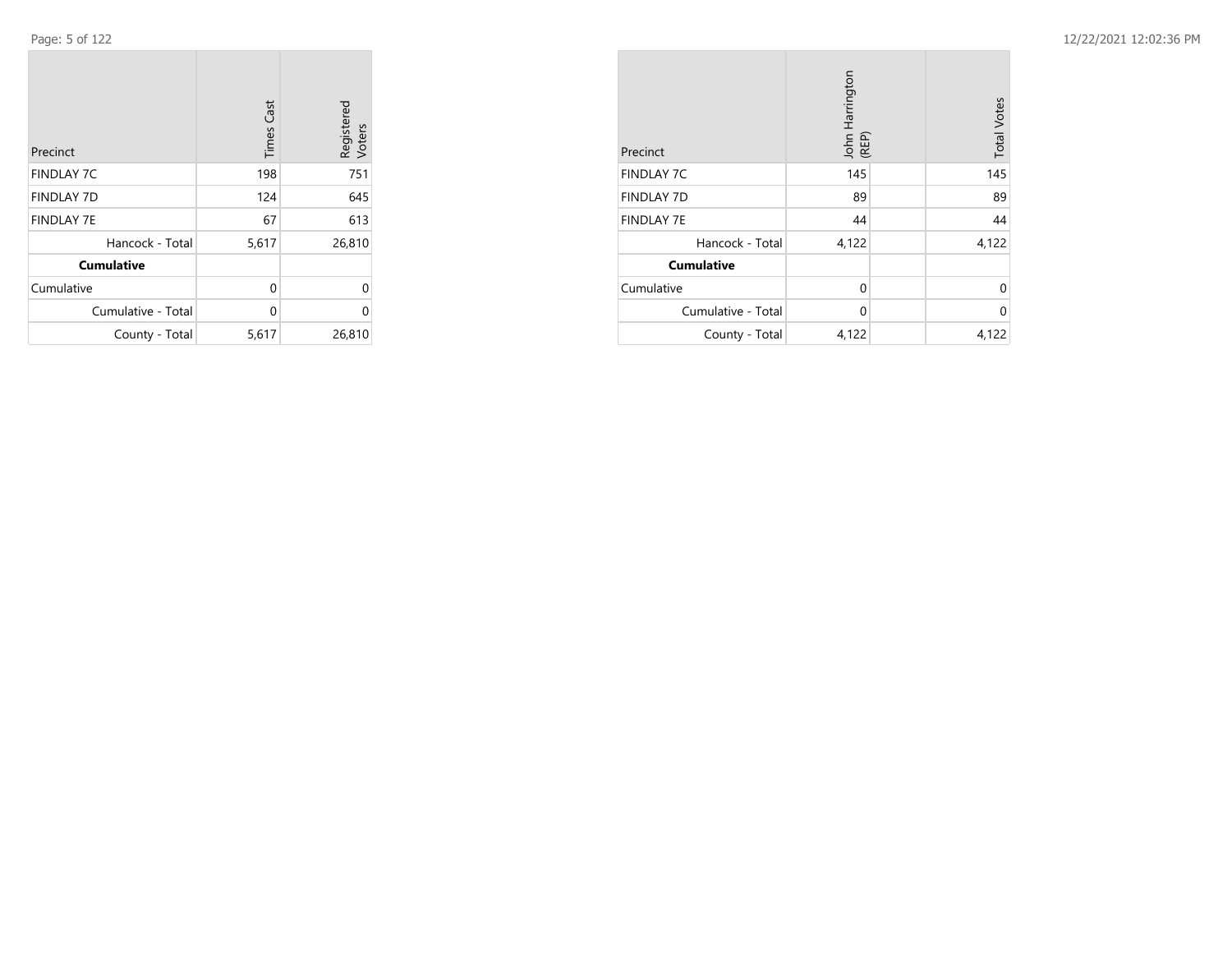## **Treasurer for Findlay City (Vote for 1)**

| Precinct          | <b>Times Cast</b> | egistere |
|-------------------|-------------------|----------|
| County<br>Hancock |                   |          |
| <b>FINDLAY 1A</b> | 68                | 886      |
| <b>FINDLAY 1B</b> | 161               | 886      |
| <b>FINDLAY 1C</b> | 73                | 981      |
| <b>FINDLAY 1D</b> | 275               | 1,080    |
| <b>FINDLAY 2A</b> | 363               | 1,133    |
| <b>FINDLAY 2B</b> | 197               | 757      |
| <b>FINDLAY 2C</b> | 217               | 825      |
| <b>FINDLAY 2D</b> | 266               | 716      |
| <b>FINDLAY 2E</b> | 295               | 1,009    |
| <b>FINDLAY 3A</b> | 311               | 1,055    |
| <b>FINDLAY 3B</b> | 197               | 929      |
| <b>FINDLAY 3C</b> | 276               | 1,100    |
| <b>FINDLAY 3D</b> | 95                | 764      |
| FINDLAY 4A        | 103               | 824      |
| <b>FINDLAY 4B</b> | 69                | 835      |
| <b>FINDLAY 4C</b> | 116               | 620      |
| <b>FINDLAY 4D</b> | 245               | 880      |
| <b>FINDLAY 4E</b> | 118               | 643      |
| <b>FINDLAY 5A</b> | 286               | 1,003    |
| <b>FINDLAY 5B</b> | 203               | 751      |
| <b>FINDLAY 5C</b> | 193               | 979      |
| <b>FINDLAY 5D</b> | 333               | 1,048    |
| <b>FINDLAY 5E</b> | 93                | 645      |
| <b>FINDLAY 6A</b> | 60                | 509      |
| <b>FINDLAY 6B</b> | 66                | 818      |
| <b>FINDLAY 6C</b> | 132               | 795      |
| <b>FINDLAY 6D</b> | 94                | 671      |
| <b>FINDLAY 7A</b> | 180               | 893      |
| <b>FINDLAY 7B</b> | 143               | 766      |

| Precinct          | Susan Jo Hite<br>(REP) | <b>Total Votes</b> |
|-------------------|------------------------|--------------------|
| County            |                        |                    |
| Hancock           |                        |                    |
| <b>FINDLAY 1A</b> | 52                     | 52                 |
| <b>FINDLAY 1B</b> | 107                    | 107                |
| <b>FINDLAY 1C</b> | 57                     | 57                 |
| <b>FINDLAY 1D</b> | 221                    | 221                |
| <b>FINDLAY 2A</b> | 284                    | 284                |
| <b>FINDLAY 2B</b> | 149                    | 149                |
| <b>FINDLAY 2C</b> | 160                    | 160                |
| <b>FINDLAY 2D</b> | 192                    | 192                |
| <b>FINDLAY 2E</b> | 231                    | 231                |
| <b>FINDLAY 3A</b> | 241                    | 241                |
| <b>FINDLAY 3B</b> | 153                    | 153                |
| <b>FINDLAY 3C</b> | 215                    | 215                |
| <b>FINDLAY 3D</b> | 71                     | 71                 |
| <b>FINDLAY 4A</b> | 75                     | 75                 |
| <b>FINDLAY 4B</b> | 51                     | 51                 |
| <b>FINDLAY 4C</b> | 77                     | 77                 |
| <b>FINDLAY 4D</b> | 157                    | 157                |
| <b>FINDLAY 4E</b> | 80                     | 80                 |
| <b>FINDLAY 5A</b> | 206                    | 206                |
| <b>FINDLAY 5B</b> | 154                    | 154                |
| <b>FINDLAY 5C</b> | 142                    | 142                |
| <b>FINDLAY 5D</b> | 251                    | 251                |
| <b>FINDLAY 5E</b> | 65                     | 65                 |
| FINDLAY 6A        | 42                     | 42                 |
| FINDLAY 6B        | 45                     | 45                 |
| FINDLAY 6C        | 100                    | 100                |
| <b>FINDLAY 6D</b> | 66                     | 66                 |
| FINDLAY 7A        | 146                    | 146                |
| <b>FINDLAY 7B</b> | 96                     | 96                 |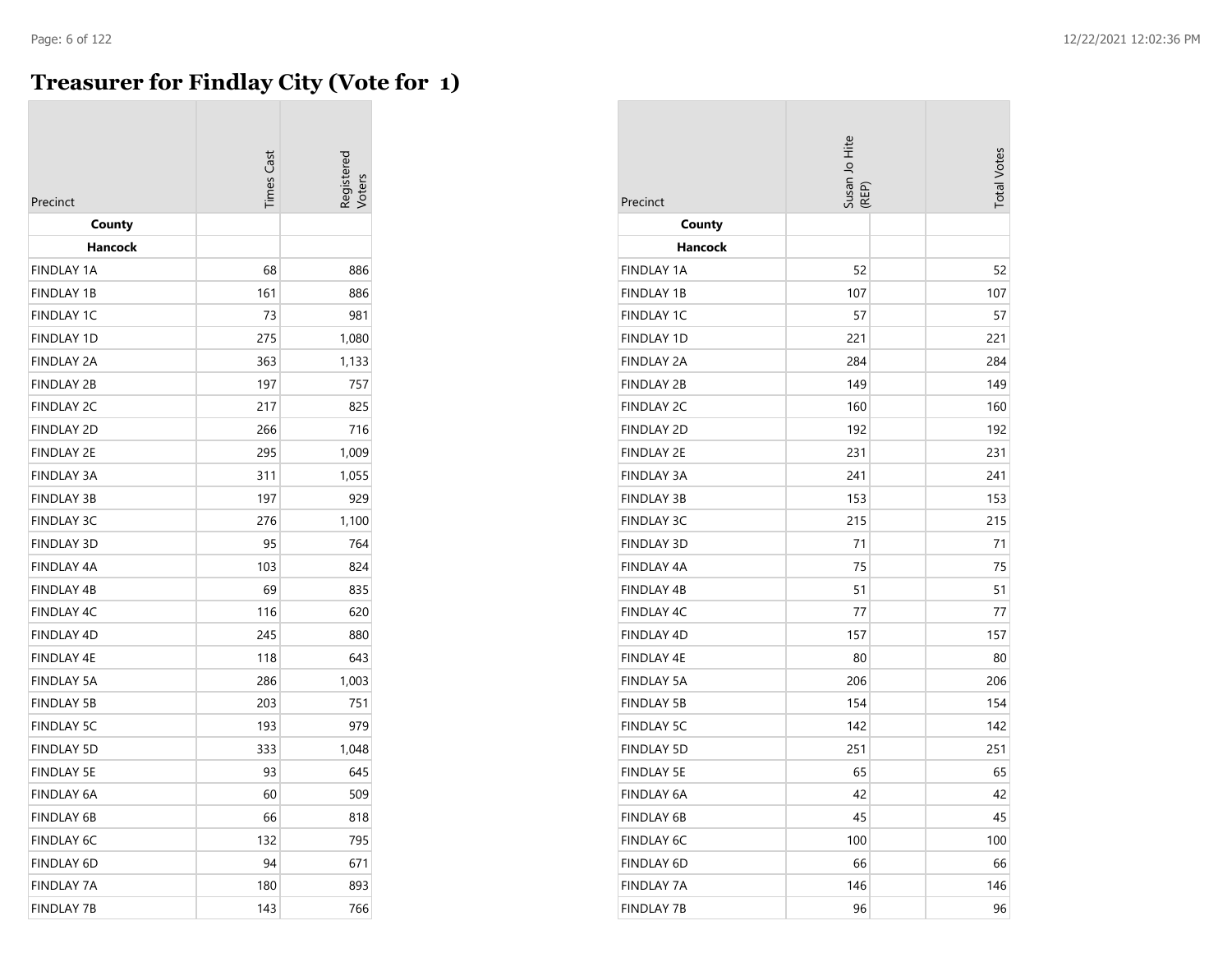12/22/2021 12:02:36 PM

Page: 7 of 122

**College** 

| Precinct           | <b>Times Cast</b> | Registered<br>Voters |
|--------------------|-------------------|----------------------|
| <b>FINDLAY 7C</b>  | 198               | 751                  |
| <b>FINDLAY 7D</b>  | 124               | 645                  |
| <b>FINDLAY 7E</b>  | 67                | 613                  |
| Hancock - Total    | 5,617             | 26,810               |
| <b>Cumulative</b>  |                   |                      |
| Cumulative         | 0                 | O                    |
| Cumulative - Total | $\Omega$          | Ω                    |
| County - Total     | 5,617             | 26,810               |

| Precinct           | Susan Jo Hite<br>(REP) | <b>Total Votes</b> |
|--------------------|------------------------|--------------------|
| <b>FINDLAY 7C</b>  | 140                    | 140                |
| <b>FINDLAY 7D</b>  | 92                     | 92                 |
| <b>FINDLAY 7E</b>  | 46                     | 46                 |
| Hancock - Total    | 4,164                  | 4,164              |
| <b>Cumulative</b>  |                        |                    |
| Cumulative         | $\Omega$               | 0                  |
| Cumulative - Total | $\Omega$               | 0                  |
| County - Total     | 4,164                  | 4,164              |

**College**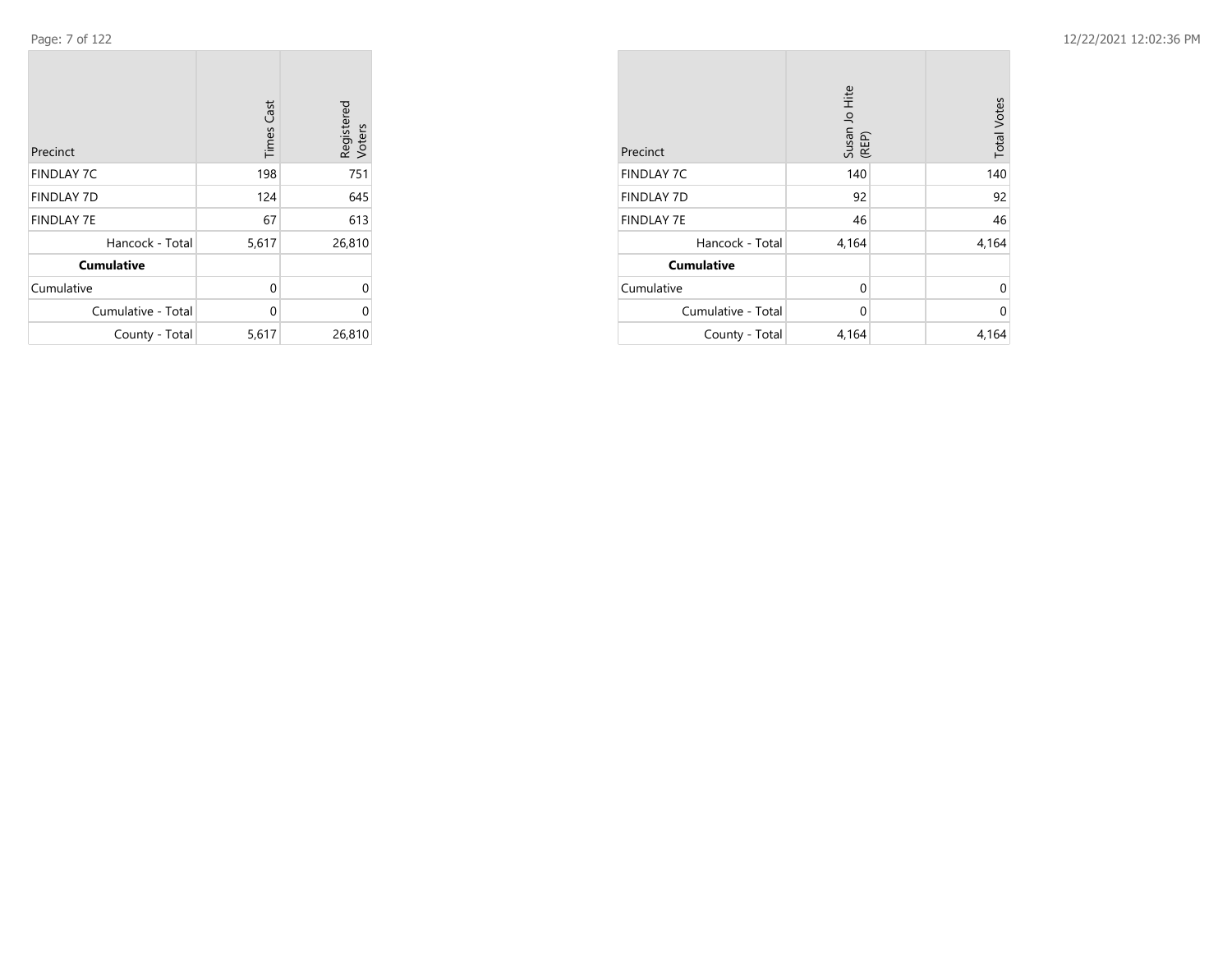#### **Council-at-Large for Findlay City (Vote for 3)**

| Precinct                               | <b>Times Cast</b> | oter         |
|----------------------------------------|-------------------|--------------|
| County<br>Hancock                      |                   |              |
| <b>FINDLAY 1A</b>                      | 68                | 886          |
| <b>FINDLAY 1B</b>                      | 161               | 886          |
| <b>FINDLAY 1C</b>                      | 73                | 981          |
| <b>FINDLAY 1D</b>                      | 275               |              |
| <b>FINDLAY 2A</b>                      | 363               | 1,080        |
| <b>FINDLAY 2B</b>                      | 197               | 1,133<br>757 |
| <b>FINDLAY 2C</b>                      | 217               | 825          |
| <b>FINDLAY 2D</b>                      | 266               | 716          |
| <b>FINDLAY 2E</b>                      | 295               |              |
| <b>FINDLAY 3A</b>                      | 311               | 1,009        |
| <b>FINDLAY 3B</b>                      | 197               | 1,055        |
|                                        | 276               | 929          |
| <b>FINDLAY 3C</b><br><b>FINDLAY 3D</b> |                   | 1,100        |
| <b>FINDLAY 4A</b>                      | 95<br>103         | 764          |
| <b>FINDLAY 4B</b>                      |                   | 824          |
|                                        | 69<br>116         | 835          |
| FINDLAY 4C<br><b>FINDLAY 4D</b>        | 245               | 620          |
|                                        |                   | 880          |
| <b>FINDLAY 4E</b>                      | 118               | 643          |
| <b>FINDLAY 5A</b>                      | 286               | 1,003        |
| <b>FINDLAY 5B</b>                      | 203               | 751          |
| <b>FINDLAY 5C</b>                      | 193               | 979          |
| <b>FINDLAY 5D</b>                      | 333               | 1,048        |
| <b>FINDLAY 5E</b>                      | 93                | 645          |
| <b>FINDLAY 6A</b>                      | 60                | 509          |
| FINDLAY 6B                             | 66                | 818          |
| <b>FINDLAY 6C</b>                      | 132               | 795          |
| FINDLAY 6D                             | 94                | 671          |
| <b>FINDLAY 7A</b>                      | 180               | 893          |
| <b>FINDLAY 7B</b>                      | 143               | 766          |

| Precinct          | Randy Greeno<br>(REP) | Grant C. Russel<br>(REP) |
|-------------------|-----------------------|--------------------------|
| County            |                       |                          |
| Hancock           |                       |                          |
| <b>FINDLAY 1A</b> | 44                    | 41                       |
| <b>FINDLAY 1B</b> | 98                    | 100                      |
| <b>FINDLAY 1C</b> | 54                    | 51                       |
| <b>FINDLAY 1D</b> | 201                   | 192                      |
| <b>FINDLAY 2A</b> | 263                   | 250                      |
| <b>FINDLAY 2B</b> | 133                   | 122                      |
| <b>FINDLAY 2C</b> | 153                   | 140                      |
| <b>FINDLAY 2D</b> | 181                   | 177                      |
| <b>FINDLAY 2E</b> | 214                   | 210                      |
| <b>FINDLAY 3A</b> | 231                   | 215                      |
| <b>FINDLAY 3B</b> | 140                   | 139                      |
| <b>FINDLAY 3C</b> | 201                   | 197                      |
| <b>FINDLAY 3D</b> | 67                    | 59                       |
| FINDLAY 4A        | 64                    | 63                       |
| <b>FINDLAY 4B</b> | 51                    | 40                       |
| <b>FINDLAY 4C</b> | 74                    | 69                       |
| <b>FINDLAY 4D</b> | 156                   | 149                      |
| <b>FINDLAY 4E</b> | 77                    | 72                       |
| <b>FINDLAY 5A</b> | 210                   | 201                      |
| <b>FINDLAY 5B</b> | 143                   | 136                      |
| <b>FINDLAY 5C</b> | 132                   | 125                      |
| <b>FINDLAY 5D</b> | 234                   | 207                      |
| <b>FINDLAY 5E</b> | 60                    | 55                       |
| <b>FINDLAY 6A</b> | 42                    | 30                       |
| FINDLAY 6B        | 39                    | 33                       |
| <b>FINDLAY 6C</b> | 87                    | 79                       |
| FINDLAY 6D        | 64                    | 64                       |
| <b>FINDLAY 7A</b> | 136                   | 128                      |
| <b>FINDLAY 7B</b> | 93                    | 92                       |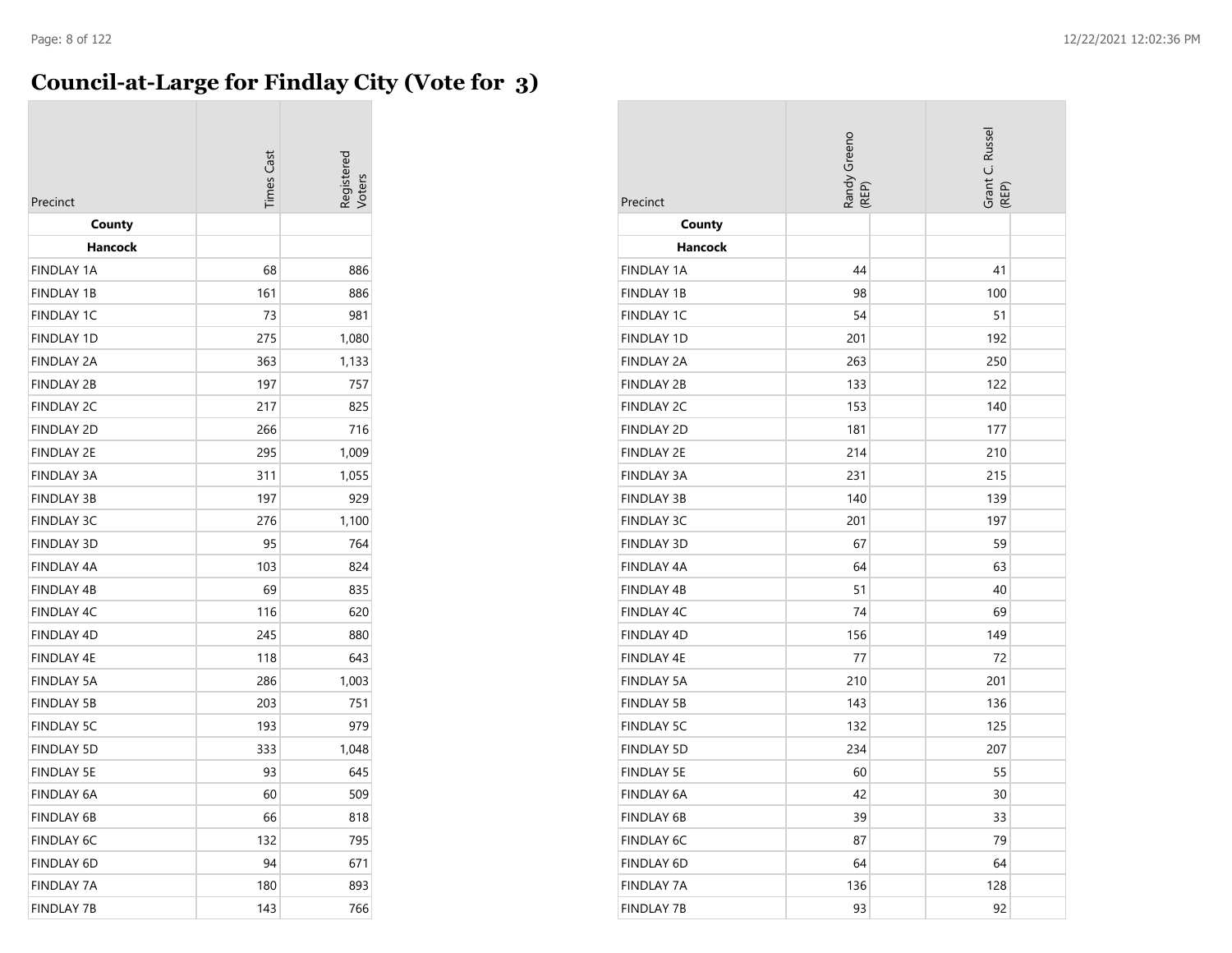| Precinct          | Jeff D. Wobser<br>(REP) |  | <b>Total Votes</b> |
|-------------------|-------------------------|--|--------------------|
| County            |                         |  |                    |
| Hancock           |                         |  |                    |
| <b>FINDLAY 1A</b> | 41                      |  | 126                |
| <b>FINDLAY 1B</b> | 100                     |  | 298                |
| <b>FINDLAY 1C</b> | 54                      |  | 159                |
| <b>FINDLAY 1D</b> | 199                     |  | 592                |
| <b>FINDLAY 2A</b> | 260                     |  | 773                |
| <b>FINDLAY 2B</b> | 129                     |  | 384                |
| <b>FINDLAY 2C</b> | 153                     |  | 446                |
| <b>FINDLAY 2D</b> | 187                     |  | 545                |
| <b>FINDLAY 2E</b> | 233                     |  | 657                |
| <b>FINDLAY 3A</b> | 233                     |  | 679                |
| <b>FINDLAY 3B</b> | 143                     |  | 422                |
| <b>FINDLAY 3C</b> | 199                     |  | 597                |
| <b>FINDLAY 3D</b> | 61                      |  | 187                |
| <b>FINDLAY 4A</b> | 64                      |  | 191                |
| <b>FINDLAY 4B</b> | 45                      |  | 136                |
| <b>FINDLAY 4C</b> | 69                      |  | 212                |
| <b>FINDLAY 4D</b> | 156                     |  | 461                |
| <b>FINDLAY 4E</b> | 72                      |  | 221                |
| <b>FINDLAY 5A</b> | 190                     |  | 601                |
| <b>FINDLAY 5B</b> | 147                     |  | 426                |
| <b>FINDLAY 5C</b> | 136                     |  | 393                |
| <b>FINDLAY 5D</b> | 234                     |  | 675                |
| <b>FINDLAY 5E</b> | 54                      |  | 169                |
| FINDLAY 6A        | 34                      |  | 106                |
| FINDLAY 6B        | 31                      |  | 103                |
| <b>FINDLAY 6C</b> | 88                      |  | 254                |
| <b>FINDLAY 6D</b> | 65                      |  | 193                |
| FINDLAY 7A        | 128                     |  | 392                |
| <b>FINDLAY 7B</b> | 87                      |  | 272                |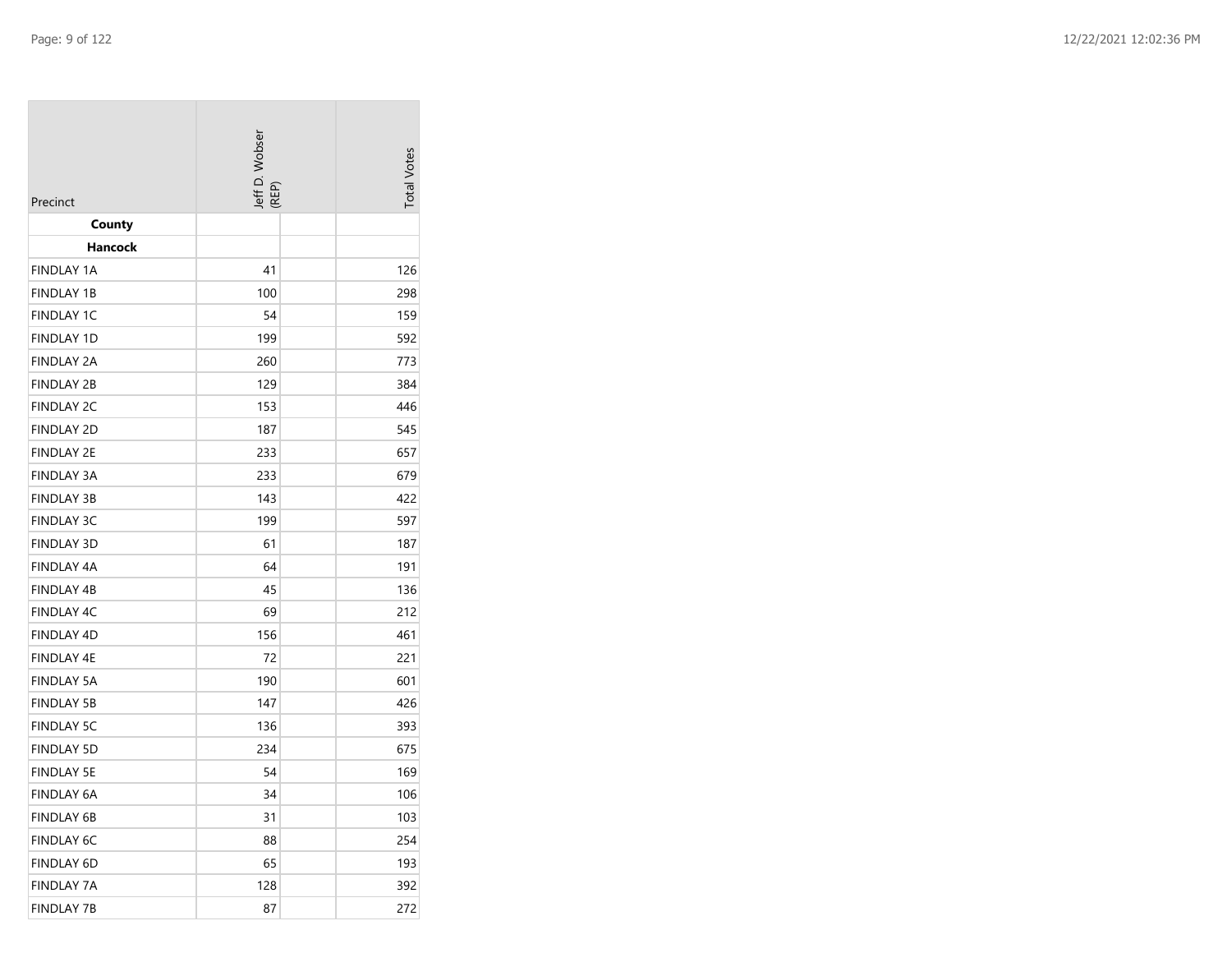$\mathcal{L}^{\text{max}}$ 

| Page: 10 of 122 | 12/22/2021 12:02:36 PM |  |
|-----------------|------------------------|--|
|-----------------|------------------------|--|

|                    | <b>Times Cast</b> | Registered<br>Voters |
|--------------------|-------------------|----------------------|
| Precinct           |                   |                      |
| <b>FINDLAY 7C</b>  | 198               | 751                  |
| <b>FINDLAY 7D</b>  | 124               | 645                  |
| <b>FINDLAY 7E</b>  | 67                | 613                  |
| Hancock - Total    | 5,617             | 26,810               |
| <b>Cumulative</b>  |                   |                      |
| Cumulative         | 0                 | $\Omega$             |
| Cumulative - Total | 0                 | 0                    |
| County - Total     | 5,617             | 26,810               |

the company's property and the company's

| Precinct           | Randy Greeno<br>(REP) | Grant C. Russel<br>(REP) |  |
|--------------------|-----------------------|--------------------------|--|
| <b>FINDLAY 7C</b>  | 136                   | 122                      |  |
| <b>FINDLAY 7D</b>  | 86                    | 65                       |  |
| <b>FINDLAY 7E</b>  | 40                    | 35                       |  |
| Hancock - Total    | 3,904                 | 3,658                    |  |
| <b>Cumulative</b>  |                       |                          |  |
| Cumulative         | $\Omega$              | $\mathbf 0$              |  |
| Cumulative - Total | $\Omega$              | $\mathbf 0$              |  |
| County - Total     | 3,904                 | 3,658                    |  |

 $\sim$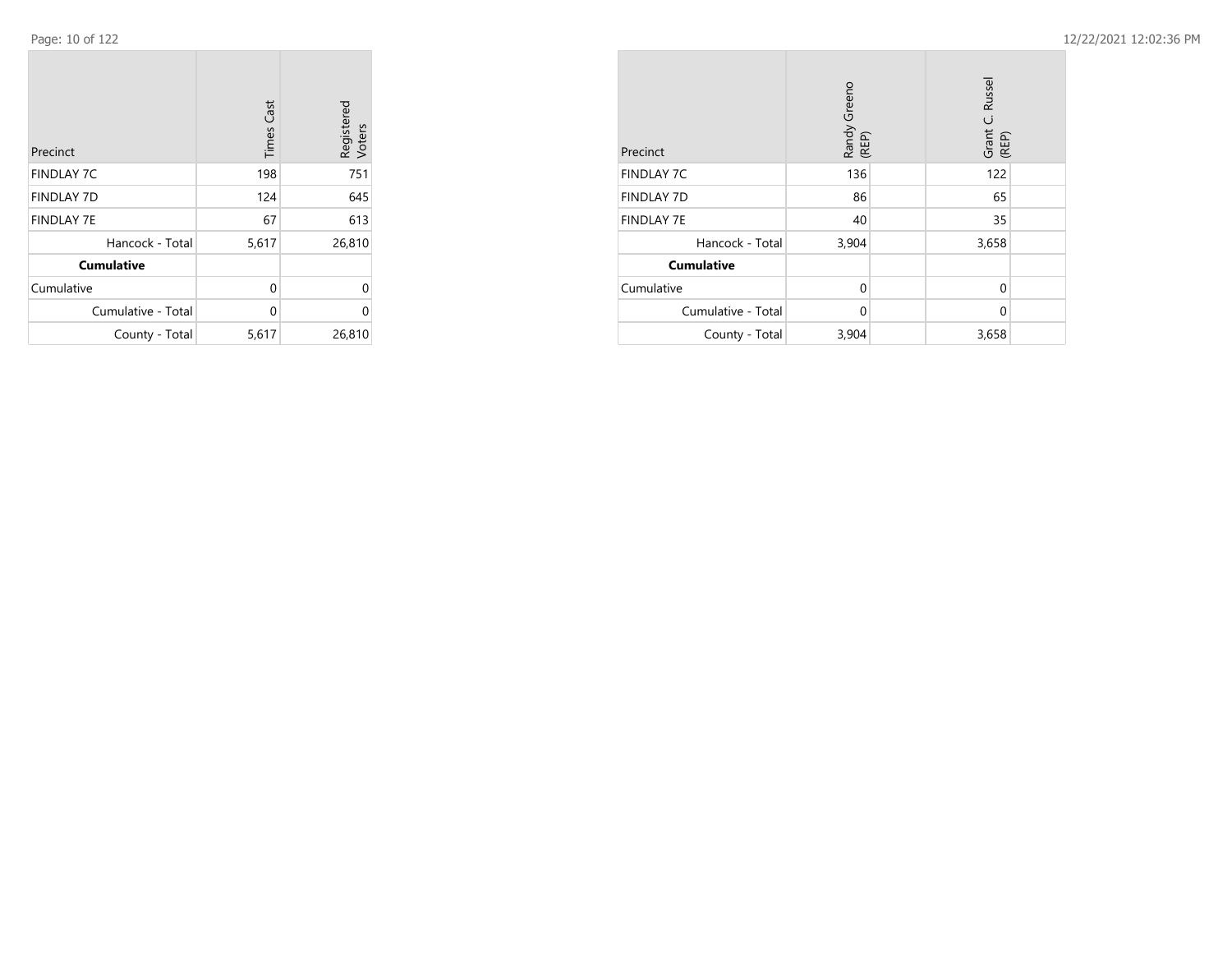$\sim$ 

| Precinct           | Jeff D. Wobser<br>(REP) |  | <b>Total Votes</b> |
|--------------------|-------------------------|--|--------------------|
| <b>FINDLAY 7C</b>  | 125                     |  | 383                |
| <b>FINDLAY 7D</b>  | 77                      |  | 228                |
| <b>FINDLAY 7E</b>  | 37                      |  | 112                |
| Hancock - Total    | 3,831                   |  | 11,393             |
| <b>Cumulative</b>  |                         |  |                    |
| Cumulative         | $\mathbf 0$             |  | $\mathbf 0$        |
| Cumulative - Total | 0                       |  | $\Omega$           |
| County - Total     | 3,831                   |  | 11,393             |

**STATISTICS**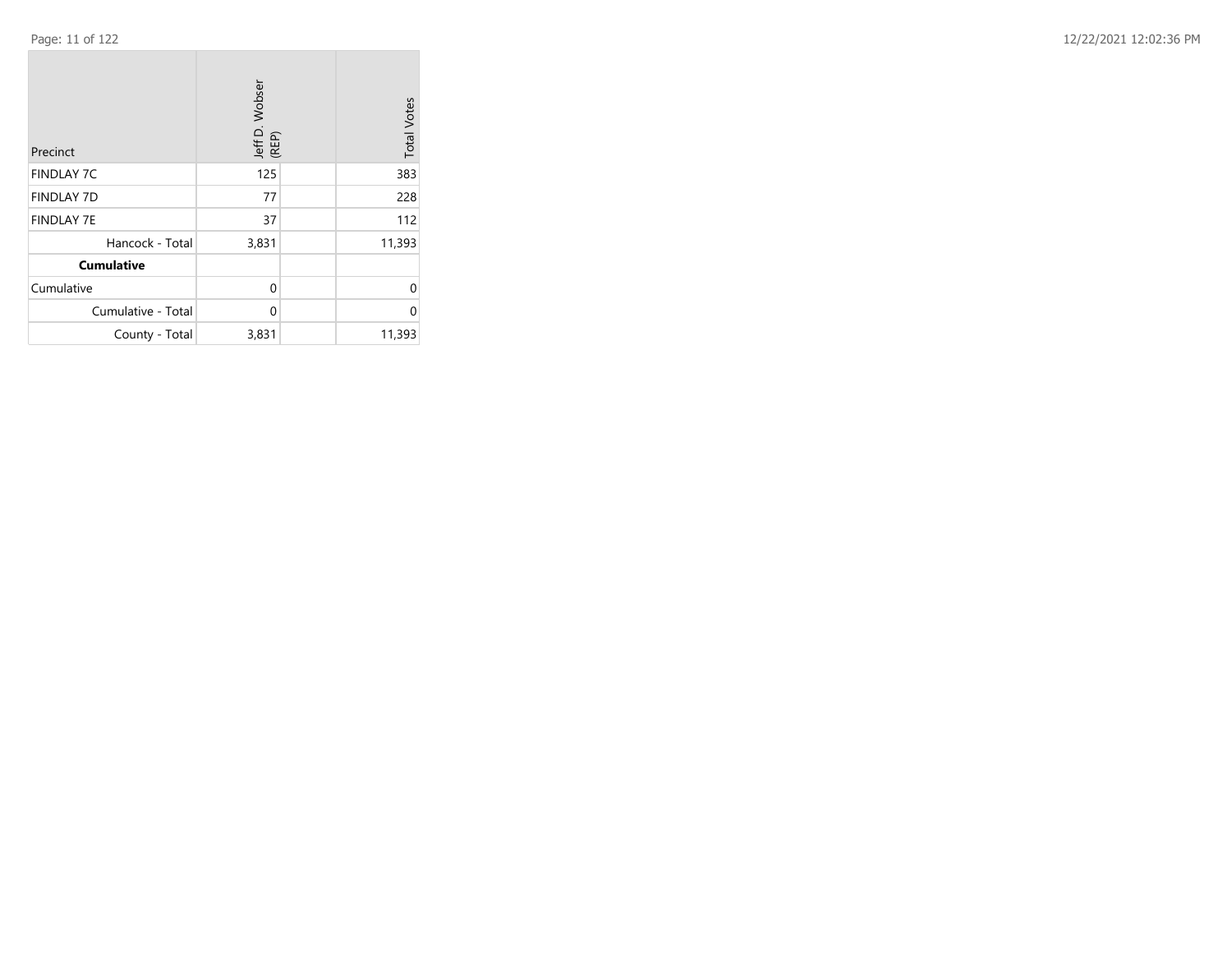## **Council for 1st Ward Findlay City (Vote for 1)**

| Precinct           | <b>Times Cast</b> | Registered<br>Voters |
|--------------------|-------------------|----------------------|
| County             |                   |                      |
| <b>Hancock</b>     |                   |                      |
| <b>FINDLAY 1A</b>  | 68                | 886                  |
| <b>FINDLAY 1B</b>  | 161               | 886                  |
| <b>FINDLAY 1C</b>  | 73                | 981                  |
| <b>FINDLAY 1D</b>  | 275               | 1,080                |
| Hancock - Total    | 577               | 3,833                |
| <b>Cumulative</b>  |                   |                      |
| Cumulative         | 0                 | 0                    |
| Cumulative - Total | 0                 | 0                    |
| County - Total     | 577               | 3,833                |

| Precinct           | Brad Wisener<br>(REP) | <b>Total Votes</b> |
|--------------------|-----------------------|--------------------|
| County             |                       |                    |
| <b>Hancock</b>     |                       |                    |
| <b>FINDLAY 1A</b>  | 53                    | 53                 |
| <b>FINDLAY 1B</b>  | 102                   | 102                |
| <b>FINDLAY 1C</b>  | 53                    | 53                 |
| <b>FINDLAY 1D</b>  | 200                   | 200                |
| Hancock - Total    | 408                   | 408                |
| <b>Cumulative</b>  |                       |                    |
| Cumulative         | $\Omega$              | $\Omega$           |
| Cumulative - Total | 0                     | $\Omega$           |
| County - Total     | 408                   | 408                |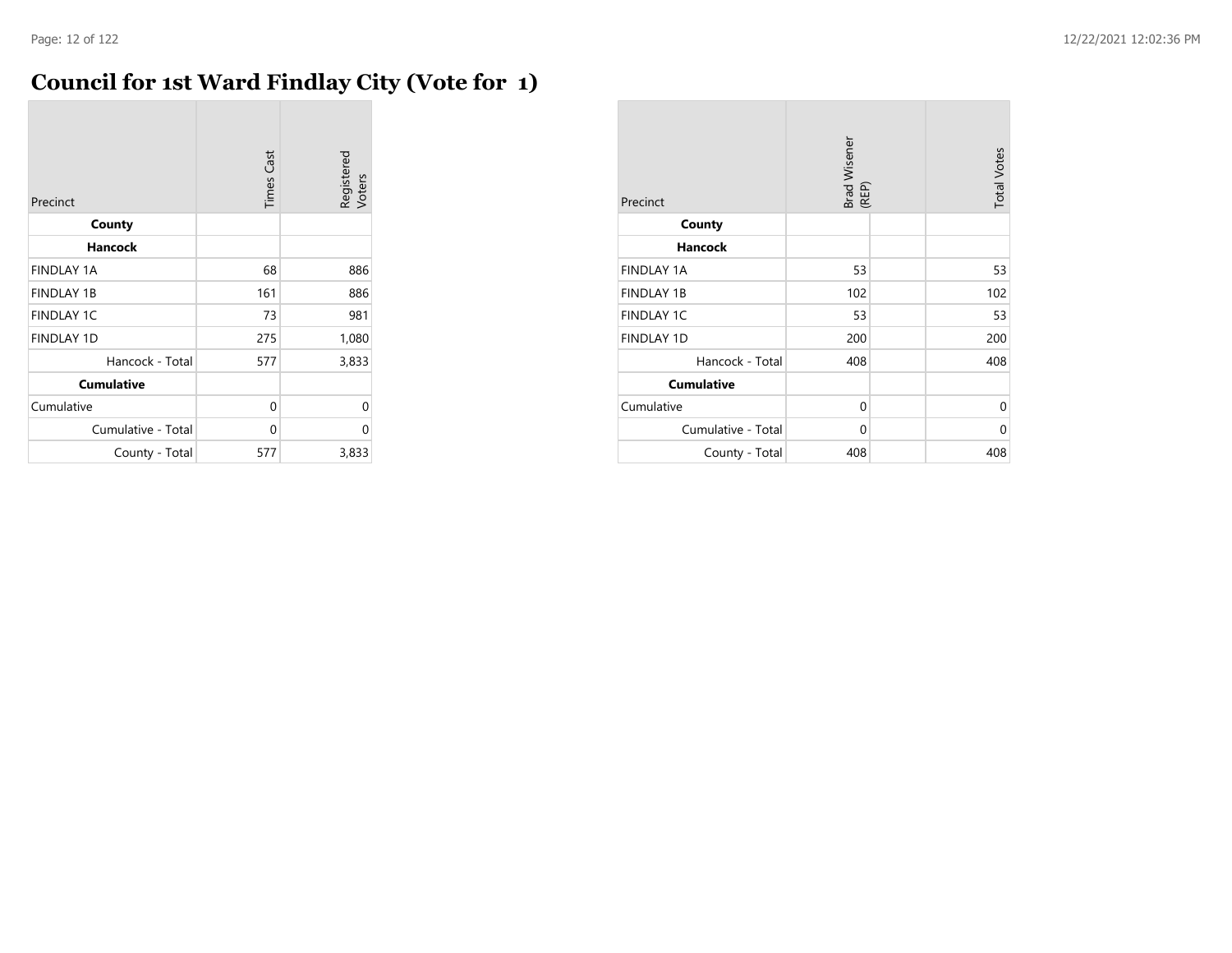## **Council for 2nd Ward Findlay City (Vote for 1)**

| Precinct           | <b>Times Cast</b> | Registered<br>Voters |
|--------------------|-------------------|----------------------|
| County             |                   |                      |
| <b>Hancock</b>     |                   |                      |
| <b>FINDLAY 2A</b>  | 363               | 1,133                |
| <b>FINDLAY 2B</b>  | 197               | 757                  |
| <b>FINDLAY 2C</b>  | 217               | 825                  |
| <b>FINDLAY 2D</b>  | 266               | 716                  |
| <b>FINDLAY 2E</b>  | 295               | 1,009                |
| Hancock - Total    | 1,338             | 4,440                |
| <b>Cumulative</b>  |                   |                      |
| Cumulative         | 0                 | 0                    |
| Cumulative - Total | 0                 | 0                    |
| County - Total     | 1,338             | 4,440                |

| Precinct           | Dennis Hellmann<br>(REP) |  | <b>Total Votes</b> |
|--------------------|--------------------------|--|--------------------|
| County             |                          |  |                    |
| <b>Hancock</b>     |                          |  |                    |
| <b>FINDLAY 2A</b>  | 254                      |  | 254                |
| <b>FINDLAY 2B</b>  | 135                      |  | 135                |
| <b>FINDLAY 2C</b>  | 143                      |  | 143                |
| <b>FINDLAY 2D</b>  | 175                      |  | 175                |
| <b>FINDLAY 2E</b>  | 223                      |  | 223                |
| Hancock - Total    | 930                      |  | 930                |
| <b>Cumulative</b>  |                          |  |                    |
| Cumulative         | 0                        |  | 0                  |
| Cumulative - Total | 0                        |  | 0                  |
| County - Total     | 930                      |  | 930                |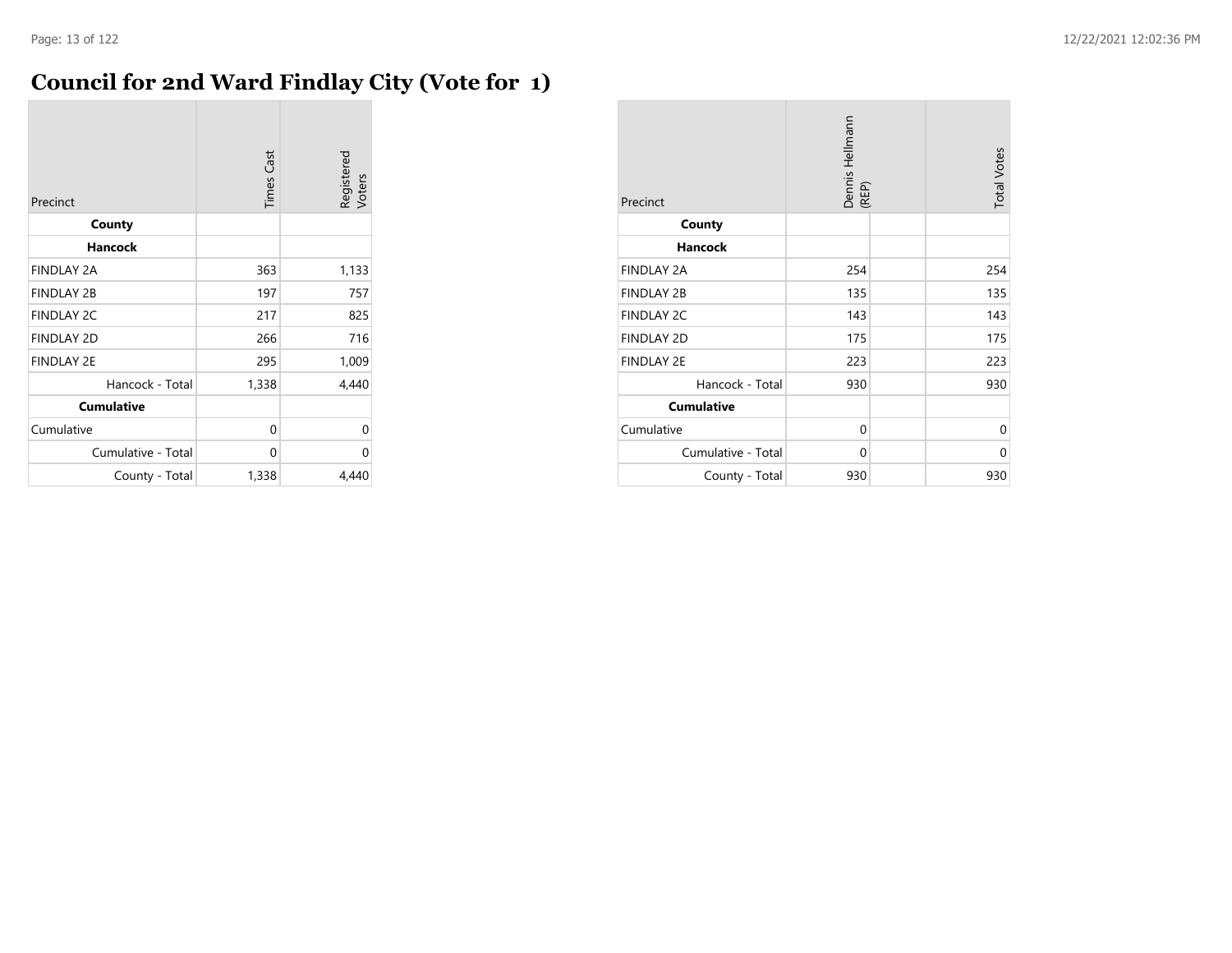#### **Council for 3rd Ward Findlay City (Vote for 1)**

| Precinct           | <b>Times Cast</b> | Registered<br>Voters |
|--------------------|-------------------|----------------------|
| County             |                   |                      |
| <b>Hancock</b>     |                   |                      |
| <b>FINDLAY 3A</b>  | 311               | 1,055                |
| <b>FINDLAY 3B</b>  | 197               | 929                  |
| <b>FINDLAY 3C</b>  | 276               | 1,100                |
| <b>FINDLAY 3D</b>  | 95                | 764                  |
| Hancock - Total    | 879               | 3,848                |
| <b>Cumulative</b>  |                   |                      |
| Cumulative         | 0                 | 0                    |
| Cumulative - Total | 0                 | 0                    |
| County - Total     | 879               | 3,848                |

| Precinct           | Beth Warnecke<br>(REP) | <b>Total Votes</b> |
|--------------------|------------------------|--------------------|
| County             |                        |                    |
| <b>Hancock</b>     |                        |                    |
| FINDLAY 3A         | 227                    | 227                |
| <b>FINDLAY 3B</b>  | 146                    | 146                |
| <b>FINDLAY 3C</b>  | 211                    | 211                |
| <b>FINDLAY 3D</b>  | 63                     | 63                 |
| Hancock - Total    | 647                    | 647                |
| <b>Cumulative</b>  |                        |                    |
| Cumulative         | $\Omega$               | $\Omega$           |
| Cumulative - Total | 0                      | 0                  |
| County - Total     | 647                    | 647                |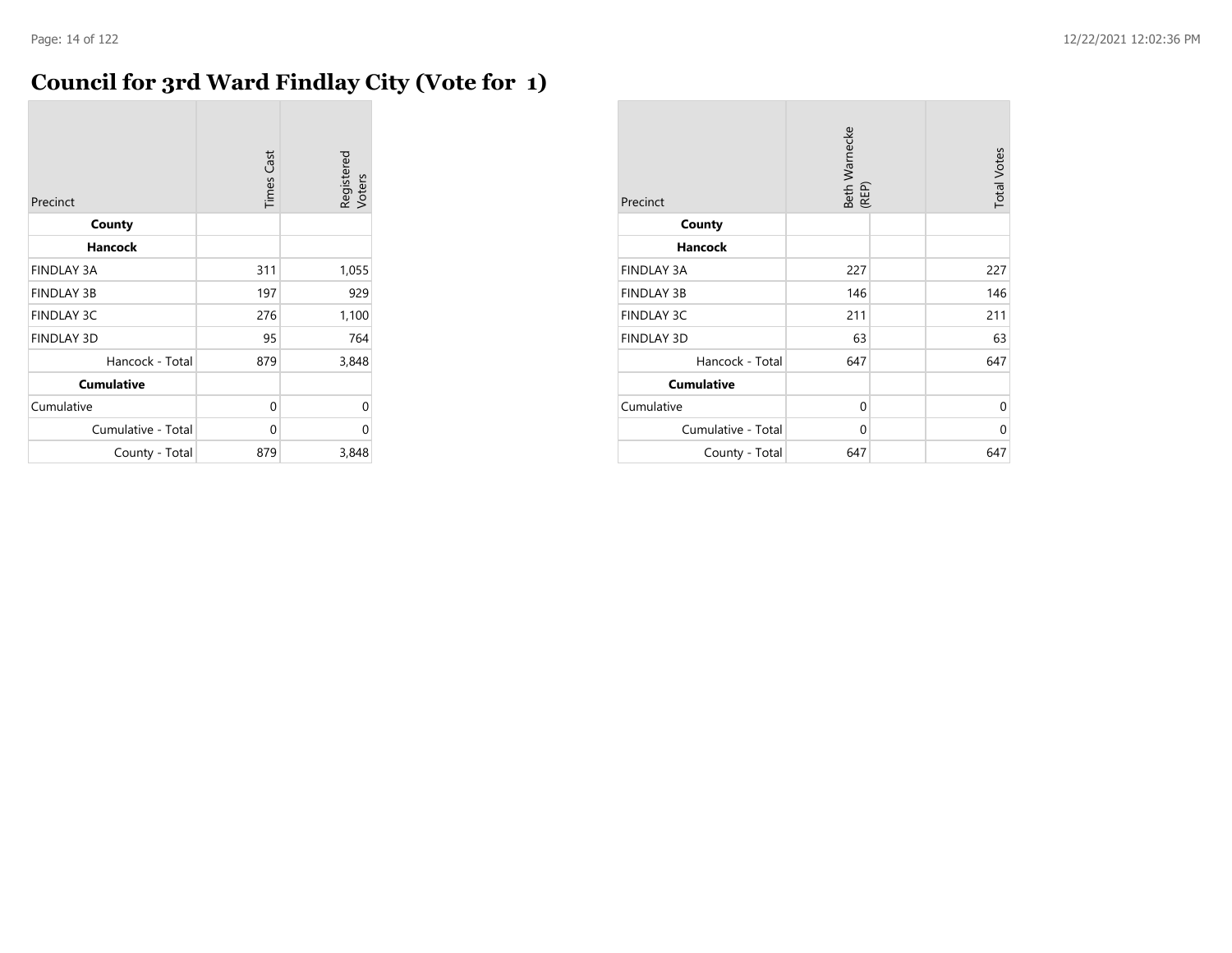## **Council for 4th Ward Findlay City (Vote for 1)**

| Precinct           | <b>Times Cast</b> | Registered<br>Voters |
|--------------------|-------------------|----------------------|
| County             |                   |                      |
| <b>Hancock</b>     |                   |                      |
| <b>FINDLAY 4A</b>  | 103               | 824                  |
| <b>FINDLAY 4B</b>  | 69                | 835                  |
| <b>FINDLAY 4C</b>  | 116               | 620                  |
| <b>FINDLAY 4D</b>  | 245               | 880                  |
| <b>FINDLAY 4E</b>  | 118               | 643                  |
| Hancock - Total    | 651               | 3,802                |
| <b>Cumulative</b>  |                   |                      |
| Cumulative         | 0                 | $\Omega$             |
| Cumulative - Total | 0                 | 0                    |
| County - Total     | 651               | 3,802                |

| Precinct           | James P. Slough<br>(REP) | <b>Total Votes</b> |
|--------------------|--------------------------|--------------------|
| County             |                          |                    |
| <b>Hancock</b>     |                          |                    |
| FINDLAY 4A         | 73                       | 73                 |
| <b>FINDLAY 4B</b>  | 50                       | 50                 |
| FINDLAY 4C         | 74                       | 74                 |
| FINDLAY 4D         | 161                      | 161                |
| <b>FINDLAY 4E</b>  | 76                       | 76                 |
| Hancock - Total    | 434                      | 434                |
| <b>Cumulative</b>  |                          |                    |
| Cumulative         | 0                        | 0                  |
| Cumulative - Total | 0                        | 0                  |
| County - Total     | 434                      | 434                |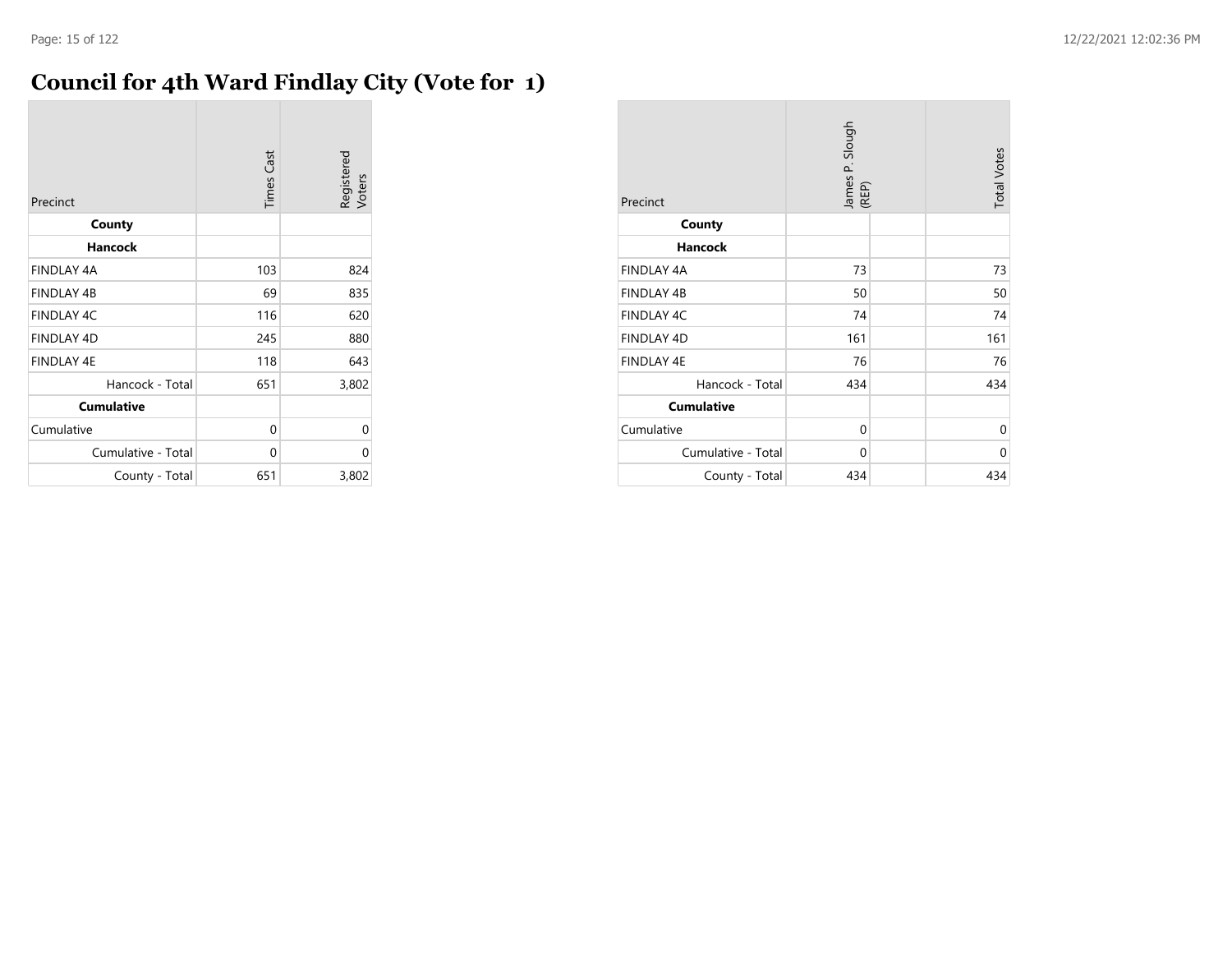## **Council for 5th Ward Findlay City (Vote for 1)**

| Precinct           | <b>Times Cast</b> | Registered<br>Voters |
|--------------------|-------------------|----------------------|
| County             |                   |                      |
| Hancock            |                   |                      |
| <b>FINDLAY 5A</b>  | 286               | 1,003                |
| <b>FINDLAY 5B</b>  | 203               | 751                  |
| <b>FINDLAY 5C</b>  | 193               | 979                  |
| <b>FINDLAY 5D</b>  | 333               | 1,048                |
| <b>FINDLAY 5E</b>  | 93                | 645                  |
| Hancock - Total    | 1,108             | 4,426                |
| <b>Cumulative</b>  |                   |                      |
| Cumulative         | 0                 | 0                    |
| Cumulative - Total | 0                 | 0                    |
| County - Total     | 1,108             | 4,426                |

| Precinct           | Brian R. Bauman<br>(REP) | <b>Total Votes</b> |
|--------------------|--------------------------|--------------------|
| County             |                          |                    |
| <b>Hancock</b>     |                          |                    |
| <b>FINDLAY 5A</b>  | 199                      | 199                |
| <b>FINDLAY 5B</b>  | 142                      | 142                |
| <b>FINDLAY 5C</b>  | 129                      | 129                |
| <b>FINDLAY 5D</b>  | 228                      | 228                |
| <b>FINDLAY 5E</b>  | 55                       | 55                 |
| Hancock - Total    | 753                      | 753                |
| <b>Cumulative</b>  |                          |                    |
| Cumulative         | 0                        | 0                  |
| Cumulative - Total | 0                        | 0                  |
| County - Total     | 753                      | 753                |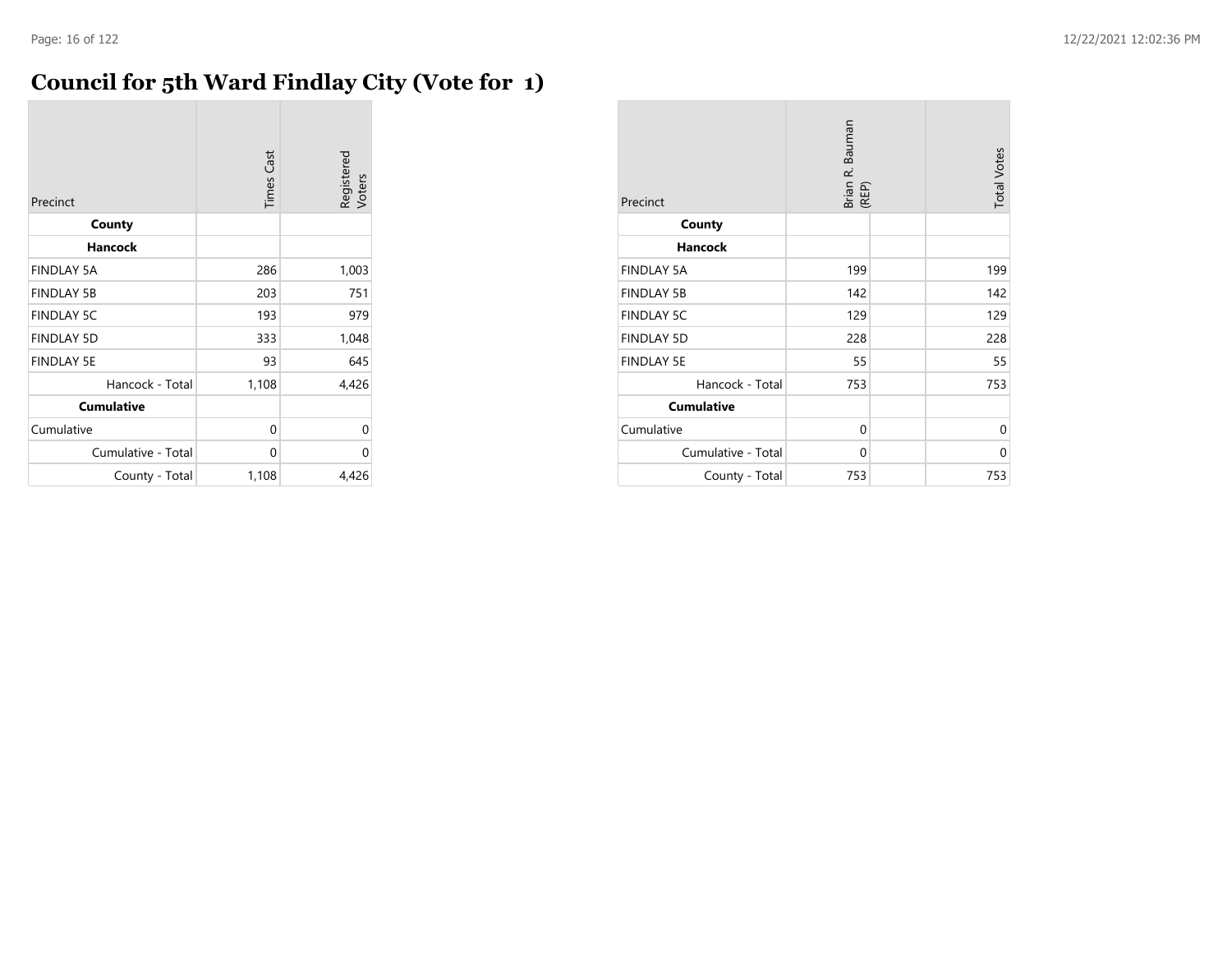## **Council for 6th Ward Findlay City (Vote for 1)**

| Precinct           | <b>Times Cast</b> | Registered<br>Voters |
|--------------------|-------------------|----------------------|
| County             |                   |                      |
| <b>Hancock</b>     |                   |                      |
| <b>FINDLAY 6A</b>  | 60                | 509                  |
| <b>FINDLAY 6B</b>  | 66                | 818                  |
| <b>FINDLAY 6C</b>  | 132               | 795                  |
| <b>FINDLAY 6D</b>  | 94                | 671                  |
| Hancock - Total    | 352               | 2,793                |
| <b>Cumulative</b>  |                   |                      |
| Cumulative         | 0                 | 0                    |
| Cumulative - Total | 0                 | 0                    |
| County - Total     | 352               | 2,793                |

| Precinct           | James Niemeyer<br>(REP) | <b>Total Votes</b> |
|--------------------|-------------------------|--------------------|
| County             |                         |                    |
| <b>Hancock</b>     |                         |                    |
| <b>FINDLAY 6A</b>  | 39                      | 39                 |
| <b>FINDLAY 6B</b>  | 38                      | 38                 |
| FINDLAY 6C         | 97                      | 97                 |
| <b>FINDLAY 6D</b>  | 72                      | 72                 |
| Hancock - Total    | 246                     | 246                |
| <b>Cumulative</b>  |                         |                    |
| Cumulative         | $\Omega$                | $\Omega$           |
| Cumulative - Total | 0                       | $\Omega$           |
| County - Total     | 246                     | 246                |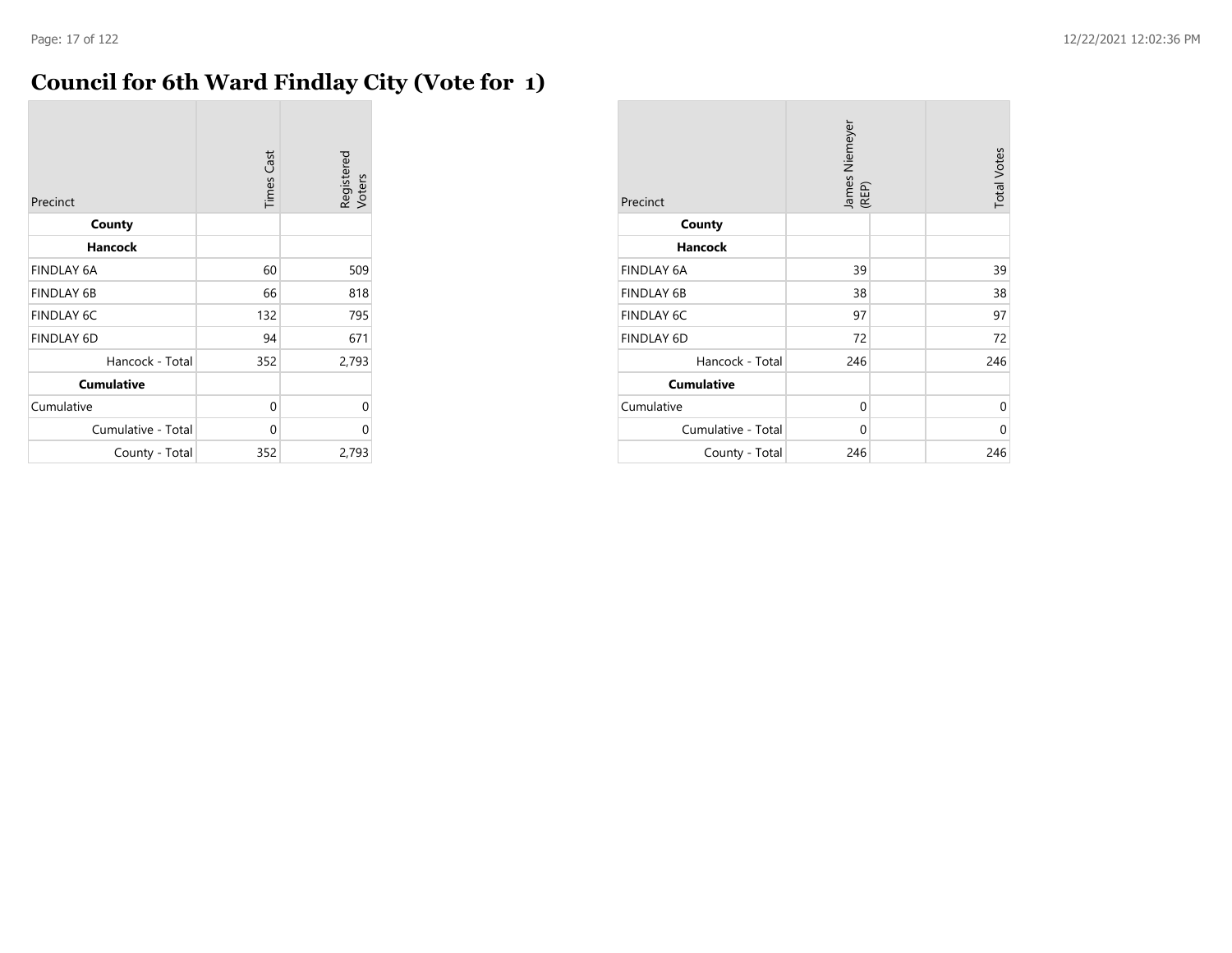#### **Council for 7th Ward Findlay City (Vote for 1)**

| Precinct           | <b>Times Cast</b> | Registered<br>Voters |
|--------------------|-------------------|----------------------|
| County             |                   |                      |
| <b>Hancock</b>     |                   |                      |
| <b>FINDLAY 7A</b>  | 180               | 893                  |
| <b>FINDLAY 7B</b>  | 143               | 766                  |
| <b>FINDLAY 7C</b>  | 198               | 751                  |
| <b>FINDLAY 7D</b>  | 124               | 645                  |
| <b>FINDLAY 7E</b>  | 67                | 613                  |
| Hancock - Total    | 712               | 3,668                |
| <b>Cumulative</b>  |                   |                      |
| Cumulative         | 0                 | 0                    |
| Cumulative - Total | 0                 | 0                    |
| County - Total     | 712               | 3,668                |

| Precinct           | Joshua V. Palmer<br>(REP) | <b>Total Votes</b> |
|--------------------|---------------------------|--------------------|
| County             |                           |                    |
| <b>Hancock</b>     |                           |                    |
| <b>FINDLAY 7A</b>  | 135                       | 135                |
| <b>FINDLAY 7B</b>  | 94                        | 94                 |
| <b>FINDLAY 7C</b>  | 127                       | 127                |
| <b>FINDLAY 7D</b>  | 79                        | 79                 |
| <b>FINDLAY 7E</b>  | 40                        | 40                 |
| Hancock - Total    | 475                       | 475                |
| <b>Cumulative</b>  |                           |                    |
| Cumulative         | 0                         | 0                  |
| Cumulative - Total | 0                         | 0                  |
| County - Total     | 475                       | 475                |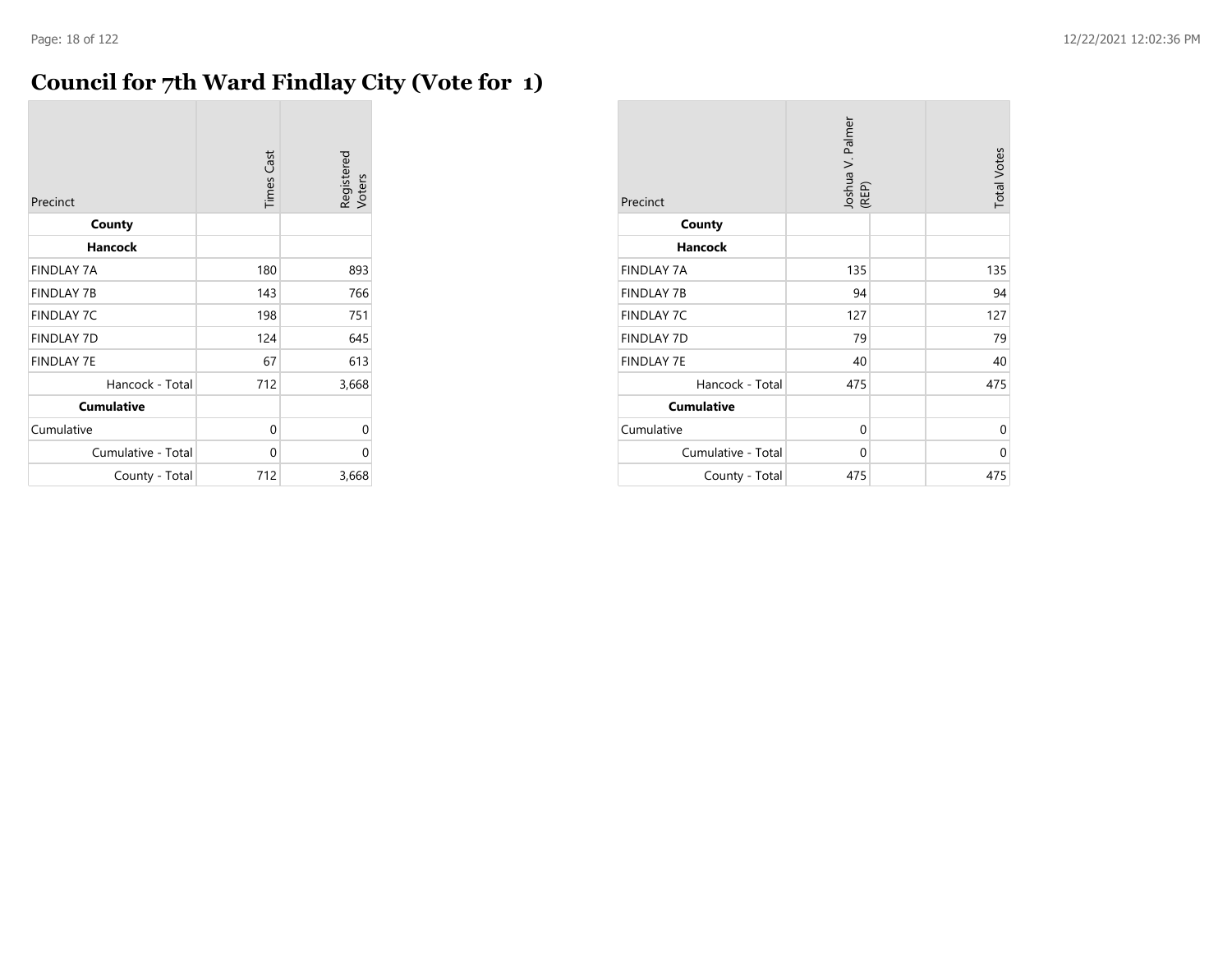÷

## **Council for 2nd Ward Fostoria City (Vote for 1)**

| Precinct           | <b>Times Cast</b> | Registered<br>Voters |
|--------------------|-------------------|----------------------|
| County             |                   |                      |
| <b>Hancock</b>     |                   |                      |
| <b>FOSTORIA S</b>  | 165               | 943                  |
| <b>FOSTORIA N</b>  | 231               | 973                  |
| Hancock - Total    | 396               | 1,916                |
| <b>Cumulative</b>  |                   |                      |
| Cumulative         | 0                 | 0                    |
| Cumulative - Total | $\Omega$          | 0                    |
| County - Total     | 396               | 1,916                |

| Precinct           | No Valid Petition<br>Filed | <b>Total Votes</b> |
|--------------------|----------------------------|--------------------|
| County             |                            |                    |
| <b>Hancock</b>     |                            |                    |
| <b>FOSTORIA S</b>  |                            | 0                  |
| <b>FOSTORIA N</b>  |                            | 0                  |
| Hancock - Total    |                            | $\Omega$           |
| <b>Cumulative</b>  |                            |                    |
| Cumulative         |                            | 0                  |
| Cumulative - Total |                            | $\Omega$           |
| County - Total     |                            | U                  |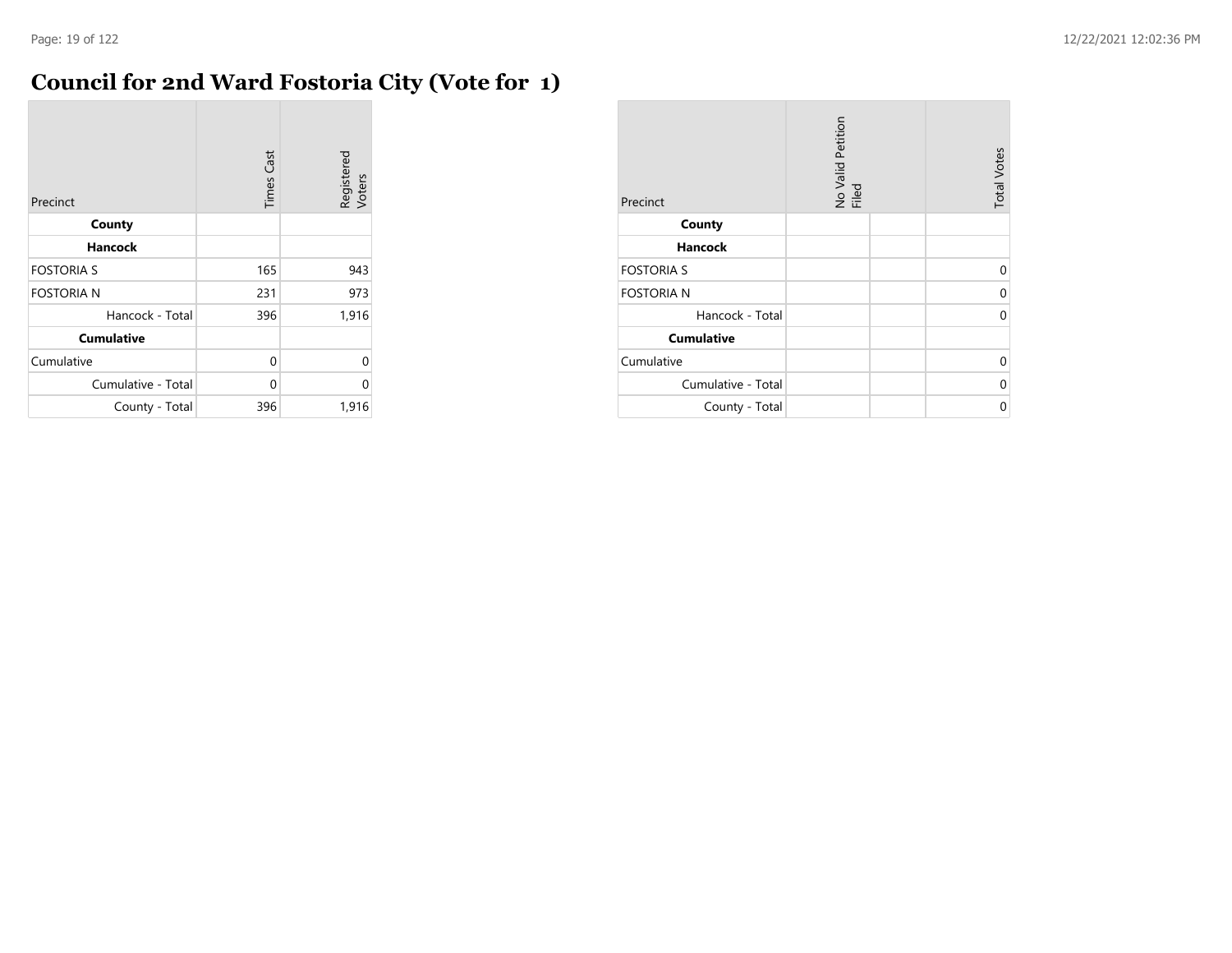#### **Municipal Court Judge for Findlay (Vote for 1)**

| Precinct          | <b>Times Cast</b> | egistered<br><b>loter</b> |
|-------------------|-------------------|---------------------------|
| County            |                   |                           |
| Hancock           |                   |                           |
| <b>FINDLAY 1A</b> | 68                | 886                       |
| <b>FINDLAY 1B</b> | 161               | 886                       |
| <b>FINDLAY 1C</b> | 73                | 981                       |
| <b>FINDLAY 1D</b> | 275               | 1,080                     |
| FINDLAY 2A        | 363               | 1,133                     |
| <b>FINDLAY 2B</b> | 197               | 757                       |
| <b>FINDLAY 2C</b> | 217               | 825                       |
| <b>FINDLAY 2D</b> | 266               | 716                       |
| <b>FINDLAY 2E</b> | 295               | 1,009                     |
| <b>FINDLAY 3A</b> | 311               | 1,055                     |
| <b>FINDLAY 3B</b> | 197               | 929                       |
| <b>FINDLAY 3C</b> | 276               | 1,100                     |
| <b>FINDLAY 3D</b> | 95                | 764                       |
| <b>FINDLAY 4A</b> | 103               | 824                       |
| <b>FINDLAY 4B</b> | 69                | 835                       |
| <b>FINDLAY 4C</b> | 116               | 620                       |
| <b>FINDLAY 4D</b> | 245               | 880                       |
| <b>FINDLAY 4E</b> | 118               | 643                       |
| <b>FINDLAY 5A</b> | 286               | 1,003                     |
| FINDLAY 5B        | 203               | 751                       |
| <b>FINDLAY 5C</b> | 193               | 979                       |
| <b>FINDLAY 5D</b> | 333               | 1,048                     |
| FINDLAY 5E        | 93                | 645                       |
| <b>FINDLAY 6A</b> | 60                | 509                       |
| FINDLAY 6B        | 66                | 818                       |
| <b>FINDLAY 6C</b> | 132               | 795                       |
| FINDLAY 6D        | 94                | 671                       |
| <b>FINDLAY 7A</b> | 180               | 893                       |
| <b>FINDLAY 7B</b> | 143               | 766                       |

| Precinct          | Alan D.<br>Hackenberg | <b>Total Votes</b> |
|-------------------|-----------------------|--------------------|
| County            |                       |                    |
| Hancock           |                       |                    |
| <b>FINDLAY 1A</b> | 49                    | 49                 |
| <b>FINDLAY 1B</b> | 99                    | 99                 |
| <b>FINDLAY 1C</b> | 55                    | 55                 |
| <b>FINDLAY 1D</b> | 214                   | 214                |
| <b>FINDLAY 2A</b> | 262                   | 262                |
| <b>FINDLAY 2B</b> | 149                   | 149                |
| <b>FINDLAY 2C</b> | 159                   | 159                |
| <b>FINDLAY 2D</b> | 190                   | 190                |
| <b>FINDLAY 2E</b> | 229                   | 229                |
| <b>FINDLAY 3A</b> | 236                   | 236                |
| <b>FINDLAY 3B</b> | 148                   | 148                |
| <b>FINDLAY 3C</b> | 201                   | 201                |
| <b>FINDLAY 3D</b> | 66                    | 66                 |
| <b>FINDLAY 4A</b> | 73                    | 73                 |
| <b>FINDLAY 4B</b> | 51                    | 51                 |
| FINDLAY 4C        | 74                    | 74                 |
| <b>FINDLAY 4D</b> | 167                   | 167                |
| FINDLAY 4E        | 84                    | 84                 |
| <b>FINDLAY 5A</b> | 203                   | 203                |
| <b>FINDLAY 5B</b> | 149                   | 149                |
| <b>FINDLAY 5C</b> | 137                   | 137                |
| <b>FINDLAY 5D</b> | 250                   | 250                |
| <b>FINDLAY 5E</b> | 58                    | 58                 |
| <b>FINDLAY 6A</b> | 39                    | 39                 |
| <b>FINDLAY 6B</b> | 37                    | 37                 |
| <b>FINDLAY 6C</b> | 92                    | 92                 |
| <b>FINDLAY 6D</b> | 68                    | 68                 |
| <b>FINDLAY 7A</b> | 138                   | 138                |
| <b>FINDLAY 7B</b> | 99                    | 99                 |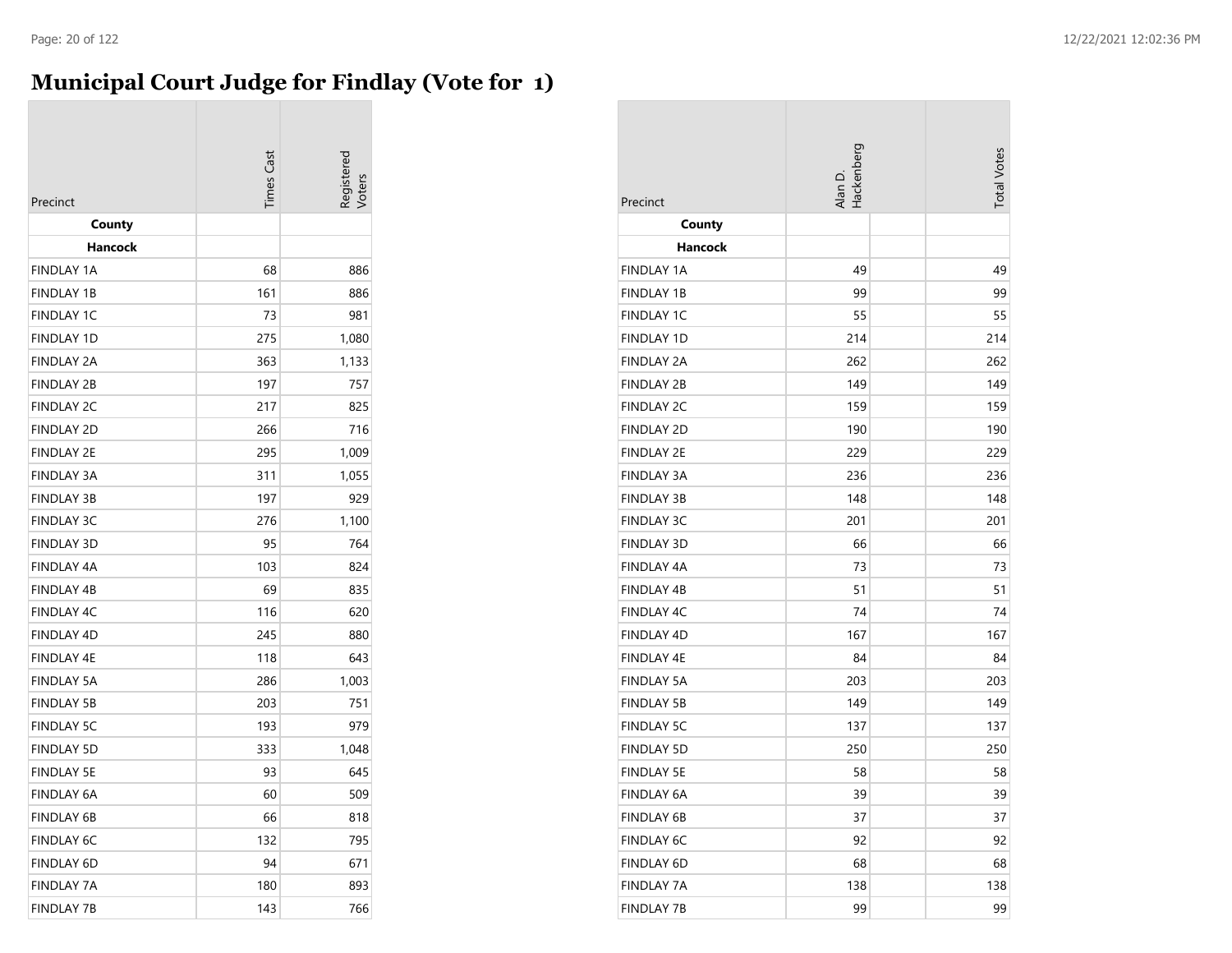| Precinct           | <b>Times Cast</b> | Registered<br>/oters |
|--------------------|-------------------|----------------------|
| <b>FINDLAY 7C</b>  | 198               | 751                  |
| <b>FINDLAY 7D</b>  | 124               | 645                  |
| <b>FINDLAY 7E</b>  | 67                | 613                  |
| <b>ALLEN E</b>     | 330               | 915                  |
| <b>ALLEN W</b>     | 405               | 1,035                |
| AMANDA             | 252               | 739                  |
| <b>BIGLICK</b>     | 219               | 927                  |
| BLANCHARD          | 234               | 840                  |
| CASS               | 270               | 709                  |
| <b>DELAWARE</b>    | 313               | 843                  |
| EAGLE              | 290               | 838                  |
| <b>JACKSON</b>     | 256               | 740                  |
| LIBERTY N          | 173               | 759                  |
| <b>LIBERTY NE</b>  | 192               | 819                  |
| <b>LIBERTY NW</b>  | 291               | 1,136                |
| <b>LIBERTY SE</b>  | 166               | 1,244                |
| LIBERTY SW         | 274               | 1,002                |
| <b>MADISON E</b>   | 228               | 714                  |
| <b>MADISON W</b>   | 329               | 884                  |
| <b>MARION N</b>    | 361               | 1,083                |
| <b>MARION S</b>    | 357               | 1,412                |
| <b>MCCOMB</b>      | 347               | 961                  |
| ORANGE             | 247               | 972                  |
| PLEASANT           | 157               | 546                  |
| <b>PORTAGE</b>     | 160               | 520                  |
| UNION E            | 155               | 589                  |
| UNION W            | 183               | 632                  |
| <b>VAN BUREN</b>   | 229               | 683                  |
| Hancock - Total    | 12,035            | 48,352               |
| <b>Cumulative</b>  |                   |                      |
| Cumulative         | 0                 | 0                    |
| Cumulative - Total | 0                 | 0                    |
| County - Total     | 12,035            | 48,352               |

| Precinct           | Hackenberg<br>Alan D. | <b>Total Votes</b> |
|--------------------|-----------------------|--------------------|
| <b>FINDLAY 7C</b>  | 133                   | 133                |
| <b>FINDLAY 7D</b>  | 82                    | 82                 |
| <b>FINDLAY 7E</b>  | 39                    | 39                 |
| ALLEN E            | 238                   | 238                |
| <b>ALLEN W</b>     | 297                   | 297                |
| <b>AMANDA</b>      | 181                   | 181                |
| <b>BIGLICK</b>     | 152                   | 152                |
| <b>BLANCHARD</b>   | 160                   | 160                |
| CASS               | 177                   | 177                |
| <b>DELAWARE</b>    | 190                   | 190                |
| EAGLE              | 220                   | 220                |
| JACKSON            | 181                   | 181                |
| <b>LIBERTY N</b>   | 138                   | 138                |
| <b>LIBERTY NE</b>  | 149                   | 149                |
| <b>LIBERTY NW</b>  | 232                   | 232                |
| <b>LIBERTY SE</b>  | 133                   | 133                |
| <b>LIBERTY SW</b>  | 202                   | 202                |
| <b>MADISON E</b>   | 174                   | 174                |
| <b>MADISON W</b>   | 226                   | 226                |
| <b>MARION N</b>    | 234                   | 234                |
| <b>MARION S</b>    | 273                   | 273                |
| <b>MCCOMB</b>      | 247                   | 247                |
| ORANGE             | 162                   | 162                |
| PLEASANT           | 108                   | 108                |
| PORTAGE            | 112                   | 112                |
| UNION E            | 117                   | 117                |
| <b>UNION W</b>     | 140                   | 140                |
| <b>VAN BUREN</b>   | 164                   | 164                |
| Hancock - Total    | 8,637                 | 8,637              |
| <b>Cumulative</b>  |                       |                    |
| Cumulative         | 0                     | 0                  |
| Cumulative - Total | 0                     | 0                  |
| County - Total     | 8,637                 | 8,637              |

п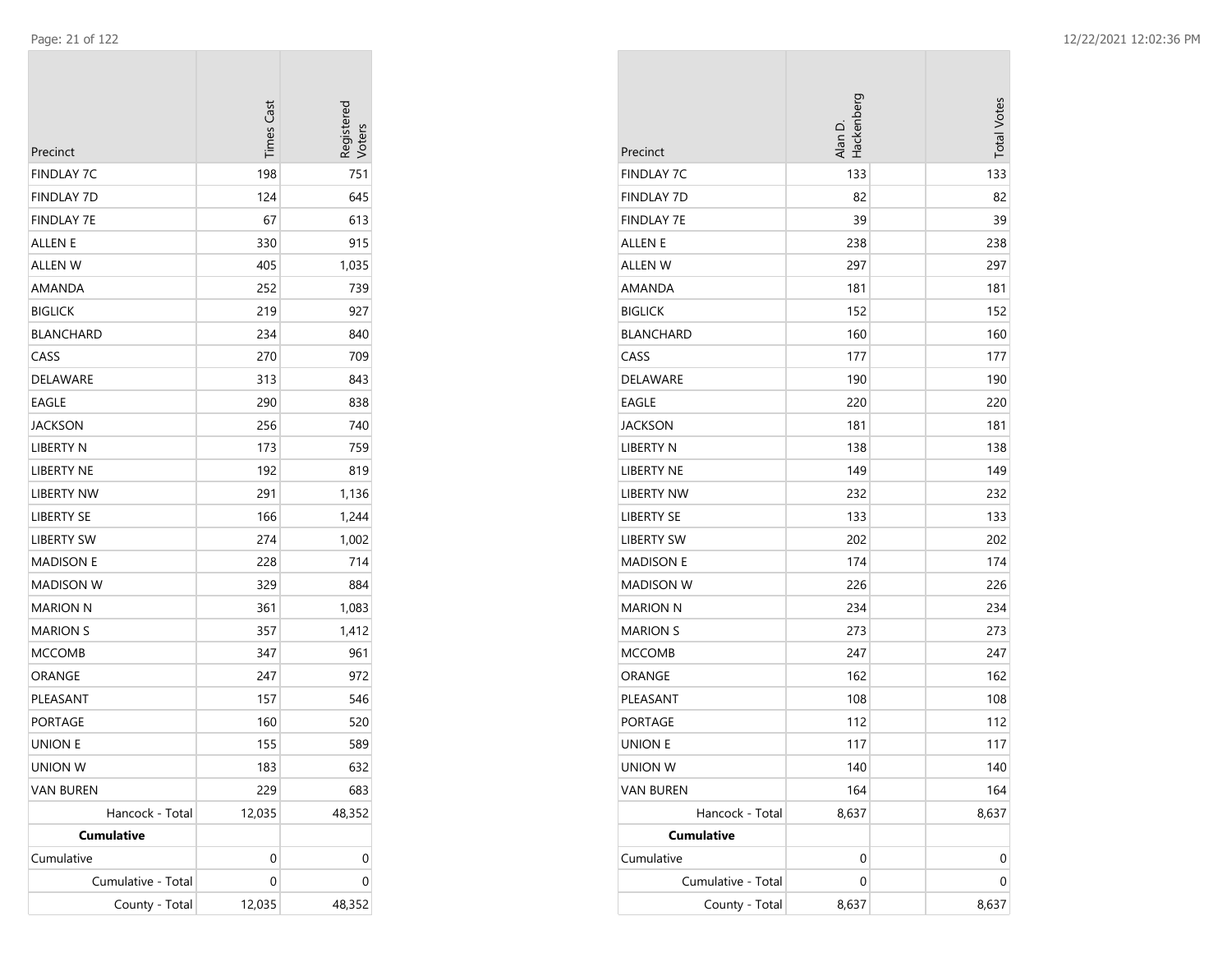# **Municipal Court Judge for Findlay - Unexpired Term Ending 12/31/2023 (Vote for 1)**

| Precinct          | <b>Times Cas</b> | Registered |
|-------------------|------------------|------------|
| County            |                  |            |
| Hancock           |                  |            |
| <b>FINDLAY 1A</b> | 68               | 886        |
| <b>FINDLAY 1B</b> | 161              | 886        |
| <b>FINDLAY 1C</b> | 73               | 981        |
| <b>FINDLAY 1D</b> | 275              | 1,080      |
| <b>FINDLAY 2A</b> | 363              | 1,133      |
| <b>FINDLAY 2B</b> | 197              | 757        |
| <b>FINDLAY 2C</b> | 217              | 825        |
| <b>FINDLAY 2D</b> | 266              | 716        |
| <b>FINDLAY 2E</b> | 295              | 1,009      |
| <b>FINDLAY 3A</b> | 311              | 1,055      |
| <b>FINDLAY 3B</b> | 197              | 929        |
| <b>FINDLAY 3C</b> | 276              | 1,100      |
| <b>FINDLAY 3D</b> | 95               | 764        |
| <b>FINDLAY 4A</b> | 103              | 824        |
| <b>FINDLAY 4B</b> | 69               | 835        |
| <b>FINDLAY 4C</b> | 116              | 620        |
| <b>FINDLAY 4D</b> | 245              | 880        |
| FINDLAY 4E        | 118              | 643        |
| <b>FINDLAY 5A</b> | 286              | 1,003      |
| <b>FINDLAY 5B</b> | 203              | 751        |
| <b>FINDLAY 5C</b> | 193              | 979        |
| <b>FINDLAY 5D</b> | 333              | 1,048      |
| <b>FINDLAY 5E</b> | 93               | 645        |
| <b>FINDLAY 6A</b> | 60               | 509        |
| <b>FINDLAY 6B</b> | 66               | 818        |
| <b>FINDLAY 6C</b> | 132              | 795        |
| FINDLAY 6D        | 94               | 671        |
| <b>FINDLAY 7A</b> | 180              | 893        |
| <b>FINDLAY 7B</b> | 143              | 766        |

| Precinct          | Stephanie M.<br>Bishop | Garth W. Brown | <b>Total Votes</b> |
|-------------------|------------------------|----------------|--------------------|
| County            |                        |                |                    |
| Hancock           |                        |                |                    |
| <b>FINDLAY 1A</b> | 44                     | 19             | 63                 |
| <b>FINDLAY 1B</b> | 66                     | 85             | 151                |
| FINDLAY 1C        | 32                     | 37             | 69                 |
| <b>FINDLAY 1D</b> | 150                    | 116            | 266                |
| <b>FINDLAY 2A</b> | 218                    | 128            | 346                |
| <b>FINDLAY 2B</b> | 123                    | 67             | 190                |
| <b>FINDLAY 2C</b> | 129                    | 78             | 207                |
| <b>FINDLAY 2D</b> | 144                    | 111            | 255                |
| <b>FINDLAY 2E</b> | 167                    | 111            | 278                |
| <b>FINDLAY 3A</b> | 169                    | 128            | 297                |
| <b>FINDLAY 3B</b> | 98                     | 90             | 188                |
| <b>FINDLAY 3C</b> | 174                    | 93             | 267                |
| FINDLAY 3D        | 62                     | 30             | 92                 |
| FINDLAY 4A        | 60                     | 37             | 97                 |
| FINDLAY 4B        | 36                     | 30             | 66                 |
| FINDLAY 4C        | 57                     | 48             | 105                |
| <b>FINDLAY 4D</b> | 122                    | 104            | 226                |
| FINDLAY 4E        | 61                     | 46             | 107                |
| <b>FINDLAY 5A</b> | 169                    | 105            | 274                |
| <b>FINDLAY 5B</b> | 121                    | 77             | 198                |
| <b>FINDLAY 5C</b> | 103                    | 78             | 181                |
| <b>FINDLAY 5D</b> | 181                    | 139            | 320                |
| <b>FINDLAY 5E</b> | 48                     | 41             | 89                 |
| <b>FINDLAY 6A</b> | 35                     | 21             | 56                 |
| <b>FINDLAY 6B</b> | 28                     | 30             | 58                 |
| <b>FINDLAY 6C</b> | 63                     | 63             | 126                |
| FINDLAY 6D        | 59                     | 30             | 89                 |
| FINDLAY 7A        | 82                     | 90             | 172                |
| <b>FINDLAY 7B</b> | 73                     | 66             | 139                |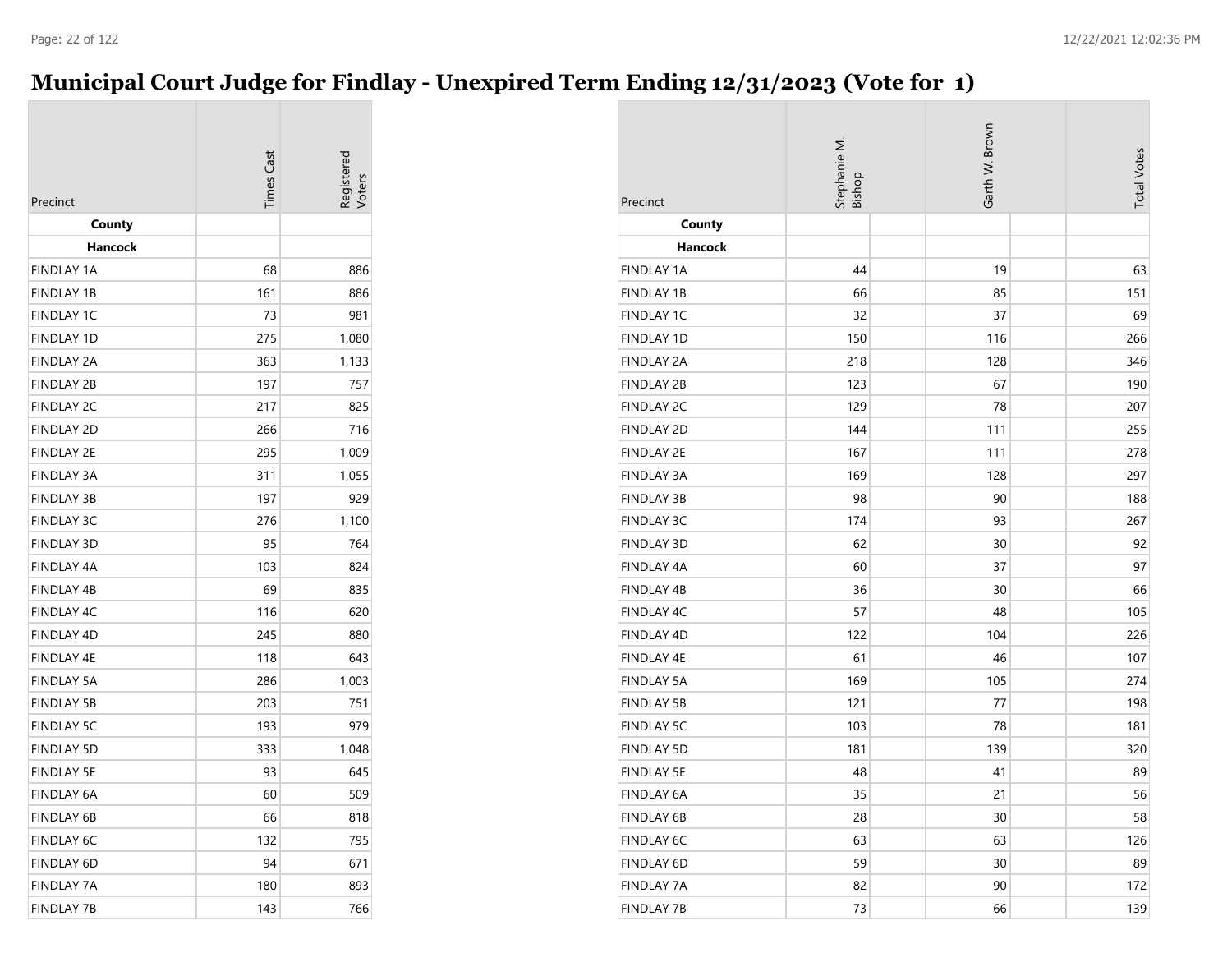| Precinct           | <b>Times Cast</b> | Registered<br>Voters |
|--------------------|-------------------|----------------------|
| <b>FINDLAY 7C</b>  | 198               | 751                  |
| <b>FINDLAY 7D</b>  | 124               | 645                  |
| <b>FINDLAY 7E</b>  | 67                | 613                  |
| <b>ALLEN E</b>     | 330               | 915                  |
| <b>ALLEN W</b>     | 405               | 1,035                |
| AMANDA             | 252               | 739                  |
| <b>BIGLICK</b>     | 219               | 927                  |
| <b>BLANCHARD</b>   | 234               | 840                  |
| CASS               | 270               | 709                  |
| DELAWARE           | 313               | 843                  |
| EAGLE              | 290               | 838                  |
| <b>JACKSON</b>     | 256               | 740                  |
| LIBERTY N          | 173               | 759                  |
| <b>LIBERTY NE</b>  | 192               | 819                  |
| <b>LIBERTY NW</b>  | 291               | 1,136                |
| <b>LIBERTY SE</b>  | 166               | 1,244                |
| LIBERTY SW         | 274               | 1,002                |
| <b>MADISON E</b>   | 228               | 714                  |
| <b>MADISON W</b>   | 329               | 884                  |
| <b>MARION N</b>    | 361               | 1,083                |
| <b>MARION S</b>    | 357               | 1,412                |
| <b>MCCOMB</b>      | 347               | 961                  |
| ORANGE             | 247               | 972                  |
| PLEASANT           | 157               | 546                  |
| PORTAGE            | 160               | 520                  |
| UNION E            | 155               | 589                  |
| UNION W            | 183               | 632                  |
| <b>VAN BUREN</b>   | 229               | 683                  |
| Hancock - Total    | 12,035            | 48,352               |
| <b>Cumulative</b>  |                   |                      |
| Cumulative         | 0                 | 0                    |
| Cumulative - Total | 0                 | 0                    |
| County - Total     | 12,035            | 48,352               |

| Precinct           | Stephanie M.<br>Bishop | Garth W. Brown | <b>Total Votes</b> |
|--------------------|------------------------|----------------|--------------------|
| <b>FINDLAY 7C</b>  | 105                    | 76             | 181                |
| <b>FINDLAY 7D</b>  | 68                     | 44             | 112                |
| <b>FINDLAY 7E</b>  | 27                     | 32             | 59                 |
| ALLEN E            | 189                    | 109            | 298                |
| <b>ALLEN W</b>     | 209                    | 144            | 353                |
| AMANDA             | 165                    | 65             | 230                |
| <b>BIGLICK</b>     | 102                    | 93             | 195                |
| <b>BLANCHARD</b>   | 131                    | 86             | 217                |
| CASS               | 163                    | 77             | 240                |
| DELAWARE           | 211                    | 71             | 282                |
| EAGLE              | 205                    | 78             | 283                |
| <b>JACKSON</b>     | 180                    | 65             | 245                |
| LIBERTY N          | 77                     | 86             | 163                |
| <b>LIBERTY NE</b>  | 100                    | 85             | 185                |
| <b>LIBERTY NW</b>  | 179                    | 96             | 275                |
| <b>LIBERTY SE</b>  | 95                     | 59             | 154                |
| <b>LIBERTY SW</b>  | 163                    | 95             | 258                |
| <b>MADISON E</b>   | 170                    | 50             | 220                |
| <b>MADISON W</b>   | 244                    | 70             | 314                |
| <b>MARION N</b>    | 200                    | 131            | 331                |
| <b>MARION S</b>    | 184                    | 154            | 338                |
| <b>MCCOMB</b>      | 247                    | 75             | 322                |
| ORANGE             | 119                    | 97             | 216                |
| PLEASANT           | 105                    | 36             | 141                |
| <b>PORTAGE</b>     | 91                     | 61             | 152                |
| <b>UNION E</b>     | 75                     | 66             | 141                |
| UNION W            | 110                    | 62             | 172                |
| <b>VAN BUREN</b>   | 142                    | 72             | 214                |
| Hancock - Total    | 6,930                  | 4,333          | 11,263             |
| <b>Cumulative</b>  |                        |                |                    |
| Cumulative         | 0                      | 0              | 0                  |
| Cumulative - Total | 0                      | 0              | 0                  |
| County - Total     | 6,930                  | 4,333          | 11,263             |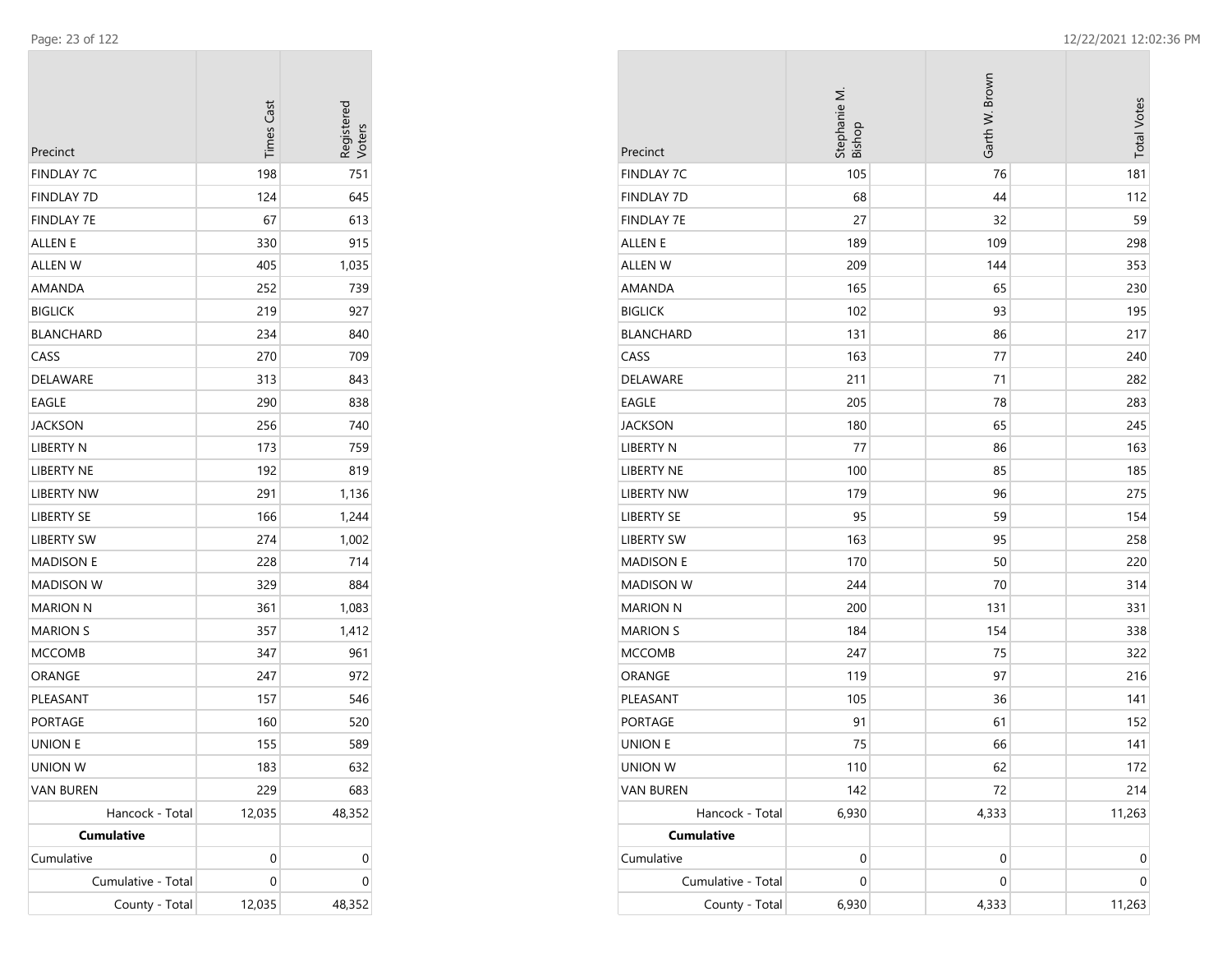#### **Trustee for Allen Township (Vote for 2)**

| Precinct           | <b>Times Cast</b> | Registered<br>Voters |
|--------------------|-------------------|----------------------|
| County             |                   |                      |
| <b>Hancock</b>     |                   |                      |
| <b>FINDLAY 7A</b>  | 30                | 258                  |
| <b>ALLEN E</b>     | 330               | 915                  |
| <b>ALLEN W</b>     | 405               | 1,035                |
| Hancock - Total    | 765               | 2,208                |
| <b>Cumulative</b>  |                   |                      |
| Cumulative         | 0                 | 0                    |
| Cumulative - Total | 0                 | 0                    |
| County - Total     | 765               | 2,208                |

| Precinct           | Kevin P. Flanagan | Milford E. Smith, Jr. | <b>Total Votes</b> |
|--------------------|-------------------|-----------------------|--------------------|
| County             |                   |                       |                    |
| <b>Hancock</b>     |                   |                       |                    |
| <b>FINDLAY 7A</b>  | 22                | 22                    | 44                 |
| <b>ALLEN E</b>     | 250               | 197                   | 447                |
| ALLEN W            | 313               | 254                   | 567                |
| Hancock - Total    | 585               | 473                   | 1,058              |
| <b>Cumulative</b>  |                   |                       |                    |
| Cumulative         | $\mathbf 0$       | $\mathbf 0$           | $\Omega$           |
| Cumulative - Total | $\mathbf{0}$      | $\mathbf 0$           | $\Omega$           |
| County - Total     | 585               | 473                   | 1,058              |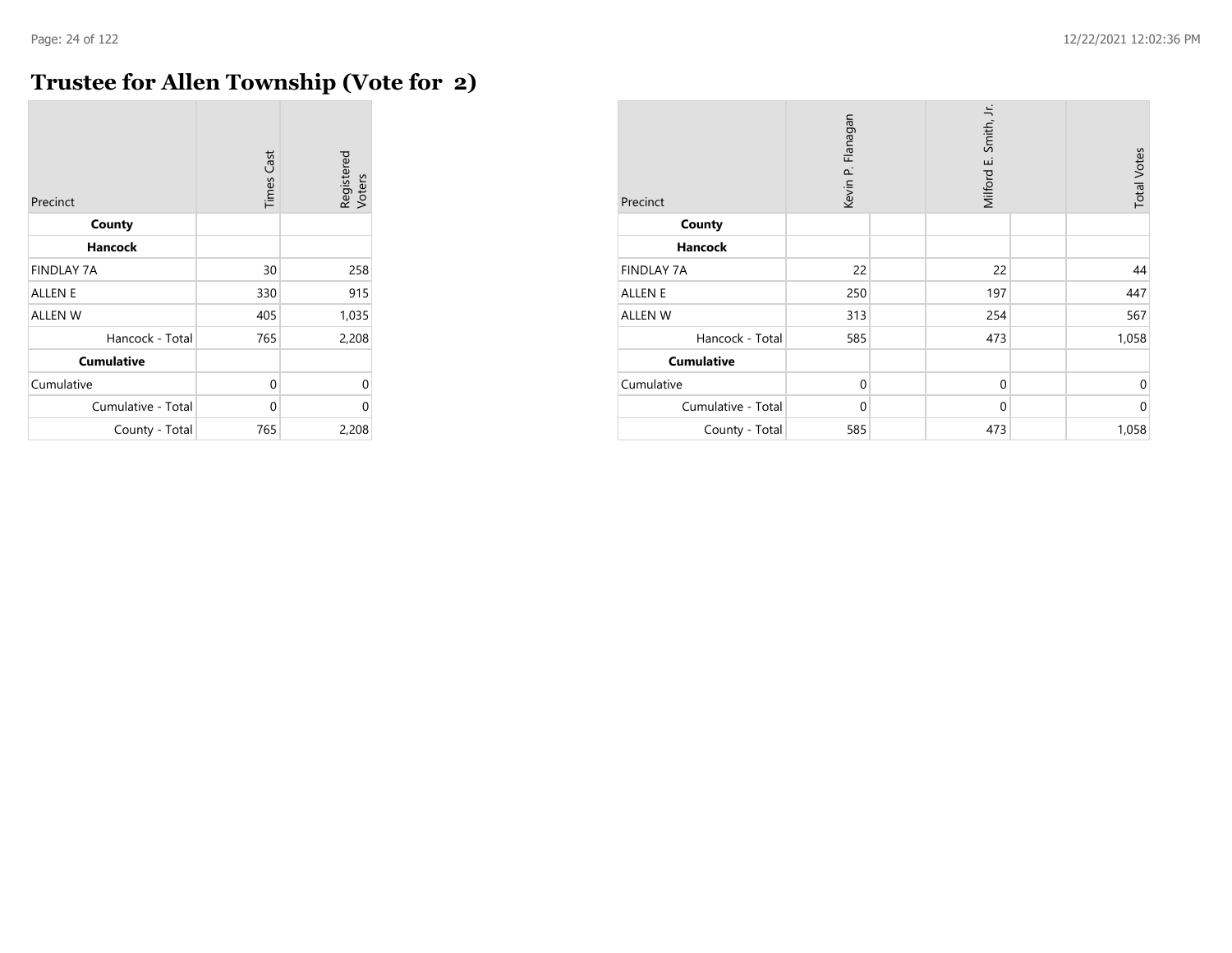$\overline{\phantom{a}}$ 

## **Trustee for Amanda Township (Vote for 2)**

| Precinct           | <b>Times Cast</b> | Registered<br>Voters |
|--------------------|-------------------|----------------------|
| County             |                   |                      |
| <b>Hancock</b>     |                   |                      |
| <b>AMANDA</b>      | 252               | 739                  |
| Hancock - Total    | 252               | 739                  |
| <b>Cumulative</b>  |                   |                      |
| Cumulative         | 0                 | $\Omega$             |
| Cumulative - Total | 0                 | 0                    |
| County - Total     | 252               | 739                  |

| Precinct           | Jon J. Hagerty | Steven M. Ruggles |  |
|--------------------|----------------|-------------------|--|
| County             |                |                   |  |
| <b>Hancock</b>     |                |                   |  |
| AMANDA             | 152            | 168               |  |
| Hancock - Total    | 152            | 168               |  |
| <b>Cumulative</b>  |                |                   |  |
| Cumulative         | $\Omega$       | $\mathbf 0$       |  |
| Cumulative - Total | $\Omega$       | $\Omega$          |  |
| County - Total     | 152            | 168               |  |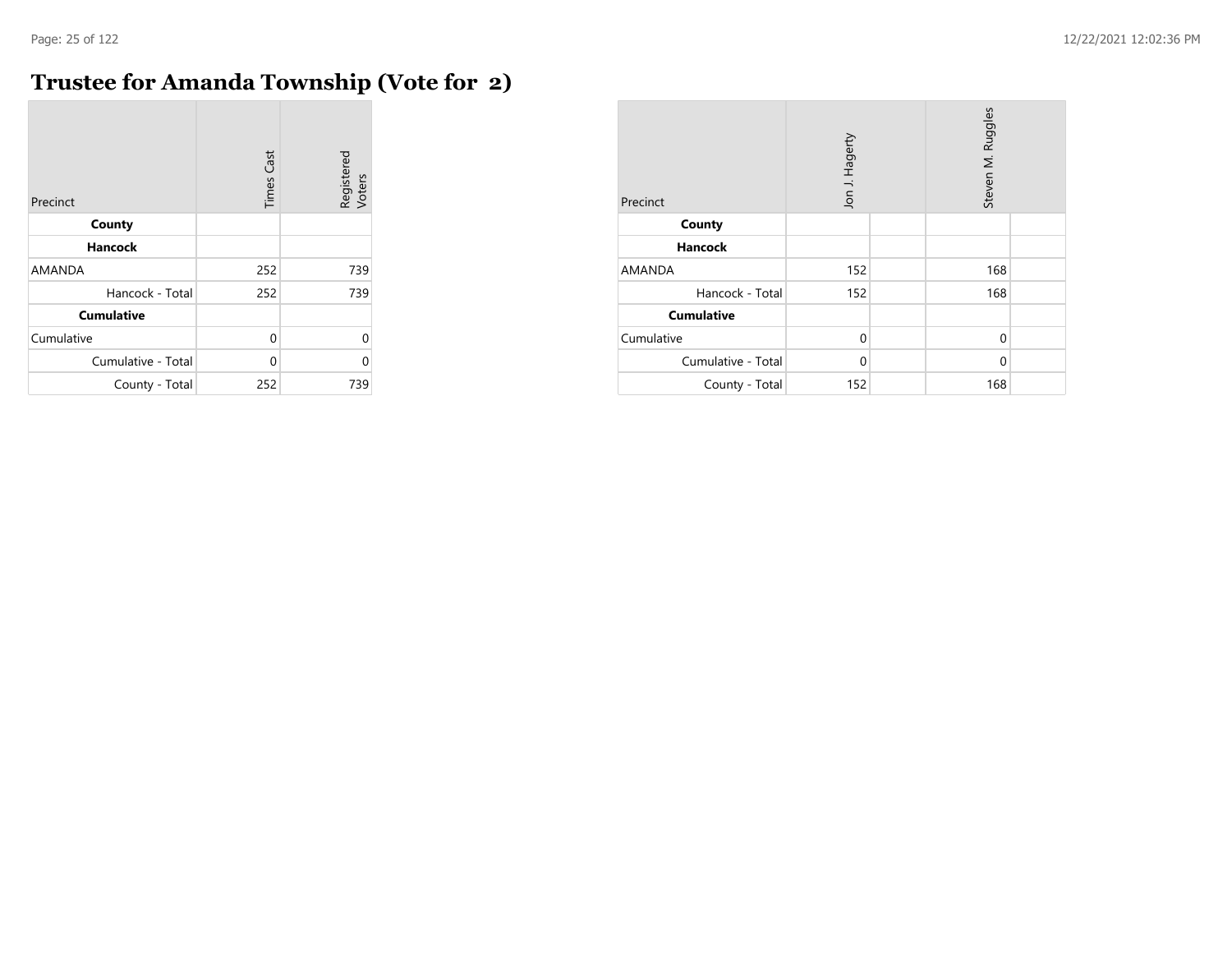| Precinct           | Daniel R. Watson |  | <b>Total Votes</b> |
|--------------------|------------------|--|--------------------|
| County             |                  |  |                    |
| <b>Hancock</b>     |                  |  |                    |
| <b>AMANDA</b>      | 114              |  | 434                |
| Hancock - Total    | 114              |  | 434                |
| <b>Cumulative</b>  |                  |  |                    |
| Cumulative         | 0                |  | 0                  |
| Cumulative - Total | 0                |  | 0                  |
| County - Total     | 114              |  | 434                |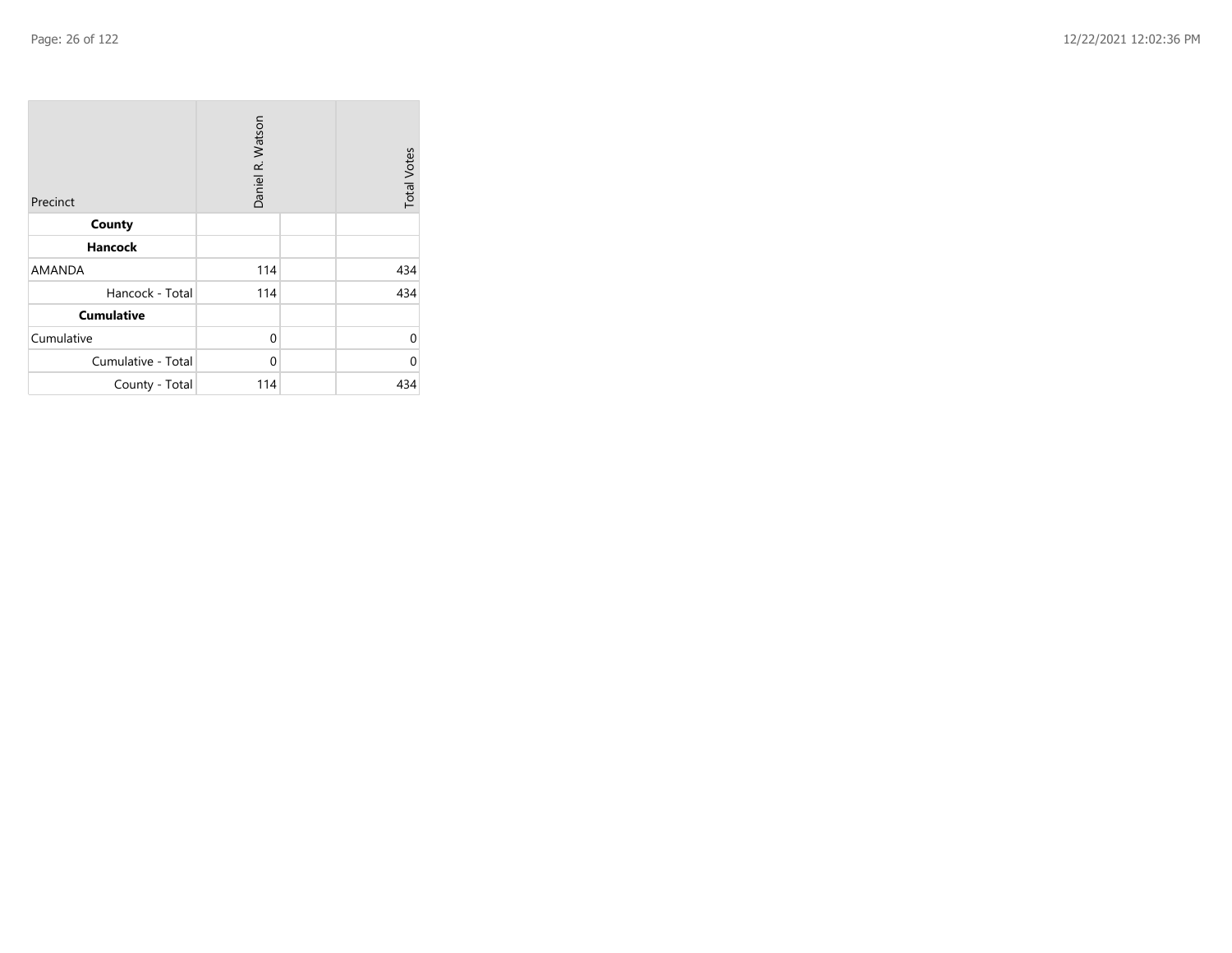## **Trustee for Biglick Township (Vote for 2)**

| Precinct           | <b>Times Cast</b> | Registered<br>Voters |
|--------------------|-------------------|----------------------|
| County             |                   |                      |
| Hancock            |                   |                      |
| <b>BIGLICK</b>     | 219               | 927                  |
| Hancock - Total    | 219               | 927                  |
| <b>Cumulative</b>  |                   |                      |
| Cumulative         | 0                 | $\Omega$             |
| Cumulative - Total | 0                 | 0                    |
| County - Total     | 219               | 927                  |

| Precinct           | <b>Breece</b><br>Bradley E. | Edwin D. Cole | <b>Total Votes</b> |
|--------------------|-----------------------------|---------------|--------------------|
| County             |                             |               |                    |
| Hancock            |                             |               |                    |
| <b>BIGLICK</b>     | 160                         | 179           | 339                |
| Hancock - Total    | 160                         | 179           | 339                |
| <b>Cumulative</b>  |                             |               |                    |
| Cumulative         | $\Omega$                    | $\mathbf{0}$  | $\mathbf 0$        |
| Cumulative - Total | $\mathbf 0$                 | $\mathbf{0}$  | $\mathbf{0}$       |
| County - Total     | 160                         | 179           | 339                |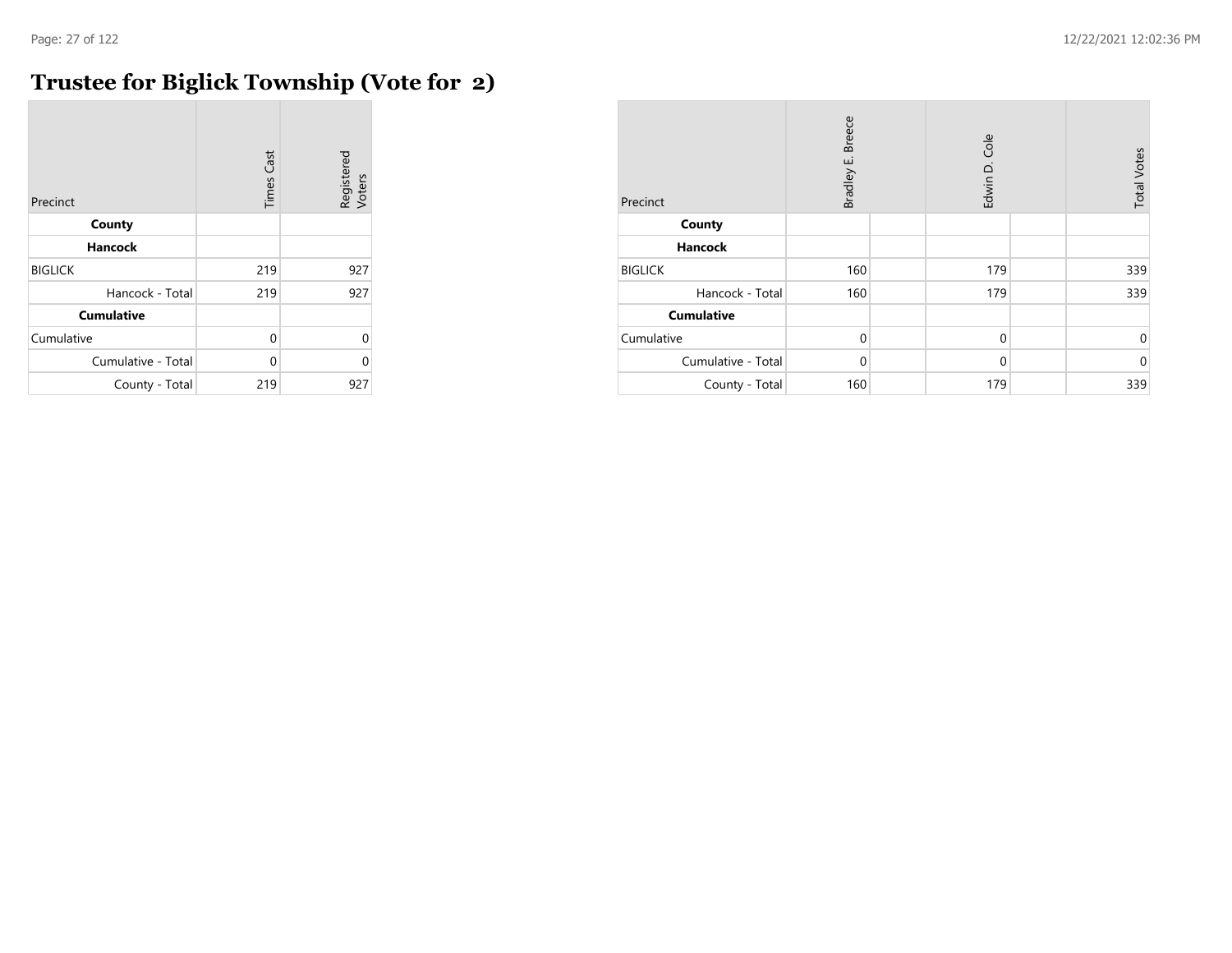$\sim$ 

# **Trustee for Blanchard Township (Vote for 2)**

| Precinct           | <b>Times Cast</b> | Registered<br>Voters |
|--------------------|-------------------|----------------------|
| County             |                   |                      |
| <b>Hancock</b>     |                   |                      |
| <b>BLANCHARD</b>   | 234               | 840                  |
| Hancock - Total    | 234               | 840                  |
| <b>Cumulative</b>  |                   |                      |
| Cumulative         | 0                 | $\Omega$             |
| Cumulative - Total | U                 | C                    |
| County - Total     | 234               | 840                  |

| Precinct           | <b>Bruce Dale Arnold</b> |  | Evan M. Jackson |  |
|--------------------|--------------------------|--|-----------------|--|
| County             |                          |  |                 |  |
| <b>Hancock</b>     |                          |  |                 |  |
| <b>BLANCHARD</b>   | 128                      |  | 147             |  |
| Hancock - Total    | 128                      |  | 147             |  |
| <b>Cumulative</b>  |                          |  |                 |  |
| Cumulative         | $\Omega$                 |  | $\Omega$        |  |
| Cumulative - Total | $\Omega$                 |  | $\Omega$        |  |
| County - Total     | 128                      |  | 147             |  |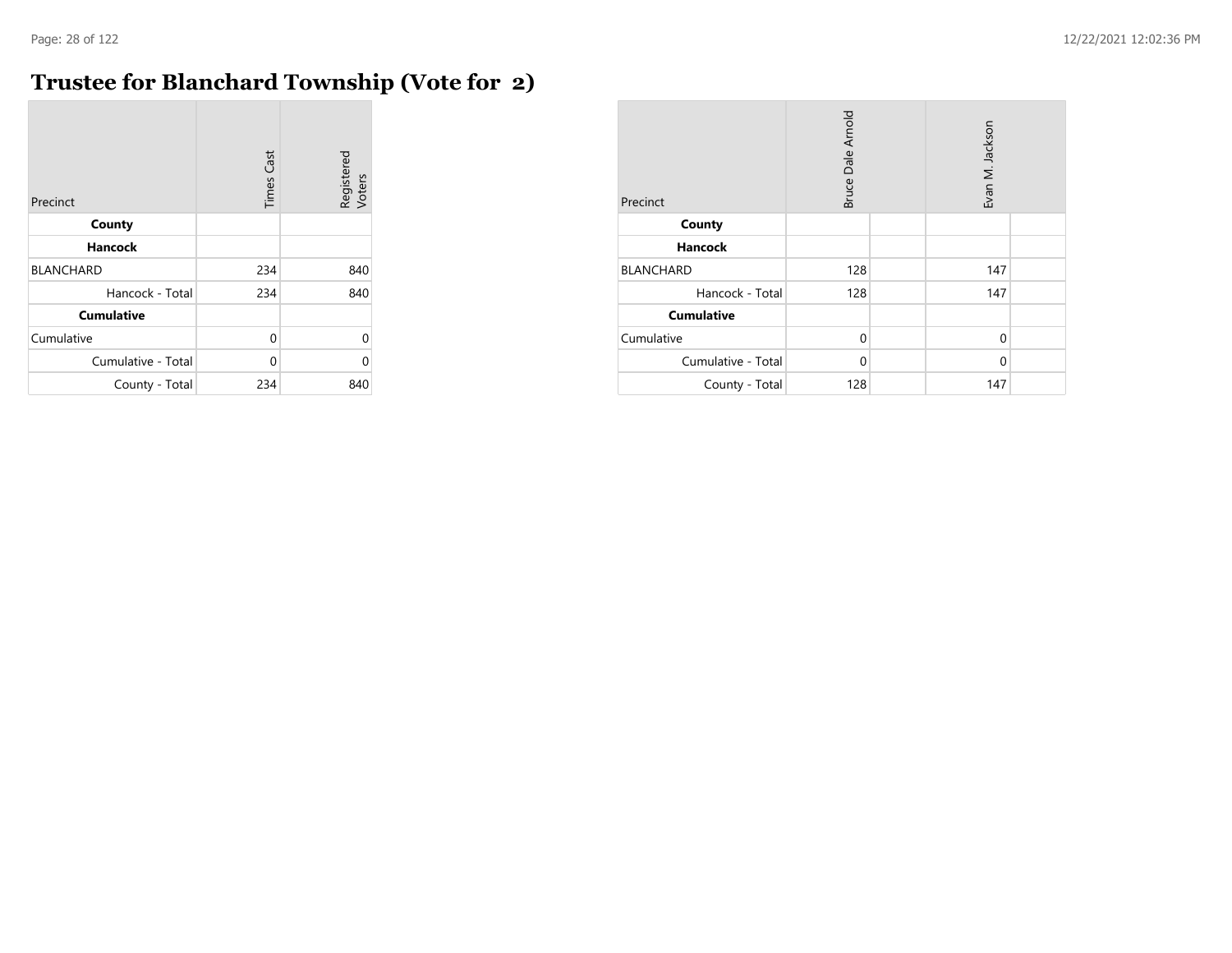| Precinct           | Kevin Schoonover | <b>Total Votes</b> |     |
|--------------------|------------------|--------------------|-----|
| County             |                  |                    |     |
| <b>Hancock</b>     |                  |                    |     |
| <b>BLANCHARD</b>   | 105              |                    | 380 |
| Hancock - Total    | 105              |                    | 380 |
| <b>Cumulative</b>  |                  |                    |     |
| Cumulative         | 0                |                    | 0   |
| Cumulative - Total | 0                |                    | U   |
| County - Total     | 105              |                    | 380 |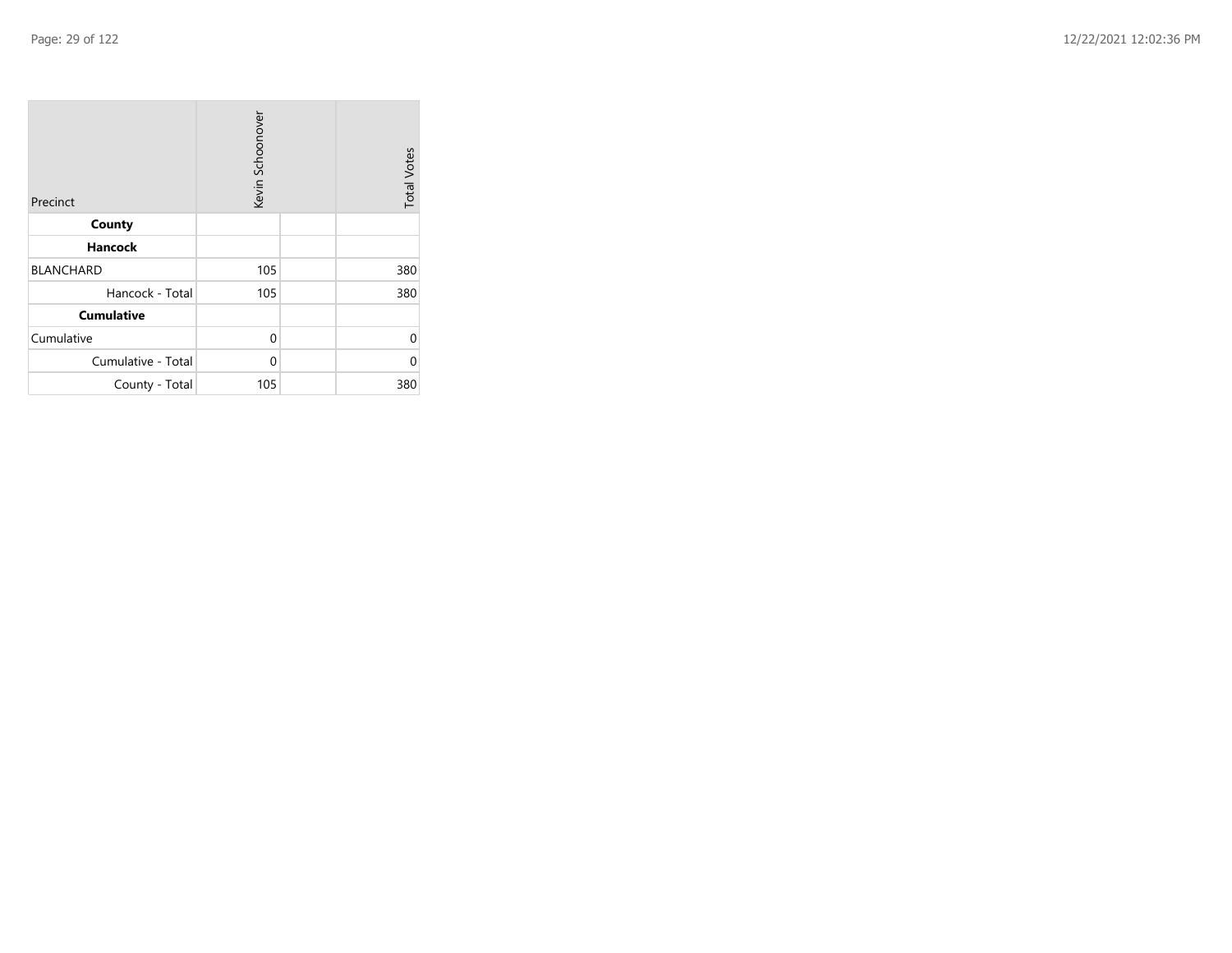$\overline{\phantom{a}}$ 

## **Trustee for Cass Township (Vote for 2)**

| Precinct           | <b>Times Cast</b> | Registered<br>Voters |
|--------------------|-------------------|----------------------|
| County             |                   |                      |
| <b>Hancock</b>     |                   |                      |
| CASS               | 270               | 709                  |
| Hancock - Total    | 270               | 709                  |
| <b>Cumulative</b>  |                   |                      |
| Cumulative         | $\Omega$          | $\Omega$             |
| Cumulative - Total | 0                 | 0                    |
| County - Total     | 270               | 709                  |

| Precinct           | Megan Grau  |  | Jason P. Rinker |  |
|--------------------|-------------|--|-----------------|--|
| County             |             |  |                 |  |
| <b>Hancock</b>     |             |  |                 |  |
| CASS               | 119         |  | 196             |  |
| Hancock - Total    | 119         |  | 196             |  |
| <b>Cumulative</b>  |             |  |                 |  |
| Cumulative         | $\mathbf 0$ |  | $\mathbf 0$     |  |
| Cumulative - Total | $\Omega$    |  | $\Omega$        |  |
| County - Total     | 119         |  | 196             |  |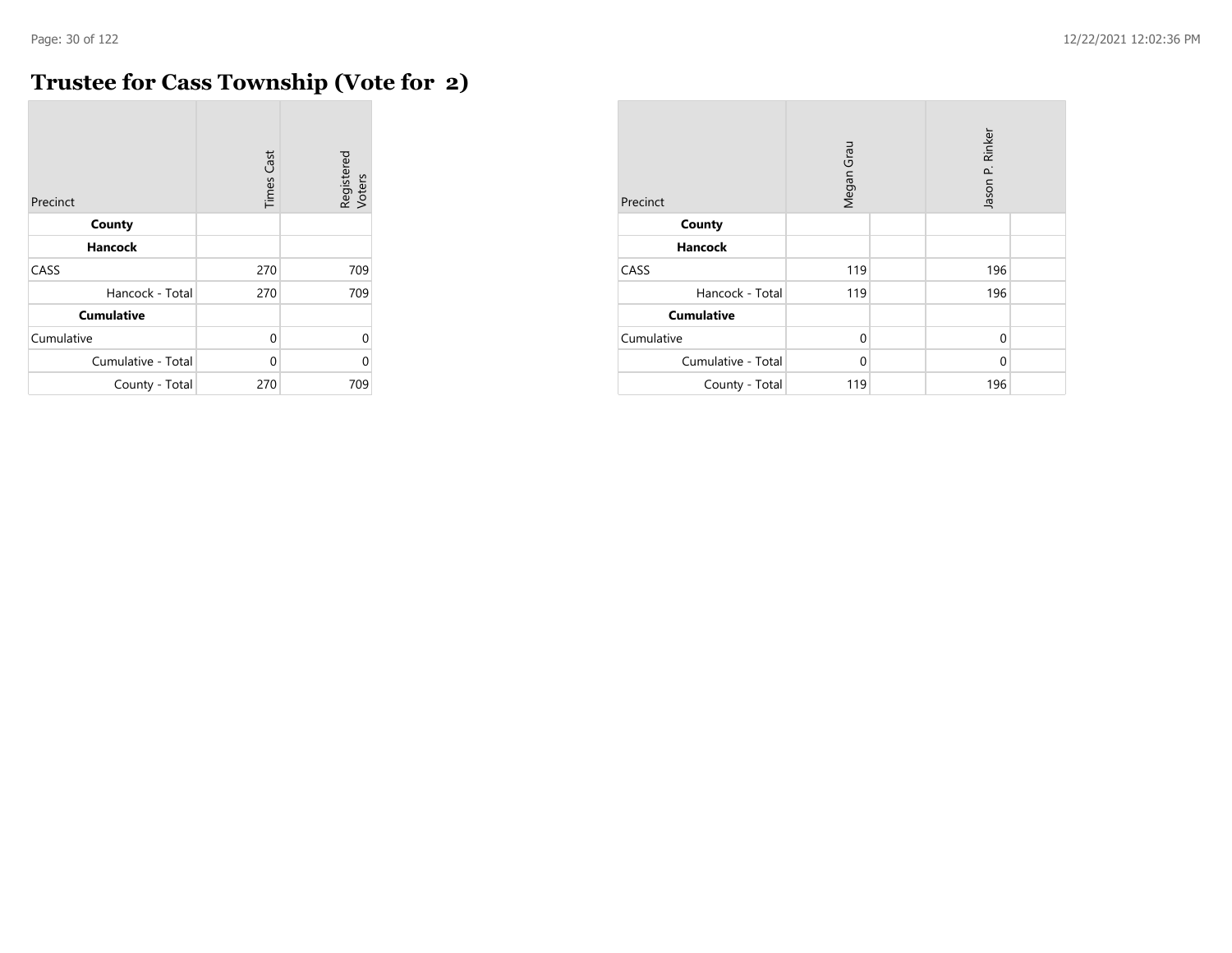| Precinct           | Jerry L. Wolford | <b>Total Votes</b> |     |
|--------------------|------------------|--------------------|-----|
| County             |                  |                    |     |
| <b>Hancock</b>     |                  |                    |     |
| CASS               | 135              |                    | 450 |
| Hancock - Total    | 135              |                    | 450 |
| <b>Cumulative</b>  |                  |                    |     |
| Cumulative         | 0                |                    | 0   |
| Cumulative - Total | 0                |                    | 0   |
| County - Total     | 135              |                    | 450 |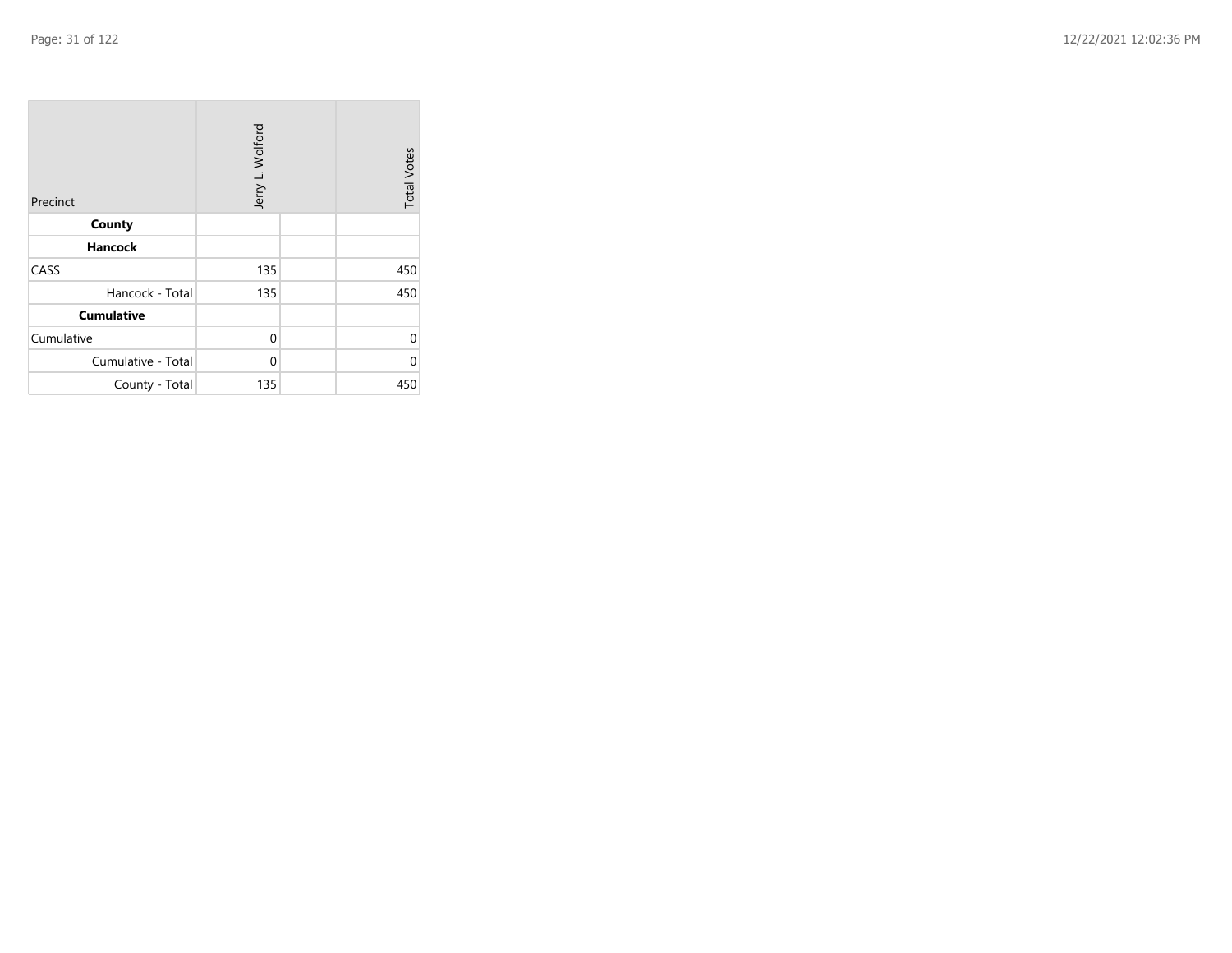m.

## **Trustee for Delaware Township (Vote for 2)**

| Precinct           | <b>Times Cast</b> | Registered<br>Voters |
|--------------------|-------------------|----------------------|
| County             |                   |                      |
| <b>Hancock</b>     |                   |                      |
| <b>DELAWARE</b>    | 313               | 843                  |
| Hancock - Total    | 313               | 843                  |
| <b>Cumulative</b>  |                   |                      |
| Cumulative         | 0                 | $\Omega$             |
| Cumulative - Total | 0                 | 0                    |
| County - Total     | 313               | 843                  |

| Precinct           | Lotz<br>Jason E. | Scott Snoke | <b>Total Votes</b> |
|--------------------|------------------|-------------|--------------------|
| County             |                  |             |                    |
| <b>Hancock</b>     |                  |             |                    |
| DELAWARE           | 180              | 204         | 492                |
| Hancock - Total    | 180              | 204         | 492                |
| <b>Cumulative</b>  |                  |             |                    |
| Cumulative         | $\mathbf 0$      | $\mathbf 0$ | $\mathbf 0$        |
| Cumulative - Total | $\mathbf 0$      | $\mathbf 0$ | $\mathbf{0}$       |
| County - Total     | 180              | 204         | 492                |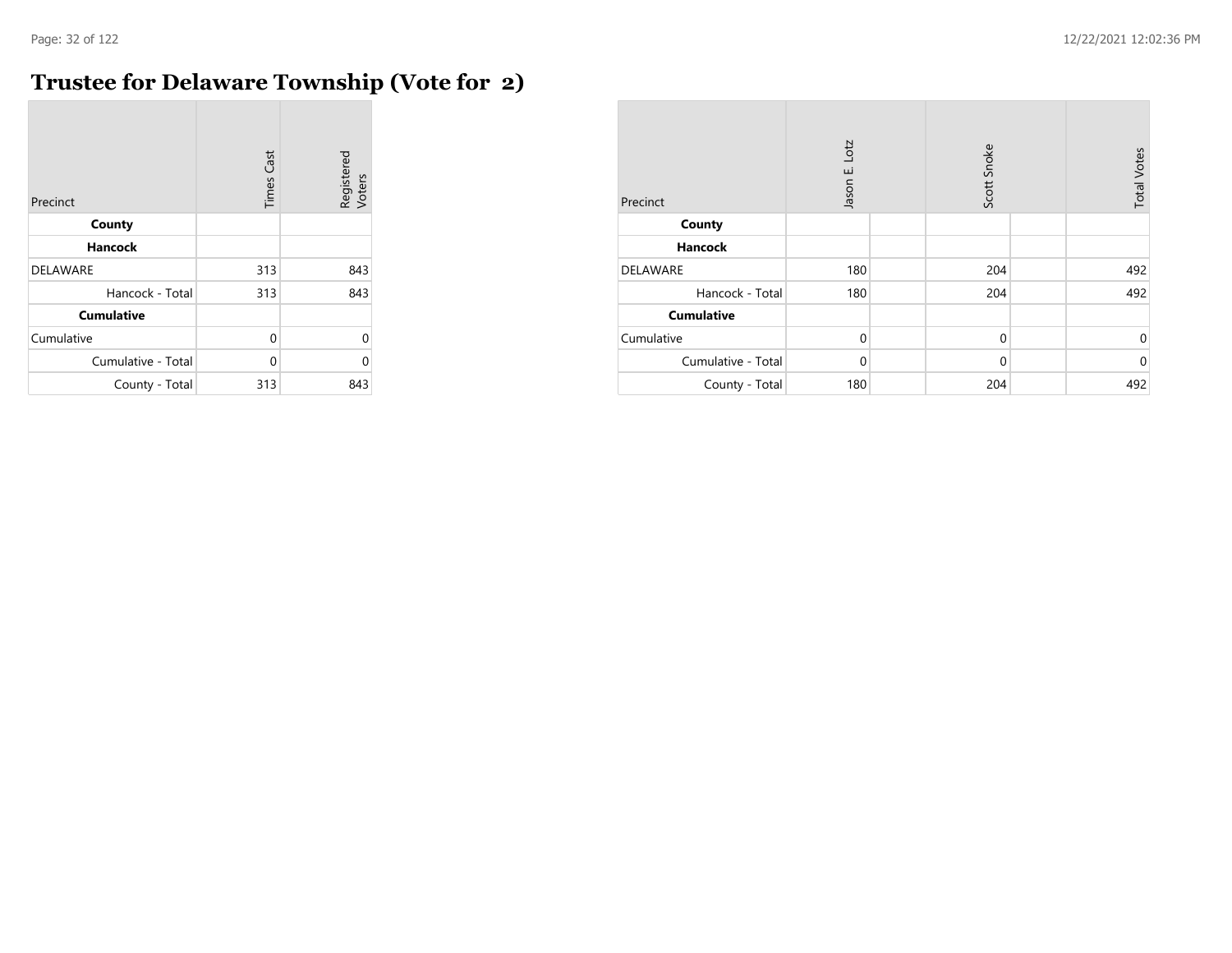| Precinct           | John D. Beagle<br>Qualified Write In |  |
|--------------------|--------------------------------------|--|
| County             |                                      |  |
| Hancock            |                                      |  |
| <b>DELAWARE</b>    | 108                                  |  |
| Hancock - Total    | 108                                  |  |
| <b>Cumulative</b>  |                                      |  |
| Cumulative         | 0                                    |  |
| Cumulative - Total | 0                                    |  |
| County - Total     | 108                                  |  |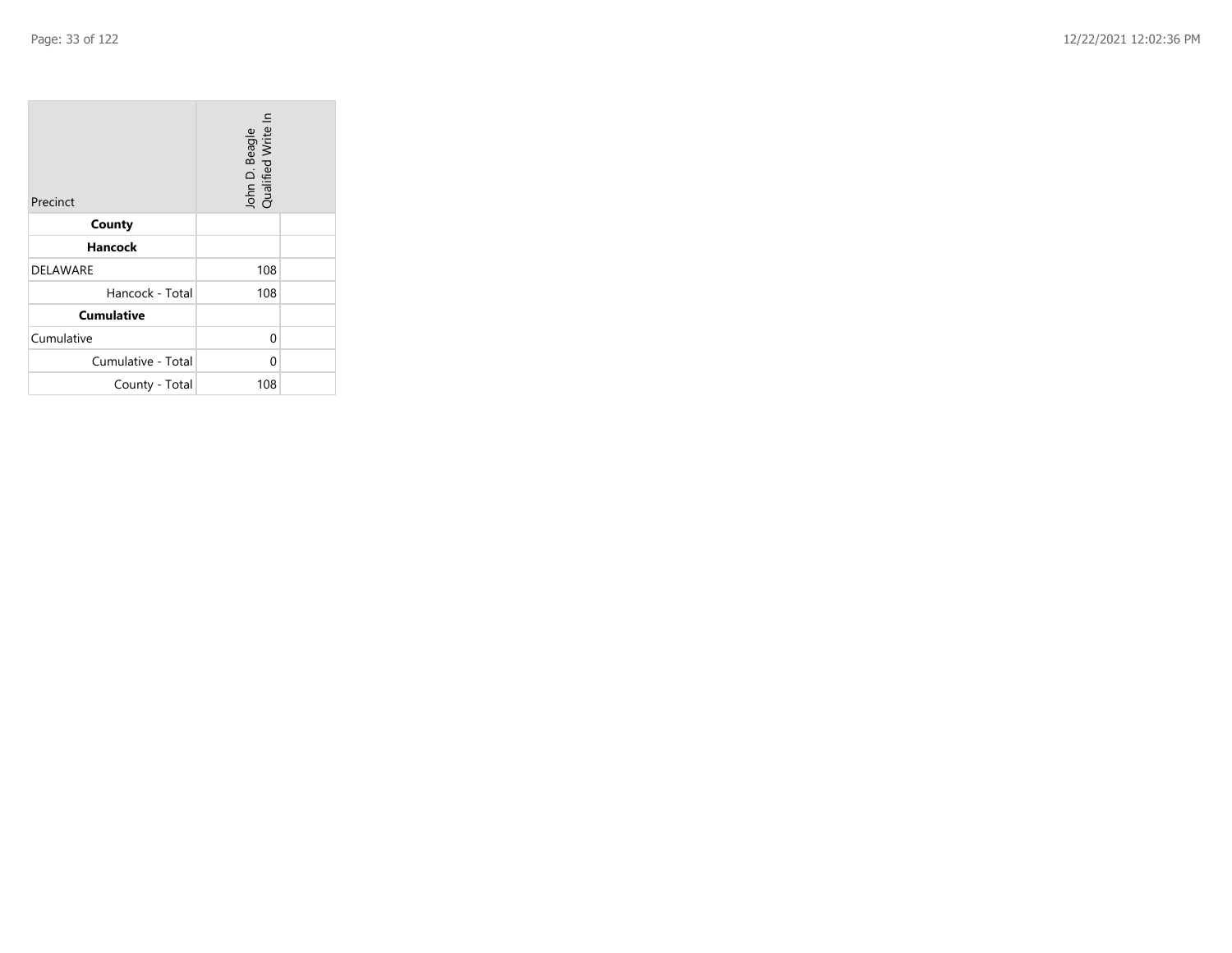$\overline{\phantom{a}}$ 

## **Trustee for Eagle Township (Vote for 2)**

| Precinct           | <b>Times Cast</b> | Registered<br>Voters |
|--------------------|-------------------|----------------------|
| County             |                   |                      |
| <b>Hancock</b>     |                   |                      |
| <b>EAGLE</b>       | 290               | 838                  |
| Hancock - Total    | 290               | 838                  |
| <b>Cumulative</b>  |                   |                      |
| Cumulative         | $\Omega$          | $\Omega$             |
| Cumulative - Total | 0                 | $\Omega$             |
| County - Total     | 290               | 838                  |

| Precinct           | Harvitt<br>Lyle E. |  | Matt Rader  |  | <b>Total Votes</b> |
|--------------------|--------------------|--|-------------|--|--------------------|
| County             |                    |  |             |  |                    |
| <b>Hancock</b>     |                    |  |             |  |                    |
| <b>EAGLE</b>       | 240                |  | 206         |  | 446                |
| Hancock - Total    | 240                |  | 206         |  | 446                |
| <b>Cumulative</b>  |                    |  |             |  |                    |
| Cumulative         | $\mathbf{0}$       |  | $\mathbf 0$ |  | $\mathbf 0$        |
| Cumulative - Total | $\mathbf 0$        |  | $\mathbf 0$ |  | $\mathbf 0$        |
| County - Total     | 240                |  | 206         |  | 446                |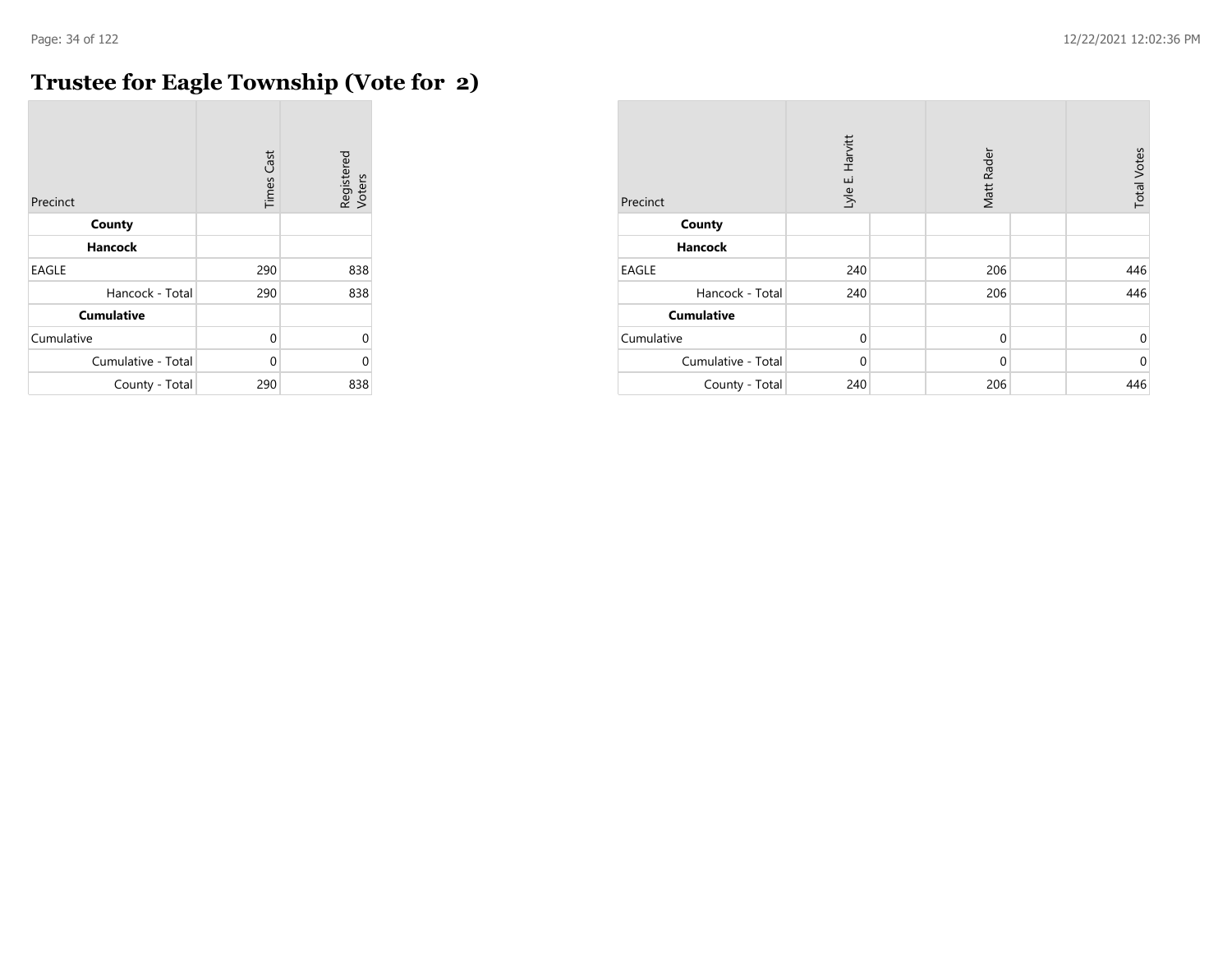**COL** 

## **Trustee for Jackson Township (Vote for 2)**

| Precinct           | <b>Times Cast</b> | Registered<br>Voters |
|--------------------|-------------------|----------------------|
| County             |                   |                      |
| <b>Hancock</b>     |                   |                      |
| <b>JACKSON</b>     | 256               | 740                  |
| Hancock - Total    | 256               | 740                  |
| <b>Cumulative</b>  |                   |                      |
| Cumulative         | $\Omega$          | $\Omega$             |
| Cumulative - Total | U                 | 0                    |
| County - Total     | 256               | 740                  |

| Precinct           | Brian A. Miller |  | Rick Stacy   |  | <b>Total Votes</b> |
|--------------------|-----------------|--|--------------|--|--------------------|
| County             |                 |  |              |  |                    |
| <b>Hancock</b>     |                 |  |              |  |                    |
| <b>JACKSON</b>     | 206             |  | 218          |  | 424                |
| Hancock - Total    | 206             |  | 218          |  | 424                |
| <b>Cumulative</b>  |                 |  |              |  |                    |
| Cumulative         | $\mathbf{0}$    |  | $\mathbf{0}$ |  | $\mathbf 0$        |
| Cumulative - Total | $\Omega$        |  | $\mathbf 0$  |  | $\mathbf{0}$       |
| County - Total     | 206             |  | 218          |  | 424                |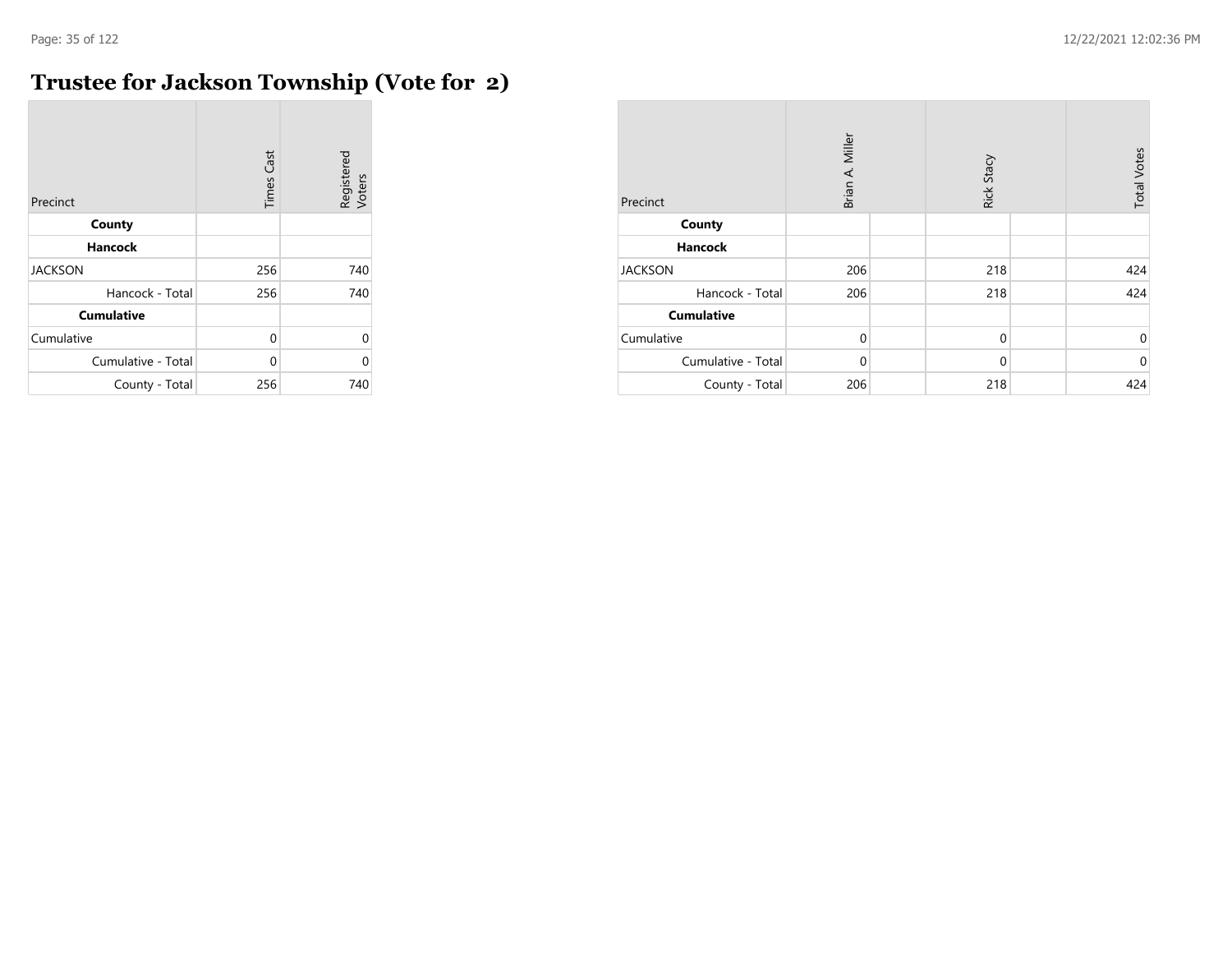## **Trustee for Liberty Township (Vote for 2)**

| Precinct           | <b>Times Cast</b> | Registered<br>Voters |
|--------------------|-------------------|----------------------|
| County             |                   |                      |
| Hancock            |                   |                      |
| LIBERTY N          | 173               | 759                  |
| <b>LIBERTY NE</b>  | 192               | 819                  |
| <b>LIBERTY NW</b>  | 291               | 1,136                |
| <b>LIBERTY SE</b>  | 166               | 1,244                |
| <b>LIBERTY SW</b>  | 274               | 1,002                |
| Hancock - Total    | 1,096             | 4,960                |
| <b>Cumulative</b>  |                   |                      |
| Cumulative         | 0                 | 0                    |
| Cumulative - Total | 0                 | U                    |
| County - Total     | 1,096             | 4,960                |

| Precinct           | Jeffrey L. Hunker | Shawn C.<br>McFarland |  |
|--------------------|-------------------|-----------------------|--|
| County             |                   |                       |  |
| <b>Hancock</b>     |                   |                       |  |
| <b>LIBERTY N</b>   | 109               | 73                    |  |
| <b>LIBERTY NE</b>  | 88                | 77                    |  |
| <b>LIBERTY NW</b>  | 156               | 118                   |  |
| <b>LIBERTY SE</b>  | 64                | 79                    |  |
| <b>LIBERTY SW</b>  | 179               | 116                   |  |
| Hancock - Total    | 596               | 463                   |  |
| <b>Cumulative</b>  |                   |                       |  |
| Cumulative         | $\mathbf 0$       | $\Omega$              |  |
| Cumulative - Total | $\mathbf 0$       | $\Omega$              |  |
| County - Total     | 596               | 463                   |  |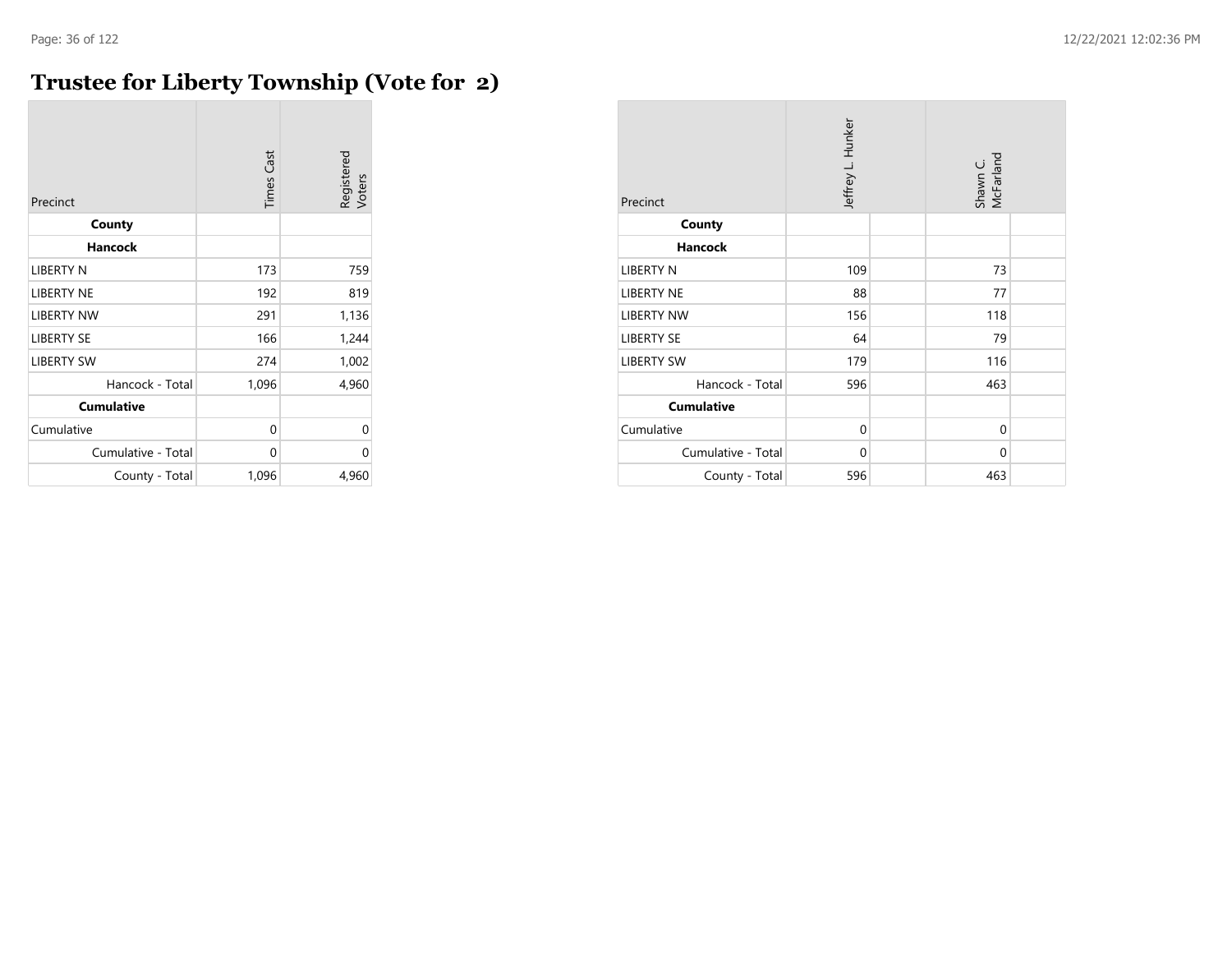| Precinct           | Joseph W. Morton | Evan Stump  | <b>Total Votes</b> |
|--------------------|------------------|-------------|--------------------|
| County             |                  |             |                    |
| <b>Hancock</b>     |                  |             |                    |
| <b>LIBERTY N</b>   | 41               | 89          | 312                |
| <b>LIBERTY NE</b>  | 69               | 96          | 330                |
| <b>LIBERTY NW</b>  | 63               | 134         | 471                |
| <b>LIBERTY SE</b>  | 51               | 87          | 281                |
| <b>LIBERTY SW</b>  | 66               | 128         | 489                |
| Hancock - Total    | 290              | 534         | 1,883              |
| <b>Cumulative</b>  |                  |             |                    |
| Cumulative         | $\mathbf 0$      | $\mathbf 0$ | $\overline{0}$     |
| Cumulative - Total | 0                | $\Omega$    | $\Omega$           |
| County - Total     | 290              | 534         | 1,883              |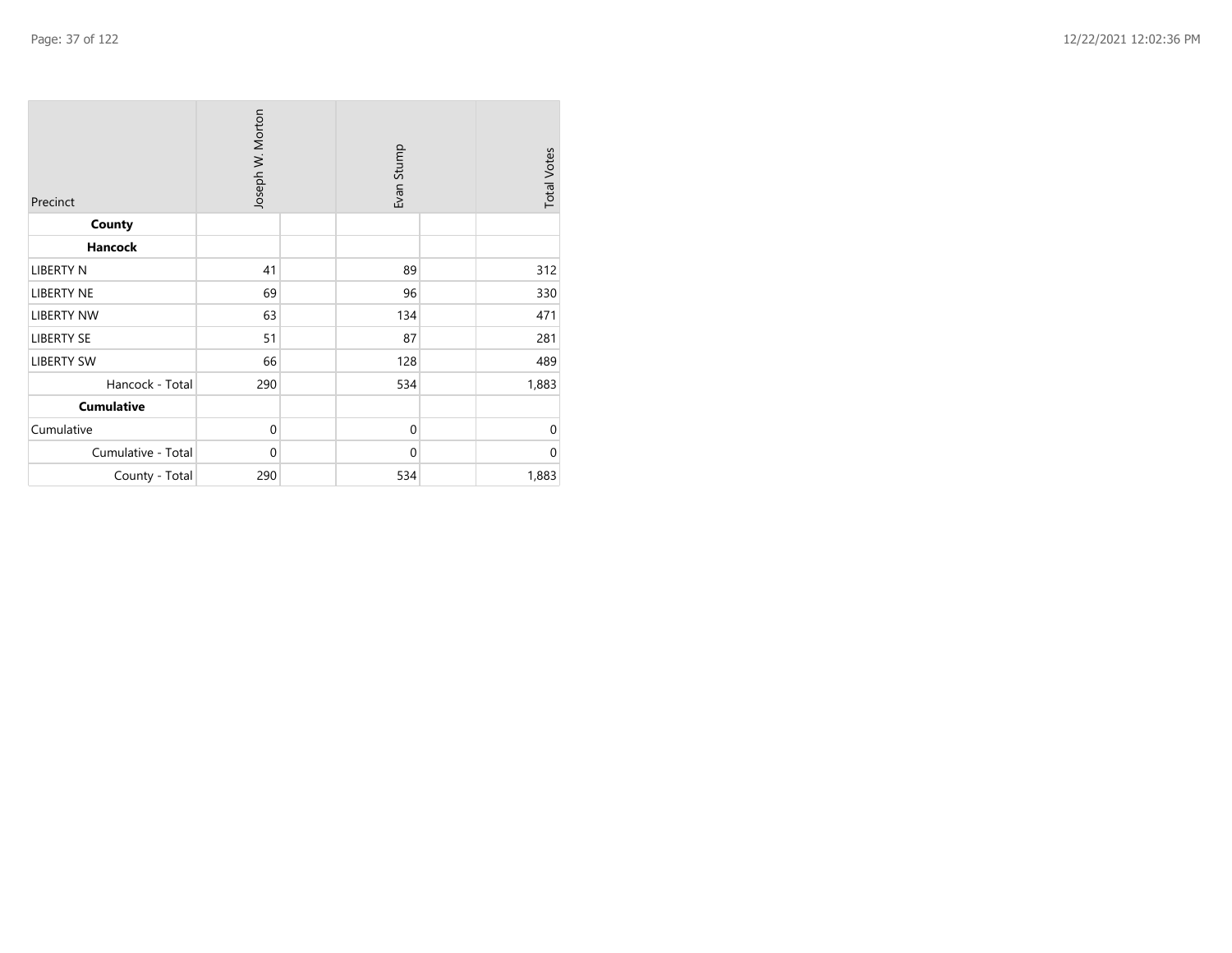$\sim$ 

## **Trustee for Madison Township (Vote for 2)**

| Precinct           | <b>Times Cast</b> | Registered<br>Voters |
|--------------------|-------------------|----------------------|
| County             |                   |                      |
| Hancock            |                   |                      |
| <b>MADISON E</b>   | 228               | 714                  |
| <b>MADISON W</b>   | 329               | 884                  |
| Hancock - Total    | 557               | 1,598                |
| <b>Cumulative</b>  |                   |                      |
| Cumulative         | 0                 | $\Omega$             |
| Cumulative - Total | $\Omega$          | $\Omega$             |
| County - Total     | 557               | 1,598                |

| Precinct           | Mark L. Hartman | Ed Rettig   | <b>Total Votes</b> |
|--------------------|-----------------|-------------|--------------------|
| County             |                 |             |                    |
| <b>Hancock</b>     |                 |             |                    |
| <b>MADISON E</b>   | 192             | 163         | 355                |
| <b>MADISON W</b>   | 276             | 238         | 514                |
| Hancock - Total    | 468             | 401         | 869                |
| <b>Cumulative</b>  |                 |             |                    |
| Cumulative         | $\mathbf 0$     | $\mathbf 0$ | $\mathbf 0$        |
| Cumulative - Total | $\mathbf 0$     | $\mathbf 0$ | $\mathbf 0$        |
| County - Total     | 468             | 401         | 869                |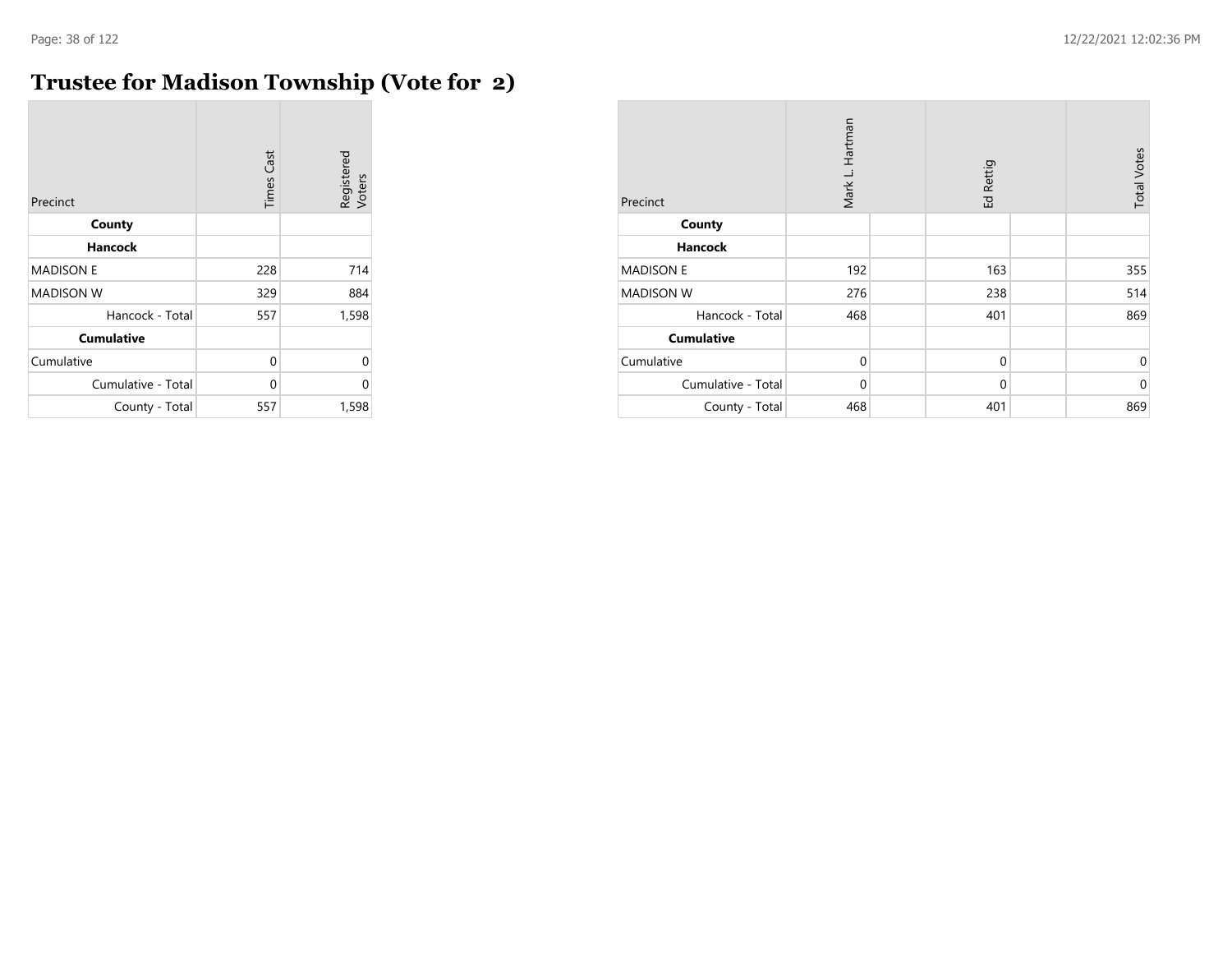### **Trustee for Marion Township (Vote for 2)**

| Precinct           | <b>Times Cast</b> | Registered<br>Voters |
|--------------------|-------------------|----------------------|
| County             |                   |                      |
| <b>Hancock</b>     |                   |                      |
| <b>MARION N</b>    | 361               | 1,083                |
| <b>MARION S</b>    | 357               | 1,412                |
| Hancock - Total    | 718               | 2,495                |
| <b>Cumulative</b>  |                   |                      |
| Cumulative         | 0                 | $\Omega$             |
| Cumulative - Total | $\Omega$          | $\Omega$             |
| County - Total     | 718               | 2,495                |

| Precinct           | James A. Gosche | John E. Wolfe | <b>Total Votes</b> |
|--------------------|-----------------|---------------|--------------------|
| County             |                 |               |                    |
| <b>Hancock</b>     |                 |               |                    |
| <b>MARION N</b>    | 246             | 250           | 496                |
| <b>MARION S</b>    | 242             | 260           | 502                |
| Hancock - Total    | 488             | 510           | 998                |
| <b>Cumulative</b>  |                 |               |                    |
| Cumulative         | $\mathbf 0$     | $\mathbf 0$   | $\mathbf 0$        |
| Cumulative - Total | $\mathbf 0$     | $\mathbf 0$   | $\mathbf 0$        |
| County - Total     | 488             | 510           | 998                |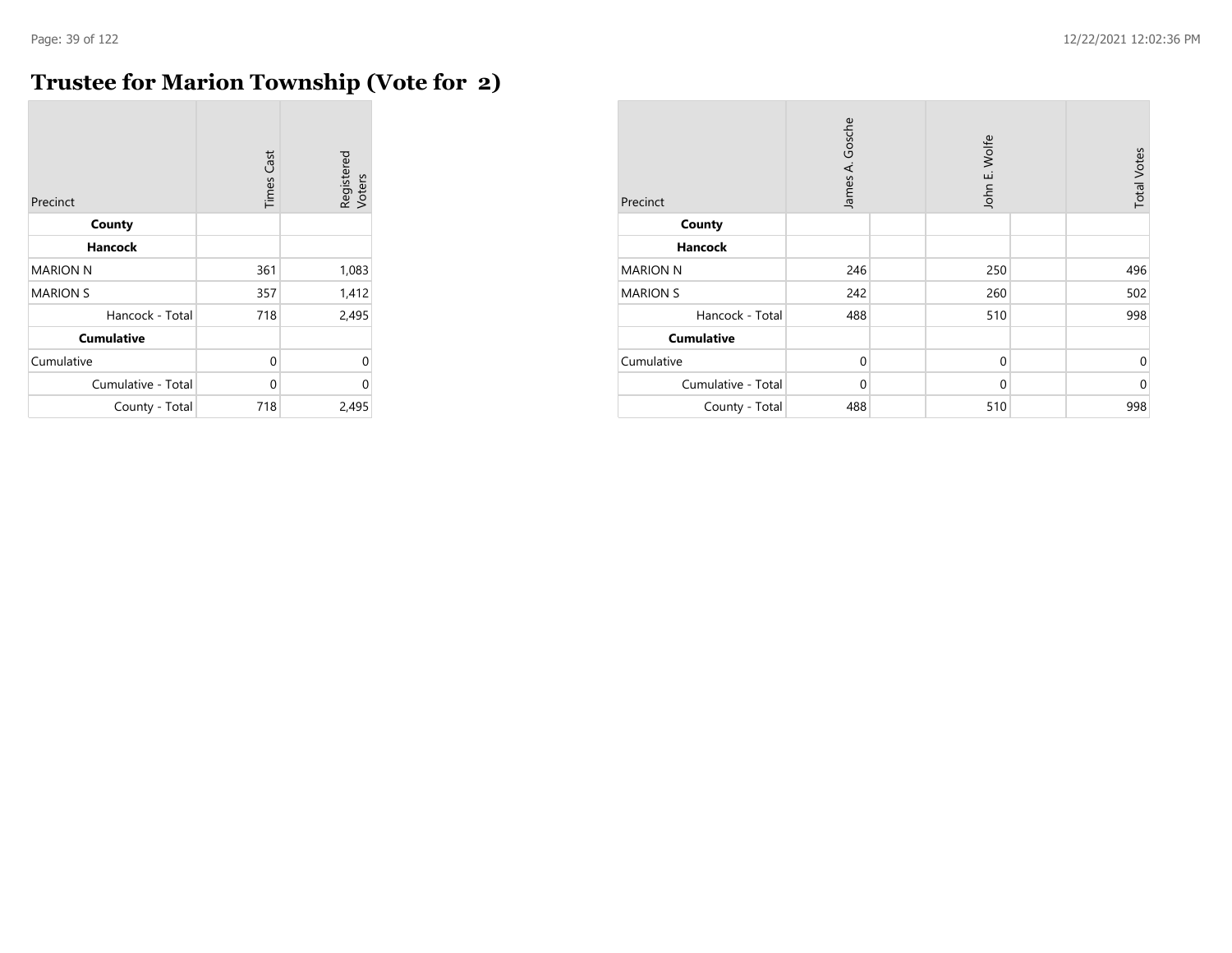**COL** 

## **Trustee for Orange Township (Vote for 2)**

| Precinct           | <b>Times Cast</b> | Registered<br>Voters |
|--------------------|-------------------|----------------------|
| County             |                   |                      |
| <b>Hancock</b>     |                   |                      |
| <b>ORANGE</b>      | 247               | 972                  |
| Hancock - Total    | 247               | 972                  |
| <b>Cumulative</b>  |                   |                      |
| Cumulative         | 0                 | $\Omega$             |
| Cumulative - Total | U                 | U                    |
| County - Total     | 247               | 972                  |

| Precinct           | David A. Warren | <b>Total Votes</b> |     |
|--------------------|-----------------|--------------------|-----|
| County             |                 |                    |     |
| <b>Hancock</b>     |                 |                    |     |
| ORANGE             | 199             |                    | 199 |
| Hancock - Total    | 199             |                    | 199 |
| <b>Cumulative</b>  |                 |                    |     |
| Cumulative         | $\mathbf 0$     |                    | 0   |
| Cumulative - Total | 0               |                    | O   |
| County - Total     | 199             |                    | 199 |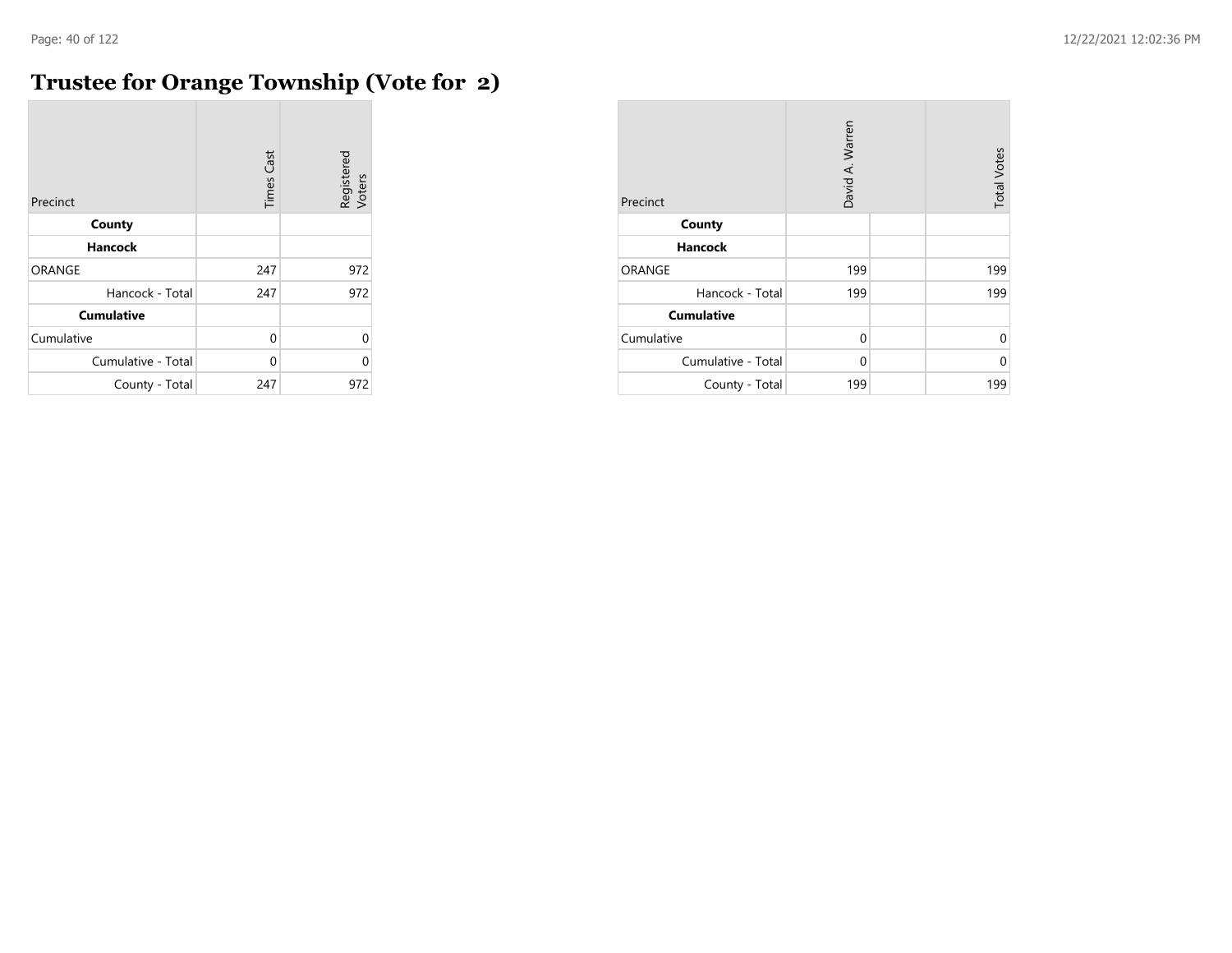m.

## **Trustee for Pleasant Township (Vote for 2)**

| Precinct           | <b>Times Cast</b> | Registered<br>Voters |
|--------------------|-------------------|----------------------|
| County             |                   |                      |
| <b>Hancock</b>     |                   |                      |
| <b>MCCOMB</b>      | 347               | 961                  |
| PLEASANT           | 157               | 546                  |
| Hancock - Total    | 504               | 1,507                |
| <b>Cumulative</b>  |                   |                      |
| Cumulative         | 0                 | $\Omega$             |
| Cumulative - Total | 0                 | $\Omega$             |
| County - Total     | 504               | 1,507                |

| Precinct           | Ralph Aller  | Gregg Like  |  |
|--------------------|--------------|-------------|--|
| County             |              |             |  |
| <b>Hancock</b>     |              |             |  |
| <b>MCCOMB</b>      | 159          | 214         |  |
| PLEASANT           | 67           | 117         |  |
| Hancock - Total    | 226          | 331         |  |
| <b>Cumulative</b>  |              |             |  |
| Cumulative         | $\mathbf{0}$ | $\mathbf 0$ |  |
| Cumulative - Total | $\mathbf 0$  | 0           |  |
| County - Total     | 226          | 331         |  |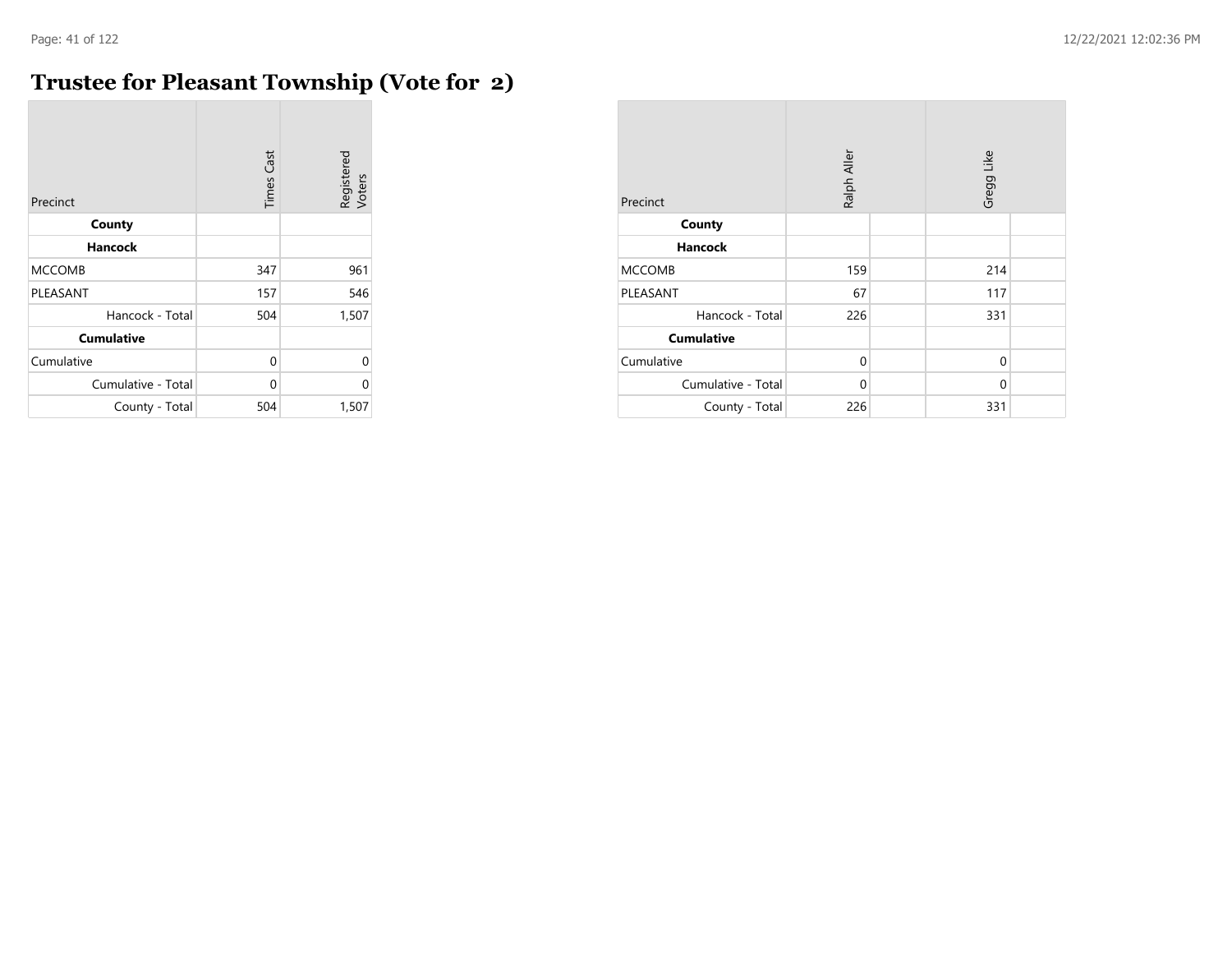| Precinct           | Roger D. Rader | <b>Total Votes</b> |          |
|--------------------|----------------|--------------------|----------|
| County             |                |                    |          |
| <b>Hancock</b>     |                |                    |          |
| <b>MCCOMB</b>      | 217            |                    | 590      |
| PLEASANT           | 97             |                    | 281      |
| Hancock - Total    | 314            |                    | 871      |
| <b>Cumulative</b>  |                |                    |          |
| Cumulative         | 0              |                    | 0        |
| Cumulative - Total | 0              |                    | $\Omega$ |
| County - Total     | 314            |                    | 871      |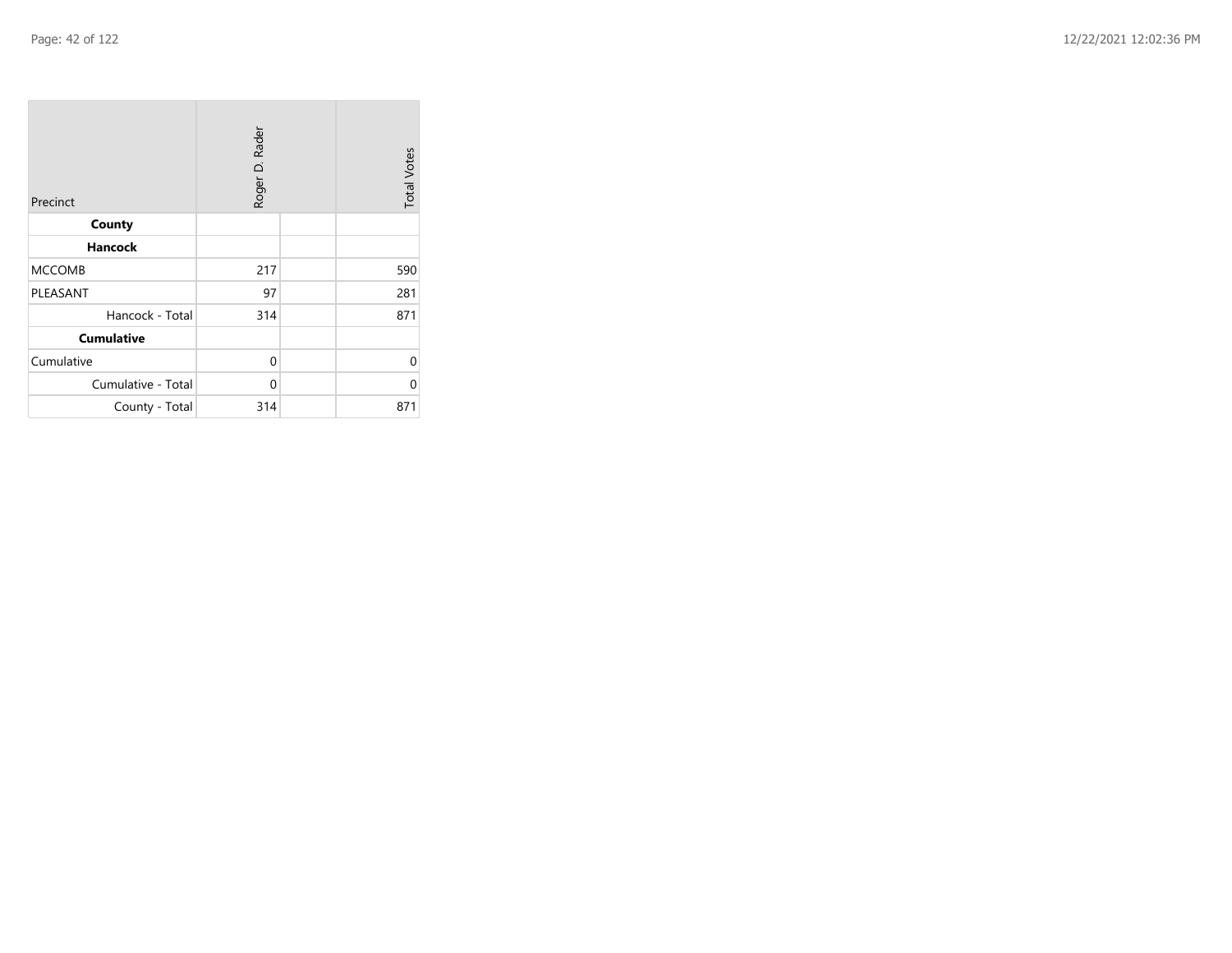$\mathcal{L}_{\mathcal{A}}$ 

## **Trustee for Portage Township (Vote for 2)**

| Precinct           | <b>Times Cast</b> | Registered<br>Voters |
|--------------------|-------------------|----------------------|
| County             |                   |                      |
| <b>Hancock</b>     |                   |                      |
| <b>PORTAGE</b>     | 160               | 520                  |
| Hancock - Total    | 160               | 520                  |
| <b>Cumulative</b>  |                   |                      |
| Cumulative         | $\Omega$          | $\Omega$             |
| Cumulative - Total | U                 | 0                    |
| County - Total     | 160               | 520                  |

| Precinct           | Rodney L.<br>Barnhisel | Dennis L. Jones | <b>Total Votes</b> |
|--------------------|------------------------|-----------------|--------------------|
| County             |                        |                 |                    |
| <b>Hancock</b>     |                        |                 |                    |
| <b>PORTAGE</b>     | 133                    | 114             | 247                |
| Hancock - Total    | 133                    | 114             | 247                |
| <b>Cumulative</b>  |                        |                 |                    |
| Cumulative         | $\mathbf 0$            | $\mathbf 0$     | $\mathbf 0$        |
| Cumulative - Total | $\mathbf 0$            | $\mathbf 0$     | $\mathbf 0$        |
| County - Total     | 133                    | 114             | 247                |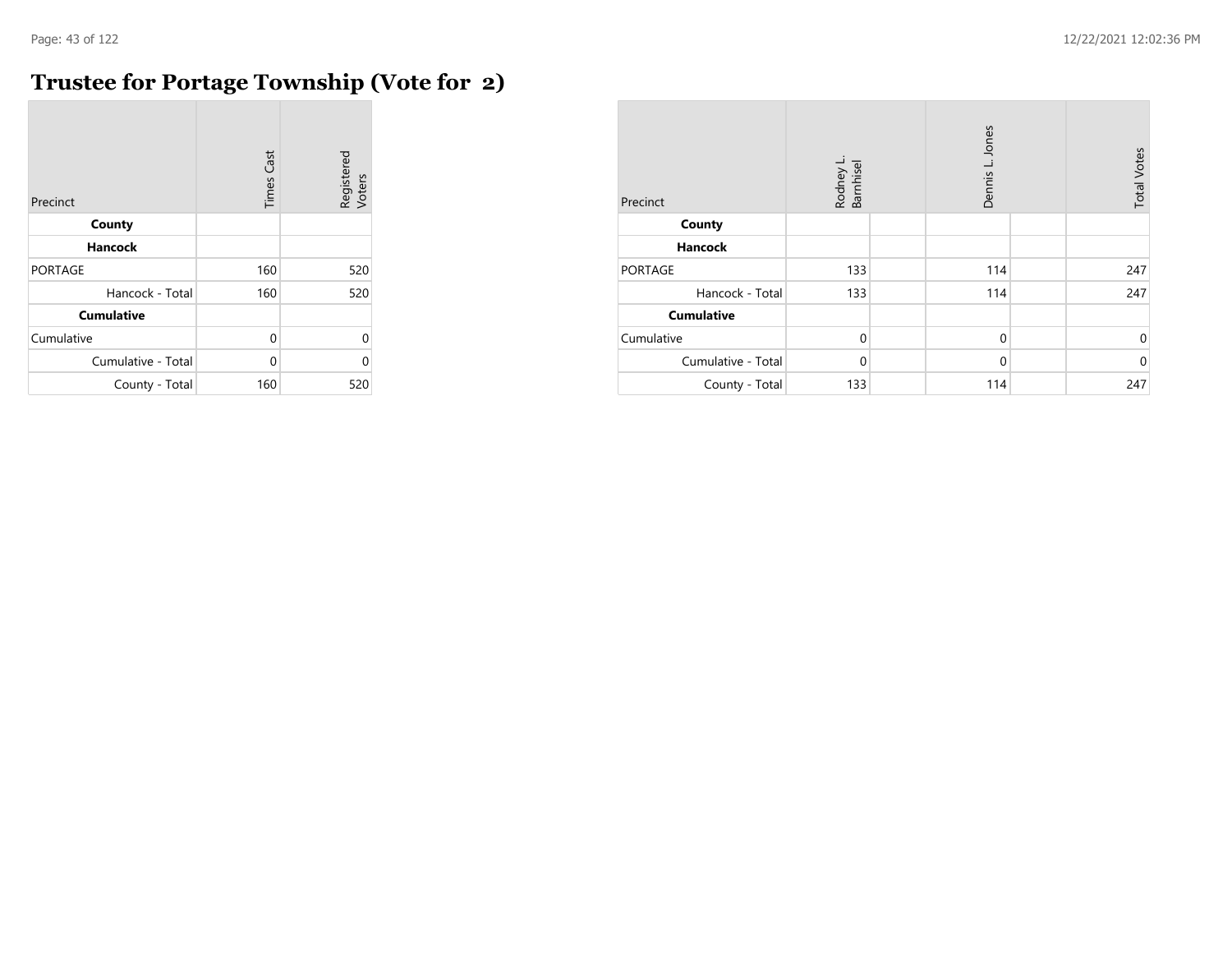$\mathcal{L}$ 

## **Trustee for Union Township (Vote for 2)**

| Precinct           | <b>Times Cast</b> | Registered<br>Voters |
|--------------------|-------------------|----------------------|
| County             |                   |                      |
| <b>Hancock</b>     |                   |                      |
| <b>UNION E</b>     | 155               | 589                  |
| <b>UNION W</b>     | 183               | 632                  |
| Hancock - Total    | 338               | 1,221                |
| <b>Cumulative</b>  |                   |                      |
| Cumulative         | 0                 | 0                    |
| Cumulative - Total | 0                 | 0                    |
| County - Total     | 338               | 1,221                |

| Precinct           | Tamala K.<br>Augustine | Jason W. Hoffman | <b>Total Votes</b> |
|--------------------|------------------------|------------------|--------------------|
| County             |                        |                  |                    |
| Hancock            |                        |                  |                    |
| <b>UNION E</b>     | 131                    | 104              | 235                |
| <b>UNION W</b>     | 156                    | 139              | 295                |
| Hancock - Total    | 287                    | 243              | 530                |
| <b>Cumulative</b>  |                        |                  |                    |
| Cumulative         | $\mathbf{0}$           | $\mathbf 0$      | 0                  |
| Cumulative - Total | $\mathbf{0}$           | $\mathbf 0$      | $\mathbf 0$        |
| County - Total     | 287                    | 243              | 530                |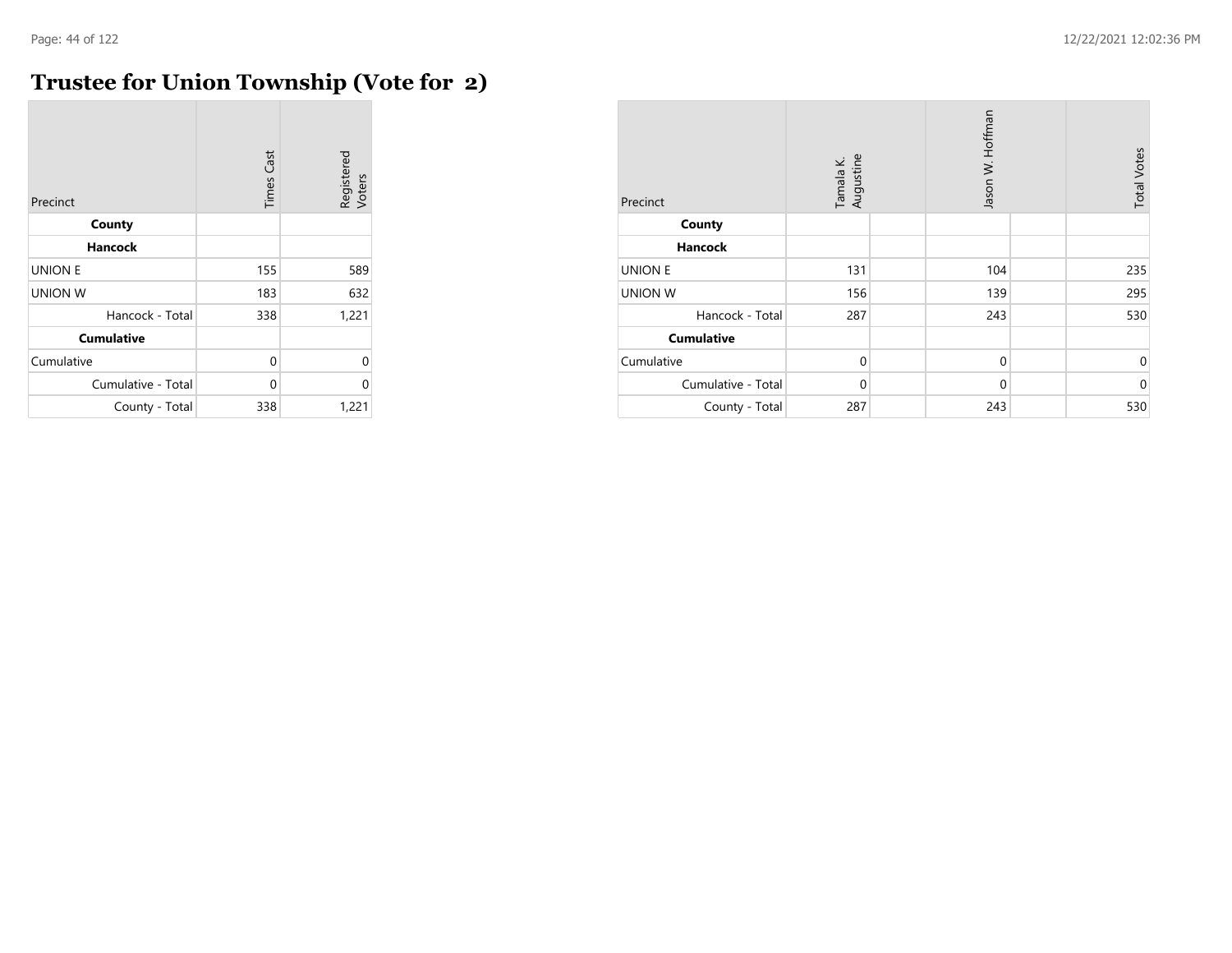$\sim$ 

## **Trustee for Van Buren Township (Vote for 2)**

| Precinct           | <b>Times Cast</b> | Registered<br>Voters |
|--------------------|-------------------|----------------------|
| County             |                   |                      |
| <b>Hancock</b>     |                   |                      |
| <b>VAN BUREN</b>   | 229               | 683                  |
| Hancock - Total    | 229               | 683                  |
| <b>Cumulative</b>  |                   |                      |
| Cumulative         | 0                 | $\Omega$             |
| Cumulative - Total | $\Omega$          | 0                    |
| County - Total     | 229               | 683                  |

| Precinct           | Nolan Redd | David Weihrauch |  |
|--------------------|------------|-----------------|--|
| County             |            |                 |  |
| <b>Hancock</b>     |            |                 |  |
| <b>VAN BUREN</b>   | 79         | 177             |  |
| Hancock - Total    | 79         | 177             |  |
| <b>Cumulative</b>  |            |                 |  |
| Cumulative         | $\Omega$   | $\Omega$        |  |
| Cumulative - Total | $\Omega$   | $\Omega$        |  |
| County - Total     | 79         | 177             |  |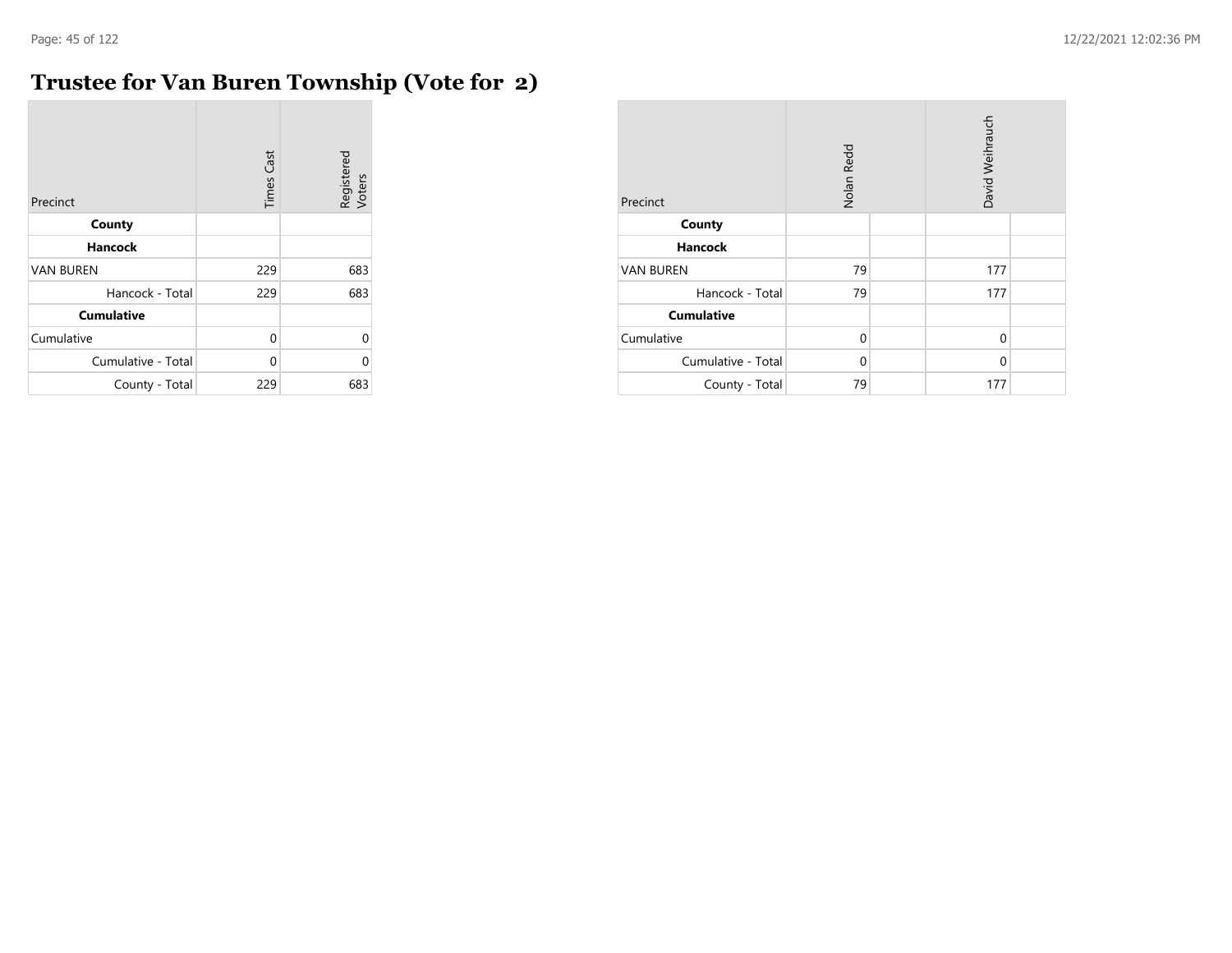| Precinct           | John W. Wilson | <b>Total Votes</b> |
|--------------------|----------------|--------------------|
| County             |                |                    |
| <b>Hancock</b>     |                |                    |
| <b>VAN BUREN</b>   | 138            | 394                |
| Hancock - Total    | 138            | 394                |
| <b>Cumulative</b>  |                |                    |
| Cumulative         | 0              | 0                  |
| Cumulative - Total | 0              | U                  |
| County - Total     | 138            | 394                |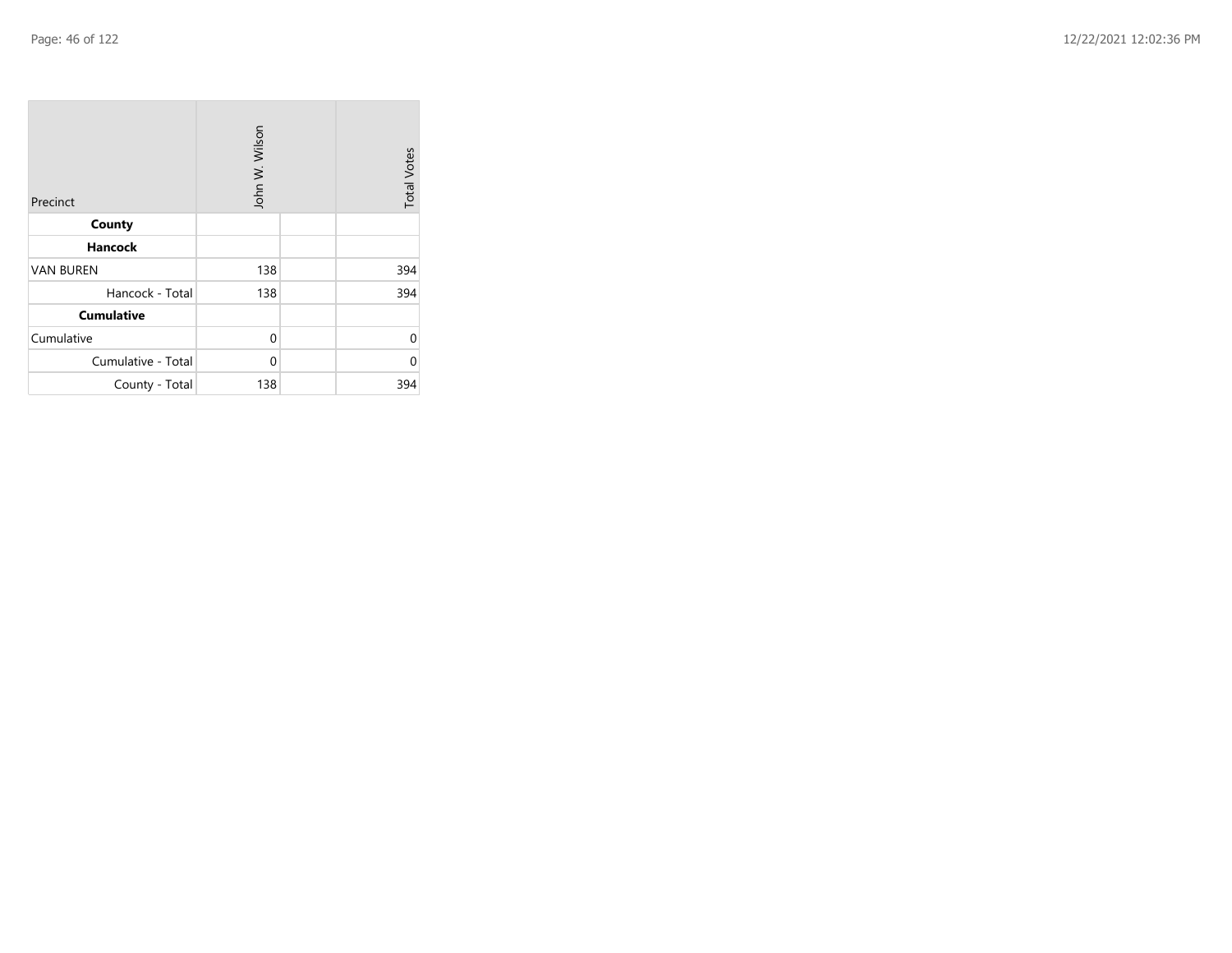## **Fiscal Officer for Van Buren Township - Unexpired Term Ending 03/31/2024 (Vote for 1)**

| Precinct           | <b>Times Cast</b> | Registered<br>Voters |
|--------------------|-------------------|----------------------|
| County             |                   |                      |
| Hancock            |                   |                      |
| <b>VAN BUREN</b>   | 229               | 683                  |
| Hancock - Total    | 229               | 683                  |
| <b>Cumulative</b>  |                   |                      |
| Cumulative         | 0                 |                      |
| Cumulative - Total | 0                 |                      |
| County - Total     | 229               | 683                  |

| Precinct           | Todd L. Rossman | <b>Total Votes</b> |
|--------------------|-----------------|--------------------|
| County             |                 |                    |
| <b>Hancock</b>     |                 |                    |
| <b>VAN BUREN</b>   | 182             | 182                |
| Hancock - Total    | 182             | 182                |
| <b>Cumulative</b>  |                 |                    |
| Cumulative         | $\Omega$        | 0                  |
| Cumulative - Total | $\Omega$        | 0                  |
| County - Total     | 182             | 182                |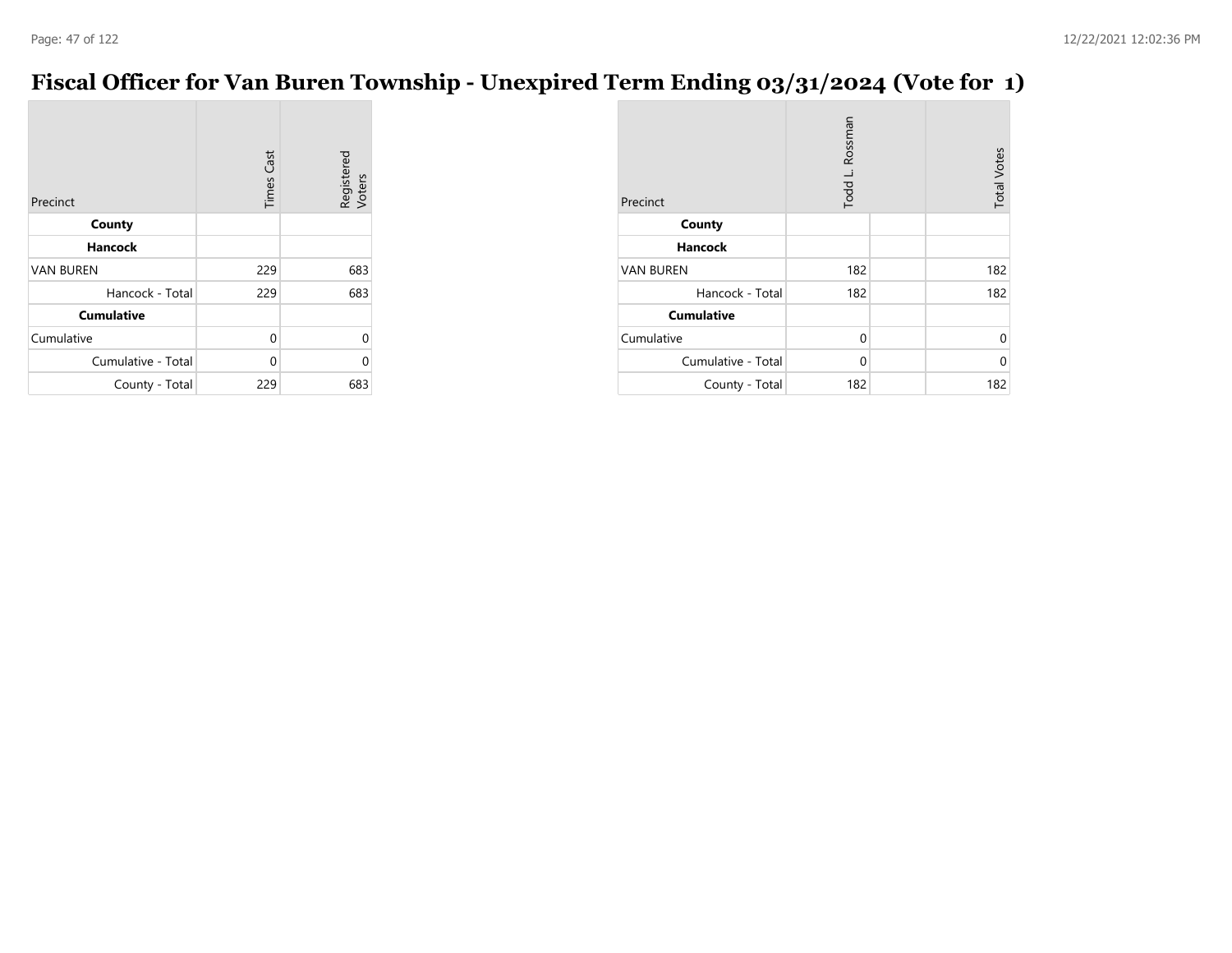$\mathcal{L}$ 

## **Trustee for Washington Township (Vote for 2)**

| Precinct           | <b>Times Cast</b> | Registered<br>Voters |
|--------------------|-------------------|----------------------|
| County             |                   |                      |
| <b>Hancock</b>     |                   |                      |
| <b>WASHINGTON</b>  | 247               | 1,037                |
| Hancock - Total    | 247               | 1,037                |
| <b>Cumulative</b>  |                   |                      |
| Cumulative         | $\mathbf{0}$      | 0                    |
| Cumulative - Total | 0                 | Ω                    |
| County - Total     | 247               | 1,037                |

| Precinct           | Grossman<br>John E. | Richard D. Noel | <b>Total Votes</b> |
|--------------------|---------------------|-----------------|--------------------|
| County             |                     |                 |                    |
| <b>Hancock</b>     |                     |                 |                    |
| <b>WASHINGTON</b>  | 196                 | 202             | 398                |
| Hancock - Total    | 196                 | 202             | 398                |
| <b>Cumulative</b>  |                     |                 |                    |
| Cumulative         | $\mathbf{0}$        | $\mathbf 0$     | 0                  |
| Cumulative - Total | $\Omega$            | $\mathbf 0$     | $\mathbf{0}$       |
| County - Total     | 196                 | 202             | 398                |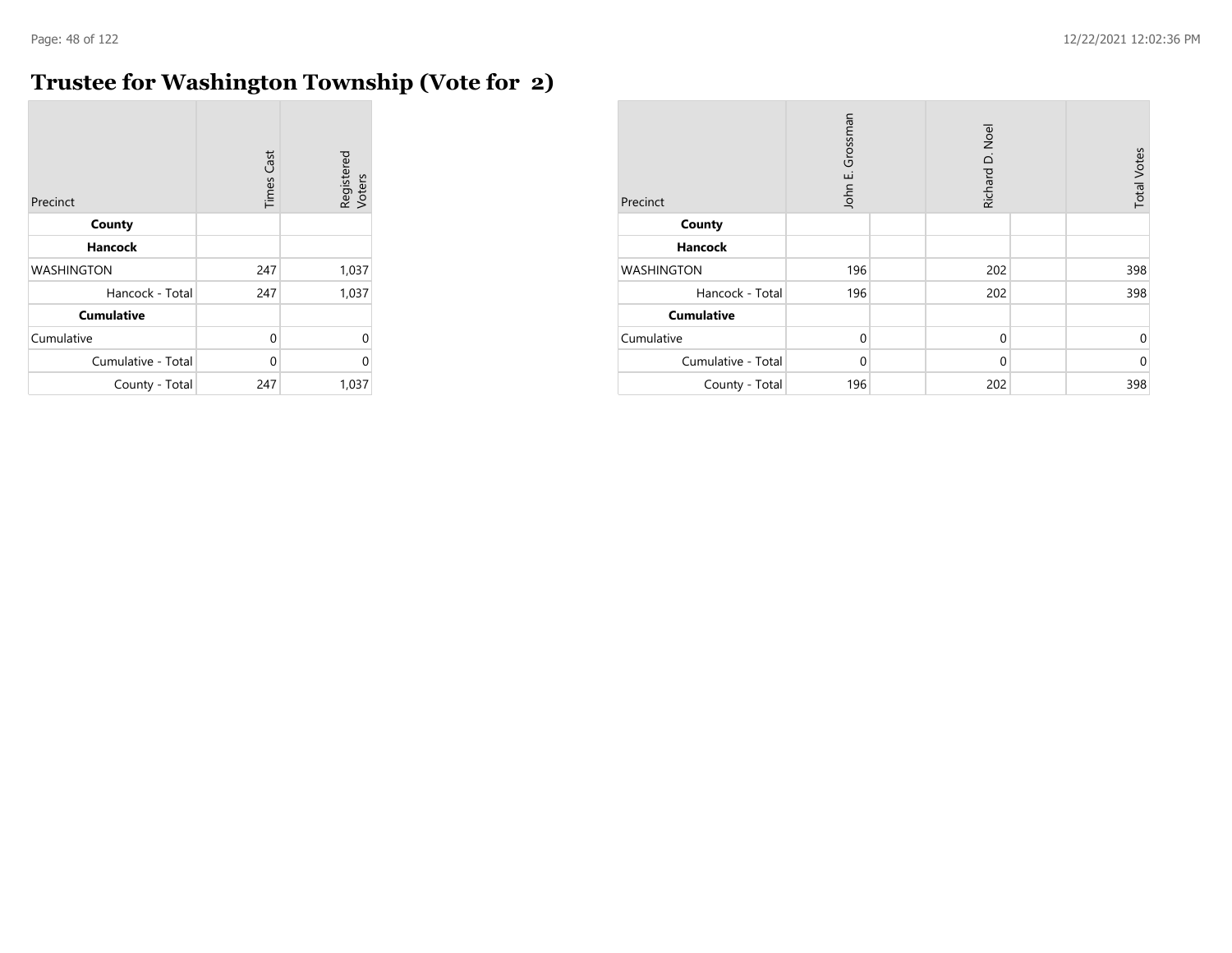$\sim$ 

## **Council for Arcadia Village (Vote for 4)**

| Precinct           | <b>Times Cast</b> | Registered<br>Voters |
|--------------------|-------------------|----------------------|
| County             |                   |                      |
| <b>Hancock</b>     |                   |                      |
| <b>WASHINGTON</b>  | 60                | 365                  |
| Hancock - Total    | 60                | 365                  |
| <b>Cumulative</b>  |                   |                      |
| Cumulative         | $\Omega$          | $\Omega$             |
| Cumulative - Total | 0                 | O                    |
| County - Total     | 60                | 365                  |

| Precinct           | Rhonda<br>Dingelstedt | <b>Total Votes</b> |
|--------------------|-----------------------|--------------------|
| County             |                       |                    |
| <b>Hancock</b>     |                       |                    |
| <b>WASHINGTON</b>  | 51                    | 51                 |
| Hancock - Total    | 51                    | 51                 |
| <b>Cumulative</b>  |                       |                    |
| Cumulative         | $\Omega$              | 0                  |
| Cumulative - Total | $\Omega$              | 0                  |
| County - Total     | 51                    | 51                 |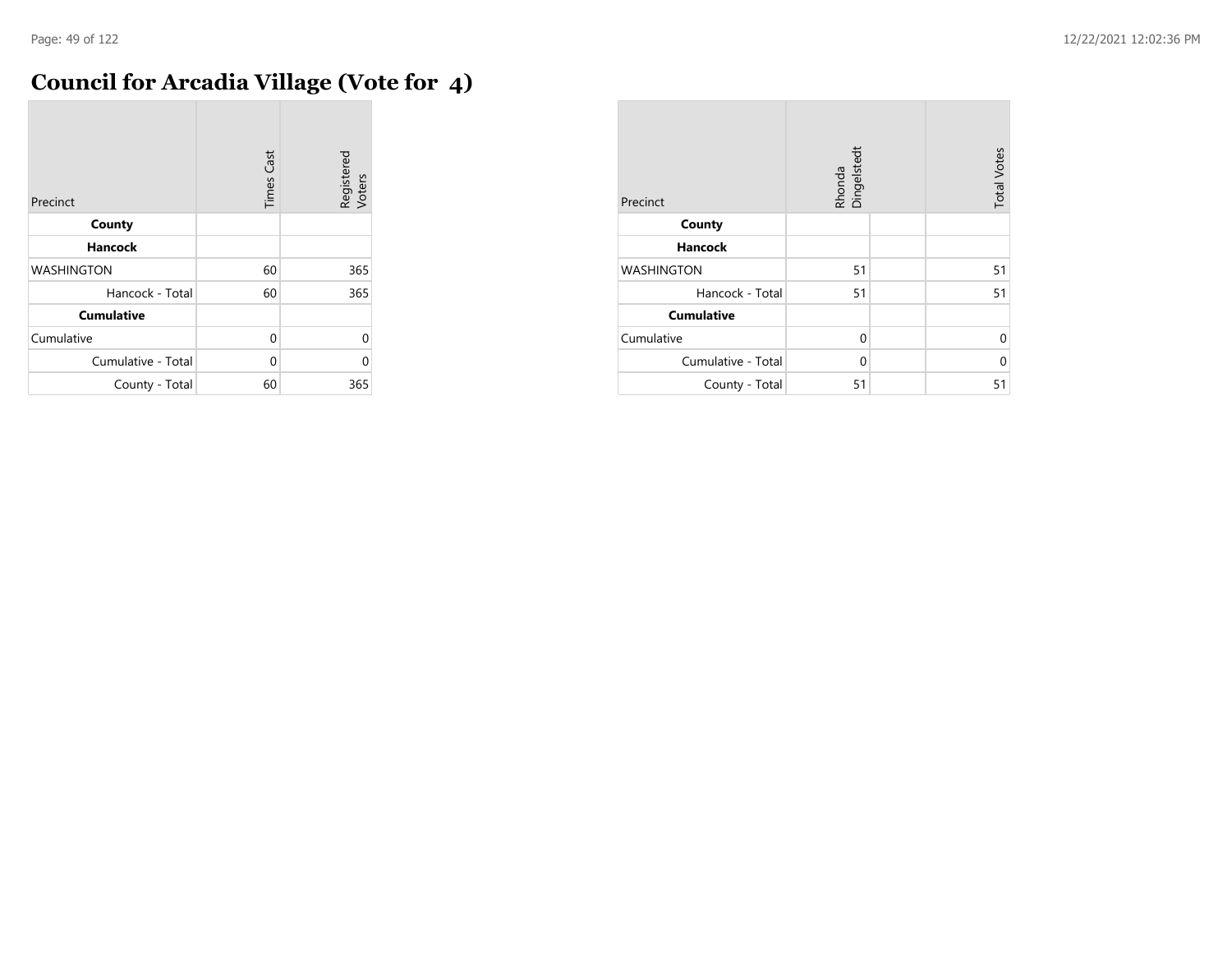## **Council for Arlington Village (Vote for 4)**

| Precinct           | <b>Times Cast</b> | Registered<br>Voters |
|--------------------|-------------------|----------------------|
| County             |                   |                      |
| <b>Hancock</b>     |                   |                      |
| <b>MADISON E</b>   | 129               | 431                  |
| <b>MADISON W</b>   | 213               | 573                  |
| Hancock - Total    | 342               | 1,004                |
| <b>Cumulative</b>  |                   |                      |
| Cumulative         | 0                 | 0                    |
| Cumulative - Total | 0                 | 0                    |
| County - Total     | 342               | 1,004                |

| Precinct           | Catherine Barker |  | Thad W. Dempster |  |
|--------------------|------------------|--|------------------|--|
| County             |                  |  |                  |  |
| <b>Hancock</b>     |                  |  |                  |  |
| <b>MADISON E</b>   | 90               |  | 97               |  |
| <b>MADISON W</b>   | 142              |  | 152              |  |
| Hancock - Total    | 232              |  | 249              |  |
| <b>Cumulative</b>  |                  |  |                  |  |
| Cumulative         | $\mathbf{0}$     |  | 0                |  |
| Cumulative - Total | $\mathbf{0}$     |  | 0                |  |
| County - Total     | 232              |  | 249              |  |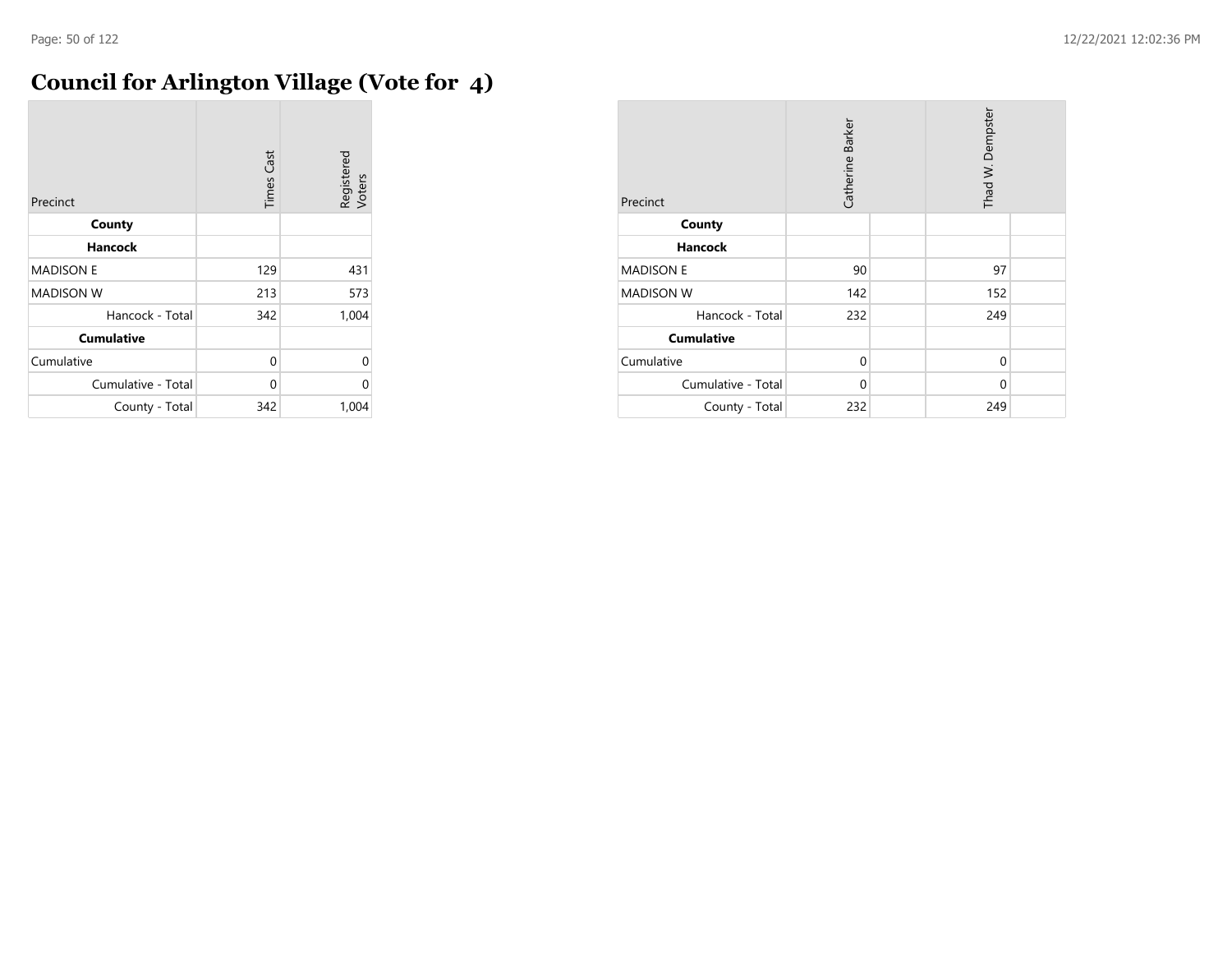| Precinct           | Terry L. Huffman |  | Allan Latta |  | <b>Total Votes</b> |
|--------------------|------------------|--|-------------|--|--------------------|
| County             |                  |  |             |  |                    |
| <b>Hancock</b>     |                  |  |             |  |                    |
| <b>MADISON E</b>   | 99               |  | 97          |  | 383                |
| <b>MADISON W</b>   | 160              |  | 162         |  | 616                |
| Hancock - Total    | 259              |  | 259         |  | 999                |
| <b>Cumulative</b>  |                  |  |             |  |                    |
| Cumulative         | $\mathbf 0$      |  | $\mathbf 0$ |  | $\Omega$           |
| Cumulative - Total | $\mathbf 0$      |  | $\Omega$    |  | $\Omega$           |
| County - Total     | 259              |  | 259         |  | 999                |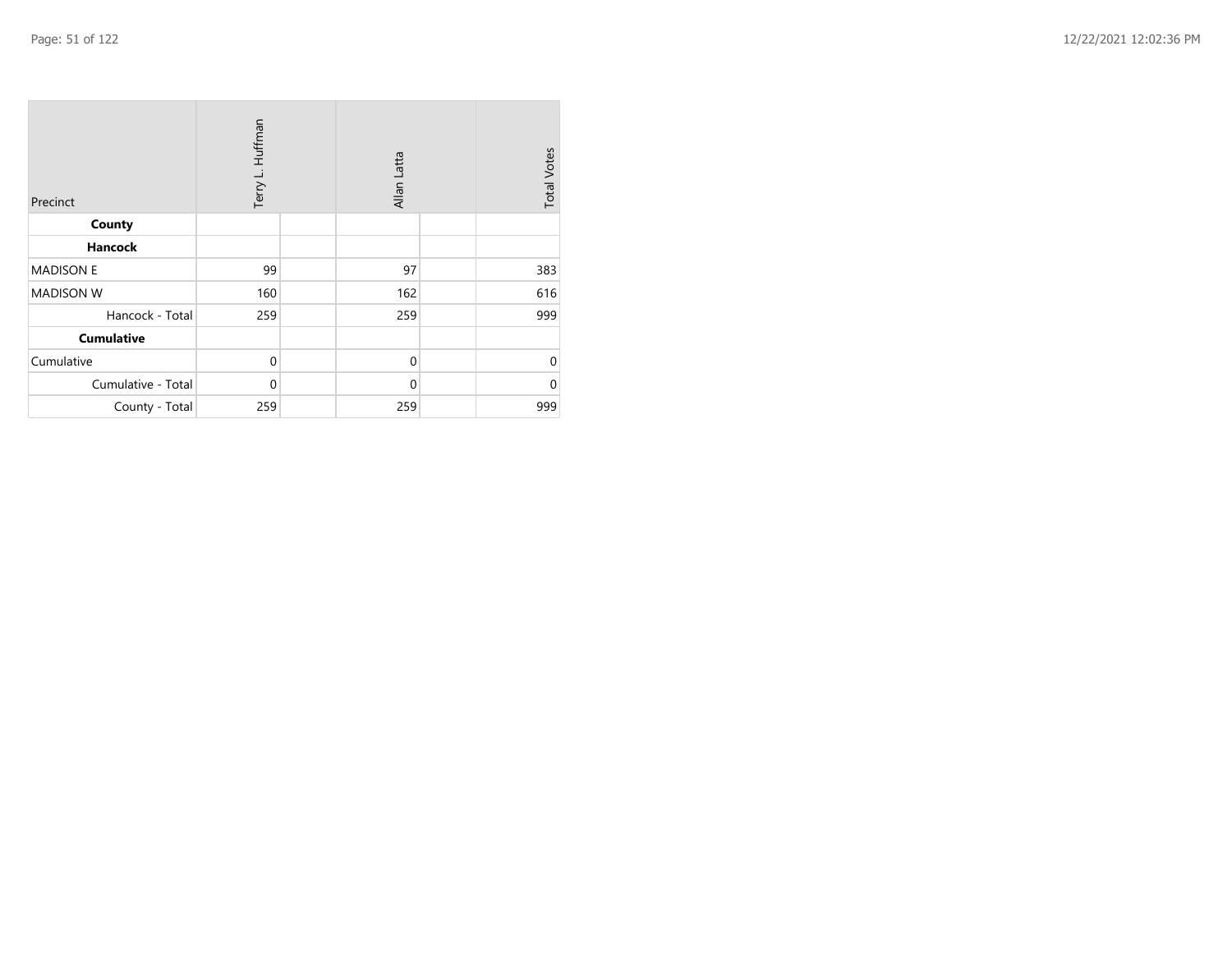### **Board of Trustees of Public Affairs for Arlington Village (Vote for 1)**

| Precinct           | <b>Times Cast</b> | Registered<br>Voters |
|--------------------|-------------------|----------------------|
| County             |                   |                      |
| <b>Hancock</b>     |                   |                      |
| <b>MADISON E</b>   | 129               | 431                  |
| <b>MADISON W</b>   | 213               | 573                  |
| Hancock - Total    | 342               | 1,004                |
| <b>Cumulative</b>  |                   |                      |
| Cumulative         | 0                 | U                    |
| Cumulative - Total | 0                 | U                    |
| County - Total     | 342               | 1,004                |

| Precinct           | David S.<br>Reamsnyder | <b>Total Votes</b> |
|--------------------|------------------------|--------------------|
| County             |                        |                    |
| <b>Hancock</b>     |                        |                    |
| <b>MADISON E</b>   | 106                    | 106                |
| <b>MADISON W</b>   | 168                    | 168                |
| Hancock - Total    | 274                    | 274                |
| <b>Cumulative</b>  |                        |                    |
| Cumulative         | $\mathbf 0$            | 0                  |
| Cumulative - Total | $\Omega$               | U                  |
| County - Total     | 274                    | 274                |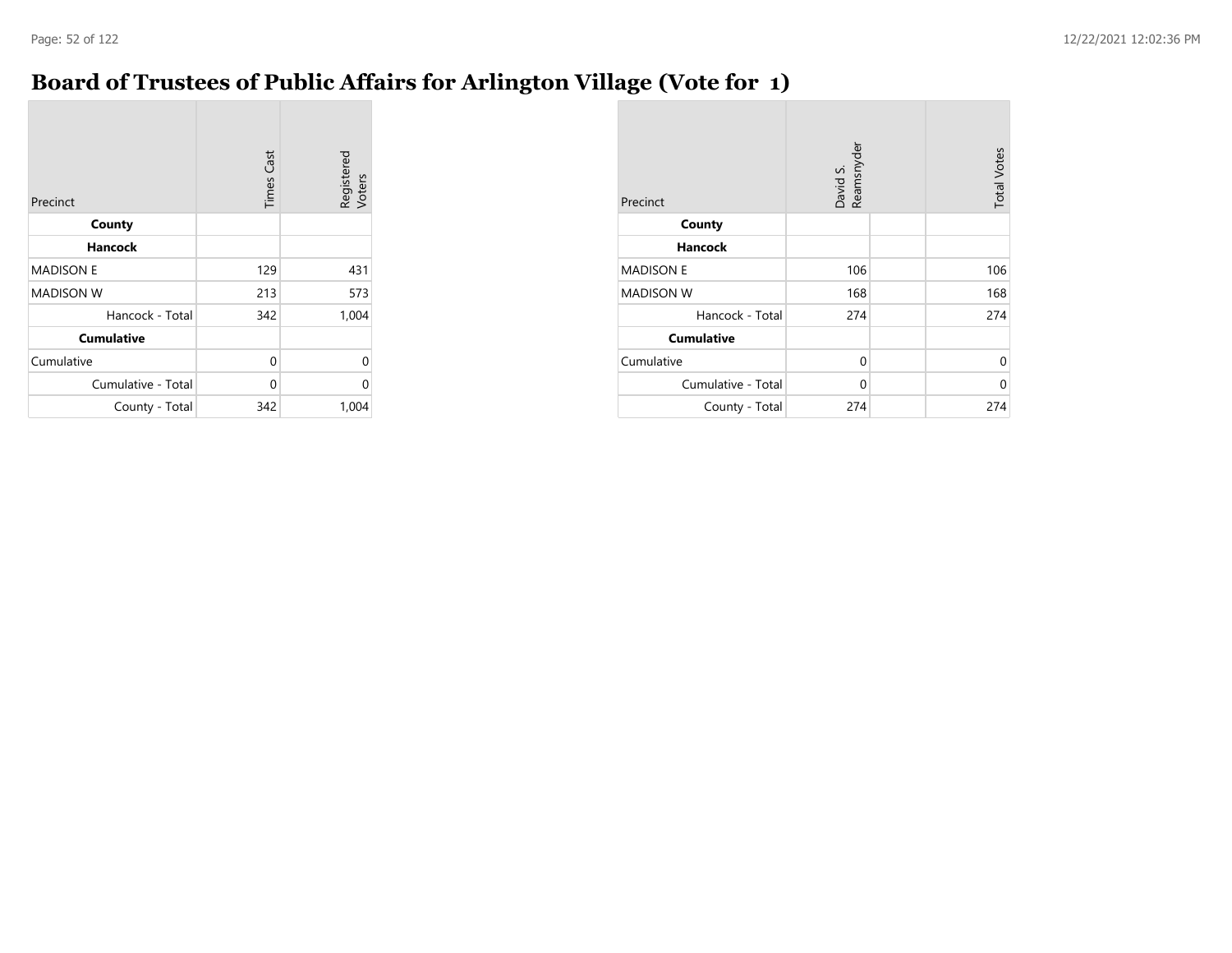## **Mayor for Benton Ridge Village - Unexpired Term Ending 12/31/2023 (Vote for 1)**

| Precinct           | <b>Times Cast</b> | Registered<br>Voters |
|--------------------|-------------------|----------------------|
| County             |                   |                      |
| Hancock            |                   |                      |
| <b>BLANCHARD</b>   | 52                | 209                  |
| Hancock - Total    | 52                | 209                  |
| <b>Cumulative</b>  |                   |                      |
| Cumulative         | $\Omega$          | 0                    |
| Cumulative - Total | 0                 | 0                    |
| County - Total     | 52                | 209                  |

| Precinct           | Joe Kennedy | <b>Total Votes</b> |    |
|--------------------|-------------|--------------------|----|
| County             |             |                    |    |
| <b>Hancock</b>     |             |                    |    |
| <b>BLANCHARD</b>   | 36          |                    | 36 |
| Hancock - Total    | 36          |                    | 36 |
| <b>Cumulative</b>  |             |                    |    |
| Cumulative         | $\Omega$    |                    | 0  |
| Cumulative - Total | 0           |                    | 0  |
| County - Total     | 36          |                    | 36 |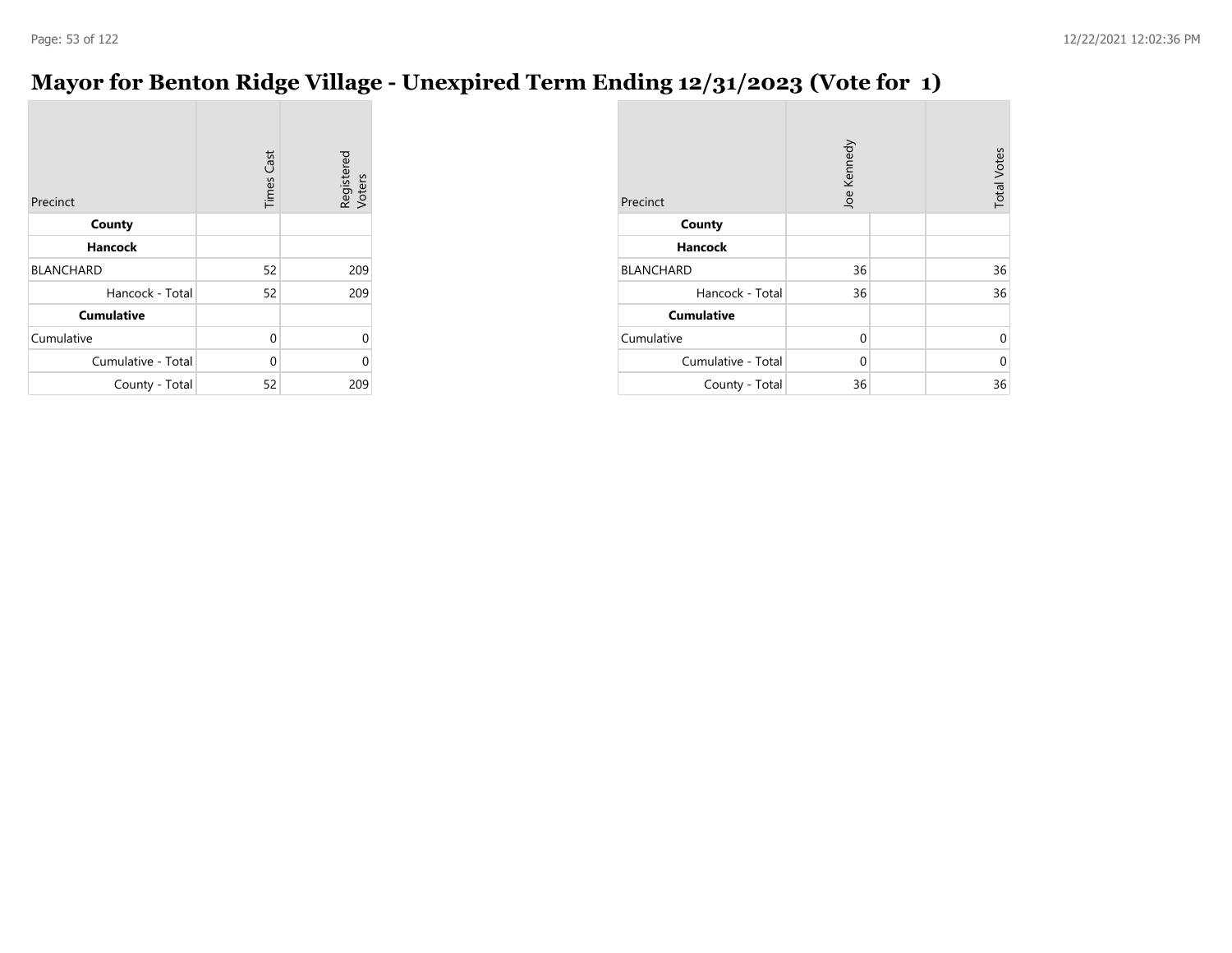## **Council for Benton Ridge Village (Vote for 4)**

| Precinct           | <b>Times Cast</b> | Registered<br>Voters |
|--------------------|-------------------|----------------------|
| County             |                   |                      |
| <b>Hancock</b>     |                   |                      |
| <b>BLANCHARD</b>   | 52                | 209                  |
| Hancock - Total    | 52                | 209                  |
| <b>Cumulative</b>  |                   |                      |
| Cumulative         | 0                 | $\Omega$             |
| Cumulative - Total | 0                 | U                    |
| County - Total     | 52                | 209                  |

| Precinct           | Robert J. Crawford |  | Barbara J. Sharrer |  | <b>Total Votes</b> |
|--------------------|--------------------|--|--------------------|--|--------------------|
| County             |                    |  |                    |  |                    |
| <b>Hancock</b>     |                    |  |                    |  |                    |
| <b>BLANCHARD</b>   | 42                 |  | 25                 |  | 67                 |
| Hancock - Total    | 42                 |  | 25                 |  | 67                 |
| <b>Cumulative</b>  |                    |  |                    |  |                    |
| Cumulative         | $\Omega$           |  | $\mathbf 0$        |  | $\mathbf 0$        |
| Cumulative - Total | $\Omega$           |  | $\mathbf 0$        |  | $\mathbf{0}$       |
| County - Total     | 42                 |  | 25                 |  | 67                 |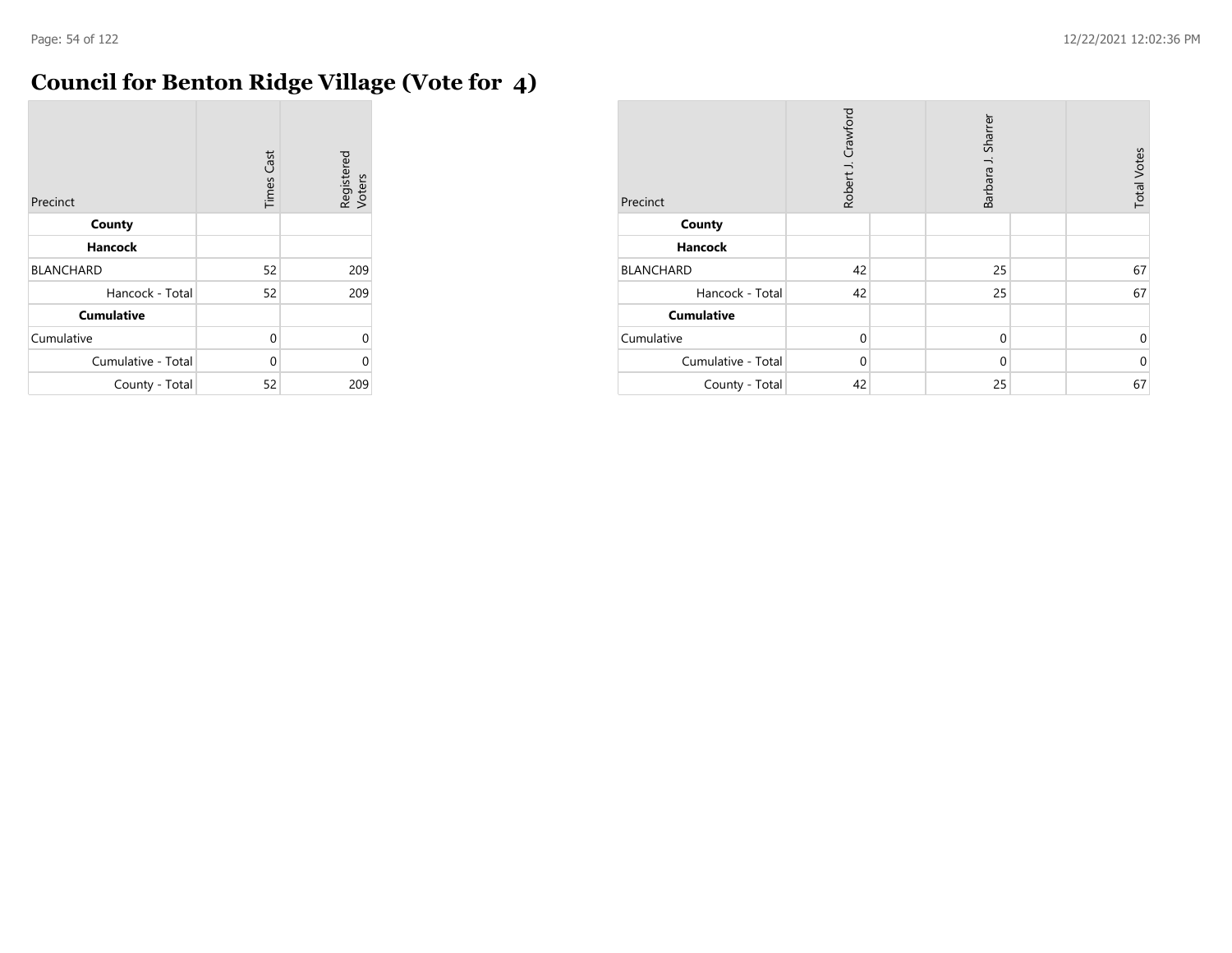### **Board of Trustees of Public Affairs for Benton Ridge Village (Vote for 1)**

| Precinct           | <b>Times Cast</b> | Registered<br>Voters |
|--------------------|-------------------|----------------------|
| County             |                   |                      |
| <b>Hancock</b>     |                   |                      |
| <b>BLANCHARD</b>   | 52                | 209                  |
| Hancock - Total    | 52                | 209                  |
| <b>Cumulative</b>  |                   |                      |
| Cumulative         | 0                 | 0                    |
| Cumulative - Total | $\Omega$          | ი                    |
| County - Total     | 52                | 209                  |

| Precinct           | No Valid Petition<br>Filed | <b>Total Votes</b> |
|--------------------|----------------------------|--------------------|
| County             |                            |                    |
| <b>Hancock</b>     |                            |                    |
| <b>BLANCHARD</b>   |                            | 0                  |
| Hancock - Total    |                            | 0                  |
| <b>Cumulative</b>  |                            |                    |
| Cumulative         |                            | 0                  |
| Cumulative - Total |                            | 0                  |
| County - Total     |                            | 0                  |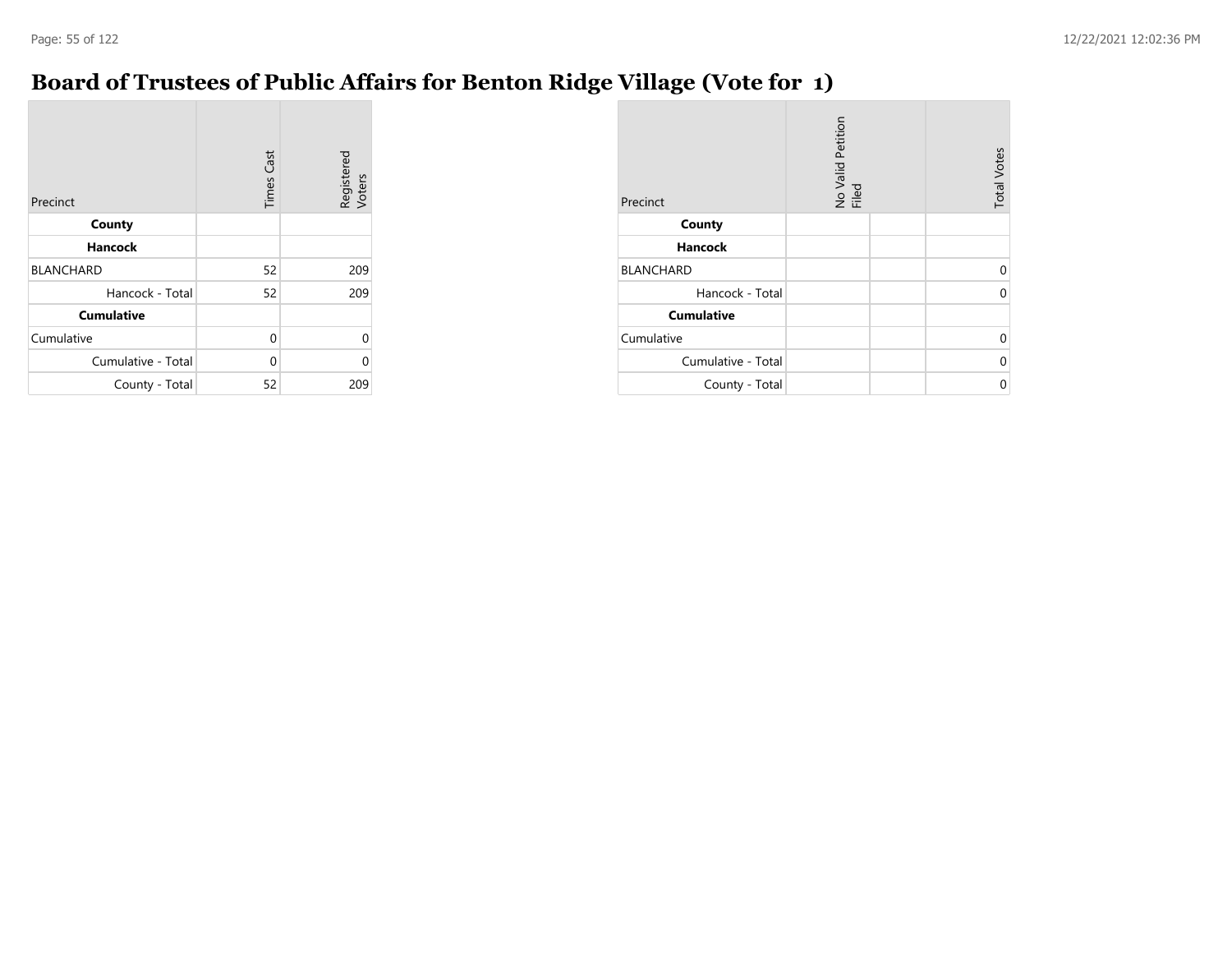$\sim$ 

## **Council for Bluffton Village (Vote for 4)**

| Precinct           | <b>Times Cast</b> | Registered<br>Voters |
|--------------------|-------------------|----------------------|
| County             |                   |                      |
| <b>Hancock</b>     |                   |                      |
| <b>ORANGE</b>      | 18                | 143                  |
| Hancock - Total    | 18                | 143                  |
| <b>Cumulative</b>  |                   |                      |
| Cumulative         | $\Omega$          | $\Omega$             |
| Cumulative - Total | $\Omega$          | 0                    |
| County - Total     | 18                | 143                  |

| Precinct           | Jerry Cupples |  | Mitchell Kingsley<br>(DEM) |  |
|--------------------|---------------|--|----------------------------|--|
| County             |               |  |                            |  |
| <b>Hancock</b>     |               |  |                            |  |
| <b>ORANGE</b>      | 13            |  | 6                          |  |
| Hancock - Total    | 13            |  | 6                          |  |
| <b>Cumulative</b>  |               |  |                            |  |
| Cumulative         | $\Omega$      |  | $\mathbf 0$                |  |
| Cumulative - Total | $\Omega$      |  | $\Omega$                   |  |
| County - Total     | 13            |  | 6                          |  |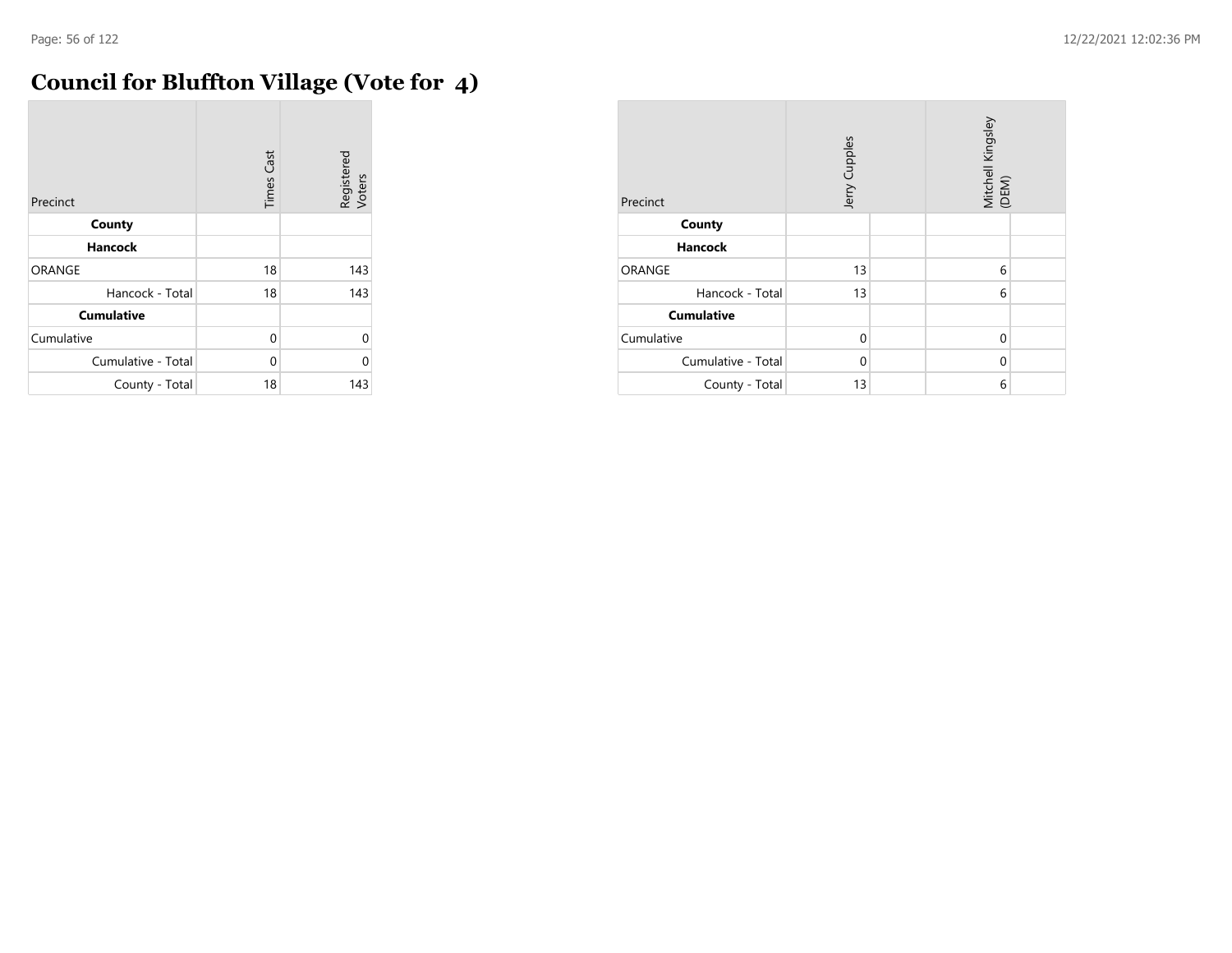| Precinct           | David R. Steiner |  | Phill Talavinia | <b>Total Votes</b> |          |
|--------------------|------------------|--|-----------------|--------------------|----------|
| County             |                  |  |                 |                    |          |
| <b>Hancock</b>     |                  |  |                 |                    |          |
| <b>ORANGE</b>      | 10               |  | 10              |                    | 39       |
| Hancock - Total    | 10               |  | 10              |                    | 39       |
| <b>Cumulative</b>  |                  |  |                 |                    |          |
| Cumulative         | $\mathbf 0$      |  | $\mathbf 0$     |                    | $\Omega$ |
| Cumulative - Total | $\mathbf 0$      |  | $\mathbf{0}$    |                    | $\Omega$ |
| County - Total     | 10               |  | 10              |                    | 39       |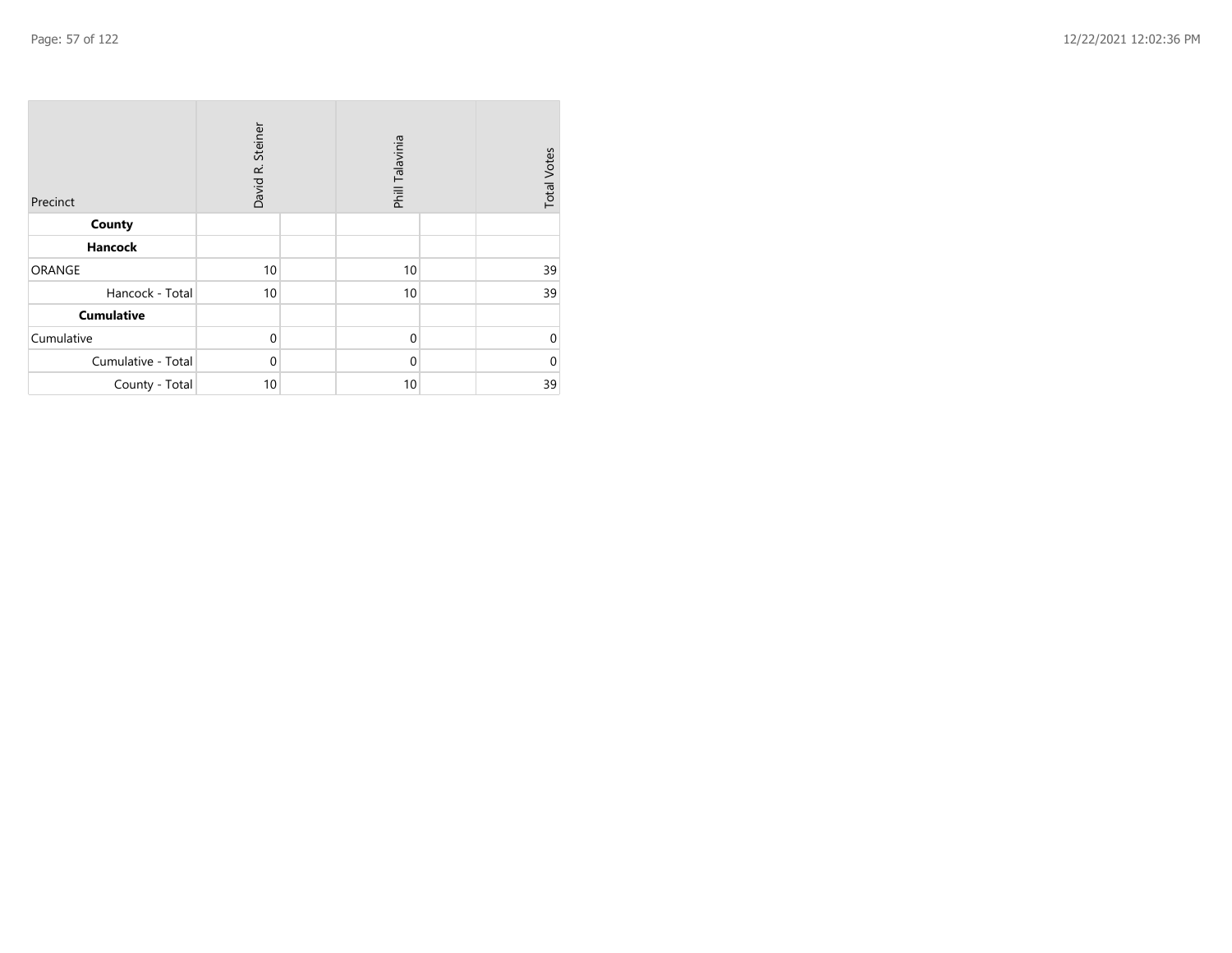÷

## **Council for Jenera Village (Vote for 4)**

| Precinct           | <b>Times Cast</b> | Registered<br>Voters |
|--------------------|-------------------|----------------------|
| County             |                   |                      |
| <b>Hancock</b>     |                   |                      |
| <b>VAN BUREN</b>   | 40                | 164                  |
| Hancock - Total    | 40                | 164                  |
| <b>Cumulative</b>  |                   |                      |
| Cumulative         | 0                 | $\Omega$             |
| Cumulative - Total | 0                 | 0                    |
| County - Total     | 40                | 164                  |

| Precinct           | Rebecca Jones | <b>Total Votes</b> |
|--------------------|---------------|--------------------|
| County             |               |                    |
| <b>Hancock</b>     |               |                    |
| <b>VAN BUREN</b>   | 35            | 35                 |
| Hancock - Total    | 35            | 35                 |
| <b>Cumulative</b>  |               |                    |
| Cumulative         | $\Omega$      | $\Omega$           |
| Cumulative - Total | $\Omega$      | $\Omega$           |
| County - Total     | 35            | 35                 |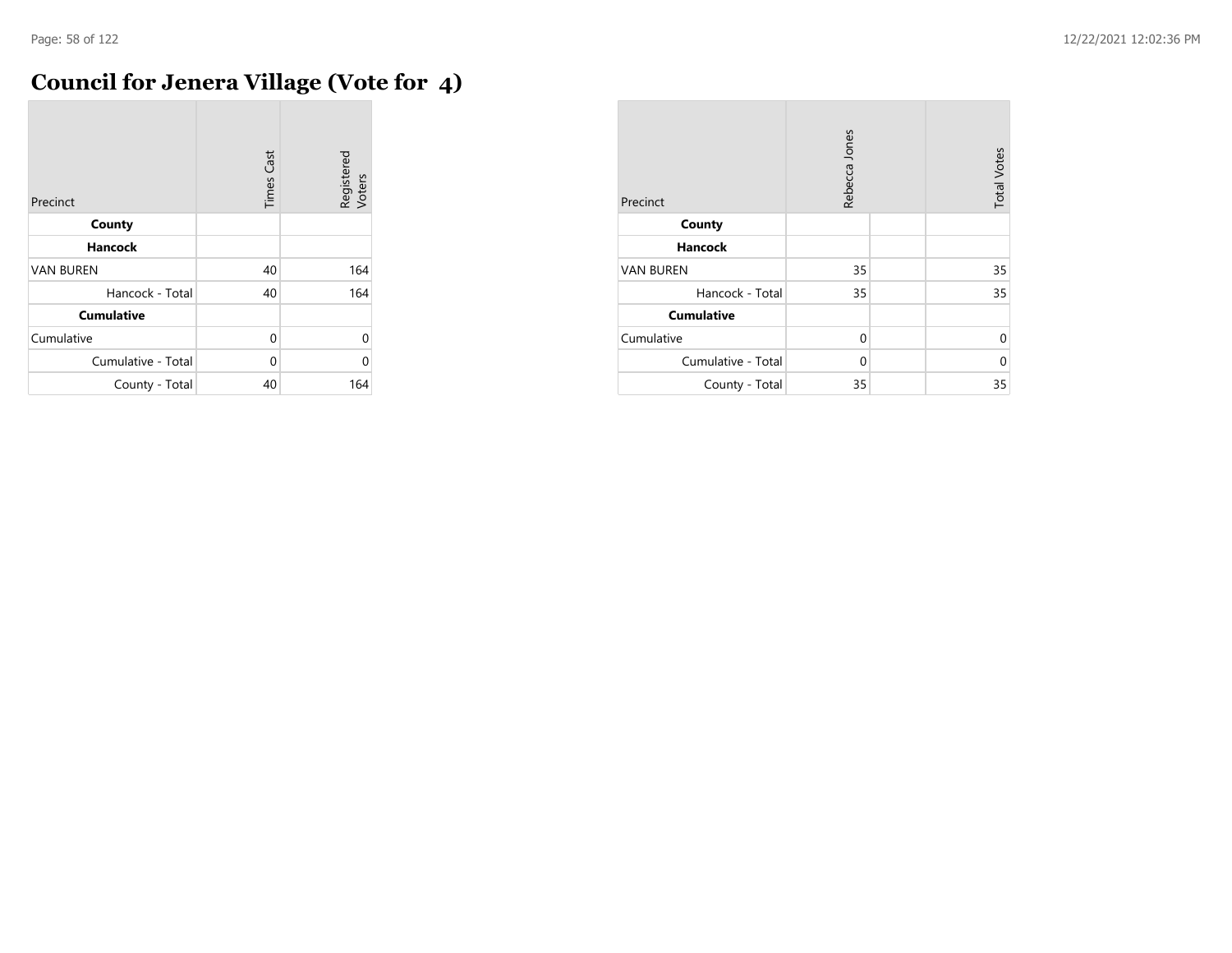# **Mayor for McComb Village - Unexpired Term Ending 12/31/2023 (Vote for 1)**

| Precinct           | <b>Times Cast</b> | Registered<br>Voters |
|--------------------|-------------------|----------------------|
| County             |                   |                      |
| <b>Hancock</b>     |                   |                      |
| <b>MCCOMB</b>      | 347               | 961                  |
| Hancock - Total    | 347               | 961                  |
| <b>Cumulative</b>  |                   |                      |
| Cumulative         | 0                 |                      |
| Cumulative - Total | $\Omega$          |                      |
| County - Total     | 347               | 961                  |

| Precinct           | Gordon L. Myers | Cathy Schroll | <b>Total Votes</b> |              |
|--------------------|-----------------|---------------|--------------------|--------------|
| County             |                 |               |                    |              |
| <b>Hancock</b>     |                 |               |                    |              |
| <b>MCCOMB</b>      | 161             | 181           |                    | 342          |
| Hancock - Total    | 161             | 181           |                    | 342          |
| <b>Cumulative</b>  |                 |               |                    |              |
| Cumulative         | $\mathbf{0}$    | $\mathbf 0$   |                    | 0            |
| Cumulative - Total | $\mathbf 0$     | $\mathbf 0$   |                    | $\mathbf{0}$ |
| County - Total     | 161             | 181           |                    | 342          |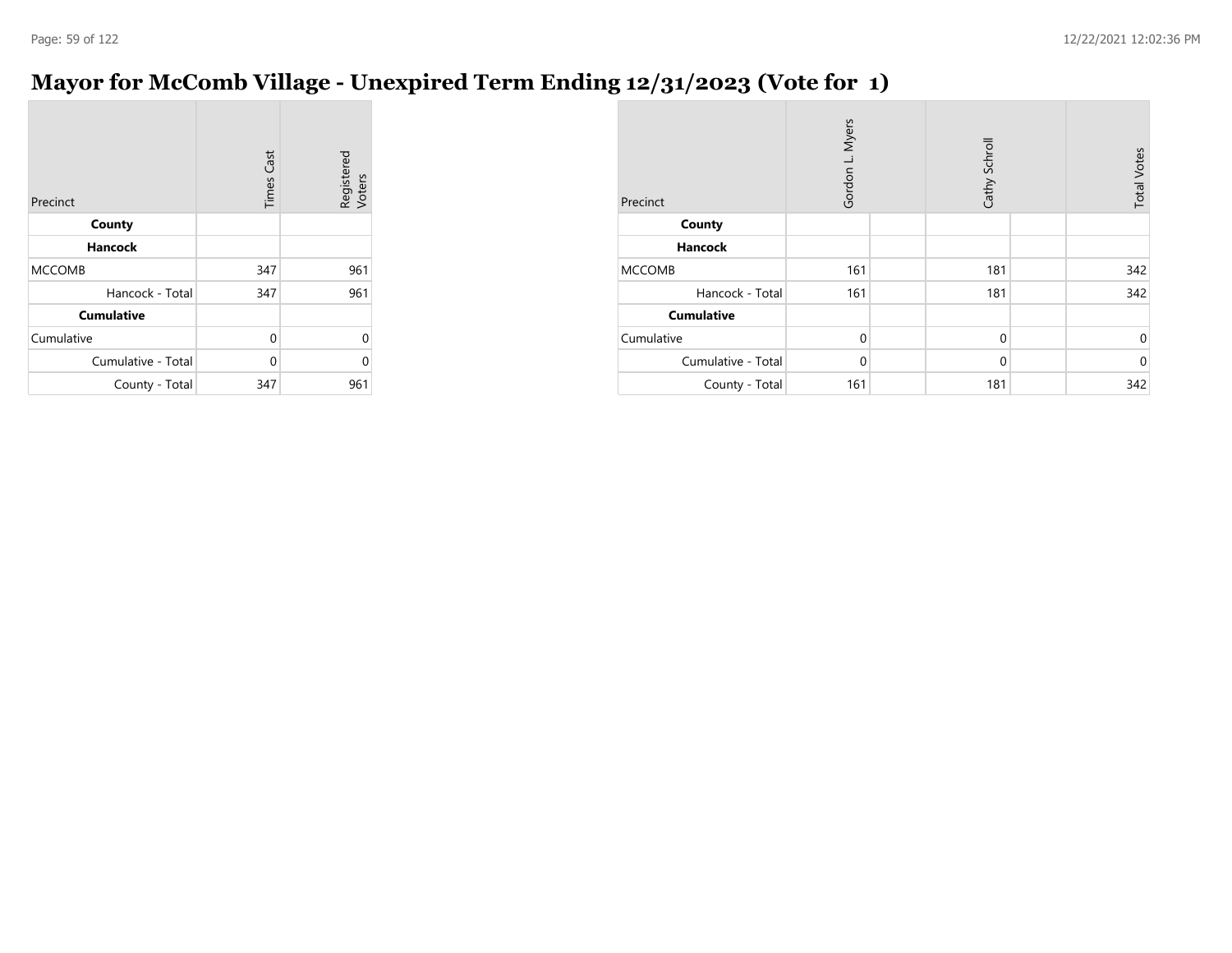## **Council for McComb Village (Vote for 4)**

| Precinct           | <b>Times Cast</b> | Registered<br>Voters |
|--------------------|-------------------|----------------------|
| County             |                   |                      |
| <b>Hancock</b>     |                   |                      |
| <b>MCCOMB</b>      | 347               | 961                  |
| Hancock - Total    | 347               | 961                  |
| <b>Cumulative</b>  |                   |                      |
| Cumulative         | $\Omega$          | 0                    |
| Cumulative - Total | 0                 | C                    |
| County - Total     | 347               | 961                  |

| Precinct           | Tyler Brumbaugh | Carol A. Cary |  |
|--------------------|-----------------|---------------|--|
| County             |                 |               |  |
| <b>Hancock</b>     |                 |               |  |
| <b>MCCOMB</b>      | 248             | 123           |  |
| Hancock - Total    | 248             | 123           |  |
| <b>Cumulative</b>  |                 |               |  |
| Cumulative         | $\mathbf 0$     | $\mathbf 0$   |  |
| Cumulative - Total | $\Omega$        | $\Omega$      |  |
| County - Total     | 248             | 123           |  |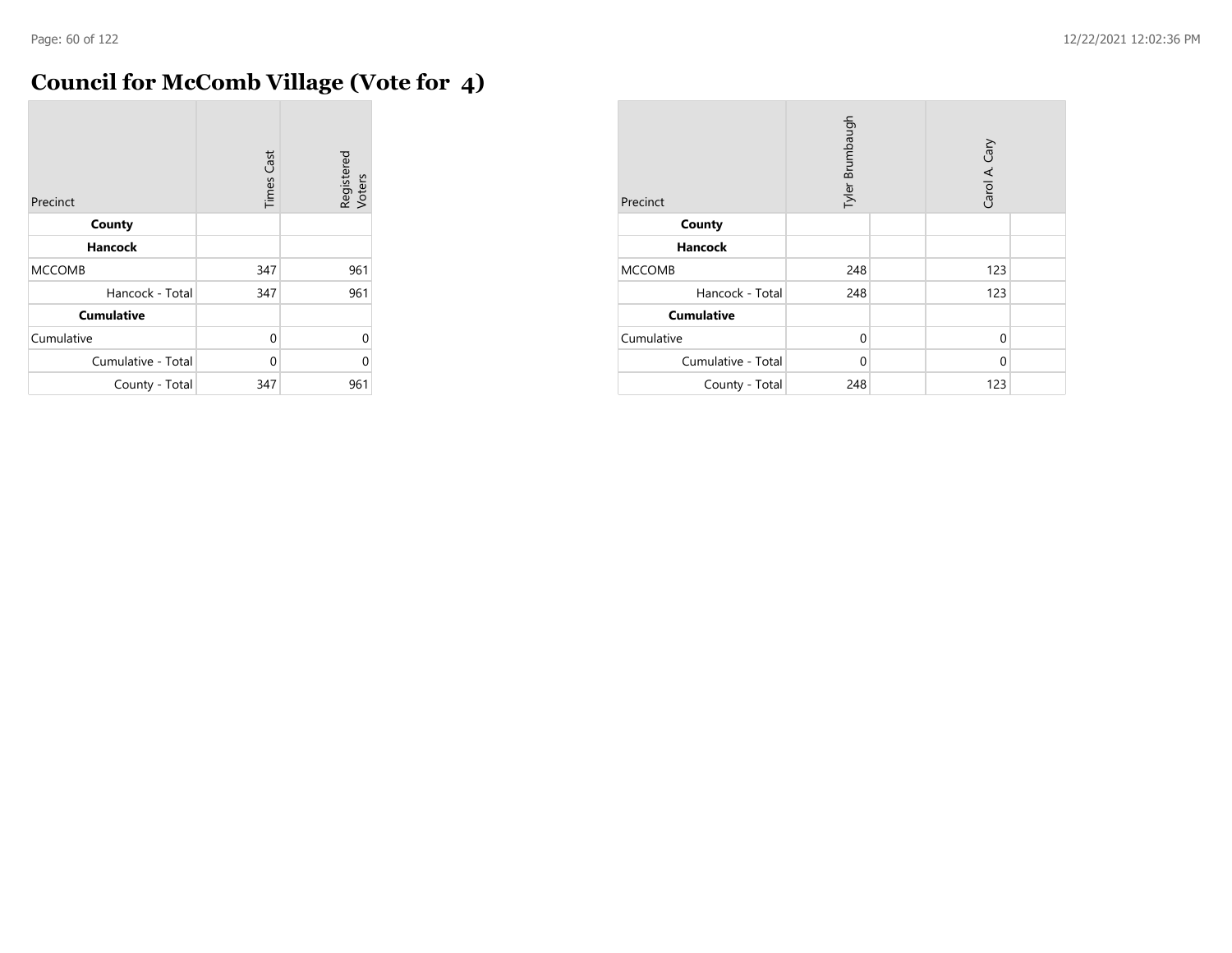| Precinct           | Anika Midge<br>Ewing-Brown | asig<br>$\overline{a}$<br>Michae | $\blacktriangleleft$<br>⇆<br>Elizabe<br>Fenste | Klay<br>Sara I | ∞  | Schroll<br>≷<br>흑 | ᇰ<br>Greg |  |
|--------------------|----------------------------|----------------------------------|------------------------------------------------|----------------|----|-------------------|-----------|--|
| County             |                            |                                  |                                                |                |    |                   |           |  |
| Hancock            |                            |                                  |                                                |                |    |                   |           |  |
| <b>MCCOMB</b>      | 92                         | 229                              | 203                                            | 133            | 63 | 92                | 112       |  |
| Hancock - Total    | 92                         | 229                              | 203                                            | 133            | 63 | 92                | 112       |  |
| <b>Cumulative</b>  |                            |                                  |                                                |                |    |                   |           |  |
| Cumulative         |                            |                                  | 0                                              |                |    | $\Omega$          |           |  |
| Cumulative - Total | $\Omega$                   |                                  |                                                |                |    | $\Omega$          |           |  |
| County - Total     | 92                         | 229                              | 203                                            | 133            | 63 | 92                | 112       |  |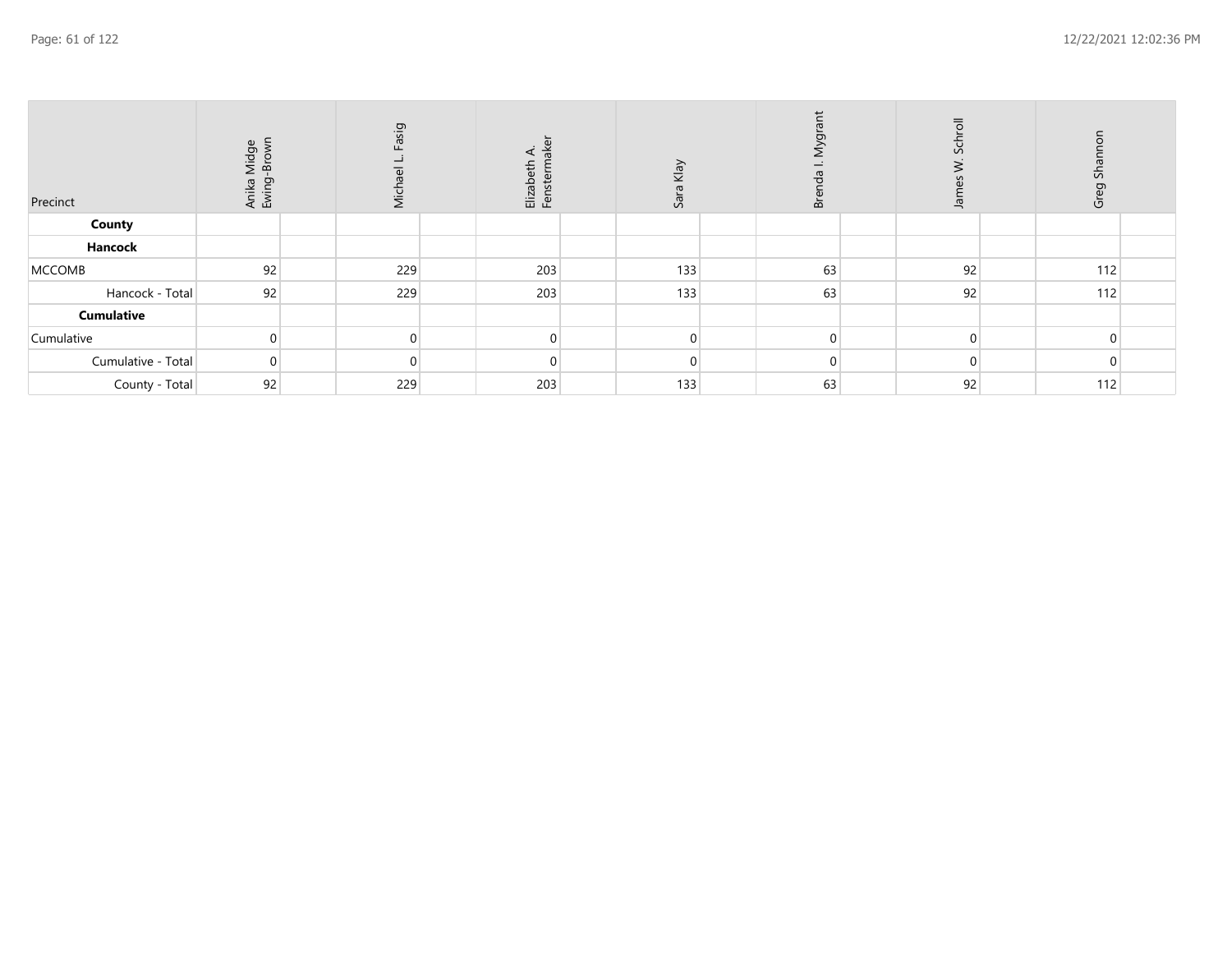| Precinct           | <b>Total Votes</b> |
|--------------------|--------------------|
| County             |                    |
| Hancock            |                    |
| <b>MCCOMB</b>      | 1,295              |
| Hancock - Total    | 1,295              |
| <b>Cumulative</b>  |                    |
| Cumulative         | 0                  |
| Cumulative - Total | 0                  |
| County - Total     | 1,295              |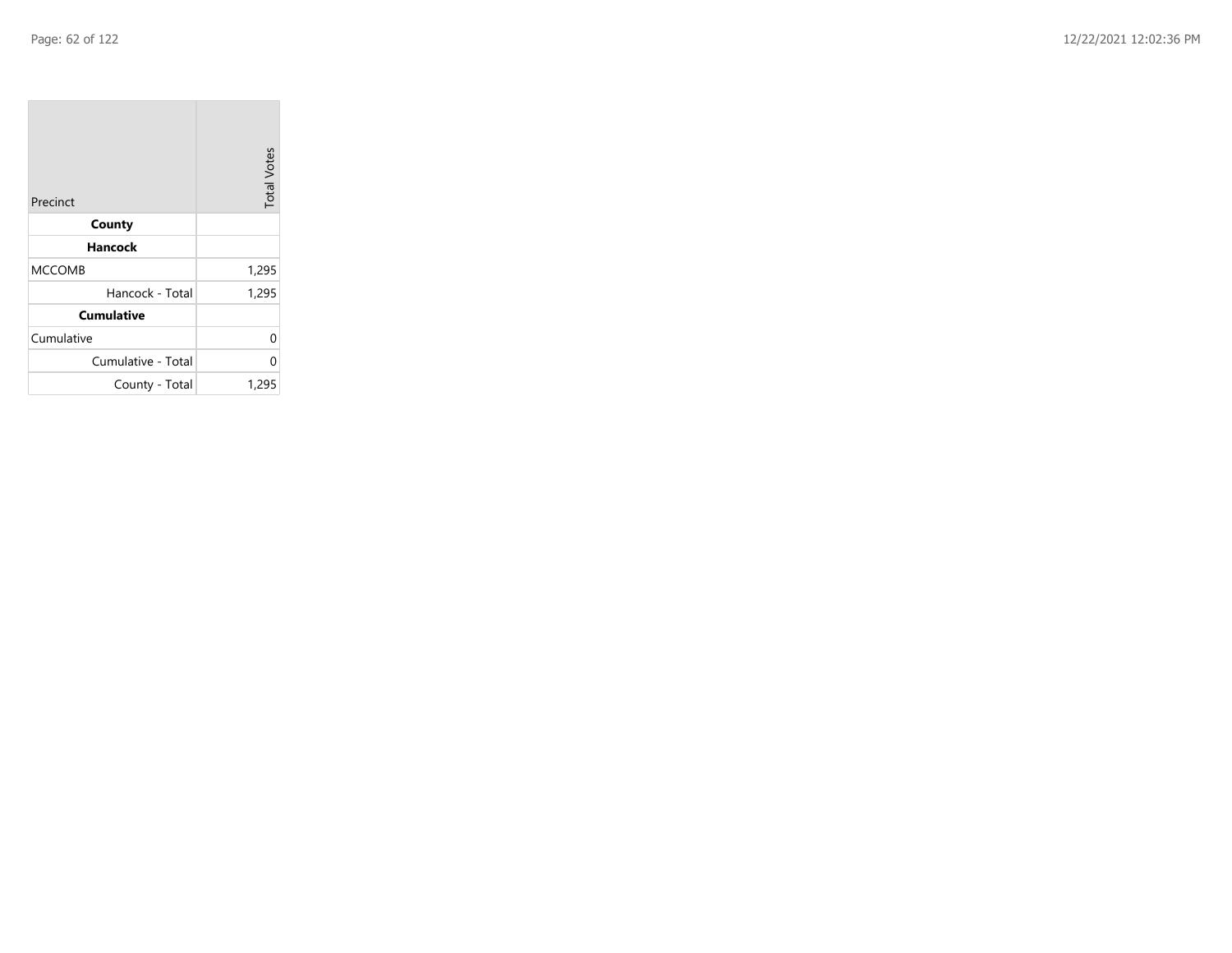### **Council for Mt. Blanchard Village (Vote for 4)**

| Precinct           | <b>Times Cast</b> | Registered<br>Voters |
|--------------------|-------------------|----------------------|
| County             |                   |                      |
| <b>Hancock</b>     |                   |                      |
| <b>DELAWARE</b>    | 98                | 308                  |
| Hancock - Total    | 98                | 308                  |
| <b>Cumulative</b>  |                   |                      |
| Cumulative         | 0                 | $\Omega$             |
| Cumulative - Total | 0                 | 0                    |
| County - Total     | 98                | 308                  |

| Precinct           | Cindy Amburgy | Aletha Grubb |  |
|--------------------|---------------|--------------|--|
| County             |               |              |  |
| <b>Hancock</b>     |               |              |  |
| DELAWARE           | 69            | 81           |  |
| Hancock - Total    | 69            | 81           |  |
| <b>Cumulative</b>  |               |              |  |
| Cumulative         | $\Omega$      | $\mathbf 0$  |  |
| Cumulative - Total | $\Omega$      | $\Omega$     |  |
| County - Total     | 69            | 81           |  |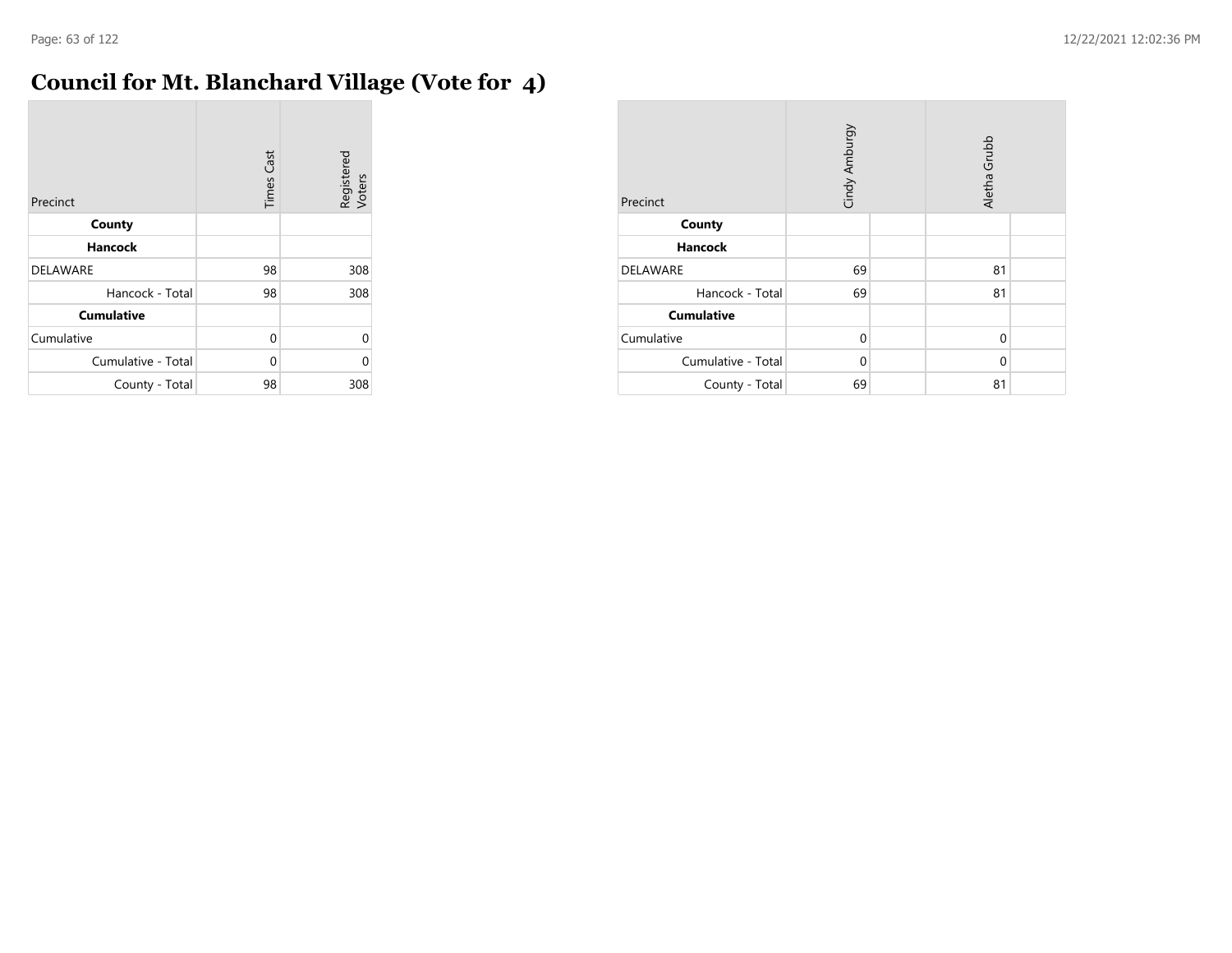| Precinct           | Thomas H. Van<br>Handel | <b>Total Votes</b> | Gray Porcello<br>Qualified Write In |  |
|--------------------|-------------------------|--------------------|-------------------------------------|--|
| County             |                         |                    |                                     |  |
| <b>Hancock</b>     |                         |                    |                                     |  |
| <b>DELAWARE</b>    | 66                      | 235                | 19                                  |  |
| Hancock - Total    | 66                      | 235                | 19                                  |  |
| <b>Cumulative</b>  |                         |                    |                                     |  |
| Cumulative         | $\mathbf 0$             | $\mathbf{0}$       | $\Omega$                            |  |
| Cumulative - Total | $\mathbf{0}$            | $\Omega$           | $\Omega$                            |  |
| County - Total     | 66                      | 235                | 19                                  |  |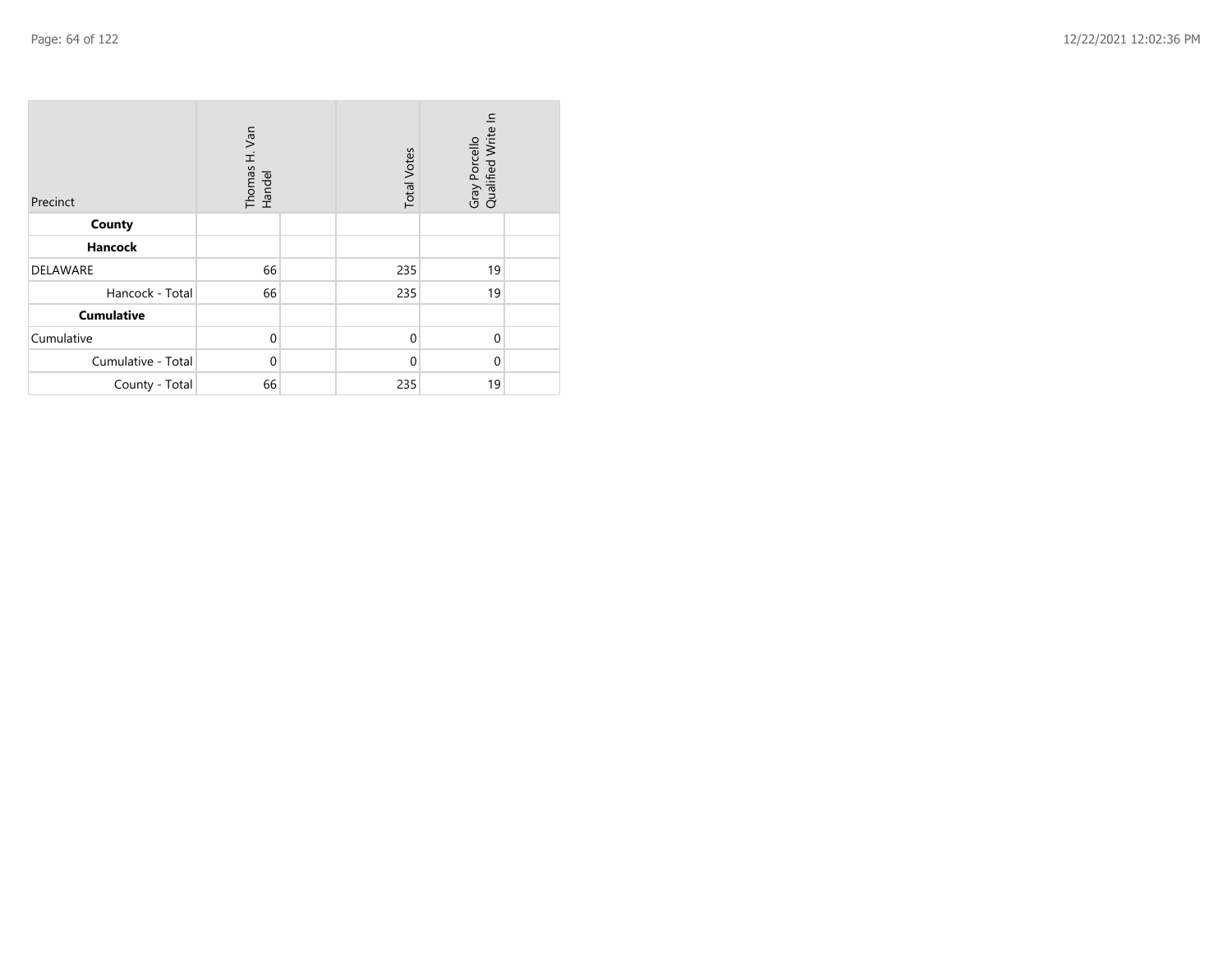## **Council for Mt. Cory Village (Vote for 4)**

| Precinct           | <b>Times Cast</b> | Registered<br>Voters |
|--------------------|-------------------|----------------------|
| County             |                   |                      |
| <b>Hancock</b>     |                   |                      |
| <b>UNION W</b>     | 45                | 157                  |
| Hancock - Total    | 45                | 157                  |
| <b>Cumulative</b>  |                   |                      |
| Cumulative         | 0                 | $\Omega$             |
| Cumulative - Total | 0                 | 0                    |
| County - Total     | 45                | 157                  |

| Precinct           | No Valid Petition<br>Filed | <b>Total Votes</b> |
|--------------------|----------------------------|--------------------|
| County             |                            |                    |
| <b>Hancock</b>     |                            |                    |
| <b>UNION W</b>     |                            | 0                  |
| Hancock - Total    |                            | U                  |
| <b>Cumulative</b>  |                            |                    |
| Cumulative         |                            | 0                  |
| Cumulative - Total |                            | U                  |
| County - Total     |                            | U                  |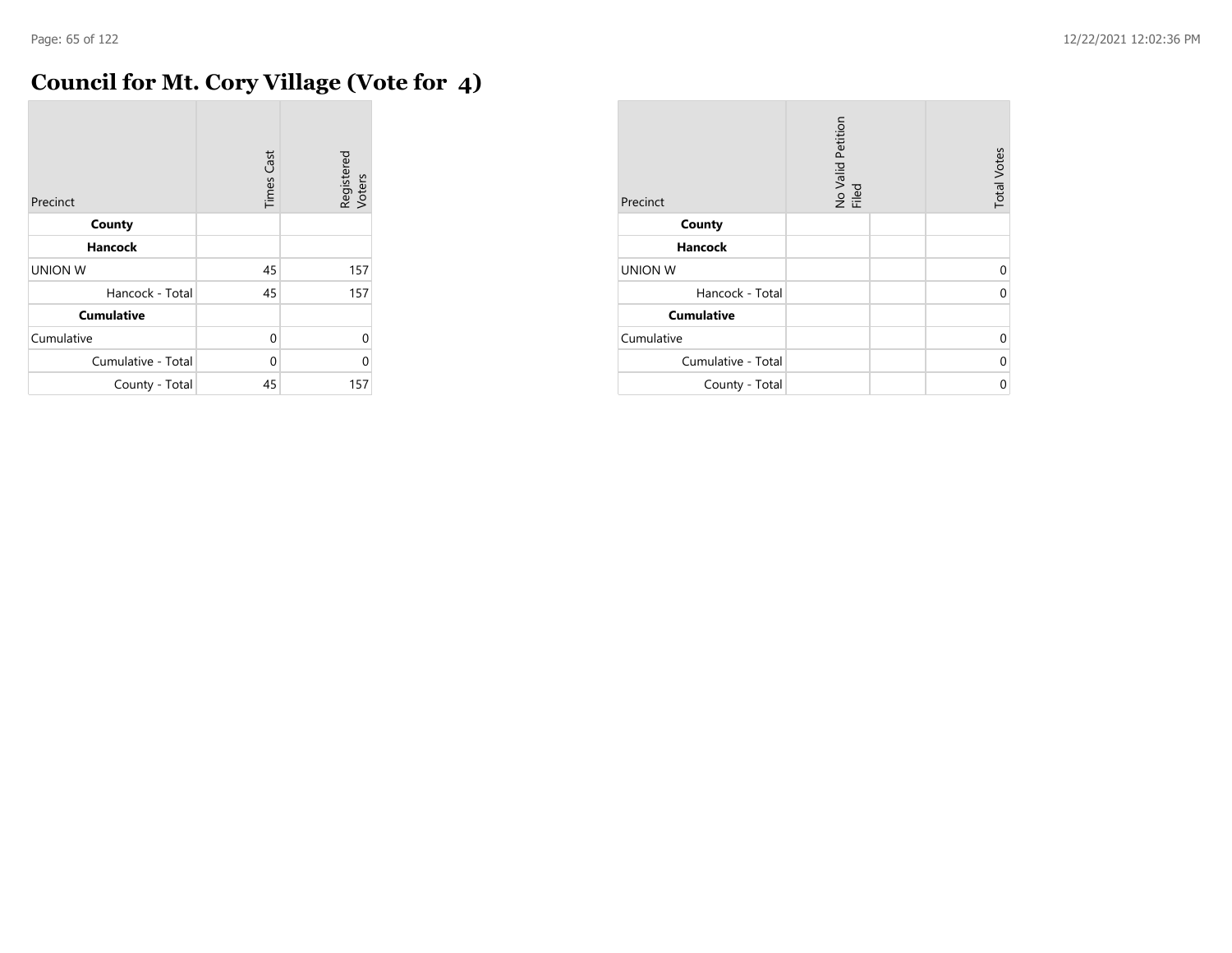### **Board of Trustees of Public Affairs for Mt. Cory Village (Vote for 1)**

| Precinct           | <b>Times Cast</b> | Registered<br>Voters |
|--------------------|-------------------|----------------------|
| County             |                   |                      |
| <b>Hancock</b>     |                   |                      |
| <b>UNION W</b>     | 45                | 157                  |
| Hancock - Total    | 45                | 157                  |
| <b>Cumulative</b>  |                   |                      |
| Cumulative         | 0                 | 0                    |
| Cumulative - Total | $\Omega$          | 0                    |
| County - Total     | 45                | 157                  |

| Precinct           | No Valid Petition<br>Filed | <b>Total Votes</b> |
|--------------------|----------------------------|--------------------|
| County             |                            |                    |
| <b>Hancock</b>     |                            |                    |
| <b>UNION W</b>     |                            | 0                  |
| Hancock - Total    |                            | 0                  |
| <b>Cumulative</b>  |                            |                    |
| Cumulative         |                            | $\Omega$           |
| Cumulative - Total |                            | 0                  |
| County - Total     |                            | 0                  |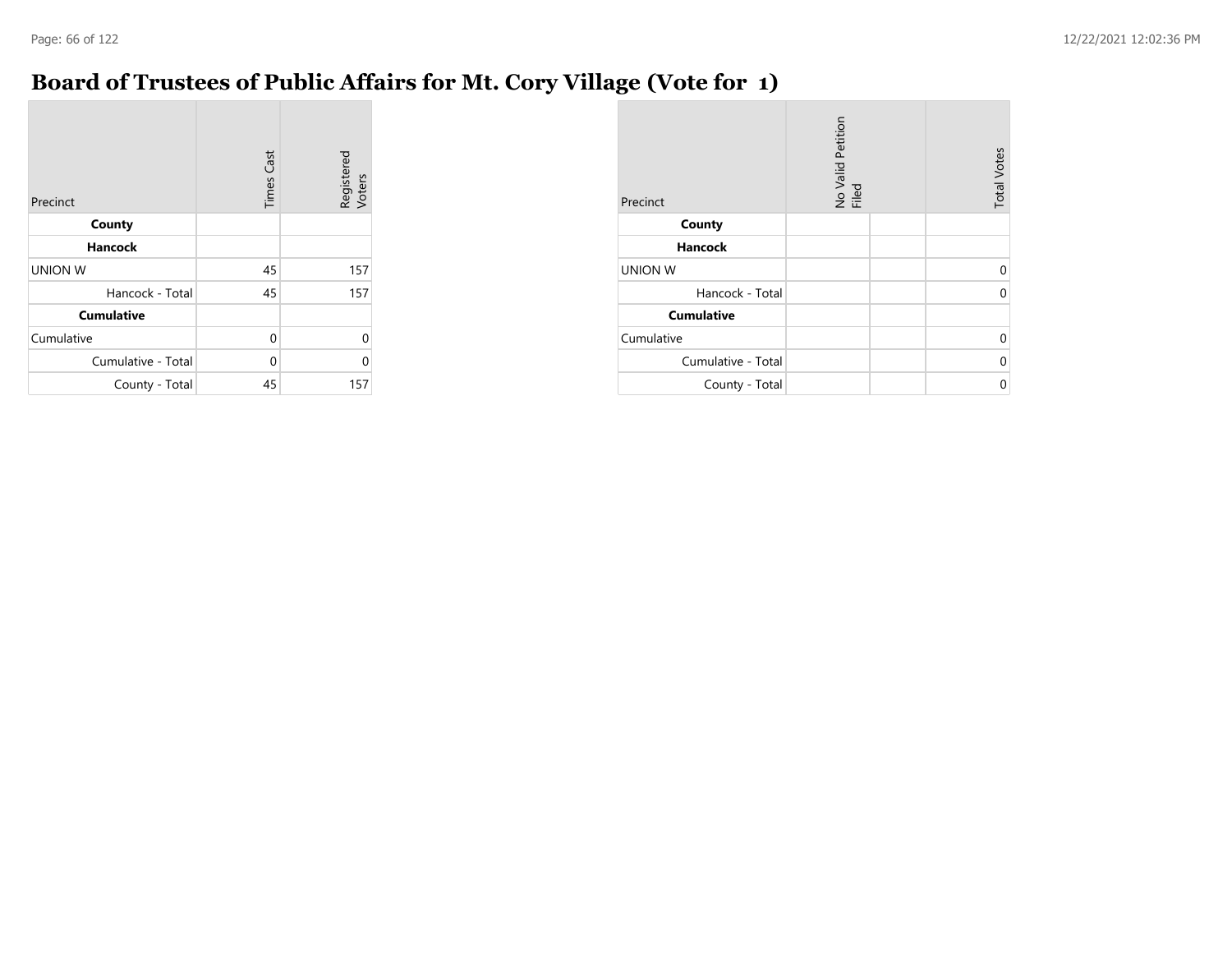$\sim$ 

## **Council for Rawson Village (Vote for 4)**

| Precinct           | <b>Times Cast</b> | Registered<br>Voters |
|--------------------|-------------------|----------------------|
| County             |                   |                      |
| <b>Hancock</b>     |                   |                      |
| <b>UNION E</b>     | 64                | 320                  |
| Hancock - Total    | 64                | 320                  |
| <b>Cumulative</b>  |                   |                      |
| Cumulative         | 0                 | $\Omega$             |
| Cumulative - Total | 0                 | 0                    |
| County - Total     | 64                | 320                  |

| Precinct           | David B. Ferris | Larry Moyes |  |
|--------------------|-----------------|-------------|--|
| County             |                 |             |  |
| <b>Hancock</b>     |                 |             |  |
| <b>UNION E</b>     | 55              | 38          |  |
| Hancock - Total    | 55              | 38          |  |
| <b>Cumulative</b>  |                 |             |  |
| Cumulative         | $\Omega$        | $\mathbf 0$ |  |
| Cumulative - Total | $\Omega$        | $\mathbf 0$ |  |
| County - Total     | 55              | 38          |  |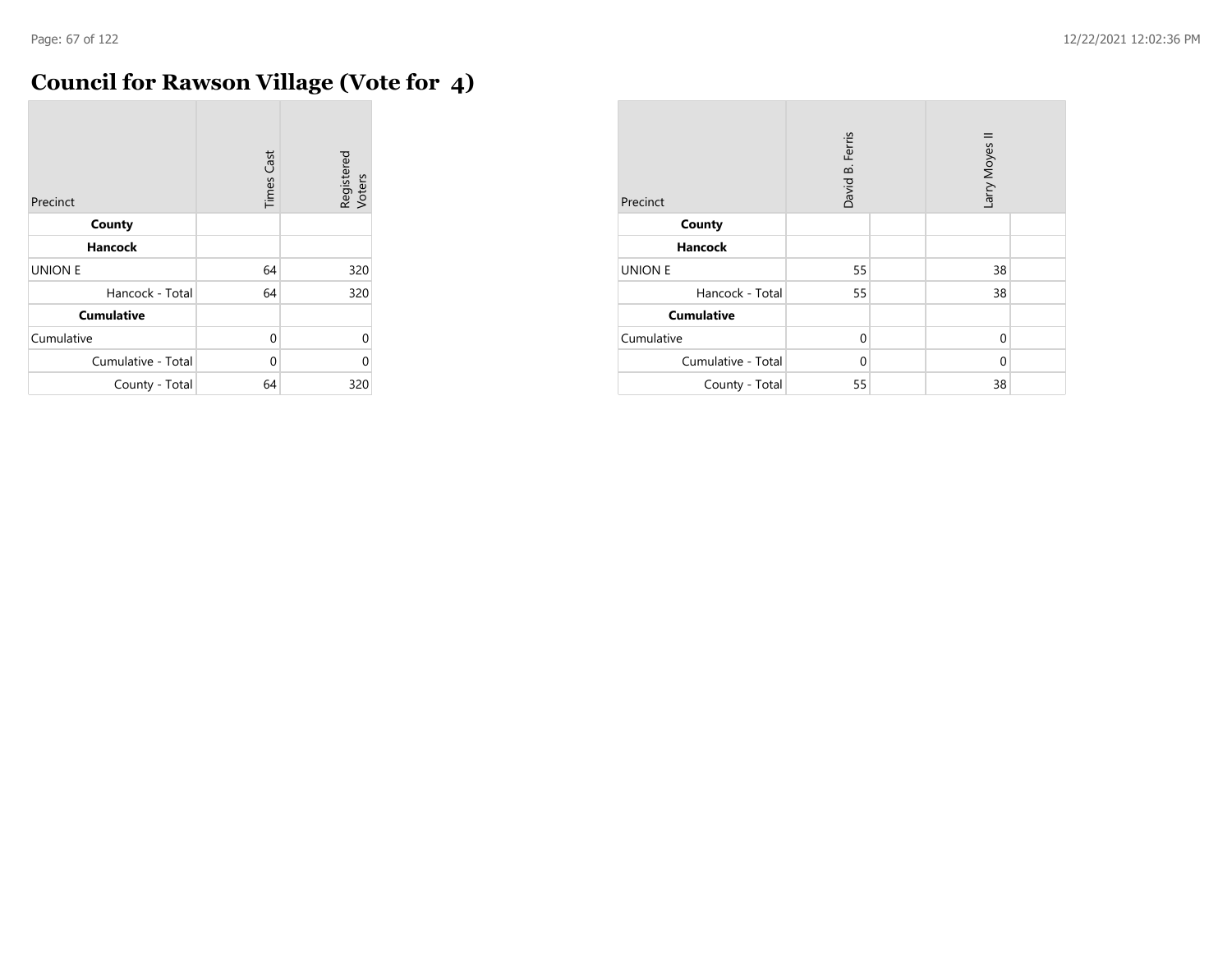| Precinct           | Carolyn Sue<br>Witteman |  | <b>Total Votes</b> |
|--------------------|-------------------------|--|--------------------|
| County             |                         |  |                    |
| <b>Hancock</b>     |                         |  |                    |
| <b>UNION E</b>     | 41                      |  | 134                |
| Hancock - Total    | 41                      |  | 134                |
| <b>Cumulative</b>  |                         |  |                    |
| Cumulative         | 0                       |  | 0                  |
| Cumulative - Total | 0                       |  | 0                  |
| County - Total     | 41                      |  | 134                |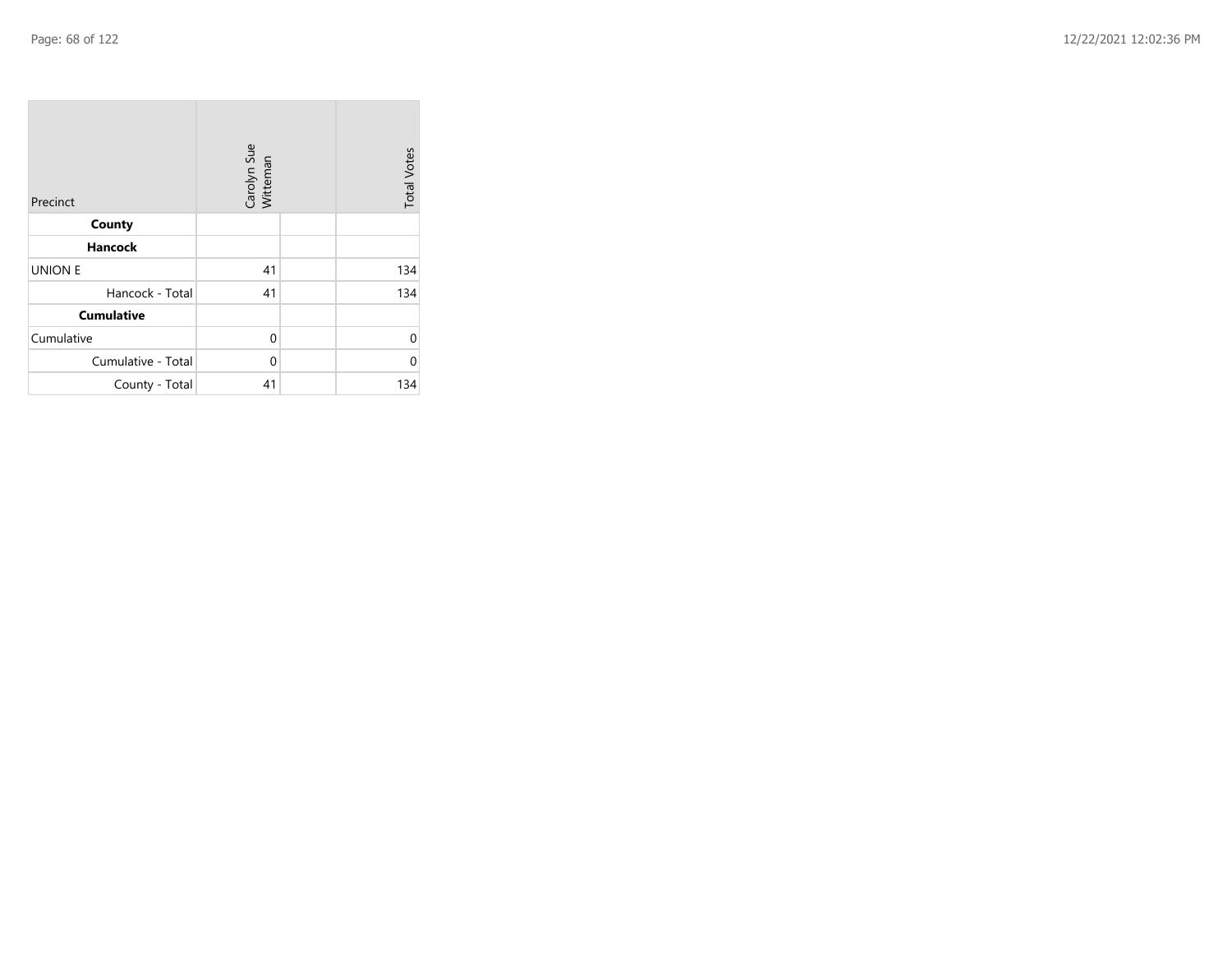### **Board of Trustees of Public Affairs for Rawson Village (Vote for 1)**

| Precinct           | <b>Times Cast</b> | Registered<br>Voters |
|--------------------|-------------------|----------------------|
| County             |                   |                      |
| <b>Hancock</b>     |                   |                      |
| <b>UNION E</b>     | 64                | 320                  |
| Hancock - Total    | 64                | 320                  |
| <b>Cumulative</b>  |                   |                      |
| Cumulative         | $\Omega$          | 0                    |
| Cumulative - Total | $\Omega$          | 0                    |
| County - Total     | 64                | 320                  |

| Precinct           | No Valid Petition<br>Filed | <b>Total Votes</b> |
|--------------------|----------------------------|--------------------|
| County             |                            |                    |
| <b>Hancock</b>     |                            |                    |
| <b>UNION E</b>     |                            | $\Omega$           |
| Hancock - Total    |                            | 0                  |
| <b>Cumulative</b>  |                            |                    |
| Cumulative         |                            | 0                  |
| Cumulative - Total |                            | 0                  |
| County - Total     |                            | 0                  |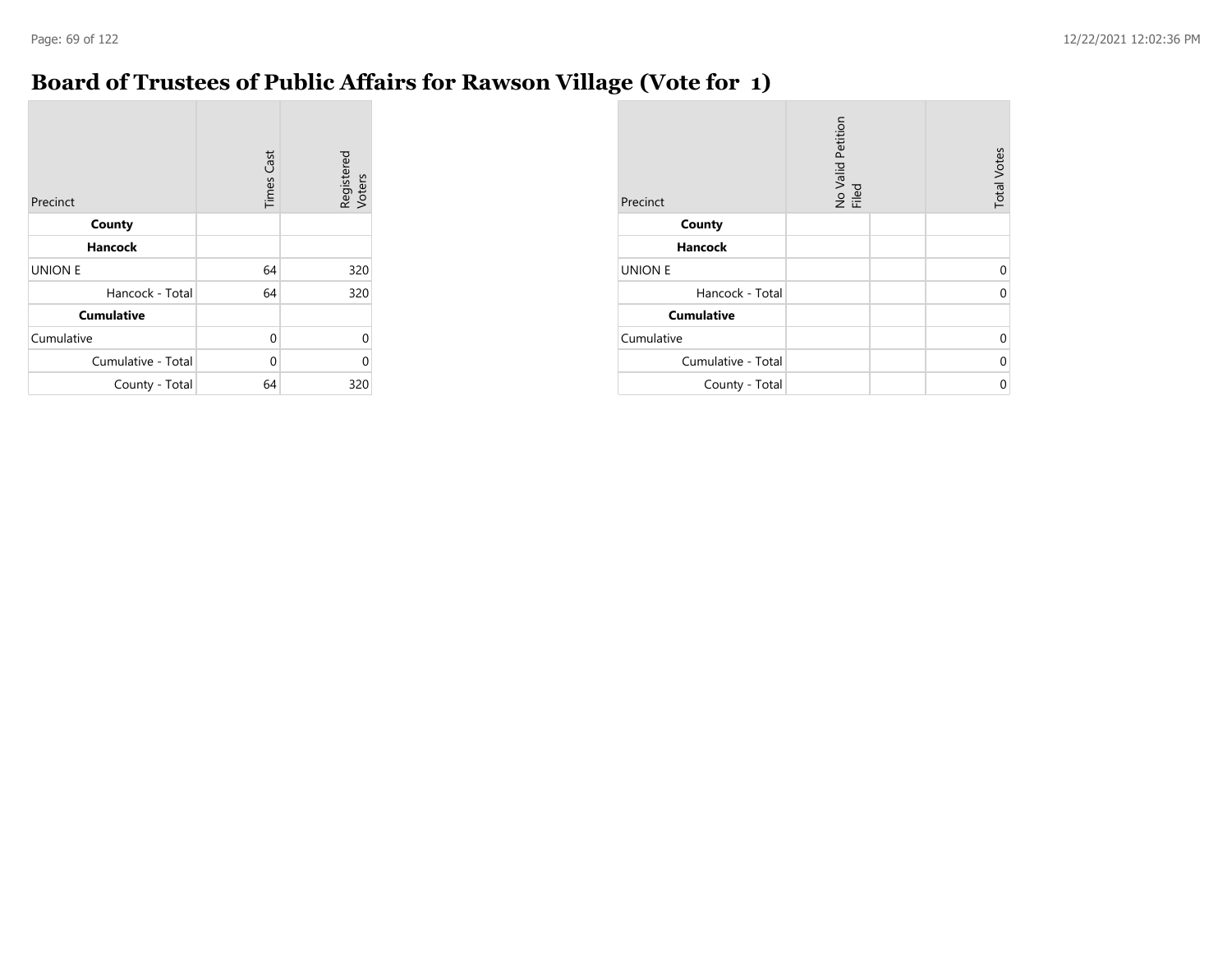## **Council for Van Buren Village (Vote for 4)**

| Precinct           | <b>Times Cast</b> | Registered<br>Voters |
|--------------------|-------------------|----------------------|
| County             |                   |                      |
| <b>Hancock</b>     |                   |                      |
| <b>ALLEN W</b>     | 121               | 284                  |
| Hancock - Total    | 121               | 284                  |
| <b>Cumulative</b>  |                   |                      |
| Cumulative         | 0                 | $\Omega$             |
| Cumulative - Total | $\Omega$          | 0                    |
| County - Total     | 121               | 284                  |

| Precinct           | Nicholas D.<br>DeVore | Katherine Omlor |  |
|--------------------|-----------------------|-----------------|--|
| County             |                       |                 |  |
| <b>Hancock</b>     |                       |                 |  |
| <b>ALLEN W</b>     | 90                    | 67              |  |
| Hancock - Total    | 90                    | 67              |  |
| <b>Cumulative</b>  |                       |                 |  |
| Cumulative         | $\mathbf 0$           | $\mathbf 0$     |  |
| Cumulative - Total | $\Omega$              | $\Omega$        |  |
| County - Total     | 90                    | 67              |  |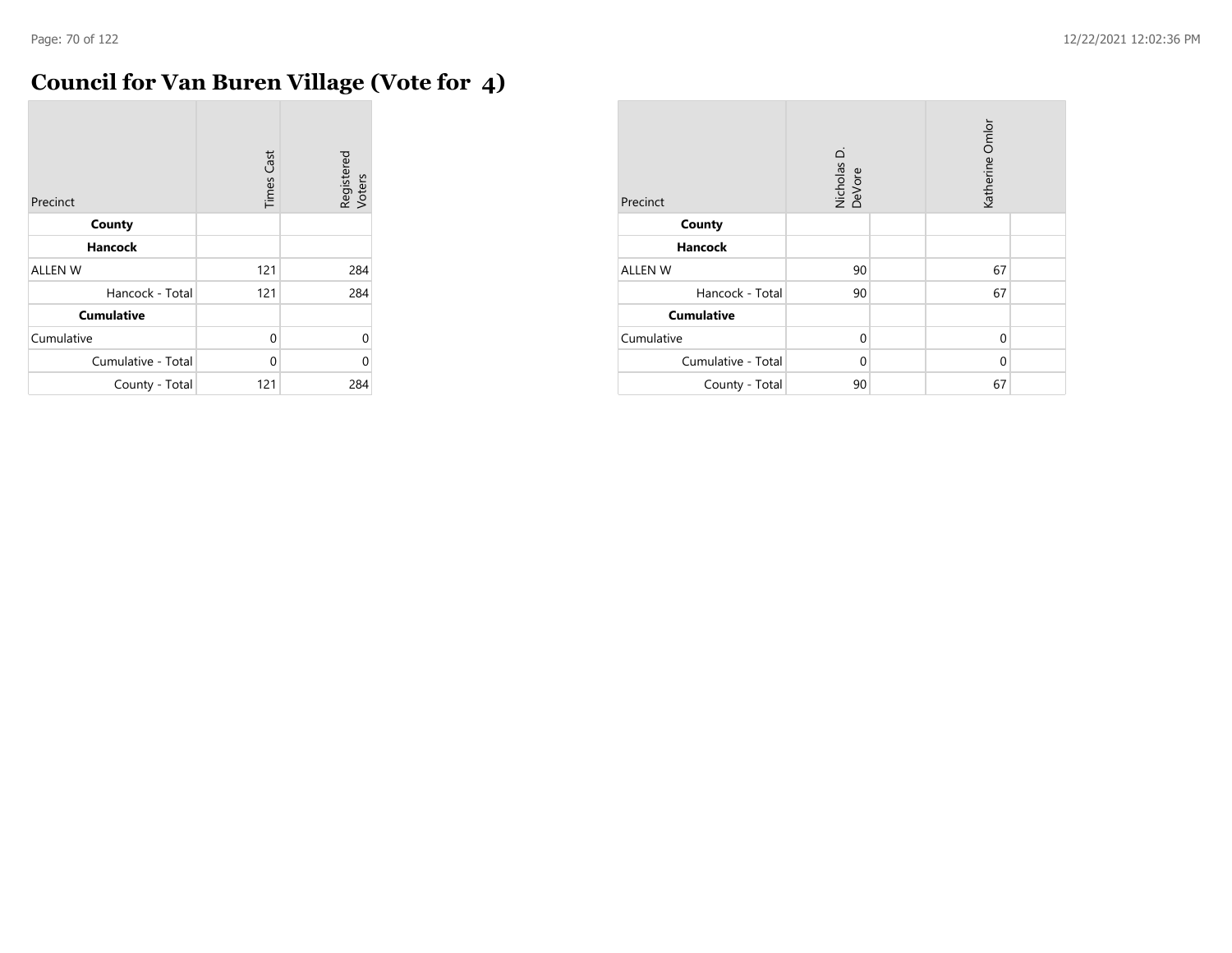| Precinct           | Natalie Walters |  | Don Wills   |  | <b>Total Votes</b> |
|--------------------|-----------------|--|-------------|--|--------------------|
| County             |                 |  |             |  |                    |
| Hancock            |                 |  |             |  |                    |
| <b>ALLEN W</b>     | 86              |  | 83          |  | 326                |
| Hancock - Total    | 86              |  | 83          |  | 326                |
| <b>Cumulative</b>  |                 |  |             |  |                    |
| Cumulative         | $\mathbf 0$     |  | $\mathbf 0$ |  | $\Omega$           |
| Cumulative - Total | $\mathbf 0$     |  | $\Omega$    |  | U                  |
| County - Total     | 86              |  | 83          |  | 326                |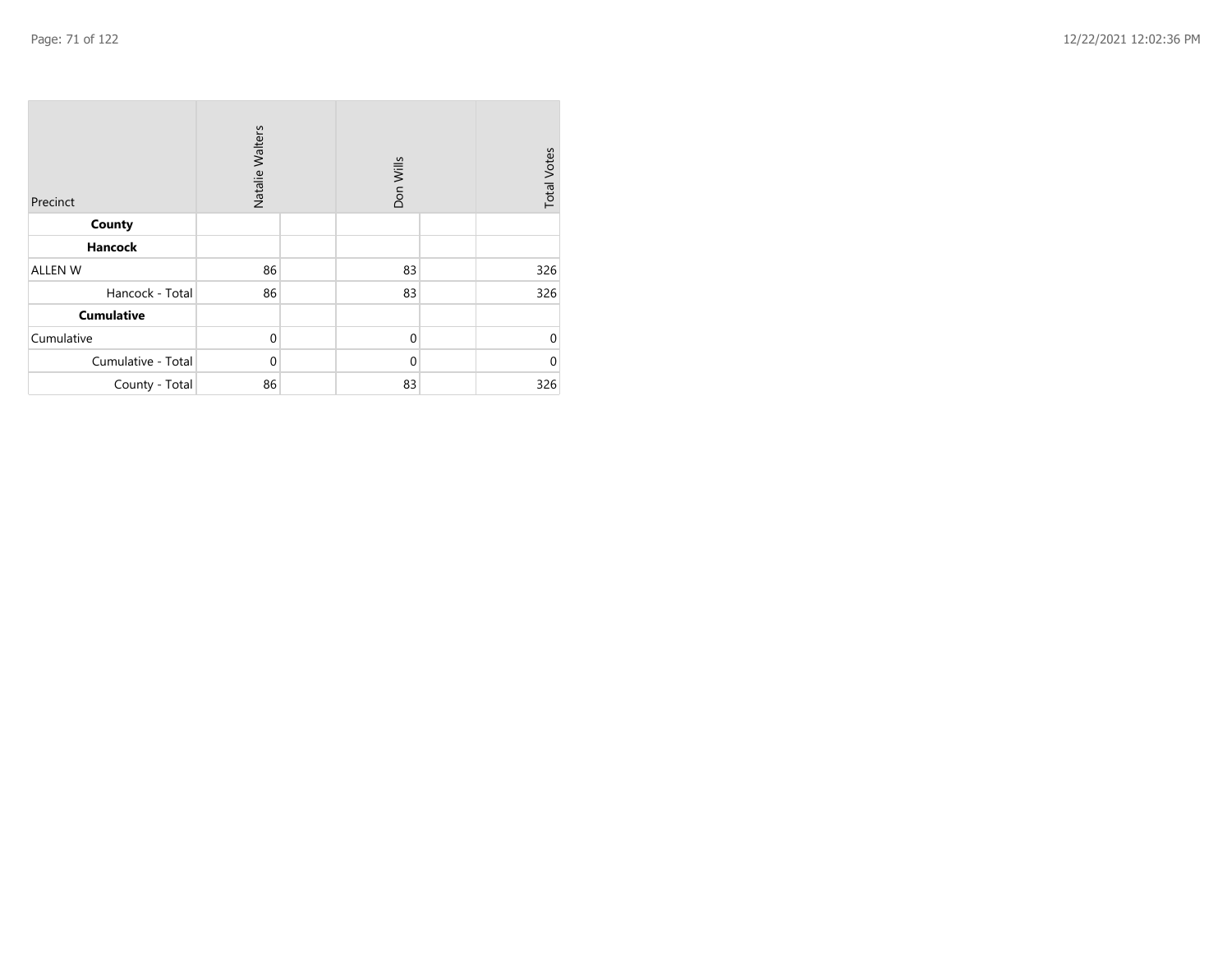÷

## **Council for Vanlue Village (Vote for 4)**

| Precinct           | <b>Times Cast</b> | Registered<br>Voters |
|--------------------|-------------------|----------------------|
| County             |                   |                      |
| <b>Hancock</b>     |                   |                      |
| <b>AMANDA</b>      | 93                | 223                  |
| Hancock - Total    | 93                | 223                  |
| <b>Cumulative</b>  |                   |                      |
| Cumulative         | $\Omega$          | $\Omega$             |
| Cumulative - Total | $\Omega$          | O                    |
| County - Total     | 93                | 223                  |

| Precinct           | Melissa A. Caudill |  | Robert Greene |  |
|--------------------|--------------------|--|---------------|--|
| County             |                    |  |               |  |
| <b>Hancock</b>     |                    |  |               |  |
| AMANDA             | 58                 |  | 62            |  |
| Hancock - Total    | 58                 |  | 62            |  |
| <b>Cumulative</b>  |                    |  |               |  |
| Cumulative         | $\Omega$           |  | $\Omega$      |  |
| Cumulative - Total | $\Omega$           |  | $\Omega$      |  |
| County - Total     | 58                 |  | 62            |  |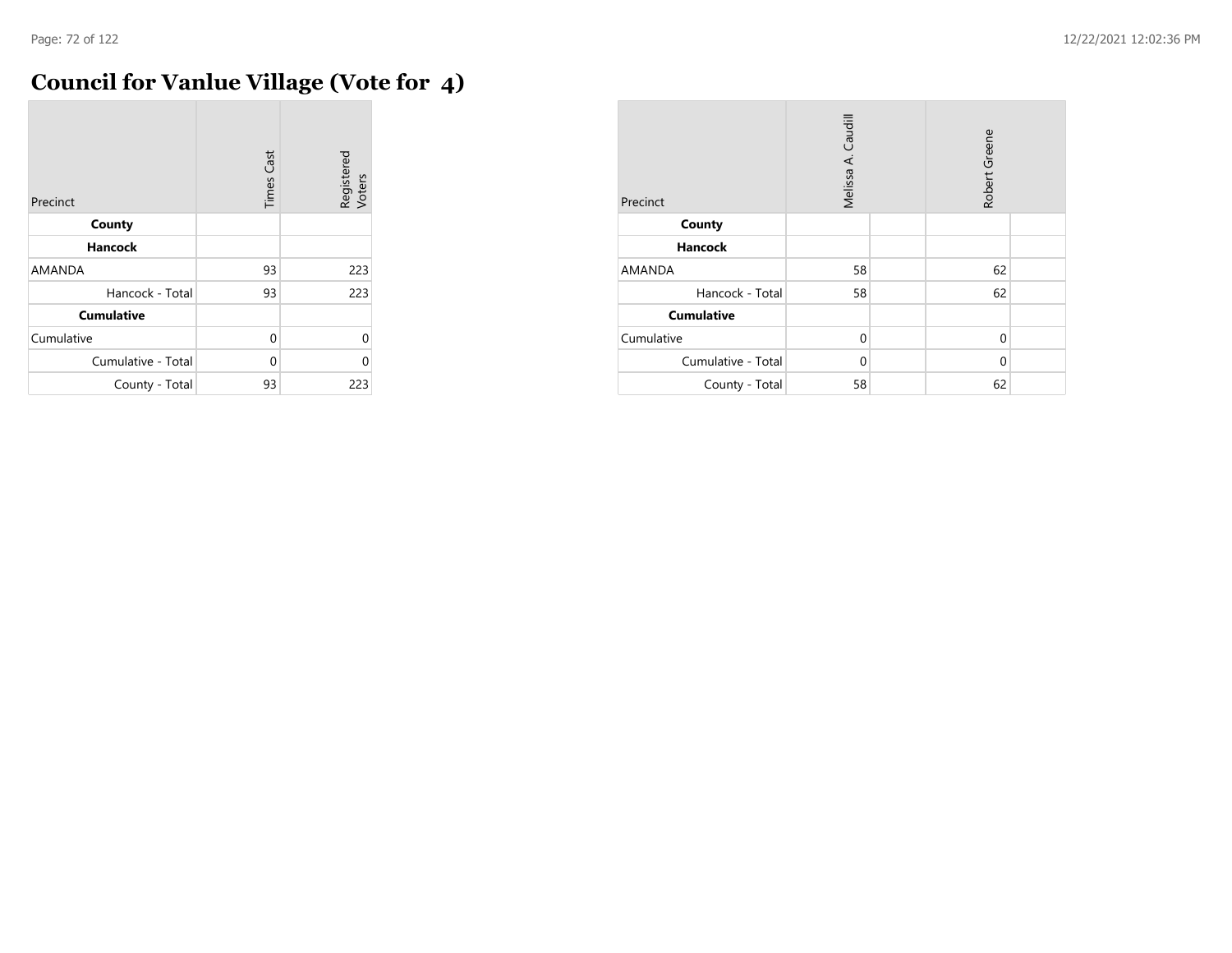| Precinct           | Rebecca Nye | Melissa<br>Sunderhaus | Amy Wiseley  | <b>Total Votes</b> |
|--------------------|-------------|-----------------------|--------------|--------------------|
| County             |             |                       |              |                    |
| Hancock            |             |                       |              |                    |
| <b>AMANDA</b>      | 64          | 40                    | 78           | 302                |
| Hancock - Total    | 64          | 40                    | 78           | 302                |
| <b>Cumulative</b>  |             |                       |              |                    |
| Cumulative         | $\mathbf 0$ | $\mathbf 0$           | $\mathbf{0}$ | $\Omega$           |
| Cumulative - Total | $\mathbf 0$ | $\mathbf 0$           | $\mathbf{0}$ | 0                  |
| County - Total     | 64          | 40                    | 78           | 302                |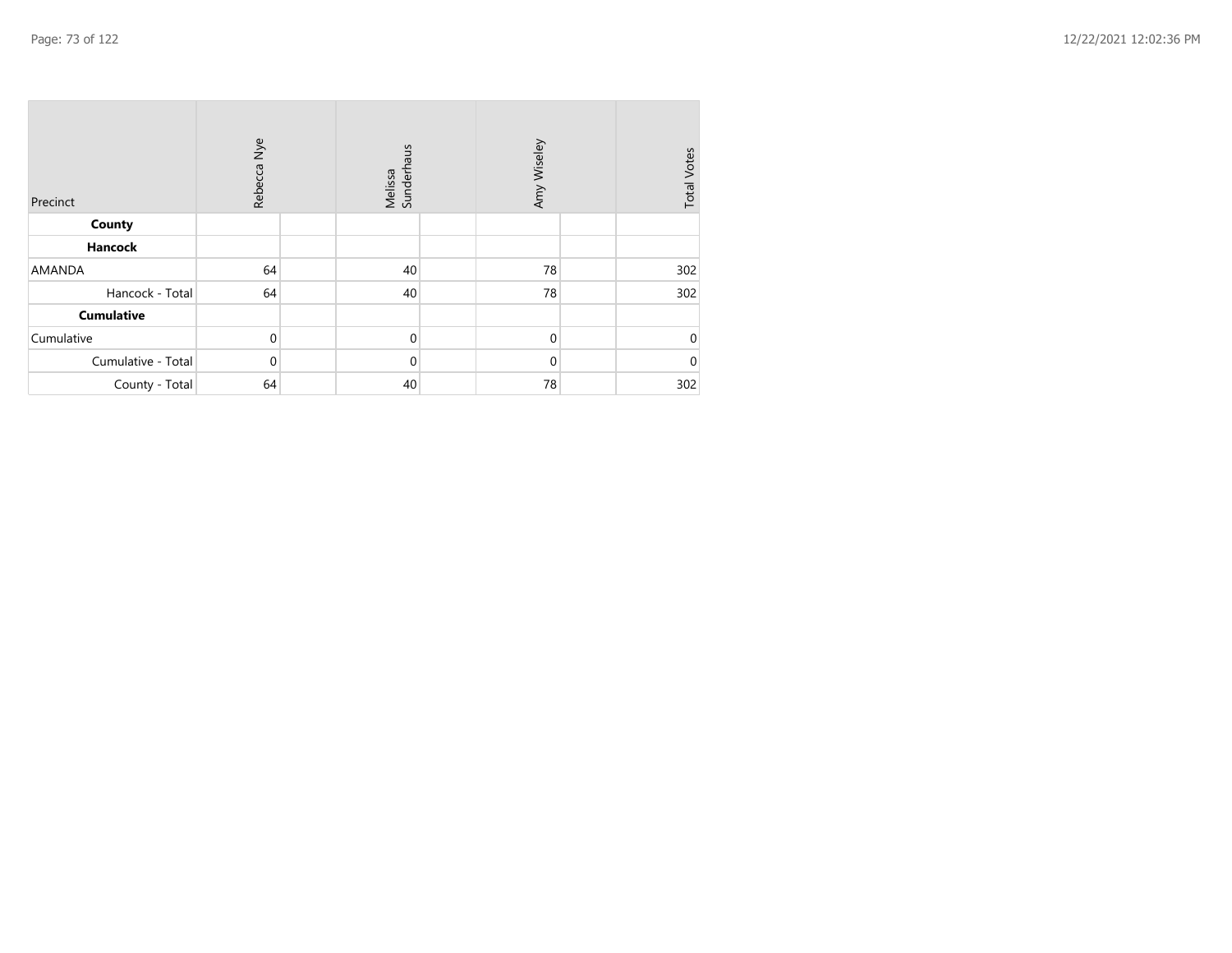### **Governing Board of the Hancock County Educational Service Center (Vote for 3)**

|                   | <b>Times Cas</b> | legistered |
|-------------------|------------------|------------|
| Precinct          |                  |            |
| County            |                  |            |
| Hancock           |                  |            |
| <b>FINDLAY 2A</b> | 327              | 978        |
| <b>FINDLAY 2B</b> | 70               | 187        |
| <b>FINDLAY 2C</b> | 6                | 111        |
| <b>FINDLAY 5D</b> | 10               | 108        |
| <b>FINDLAY 7A</b> | 30               | 258        |
| <b>FOSTORIA S</b> | 50               | 289        |
| <b>FOSTORIA N</b> | 2                | 4          |
| <b>ALLEN E</b>    | 330              | 915        |
| <b>ALLEN W</b>    | 404              | 1,031      |
| AMANDA            | 252              | 739        |
| <b>BIGLICK</b>    | 219              | 927        |
| <b>BLANCHARD</b>  | 234              | 840        |
| CASS              | 256              | 643        |
| DELAWARE          | 313              | 843        |
| <b>EAGLE</b>      | 290              | 838        |
| <b>JACKSON</b>    | 256              | 740        |
| <b>LIBERTY N</b>  | 173              | 759        |
| LIBERTY NE        | 38               | 207        |
| <b>LIBERTY NW</b> | 291              | 1,136      |
| <b>LIBERTY SE</b> | 136              | 1,074      |
| <b>LIBERTY SW</b> | 274              | 1,002      |
| <b>MADISON E</b>  | 228              | 714        |
| <b>MADISON W</b>  | 329              | 884        |
| <b>MARION N</b>   | 348              | 1,013      |
| <b>MARION S</b>   | 7                | 27         |
| <b>MCCOMB</b>     | 347              | 961        |
| ORANGE            | 181              | 703        |
| PLEASANT          | 157              | 546        |
| PORTAGE           | 160              | 520        |

| Precinct          | Nancy N. George | Mark Gleason |
|-------------------|-----------------|--------------|
| County            |                 |              |
| <b>Hancock</b>    |                 |              |
| <b>FINDLAY 2A</b> | 215             | 208          |
| <b>FINDLAY 2B</b> | 46              | 42           |
| <b>FINDLAY 2C</b> | 3               | 1            |
| <b>FINDLAY 5D</b> | 4               | 5            |
| <b>FINDLAY 7A</b> | 22              | 25           |
| <b>FOSTORIA S</b> | 35              | 28           |
| <b>FOSTORIA N</b> | 0               | 2            |
| <b>ALLEN E</b>    | 186             | 187          |
| ALLEN W           | 255             | 258          |
| AMANDA            | 159             | 175          |
| <b>BIGLICK</b>    | 149             | 131          |
| <b>BLANCHARD</b>  | 139             | 127          |
| CASS              | 152             | 132          |
| DELAWARE          | 157             | 149          |
| EAGLE             | 189             | 181          |
| <b>JACKSON</b>    | 166             | 148          |
| <b>LIBERTY N</b>  | 117             | 120          |
| <b>LIBERTY NE</b> | 25              | 28           |
| <b>LIBERTY NW</b> | 186             | 175          |
| LIBERTY SE        | 98              | 102          |
| <b>LIBERTY SW</b> | 180             | 169          |
| <b>MADISON E</b>  | 144             | 149          |
| <b>MADISON W</b>  | 203             | 194          |
| <b>MARION N</b>   | 225             | 187          |
| <b>MARION S</b>   | 5               | 4            |
| MCCOMB            | 220             | 204          |
| ORANGE            | 107             | 102          |
| PLEASANT          | 86              | 80           |
| PORTAGE           | 84              | 92           |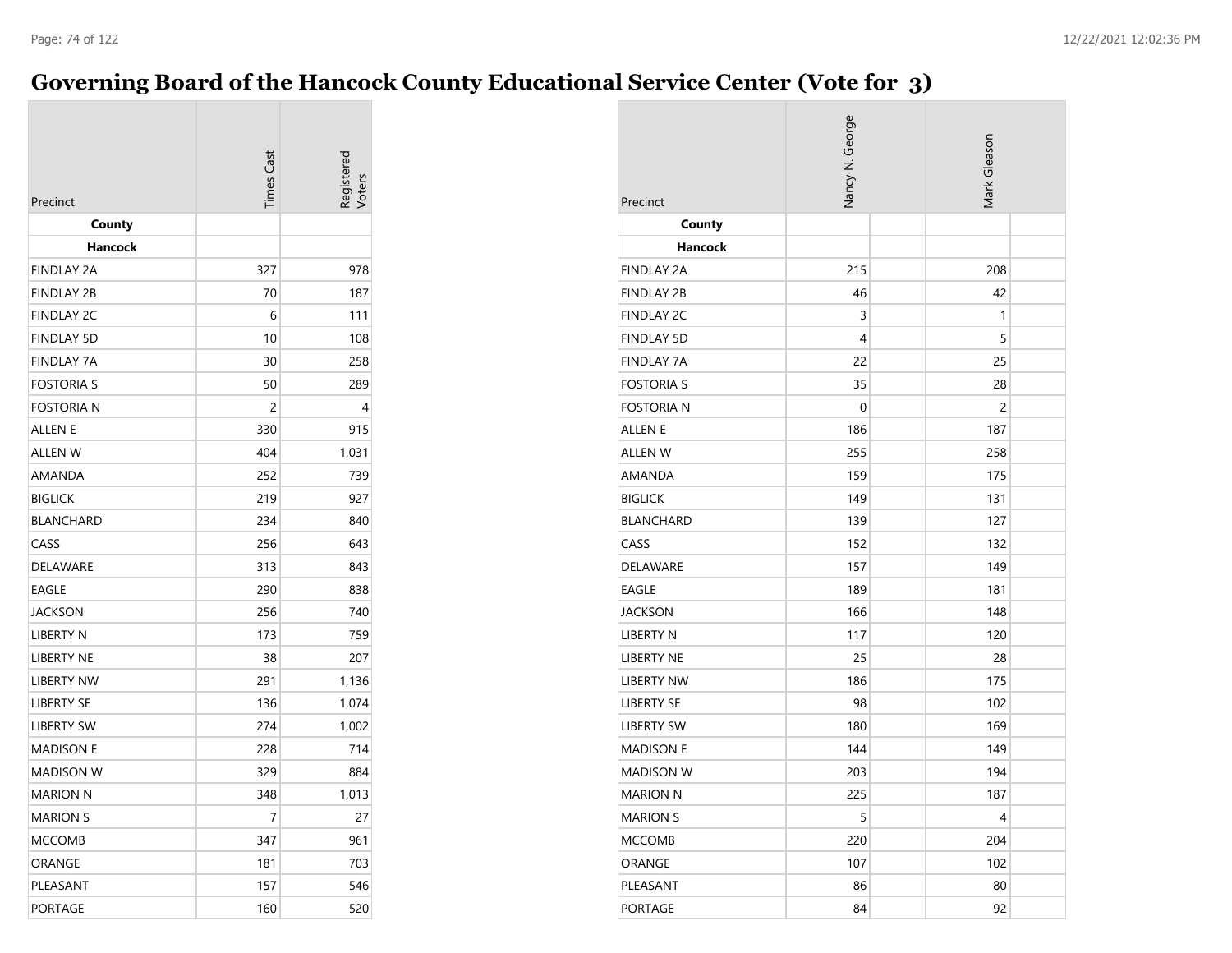| Precinct          | John D. Oman | <b>Total Votes</b> |
|-------------------|--------------|--------------------|
| County            |              |                    |
| Hancock           |              |                    |
| <b>FINDLAY 2A</b> | 213          | 636                |
| <b>FINDLAY 2B</b> | 42           | 130                |
| <b>FINDLAY 2C</b> | 4            | 8                  |
| <b>FINDLAY 5D</b> | 9            | 18                 |
| <b>FINDLAY 7A</b> | 22           | 69                 |
| <b>FOSTORIA S</b> | 34           | 97                 |
| <b>FOSTORIA N</b> | 1            | 3                  |
| ALLEN E           | 213          | 586                |
| ALLEN W           | 262          | 775                |
| AMANDA            | 170          | 504                |
| <b>BIGLICK</b>    | 139          | 419                |
| <b>BLANCHARD</b>  | 152          | 418                |
| CASS              | 154          | 438                |
| DELAWARE          | 165          | 471                |
| <b>EAGLE</b>      | 207          | 577                |
| <b>JACKSON</b>    | 173          | 487                |
| LIBERTY N         | 127          | 364                |
| <b>LIBERTY NE</b> | 26           | 79                 |
| <b>LIBERTY NW</b> | 195          | 556                |
| <b>LIBERTY SE</b> | 94           | 294                |
| <b>LIBERTY SW</b> | 188          | 537                |
| <b>MADISON E</b>  | 145          | 438                |
| <b>MADISON W</b>  | 192          | 589                |
| <b>MARION N</b>   | 206          | 618                |
| <b>MARION S</b>   | 6            | 15                 |
| <b>MCCOMB</b>     | 210          | 634                |
| ORANGE            | 126          | 335                |
| PLEASANT          | 90           | 256                |
| PORTAGE           | 90           | 266                |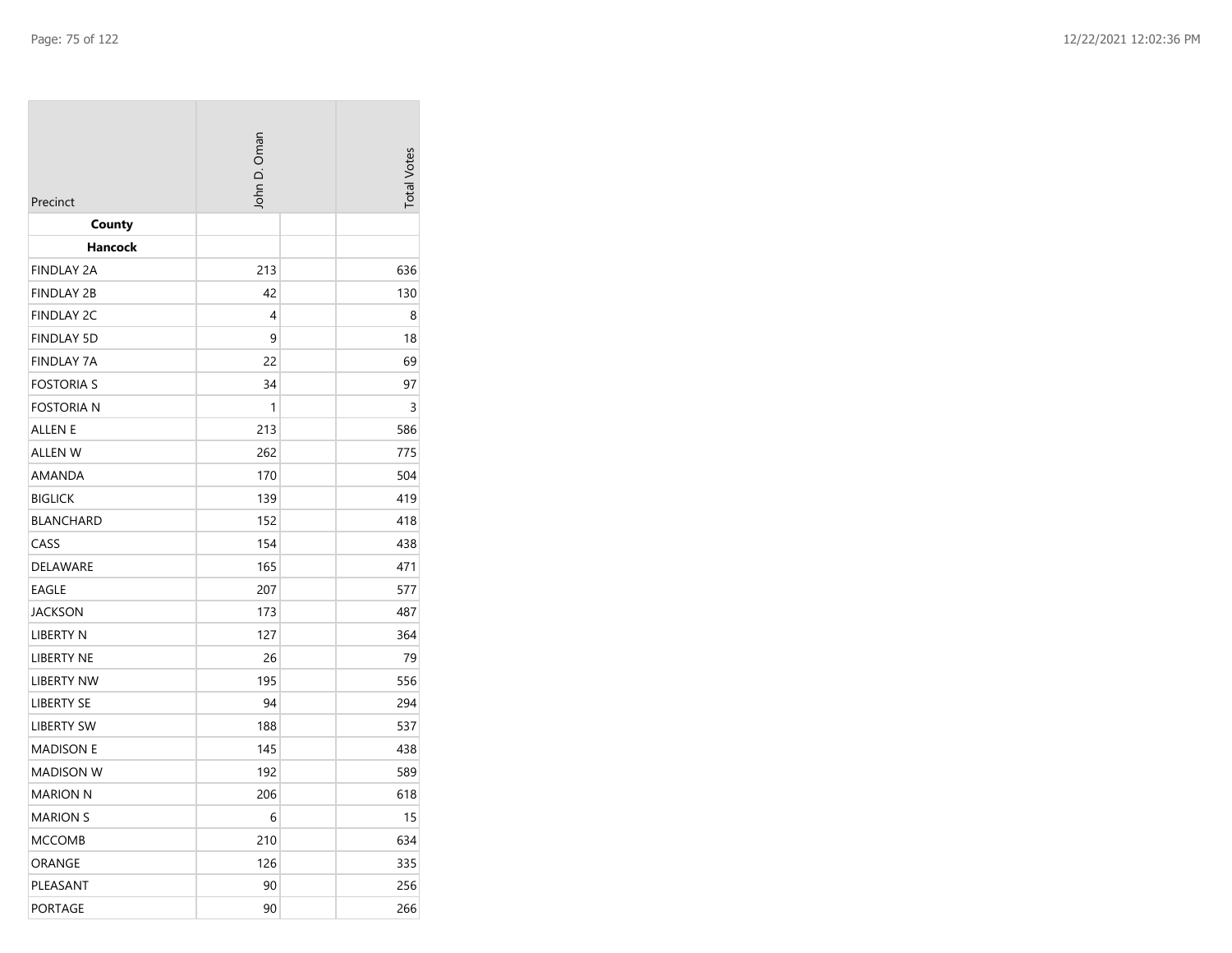$\sim$ 

| Precinct           | <b>Times Cast</b> | Registered<br>Voters |
|--------------------|-------------------|----------------------|
| <b>UNION E</b>     | 155               | 589                  |
| <b>UNION W</b>     | 183               | 632                  |
| <b>VAN BUREN</b>   | 216               | 621                  |
| <b>WASHINGTON</b>  | 247               | 1,037                |
| Hancock - Total    | 6,519             | 21,876               |
| <b>Cumulative</b>  |                   |                      |
| Cumulative         | 0                 | $\Omega$             |
| Cumulative - Total | $\Omega$          | 0                    |
| County - Total     | 6,519             | 21,876               |

| Precinct           | Nancy N. George | Mark Gleason |  |
|--------------------|-----------------|--------------|--|
| <b>UNION E</b>     | 103             | 88           |  |
| <b>UNION W</b>     | 131             | 125          |  |
| <b>VAN BUREN</b>   | 130             | 129          |  |
| <b>WASHINGTON</b>  | 186             | 147          |  |
| Hancock - Total    | 4,107           | 3,894        |  |
| <b>Cumulative</b>  |                 |              |  |
| Cumulative         | $\Omega$        | $\Omega$     |  |
| Cumulative - Total | $\Omega$        | $\Omega$     |  |
| County - Total     | 4,107           | 3,894        |  |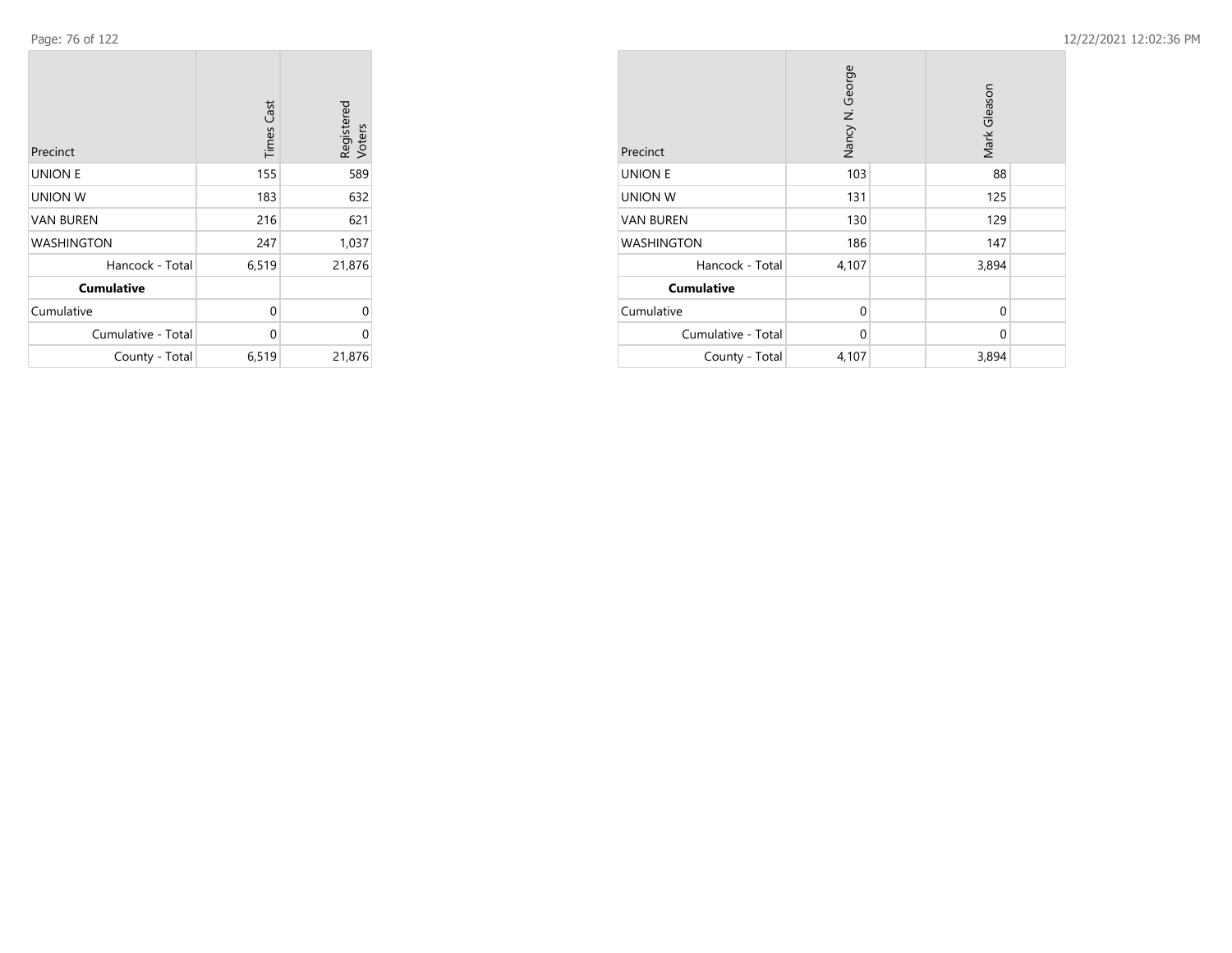**College** 

| Precinct           | John D. Oman | <b>Total Votes</b> |
|--------------------|--------------|--------------------|
| <b>UNION E</b>     | 116          | 307                |
| <b>UNION W</b>     | 130          | 386                |
| <b>VAN BUREN</b>   | 149          | 408                |
| <b>WASHINGTON</b>  | 177          | 510                |
| Hancock - Total    | 4,227        | 12,228             |
| <b>Cumulative</b>  |              |                    |
| Cumulative         | 0            | 0                  |
| Cumulative - Total | 0            | $\Omega$           |
| County - Total     | 4,227        | 12,228             |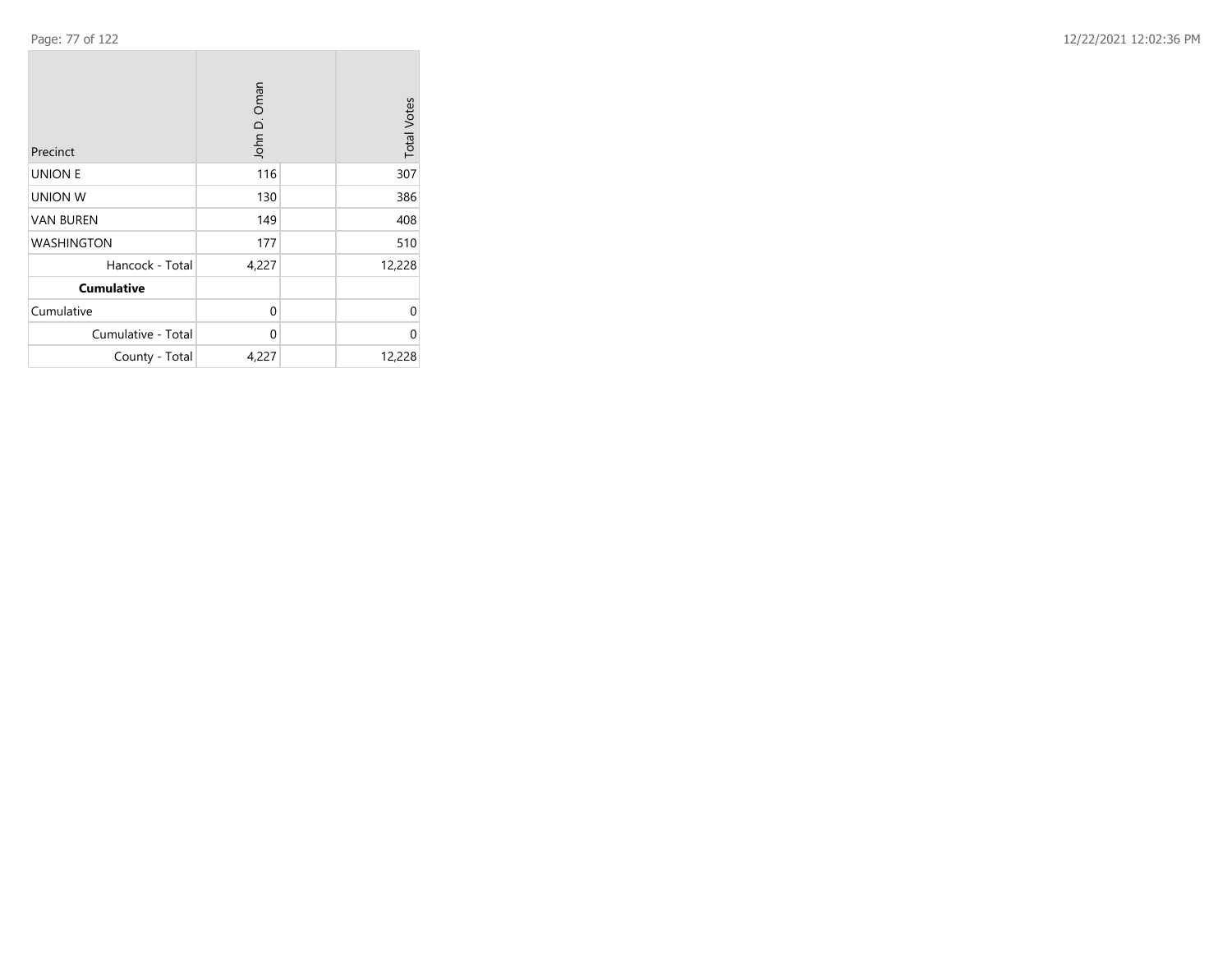#### **Governing Board of the Wood County Educational Service Center (Vote for 3)**

| Precinct           | <b>Times Cast</b> | Registered<br>Voters |
|--------------------|-------------------|----------------------|
| County             |                   |                      |
| <b>Hancock</b>     |                   |                      |
| <b>ALLEN W</b>     | 1                 | 4                    |
| CASS               | 14                | 66                   |
| Hancock - Total    | 15                | 70                   |
| <b>Cumulative</b>  |                   |                      |
| Cumulative         | 0                 | 0                    |
| Cumulative - Total | 0                 | 0                    |
| County - Total     | 15                | 70                   |

| Precinct           | Judith A. Hines<br>Judith Paredes |  |             |  |
|--------------------|-----------------------------------|--|-------------|--|
| County             |                                   |  |             |  |
| <b>Hancock</b>     |                                   |  |             |  |
| <b>ALLEN W</b>     | $\mathbf 0$                       |  | $\mathbf 0$ |  |
| CASS               | 9                                 |  | 7           |  |
| Hancock - Total    | 9                                 |  | 7           |  |
| <b>Cumulative</b>  |                                   |  |             |  |
| Cumulative         | $\mathbf 0$                       |  | 0           |  |
| Cumulative - Total | $\Omega$                          |  | 0           |  |
| County - Total     | 9                                 |  | 7           |  |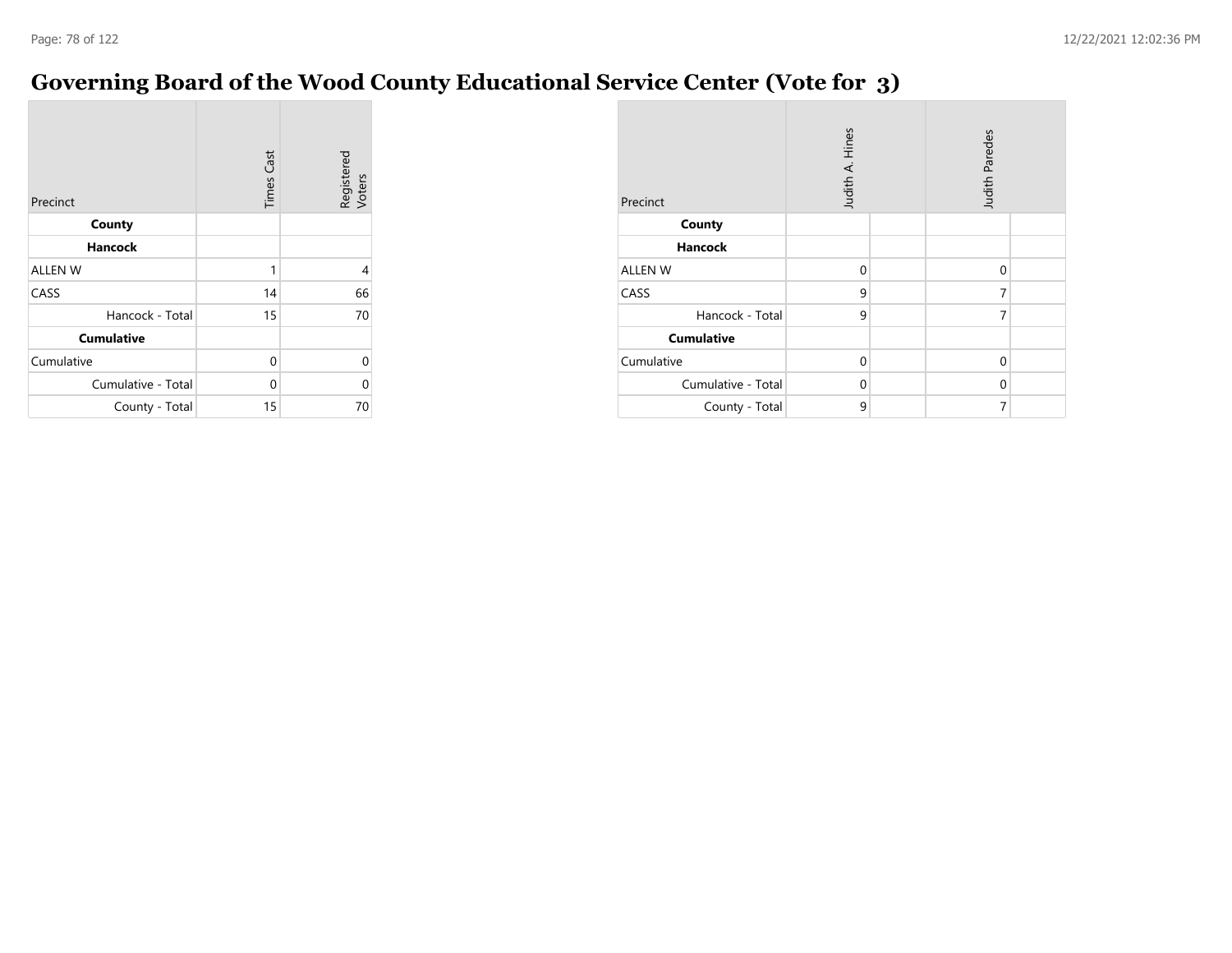| Precinct           | Timothy F. Smith |  | <b>Total Votes</b> |
|--------------------|------------------|--|--------------------|
| County             |                  |  |                    |
| <b>Hancock</b>     |                  |  |                    |
| <b>ALLEN W</b>     | 0                |  | 0                  |
| CASS               | 8                |  | 24                 |
| Hancock - Total    | 8                |  | 24                 |
| <b>Cumulative</b>  |                  |  |                    |
| Cumulative         | $\mathbf 0$      |  | 0                  |
| Cumulative - Total | 0                |  | 0                  |
| County - Total     | 8                |  | 24                 |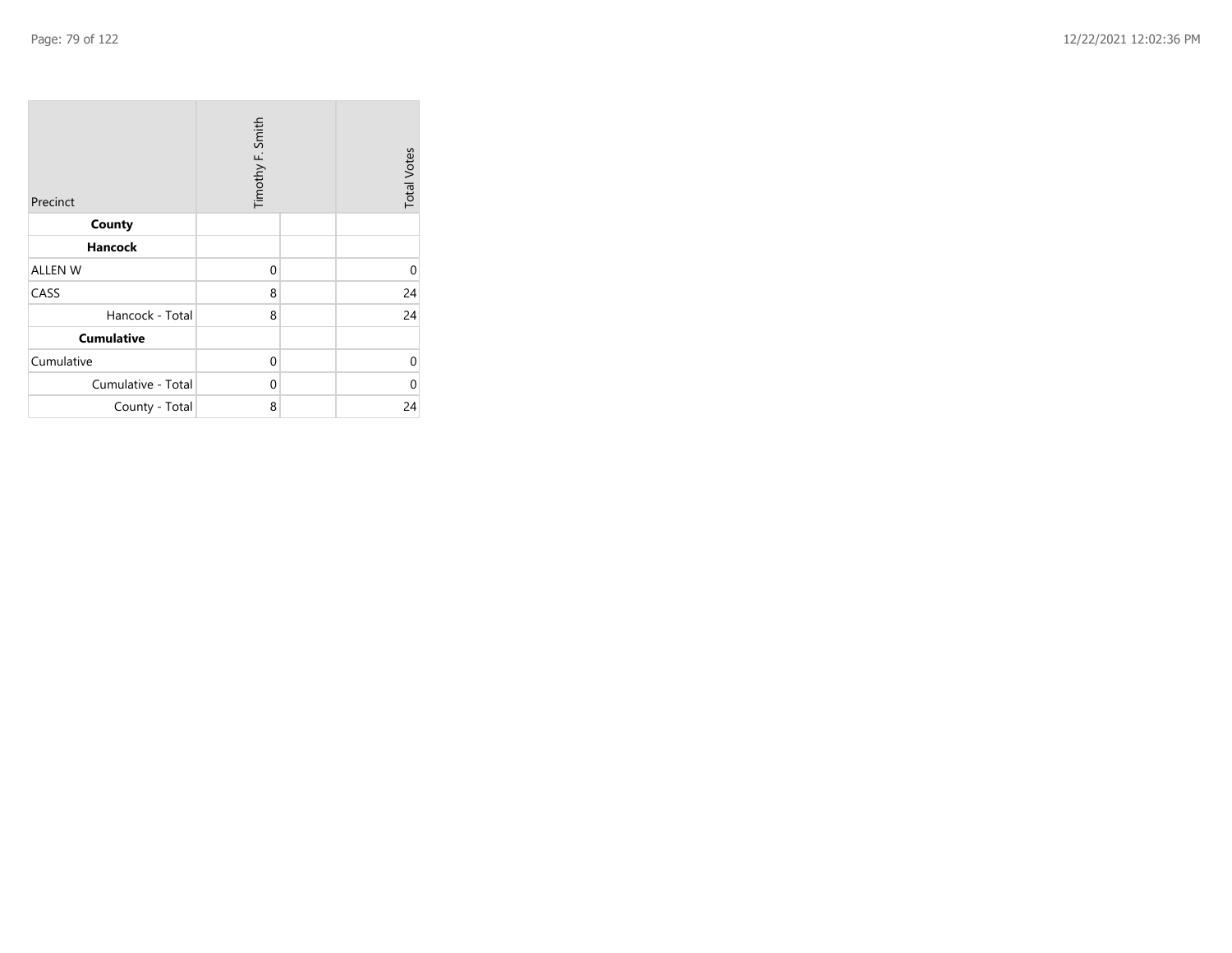# **Board of Education for Findlay CSD (Vote for 2)**

| Precinct          | <b>Times Cast</b> | eqistered<br><b>loter</b> |
|-------------------|-------------------|---------------------------|
| County            |                   |                           |
| Hancock           |                   |                           |
| <b>FINDLAY 1A</b> | 68                | 886                       |
| <b>FINDLAY 1B</b> | 161               | 886                       |
| <b>FINDLAY 1C</b> | 73                | 981                       |
| <b>FINDLAY 1D</b> | 275               | 1,080                     |
| <b>FINDLAY 2A</b> | 36                | 155                       |
| <b>FINDLAY 2B</b> | 127               | 570                       |
| <b>FINDLAY 2C</b> | 211               | 714                       |
| <b>FINDLAY 2D</b> | 266               | 716                       |
| <b>FINDLAY 2E</b> | 295               | 1,009                     |
| <b>FINDLAY 3A</b> | 311               | 1,055                     |
| <b>FINDLAY 3B</b> | 197               | 929                       |
| <b>FINDLAY 3C</b> | 276               | 1,100                     |
| <b>FINDLAY 3D</b> | 95                | 764                       |
| <b>FINDLAY 4A</b> | 103               | 824                       |
| <b>FINDLAY 4B</b> | 69                | 835                       |
| FINDLAY 4C        | 116               | 620                       |
| <b>FINDLAY 4D</b> | 245               | 880                       |
| <b>FINDLAY 4E</b> | 118               | 643                       |
| <b>FINDLAY 5A</b> | 286               | 1,003                     |
| <b>FINDLAY 5B</b> | 203               | 751                       |
| <b>FINDLAY 5C</b> | 193               | 979                       |
| <b>FINDLAY 5D</b> | 323               | 940                       |
| <b>FINDLAY 5E</b> | 93                | 645                       |
| FINDLAY 6A        | 60                | 509                       |
| <b>FINDLAY 6B</b> | 66                | 818                       |
| <b>FINDLAY 6C</b> | 132               | 795                       |
| <b>FINDLAY 6D</b> | 94                | 671                       |
| <b>FINDLAY 7A</b> | 150               | 635                       |
| <b>FINDLAY 7B</b> | 143               | 766                       |

| Precinct          | Matthew R.<br>Cooper | Patricia J. Klein |  |
|-------------------|----------------------|-------------------|--|
| County            |                      |                   |  |
| <b>Hancock</b>    |                      |                   |  |
| <b>FINDLAY 1A</b> | 40                   | 26                |  |
| <b>FINDLAY 1B</b> | 100                  | 56                |  |
| <b>FINDLAY 1C</b> | 39                   | 28                |  |
| <b>FINDLAY 1D</b> | 145                  | 103               |  |
| <b>FINDLAY 2A</b> | 19                   | 12                |  |
| <b>FINDLAY 2B</b> | 67                   | 43                |  |
| <b>FINDLAY 2C</b> | 140                  | 51                |  |
| <b>FINDLAY 2D</b> | 167                  | 80                |  |
| <b>FINDLAY 2E</b> | 203                  | 62                |  |
| <b>FINDLAY 3A</b> | 204                  | 97                |  |
| <b>FINDLAY 3B</b> | 114                  | 79                |  |
| <b>FINDLAY 3C</b> | 182                  | 82                |  |
| <b>FINDLAY 3D</b> | 59                   | 36                |  |
| FINDLAY 4A        | 54                   | 33                |  |
| <b>FINDLAY 4B</b> | 30                   | 33                |  |
| FINDLAY 4C        | 79                   | 34                |  |
| <b>FINDLAY 4D</b> | 172                  | 57                |  |
| <b>FINDLAY 4E</b> | 64                   | 37                |  |
| <b>FINDLAY 5A</b> | 201                  | 82                |  |
| <b>FINDLAY 5B</b> | 122                  | 77                |  |
| <b>FINDLAY 5C</b> | 109                  | 66                |  |
| <b>FINDLAY 5D</b> | 195                  | 106               |  |
| <b>FINDLAY 5E</b> | 44                   | 41                |  |
| FINDLAY 6A        | 23                   | 26                |  |
| FINDLAY 6B        | 31                   | 24                |  |
| <b>FINDLAY 6C</b> | 69                   | 53                |  |
| FINDLAY 6D        | 53                   | 36                |  |
| FINDLAY 7A        | 85                   | 57                |  |
| <b>FINDLAY 7B</b> | 86                   | 49                |  |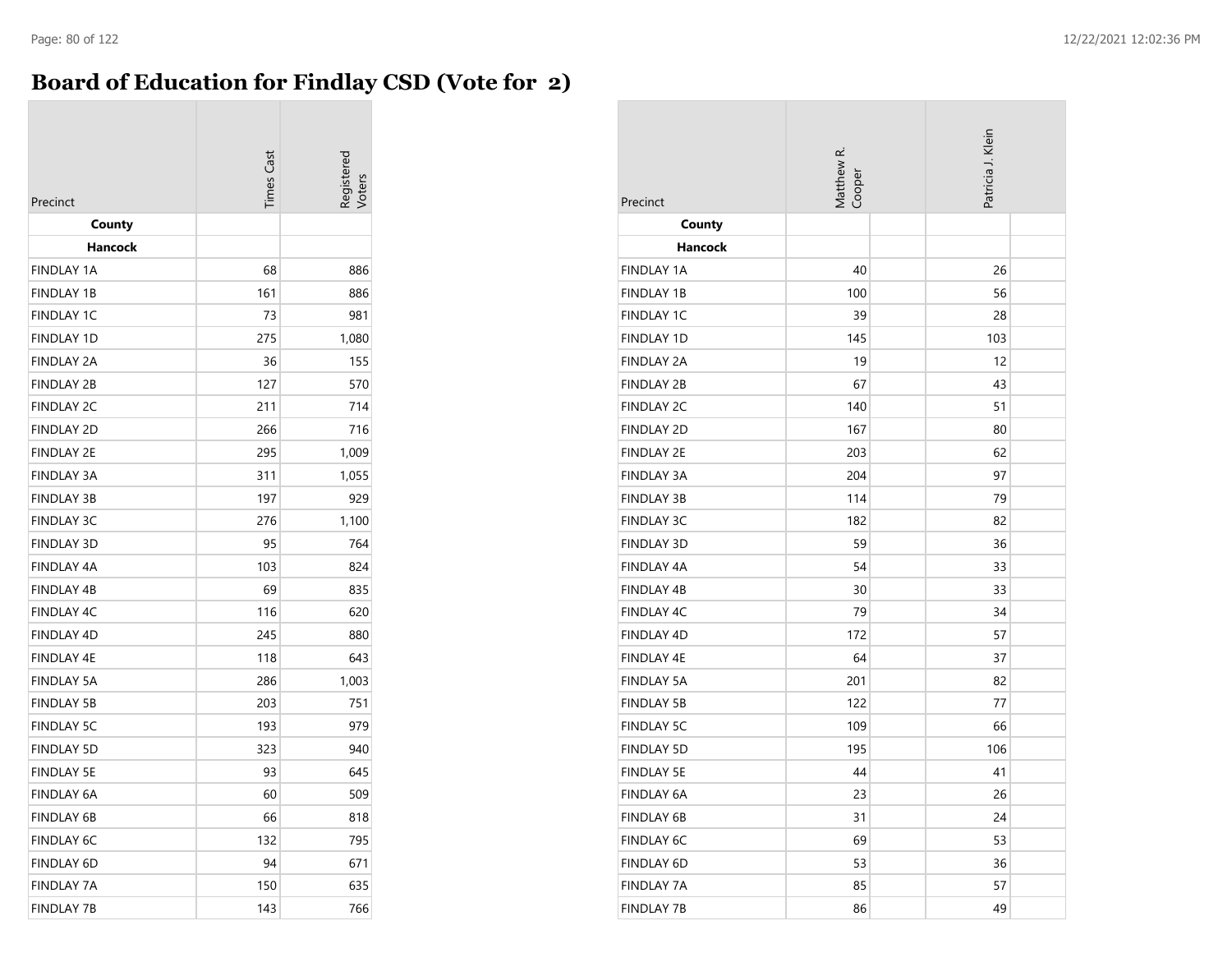| Precinct          | Sara Peltier | Susan D. Russel | <b>Total Votes</b> |
|-------------------|--------------|-----------------|--------------------|
| County            |              |                 |                    |
| <b>Hancock</b>    |              |                 |                    |
| <b>FINDLAY 1A</b> | 18           | 34              | 118                |
| <b>FINDLAY 1B</b> | 49           | 87              | 292                |
| <b>FINDLAY 1C</b> | 26           | 30              | 123                |
| <b>FINDLAY 1D</b> | 103          | 142             | 493                |
| <b>FINDLAY 2A</b> | 15           | 17              | 63                 |
| <b>FINDLAY 2B</b> | 39           | 62              | 211                |
| <b>FINDLAY 2C</b> | 48           | 128             | 367                |
| <b>FINDLAY 2D</b> | 81           | 159             | 487                |
| <b>FINDLAY 2E</b> | 79           | 193             | 537                |
| <b>FINDLAY 3A</b> | 74           | 190             | 565                |
| <b>FINDLAY 3B</b> | 69           | 95              | 357                |
| <b>FINDLAY 3C</b> | 73           | 166             | 503                |
| <b>FINDLAY 3D</b> | 37           | 45              | 177                |
| <b>FINDLAY 4A</b> | 37           | 51              | 175                |
| <b>FINDLAY 4B</b> | 29           | 26              | 118                |
| FINDLAY 4C        | 24           | 75              | 212                |
| FINDLAY 4D        | 57           | 173             | 459                |
| FINDLAY 4E        | 33           | 58              | 192                |
| <b>FINDLAY 5A</b> | 57           | 199             | 539                |
| <b>FINDLAY 5B</b> | 63           | 105             | 367                |
| <b>FINDLAY 5C</b> | 70           | 101             | 346                |
| <b>FINDLAY 5D</b> | 112          | 171             | 584                |
| <b>FINDLAY 5E</b> | 37           | 36              | 158                |
| <b>FINDLAY 6A</b> | 27           | 24              | 100                |
| <b>FINDLAY 6B</b> | 29           | 29              | 113                |
| <b>FINDLAY 6C</b> | 46           | 65              | 233                |
| FINDLAY 6D        | 43           | 38              | 170                |
| <b>FINDLAY 7A</b> | 46           | 73              | 261                |
| <b>FINDLAY 7B</b> | 59           | 63              | 257                |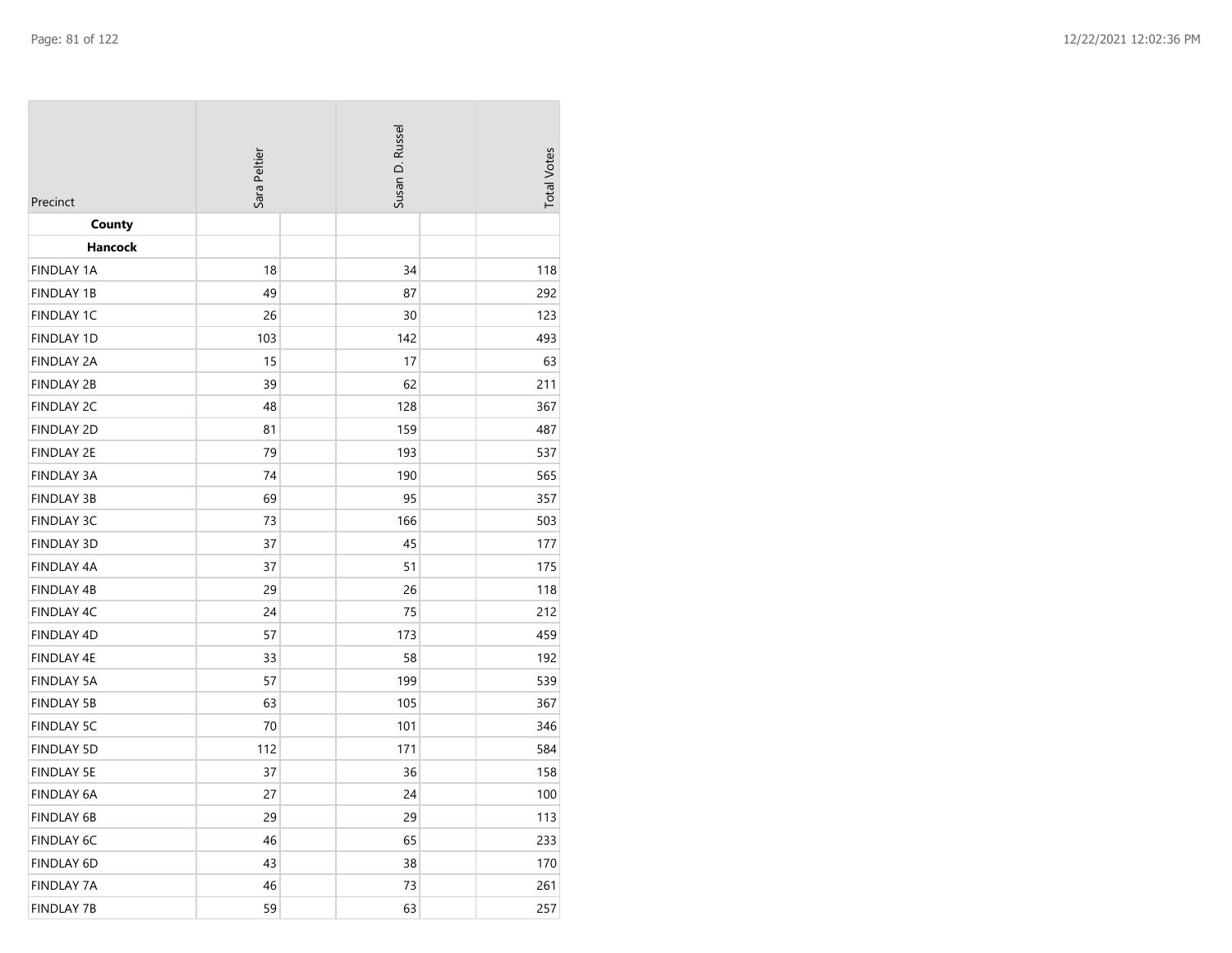**COL** 

 $\mathcal{L}$ 

| Precinct           | <b>Times Cast</b> | Registered<br>Voters |
|--------------------|-------------------|----------------------|
|                    |                   |                      |
| <b>FINDLAY 7C</b>  | 198               | 751                  |
| <b>FINDLAY 7D</b>  | 124               | 645                  |
| <b>FINDLAY 7E</b>  | 67                | 613                  |
| <b>LIBERTY NE</b>  | 154               | 612                  |
| <b>LIBERTY SE</b>  | 30                | 170                  |
| <b>MARION N</b>    | 13                | 70                   |
| <b>MARION S</b>    | 350               | 1,385                |
| Hancock - Total    | 5,721             | 27,405               |
| <b>Cumulative</b>  |                   |                      |
| Cumulative         | 0                 | 0                    |
| Cumulative - Total | 0                 | 0                    |
| County - Total     | 5,721             | 27,405               |

 $\sim$ 

| Precinct           | Matthew R.<br>Cooper | Patricia J. Klein |
|--------------------|----------------------|-------------------|
| <b>FINDLAY 7C</b>  | 114                  | 71                |
| <b>FINDLAY 7D</b>  | 77                   | 43                |
| <b>FINDLAY 7E</b>  | 28                   | 30                |
| <b>LIBERTY NE</b>  | 86                   | 47                |
| <b>LIBERTY SE</b>  | 21                   | 4                 |
| <b>MARION N</b>    | 4                    | 8                 |
| <b>MARION S</b>    | 199                  | 114               |
| Hancock - Total    | 3,425                | 1,883             |
| <b>Cumulative</b>  |                      |                   |
| Cumulative         | $\mathbf 0$          | $\mathbf 0$       |
| Cumulative - Total | $\mathbf 0$          | $\Omega$          |
| County - Total     | 3,425                | 1,883             |

 $\sim$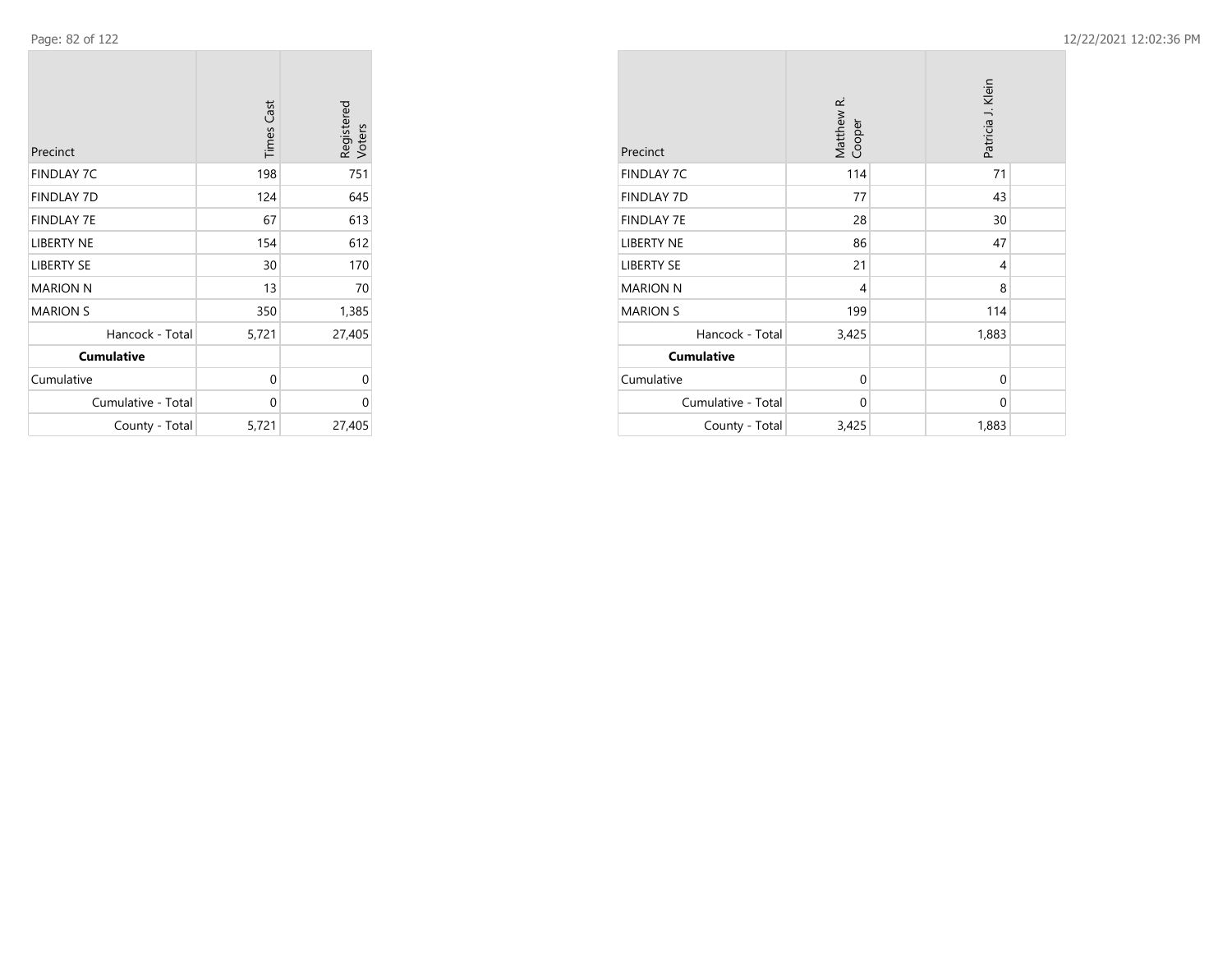| Precinct           | Sara Peltier   | Susan D. Russel | <b>Total Votes</b> |
|--------------------|----------------|-----------------|--------------------|
| <b>FINDLAY 7C</b>  | 62             | 103             | 350                |
| <b>FINDLAY 7D</b>  | 33             | 63              | 216                |
| <b>FINDLAY 7E</b>  | 37             | 26              | 121                |
| <b>LIBERTY NE</b>  | 50             | 78              | 261                |
| <b>LIBERTY SE</b>  | 9              | 22              | 56                 |
| <b>MARION N</b>    | $\overline{7}$ | 3               | 22                 |
| <b>MARION S</b>    | 116            | 186             | 615                |
| Hancock - Total    | 1,794          | 3,116           | 10,218             |
| <b>Cumulative</b>  |                |                 |                    |
| Cumulative         | $\mathbf{0}$   | $\mathbf{0}$    | $\mathbf{0}$       |
| Cumulative - Total | $\mathbf{0}$   | $\mathbf{0}$    | $\mathbf 0$        |
| County - Total     | 1,794          | 3,116           | 10,218             |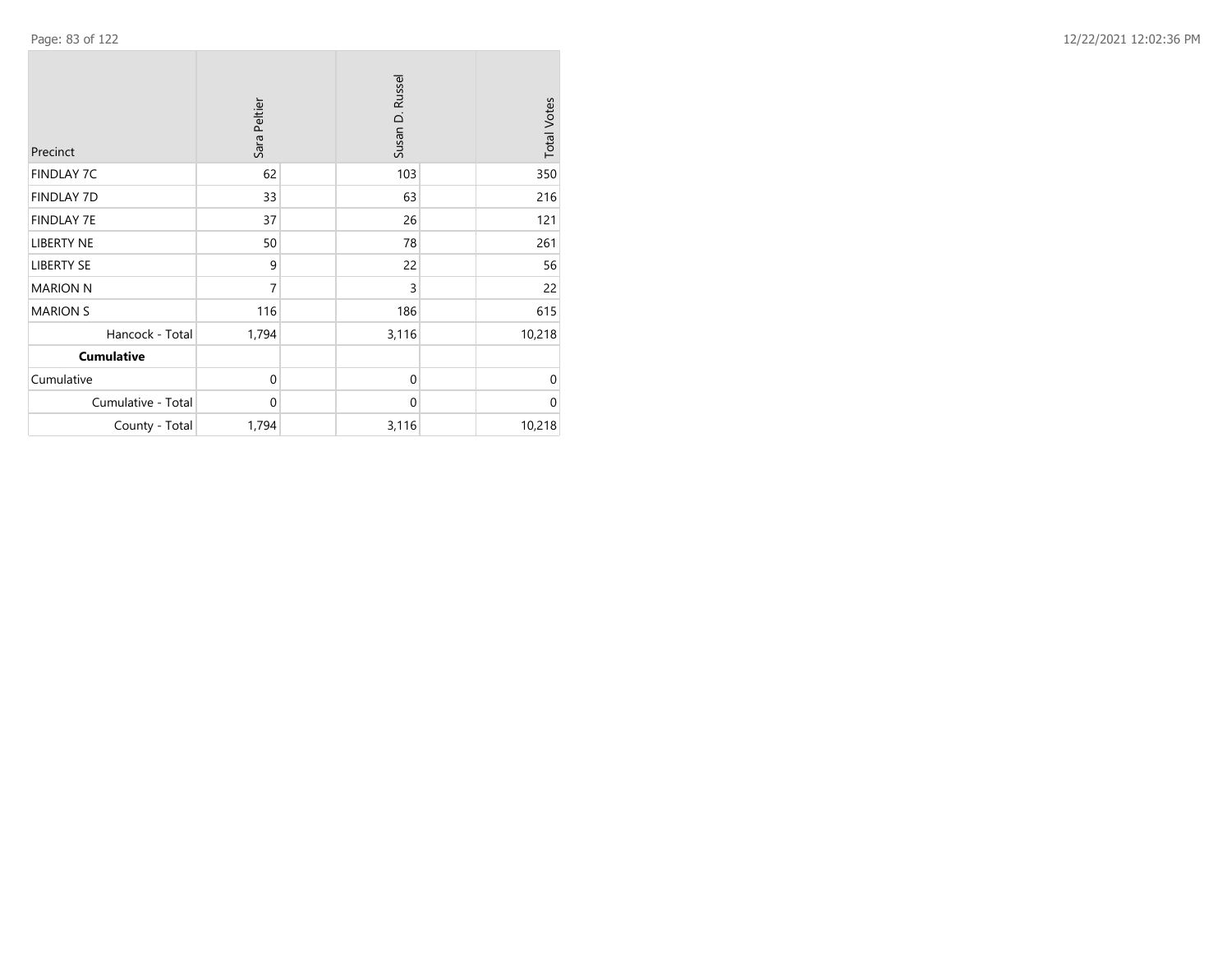#### **Board of Education for Fostoria CSD (Vote for 3)**

| Precinct           | <b>Times Cast</b> | Registered<br>Voters |
|--------------------|-------------------|----------------------|
| County             |                   |                      |
| <b>Hancock</b>     |                   |                      |
| <b>FOSTORIA S</b>  | 115               | 654                  |
| <b>FOSTORIA N</b>  | 229               | 969                  |
| Hancock - Total    | 344               | 1,623                |
| <b>Cumulative</b>  |                   |                      |
| Cumulative         | 0                 | 0                    |
| Cumulative - Total | 0                 | U                    |
| County - Total     | 344               | 1,623                |

| Precinct           | Irene Banks  |  | Betsy Bringman |  |
|--------------------|--------------|--|----------------|--|
| County             |              |  |                |  |
| <b>Hancock</b>     |              |  |                |  |
| <b>FOSTORIA S</b>  | 24           |  | 49             |  |
| <b>FOSTORIA N</b>  | 47           |  | 138            |  |
| Hancock - Total    | 71           |  | 187            |  |
| <b>Cumulative</b>  |              |  |                |  |
| Cumulative         | $\mathbf{0}$ |  | $\mathbf 0$    |  |
| Cumulative - Total | $\mathbf 0$  |  | $\mathbf 0$    |  |
| County - Total     | 71           |  | 187            |  |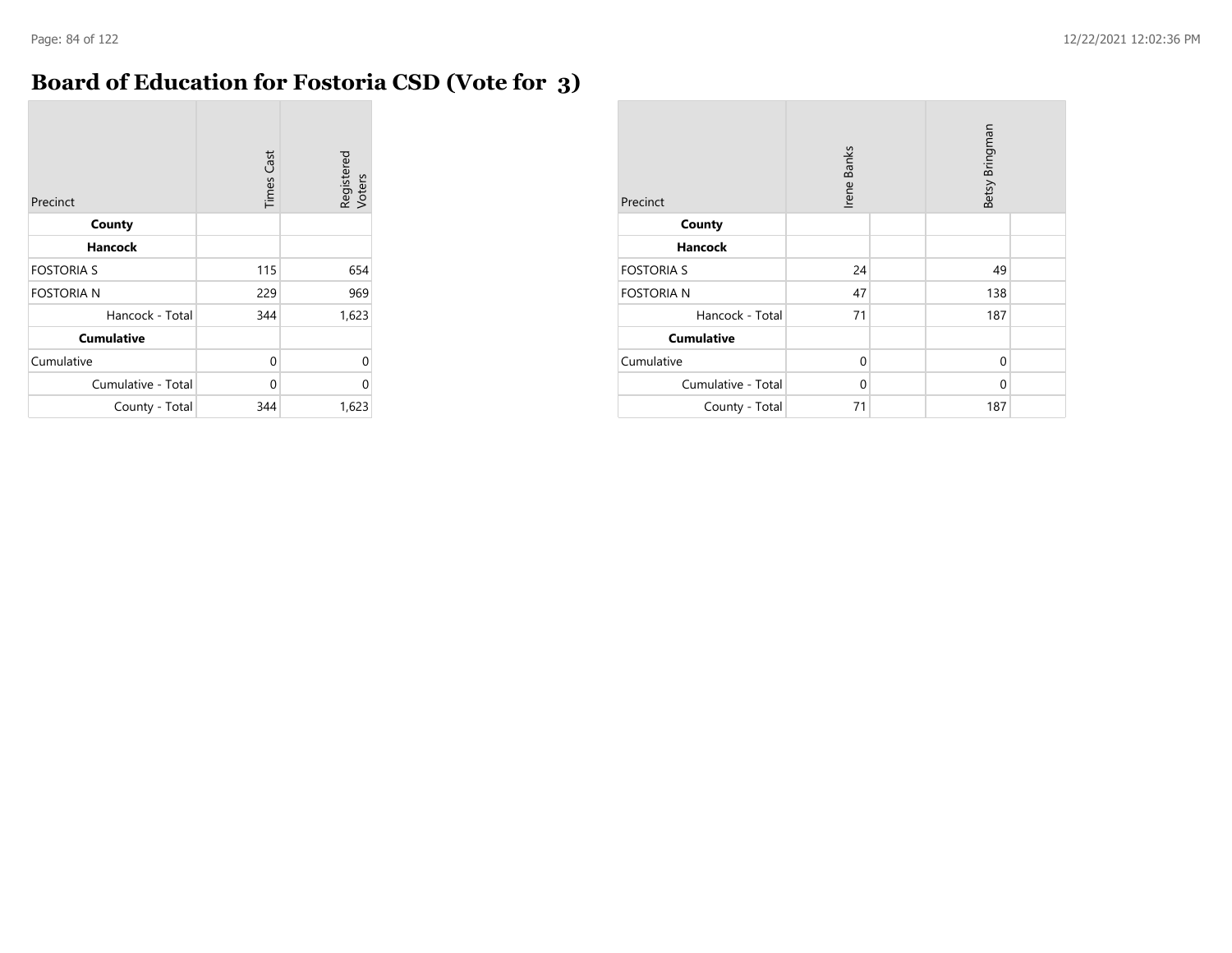| Precinct           | <b>Burgei</b><br>Todd | Grine<br>$\mathsf{\Omega}$<br>Patrick | Norris<br>Alexis | 짇<br>Star<br>Shar | $\overline{a}$ | Wade<br>⋝<br>亡 | <b>Total Votes</b> |
|--------------------|-----------------------|---------------------------------------|------------------|-------------------|----------------|----------------|--------------------|
| County             |                       |                                       |                  |                   |                |                |                    |
| Hancock            |                       |                                       |                  |                   |                |                |                    |
| <b>FOSTORIA S</b>  | 13                    | 62                                    | 18               | 34                | 23             | 77             | 300                |
| <b>FOSTORIA N</b>  | 15                    | 88                                    | 45               | 71                | 54             | 149            | 607                |
| Hancock - Total    | 28                    | 150                                   | 63               | 105               | 77             | 226            | 907                |
| <b>Cumulative</b>  |                       |                                       |                  |                   |                |                |                    |
| Cumulative         |                       | $\mathbf{0}$                          | $\overline{0}$   | $\Omega$          | $\Omega$       | $\Omega$       | $\mathbf 0$        |
| Cumulative - Total |                       | $\Omega$                              | $\overline{0}$   | $\Omega$          |                | $\Omega$       | $\Omega$           |
| County - Total     | 28                    | 150                                   | 63               | 105               | 77             | 226            | 907                |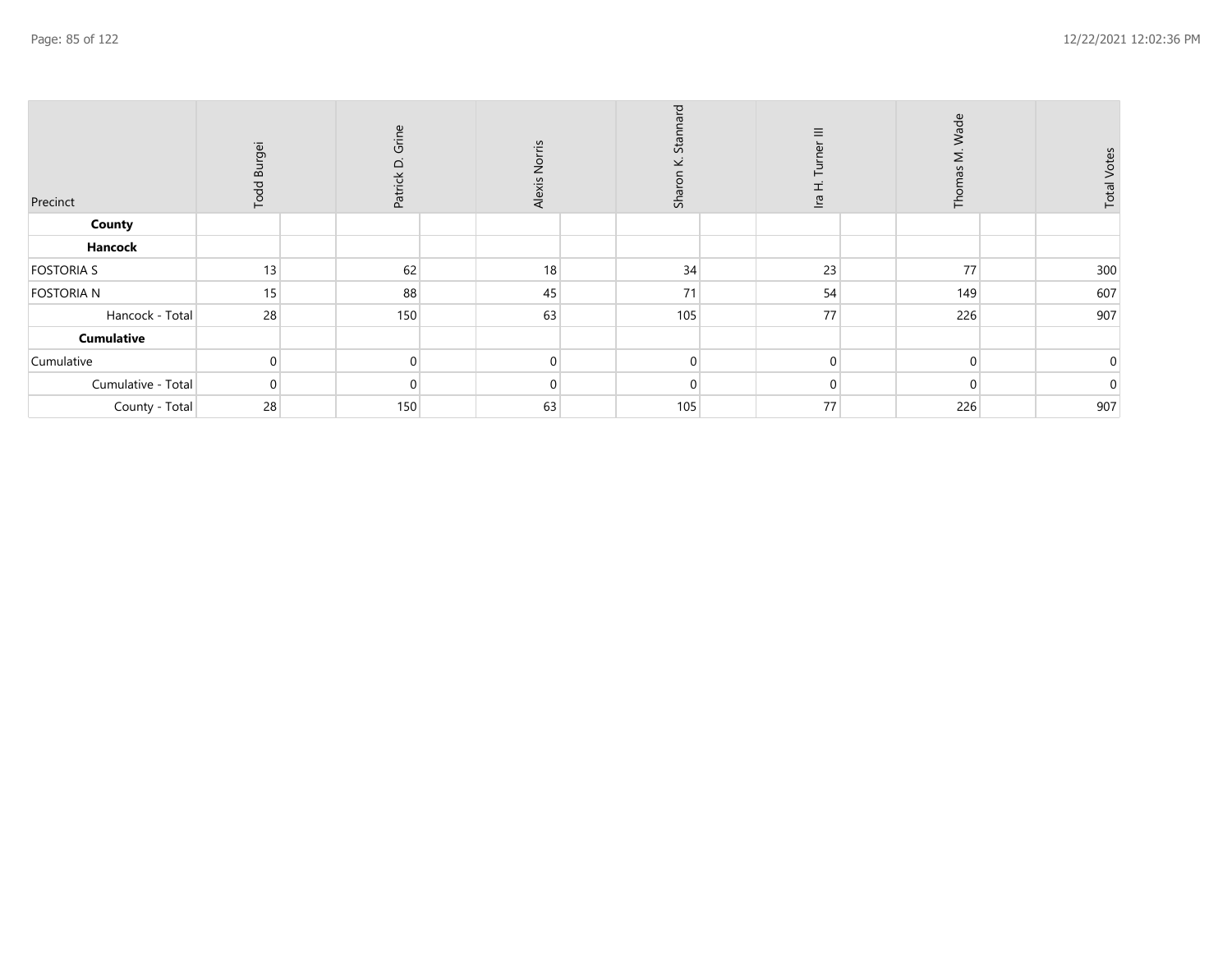$\sim$ 

# **Board of Education for Ada EVSD (Vote for 2)**

| Precinct           | <b>Times Cast</b> | Registered<br>Voters |
|--------------------|-------------------|----------------------|
| County             |                   |                      |
| <b>Hancock</b>     |                   |                      |
| ORANGE             | 44                | 32                   |
| Hancock - Total    | 44                | 32                   |
| <b>Cumulative</b>  |                   |                      |
| Cumulative         | $\Omega$          | $\Omega$             |
| Cumulative - Total | 0                 | 0                    |
| County - Total     | 44                | 32                   |

| Precinct           | Chase Archer | Adam<br>Baumgartner |  |  |
|--------------------|--------------|---------------------|--|--|
| County             |              |                     |  |  |
| <b>Hancock</b>     |              |                     |  |  |
| <b>ORANGE</b>      | 12           | 6                   |  |  |
| Hancock - Total    | 12           | 6                   |  |  |
| <b>Cumulative</b>  |              |                     |  |  |
| Cumulative         | $\Omega$     | $\mathbf 0$         |  |  |
| Cumulative - Total | $\Omega$     | $\Omega$            |  |  |
| County - Total     | 12           | 6                   |  |  |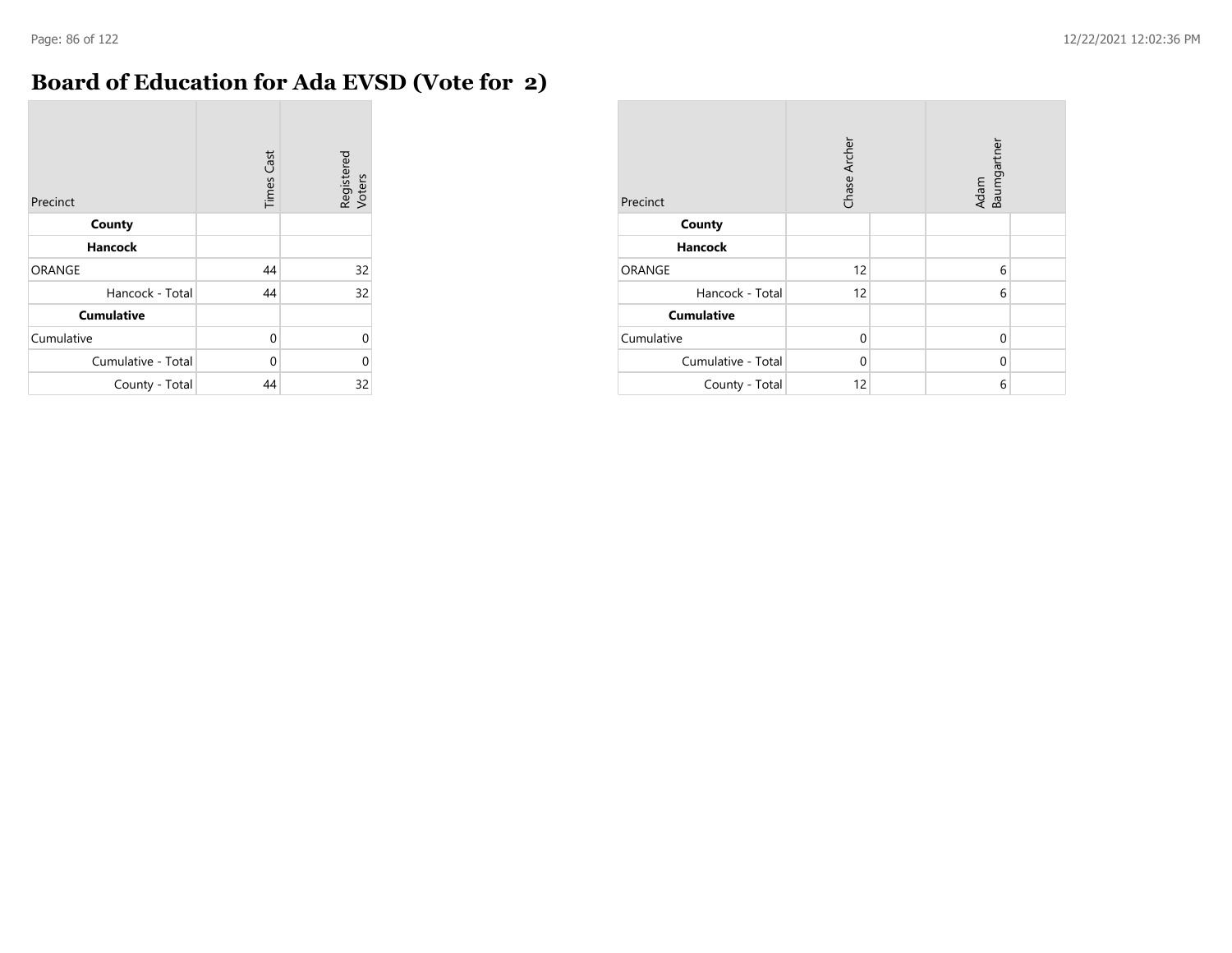| Precinct           | D'Arca<br>Denise<br>نــ | Ron Fleming | Peg Gordon     | Ted Griffith | <b>Total Votes</b> |
|--------------------|-------------------------|-------------|----------------|--------------|--------------------|
| County             |                         |             |                |              |                    |
| Hancock            |                         |             |                |              |                    |
| ORANGE             | 5                       | 16          | 9              | 23           | 71                 |
| Hancock - Total    | 5                       | 16          | 9              | 23           | 71                 |
| Cumulative         |                         |             |                |              |                    |
| Cumulative         | $\Omega$                | $\Omega$    | $\Omega$       | $\mathbf{0}$ |                    |
| Cumulative - Total | $\mathbf{0}$            | O           | $\overline{0}$ | $\Omega$     |                    |
| County - Total     | 5                       | 16          | 9              | 23           | 71                 |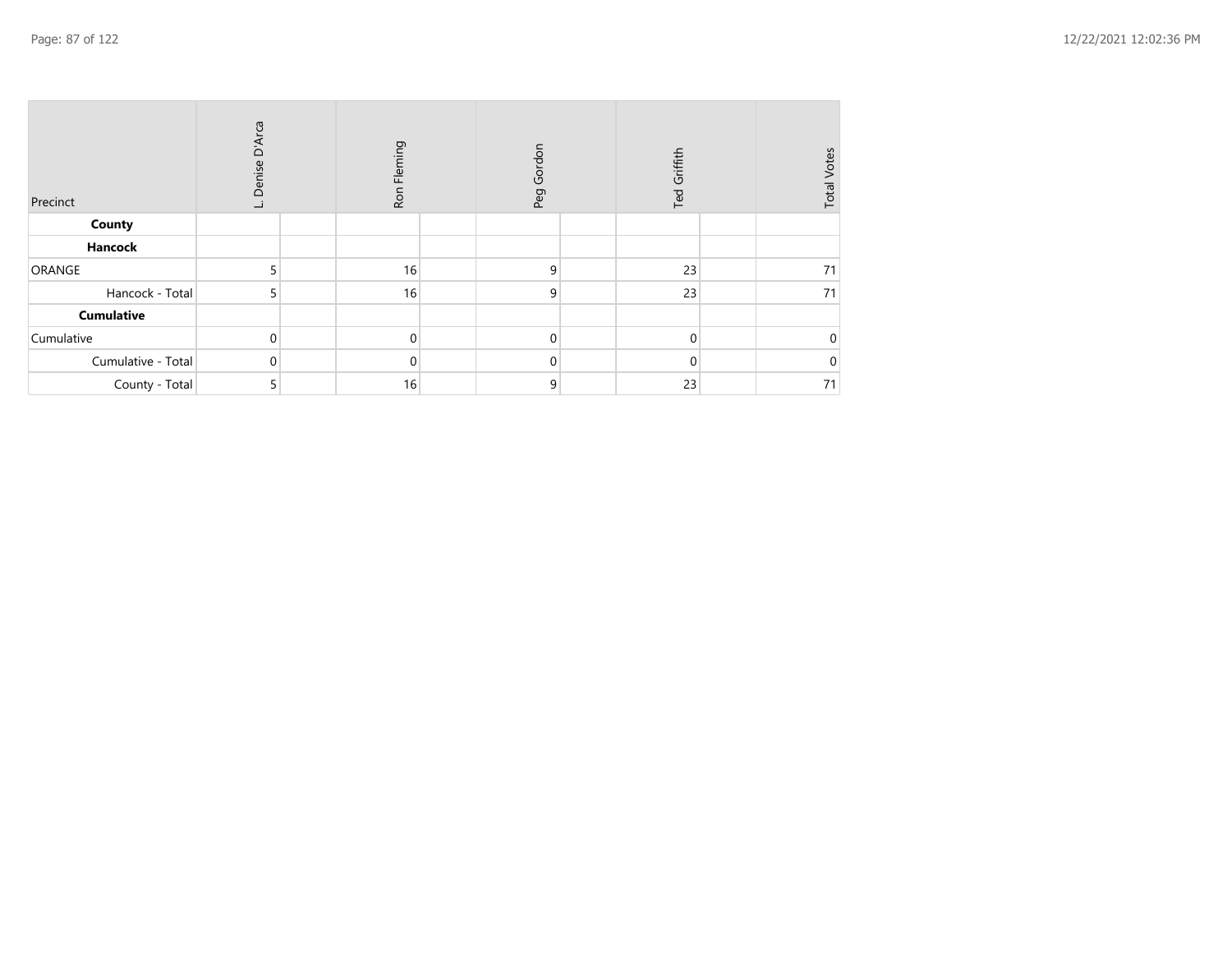#### **Board of Education for Arcadia LSD (Vote for 3)**

| Precinct           | <b>Times Cast</b> | Registered<br>Voters |
|--------------------|-------------------|----------------------|
| County             |                   |                      |
| <b>Hancock</b>     |                   |                      |
| <b>FOSTORIA S</b>  | 50                | 289                  |
| <b>FOSTORIA N</b>  | 2                 | 4                    |
| <b>BIGLICK</b>     | 128               | 503                  |
| CASS               | 94                | 242                  |
| <b>MARION N</b>    | 41                | 118                  |
| <b>MARION S</b>    | $\overline{2}$    | 2                    |
| <b>WASHINGTON</b>  | 247               | 1,037                |
| Hancock - Total    | 564               | 2,195                |
| <b>Cumulative</b>  |                   |                      |
| Cumulative         | 0                 | 0                    |
| Cumulative - Total | $\Omega$          | 0                    |
| County - Total     | 564               | 2,195                |

| Precinct           | Linda Bishop   |  | Corey Boes   |  |
|--------------------|----------------|--|--------------|--|
| County             |                |  |              |  |
| <b>Hancock</b>     |                |  |              |  |
| <b>FOSTORIA S</b>  | 32             |  | 29           |  |
| <b>FOSTORIA N</b>  | $\mathbf 0$    |  | 1            |  |
| <b>BIGLICK</b>     | 62             |  | 65           |  |
| CASS               | 64             |  | 53           |  |
| <b>MARION N</b>    | 26             |  | 22           |  |
| <b>MARION S</b>    | $\overline{2}$ |  | $\mathbf 0$  |  |
| <b>WASHINGTON</b>  | 146            |  | 171          |  |
| Hancock - Total    | 332            |  | 341          |  |
| <b>Cumulative</b>  |                |  |              |  |
| Cumulative         | $\mathbf 0$    |  | $\mathbf{0}$ |  |
| Cumulative - Total | $\mathbf 0$    |  | $\mathbf 0$  |  |
| County - Total     | 332            |  | 341          |  |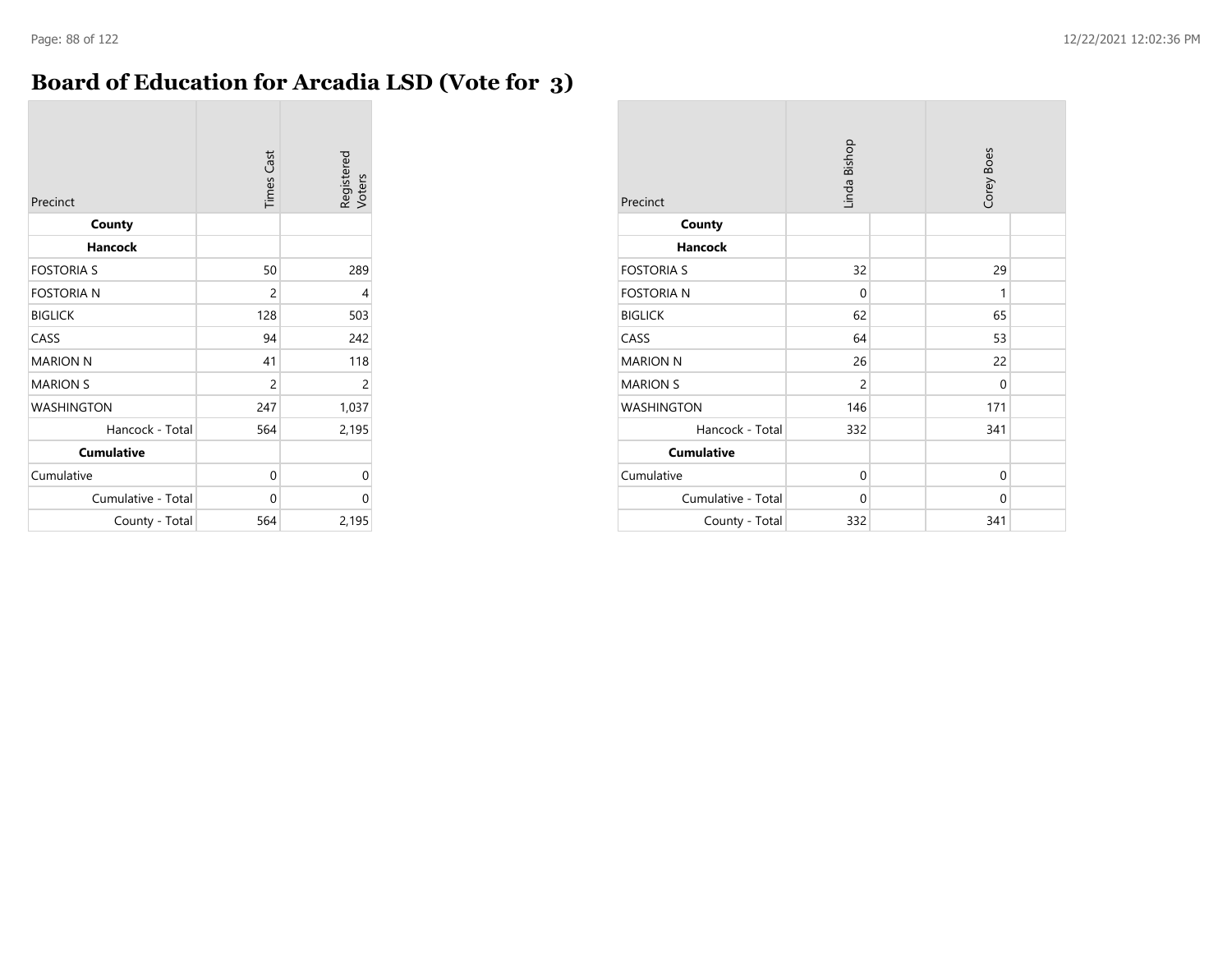| Precinct           | Ryan A. George |  | Chad Rosebrook |  | <b>Total Votes</b> |
|--------------------|----------------|--|----------------|--|--------------------|
| County             |                |  |                |  |                    |
| <b>Hancock</b>     |                |  |                |  |                    |
| <b>FOSTORIA S</b>  | 26             |  | 13             |  | 100                |
| <b>FOSTORIA N</b>  | $\mathbf 0$    |  | $\mathbf{0}$   |  | 1                  |
| <b>BIGLICK</b>     | 93             |  | 76             |  | 296                |
| CASS               | 56             |  | 49             |  | 222                |
| <b>MARION N</b>    | 29             |  | 23             |  | 100                |
| <b>MARION S</b>    | $\overline{c}$ |  | $\overline{c}$ |  | 6                  |
| <b>WASHINGTON</b>  | 184            |  | 123            |  | 624                |
| Hancock - Total    | 390            |  | 286            |  | 1,349              |
| <b>Cumulative</b>  |                |  |                |  |                    |
| Cumulative         | $\mathbf{0}$   |  | $\mathbf{0}$   |  | $\mathbf 0$        |
| Cumulative - Total | $\mathbf 0$    |  | $\mathbf 0$    |  | $\mathbf 0$        |
| County - Total     | 390            |  | 286            |  | 1,349              |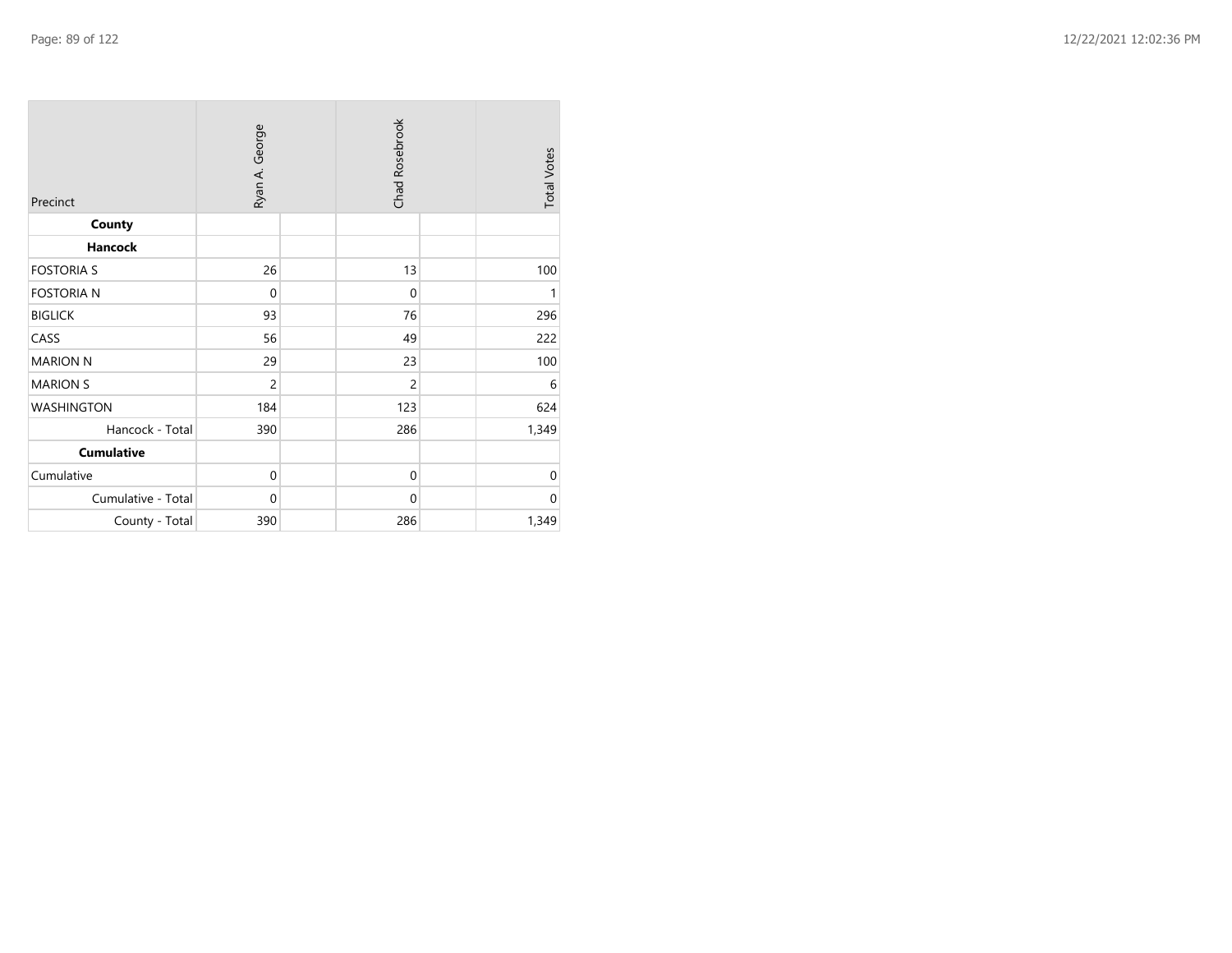### **Board of Education for Arlington LSD (Vote for 3)**

| Precinct           | <b>Times Cast</b> | Registered<br>Voters |
|--------------------|-------------------|----------------------|
| County             |                   |                      |
| <b>Hancock</b>     |                   |                      |
| EAGLE              | 118               | 250                  |
| <b>JACKSON</b>     | 121               | 338                  |
| <b>MADISON E</b>   | 228               | 714                  |
| <b>MADISON W</b>   | 329               | 884                  |
| <b>VAN BUREN</b>   | 99                | 253                  |
| Hancock - Total    | 895               | 2,439                |
| <b>Cumulative</b>  |                   |                      |
| Cumulative         | 0                 | 0                    |
| Cumulative - Total | $\Omega$          | 0                    |
| County - Total     | 895               | 2,439                |

| Precinct           | Kevin Hartman | Cindy K. Hindall |  |
|--------------------|---------------|------------------|--|
| County             |               |                  |  |
| <b>Hancock</b>     |               |                  |  |
| <b>EAGLE</b>       | 94            | 94               |  |
| <b>JACKSON</b>     | 94            | 87               |  |
| <b>MADISON E</b>   | 165           | 174              |  |
| <b>MADISON W</b>   | 260           | 246              |  |
| <b>VAN BUREN</b>   | 79            | 71               |  |
| Hancock - Total    | 692           | 672              |  |
| <b>Cumulative</b>  |               |                  |  |
| Cumulative         | $\mathbf 0$   | $\Omega$         |  |
| Cumulative - Total | $\mathbf 0$   | $\mathbf 0$      |  |
| County - Total     | 692           | 672              |  |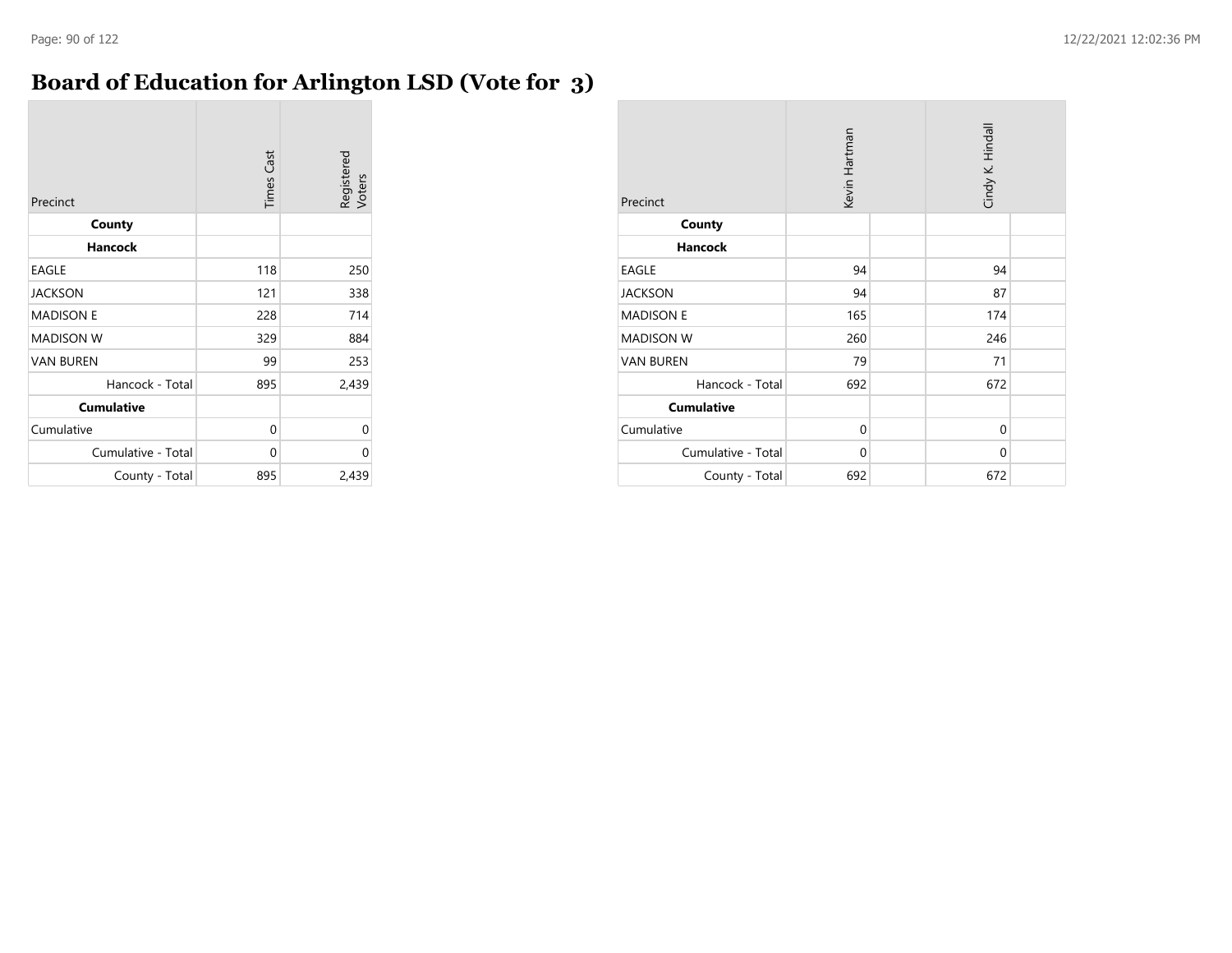| Precinct           | Kyle Kelley Powell | Mark A. Russell | <b>Total Votes</b> |
|--------------------|--------------------|-----------------|--------------------|
| County             |                    |                 |                    |
| <b>Hancock</b>     |                    |                 |                    |
| <b>EAGLE</b>       | 60                 | 57              | 305                |
| <b>JACKSON</b>     | 46                 | 84              | 311                |
| <b>MADISON E</b>   | 120                | 123             | 582                |
| <b>MADISON W</b>   | 192                | 166             | 864                |
| <b>VAN BUREN</b>   | 51                 | 46              | 247                |
| Hancock - Total    | 469                | 476             | 2,309              |
| <b>Cumulative</b>  |                    |                 |                    |
| Cumulative         | $\mathbf 0$        | $\mathbf{0}$    | $\mathbf 0$        |
| Cumulative - Total | $\mathbf{0}$       | $\Omega$        | $\Omega$           |
| County - Total     | 469                | 476             | 2,309              |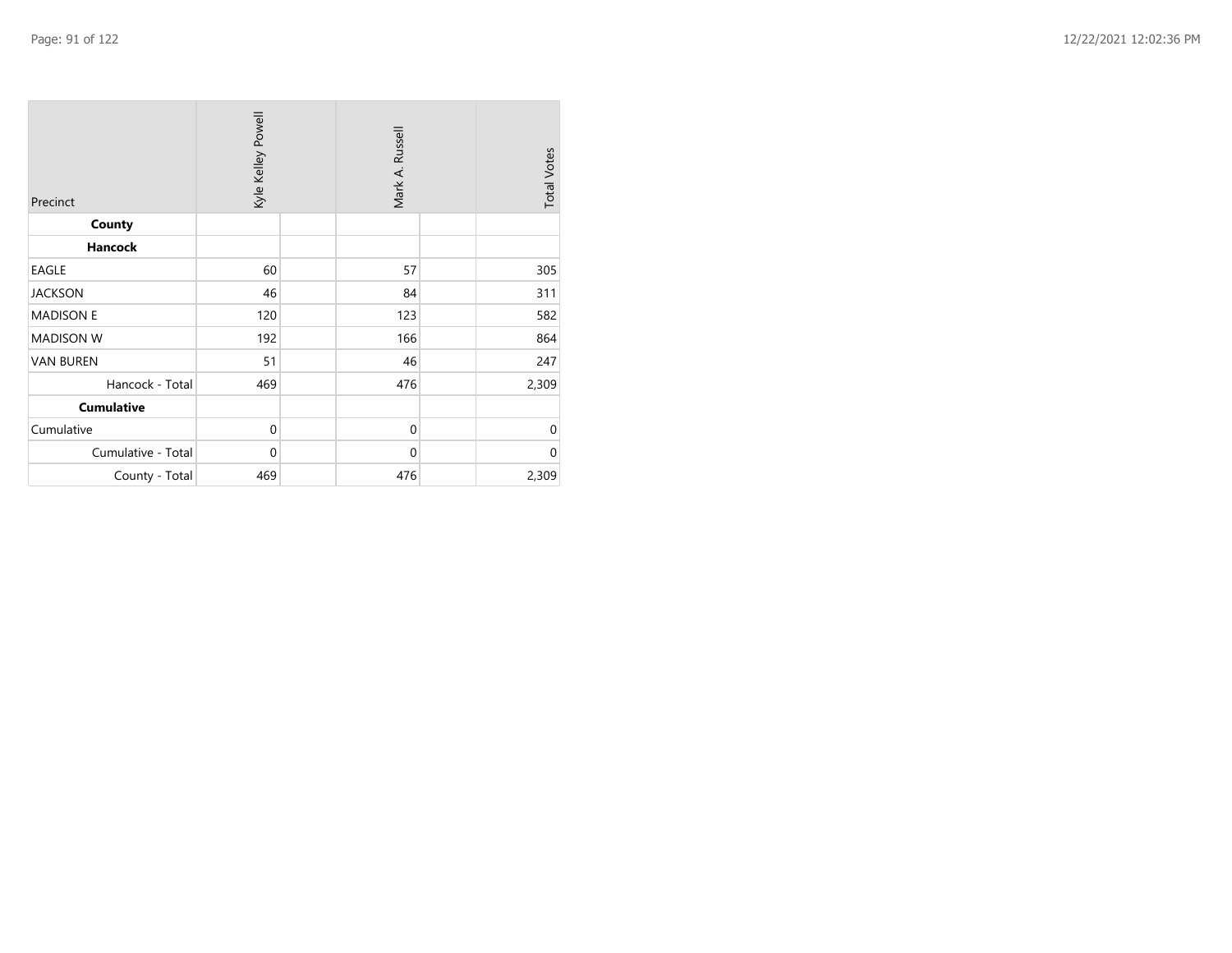#### **Board of Education for Arlington LSD - Unexpired Term Ending 12/31/2023 (Vote for 1)**

| Precinct           | <b>Times Cast</b> | Registered<br>Voters |
|--------------------|-------------------|----------------------|
| County             |                   |                      |
| <b>Hancock</b>     |                   |                      |
| EAGLE              | 118               | 250                  |
| <b>JACKSON</b>     | 121               | 338                  |
| <b>MADISON E</b>   | 228               | 714                  |
| <b>MADISON W</b>   | 329               | 884                  |
| <b>VAN BUREN</b>   | 99                | 253                  |
| Hancock - Total    | 895               | 2,439                |
| <b>Cumulative</b>  |                   |                      |
| Cumulative         | 0                 | 0                    |
| Cumulative - Total | $\Omega$          | 0                    |
| County - Total     | 895               | 2,439                |

| Precinct           | Rachel Gerber | <b>Total Votes</b> |
|--------------------|---------------|--------------------|
| County             |               |                    |
| <b>Hancock</b>     |               |                    |
| <b>EAGLE</b>       | 76            | 76                 |
| <b>JACKSON</b>     | 73            | 73                 |
| <b>MADISON E</b>   | 157           | 157                |
| <b>MADISON W</b>   | 211           | 211                |
| <b>VAN BUREN</b>   | 75            | 75                 |
| Hancock - Total    | 592           | 592                |
| <b>Cumulative</b>  |               |                    |
| Cumulative         | 0             | 0                  |
| Cumulative - Total | 0             | 0                  |
| County - Total     | 592           | 592                |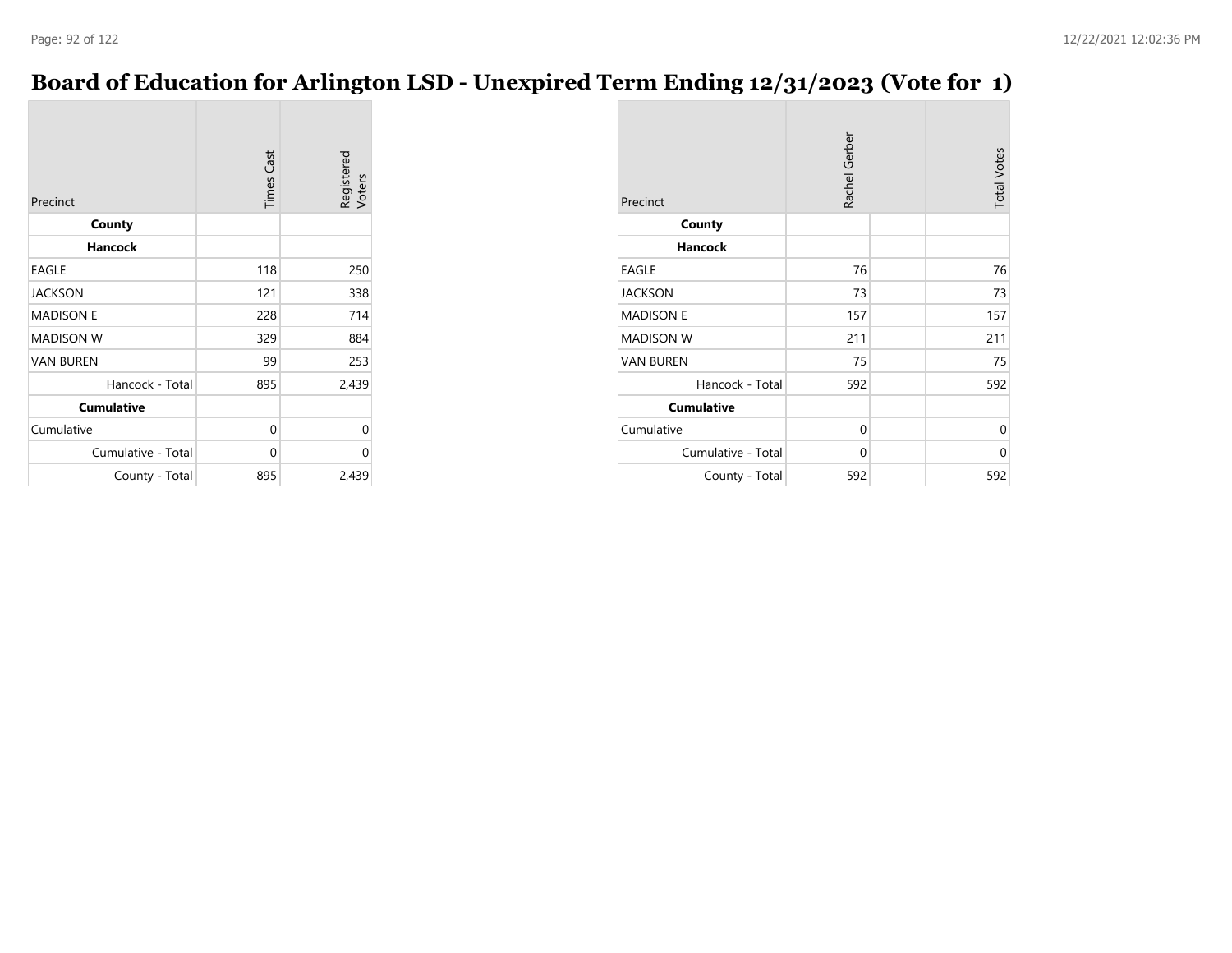**COL** 

#### **Board of Education for Bluffton EVSD (Vote for 3)**

| Precinct           | <b>Times Cast</b> | Registered<br>Voters |
|--------------------|-------------------|----------------------|
| County             |                   |                      |
| <b>Hancock</b>     |                   |                      |
| ORANGE             | 22                | 237                  |
| Hancock - Total    | 22                | 237                  |
| <b>Cumulative</b>  |                   |                      |
| Cumulative         | 0                 | O                    |
| Cumulative - Total | 0                 | U                    |
| County - Total     | 22                | 237                  |

| Precinct           | Bradley J. Dailey | Mitch Giesige |  |
|--------------------|-------------------|---------------|--|
| County             |                   |               |  |
| <b>Hancock</b>     |                   |               |  |
| ORANGE             | 16                | 13            |  |
| Hancock - Total    | 16                | 13            |  |
| <b>Cumulative</b>  |                   |               |  |
| Cumulative         | $\Omega$          | $\Omega$      |  |
| Cumulative - Total | $\Omega$          | $\Omega$      |  |
| County - Total     | 16                | 13            |  |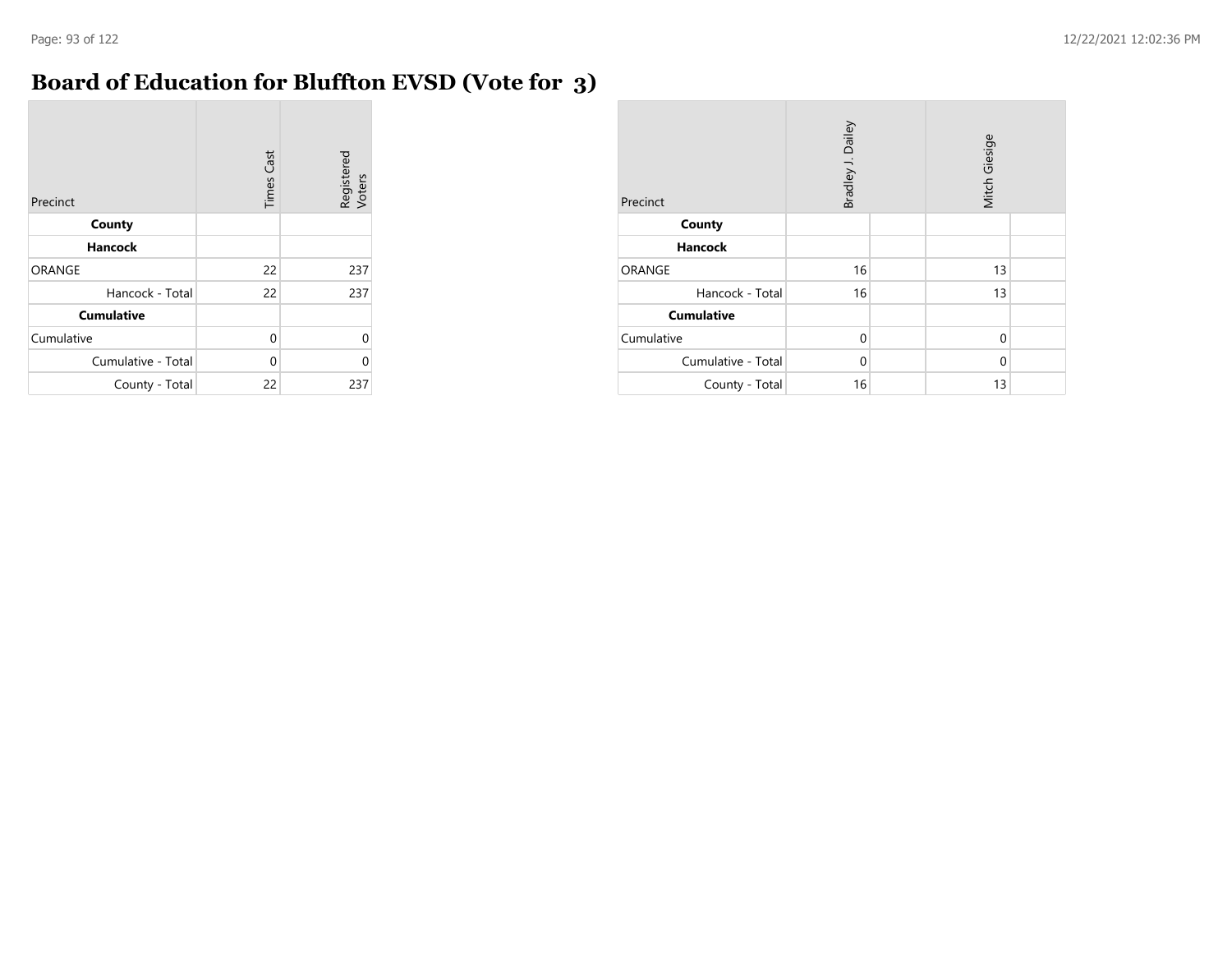| Precinct           | Roni L. Kaufman |  | Klinger<br>Wesley L. |  | <b>Total Votes</b> |
|--------------------|-----------------|--|----------------------|--|--------------------|
| County             |                 |  |                      |  |                    |
| Hancock            |                 |  |                      |  |                    |
| <b>ORANGE</b>      | 9               |  | 13                   |  | 51                 |
| Hancock - Total    | 9               |  | 13                   |  | 51                 |
| <b>Cumulative</b>  |                 |  |                      |  |                    |
| Cumulative         | $\mathbf 0$     |  | $\mathbf 0$          |  | $\Omega$           |
| Cumulative - Total | $\mathbf 0$     |  | $\Omega$             |  | $\Omega$           |
| County - Total     | 9               |  | 13                   |  | 51                 |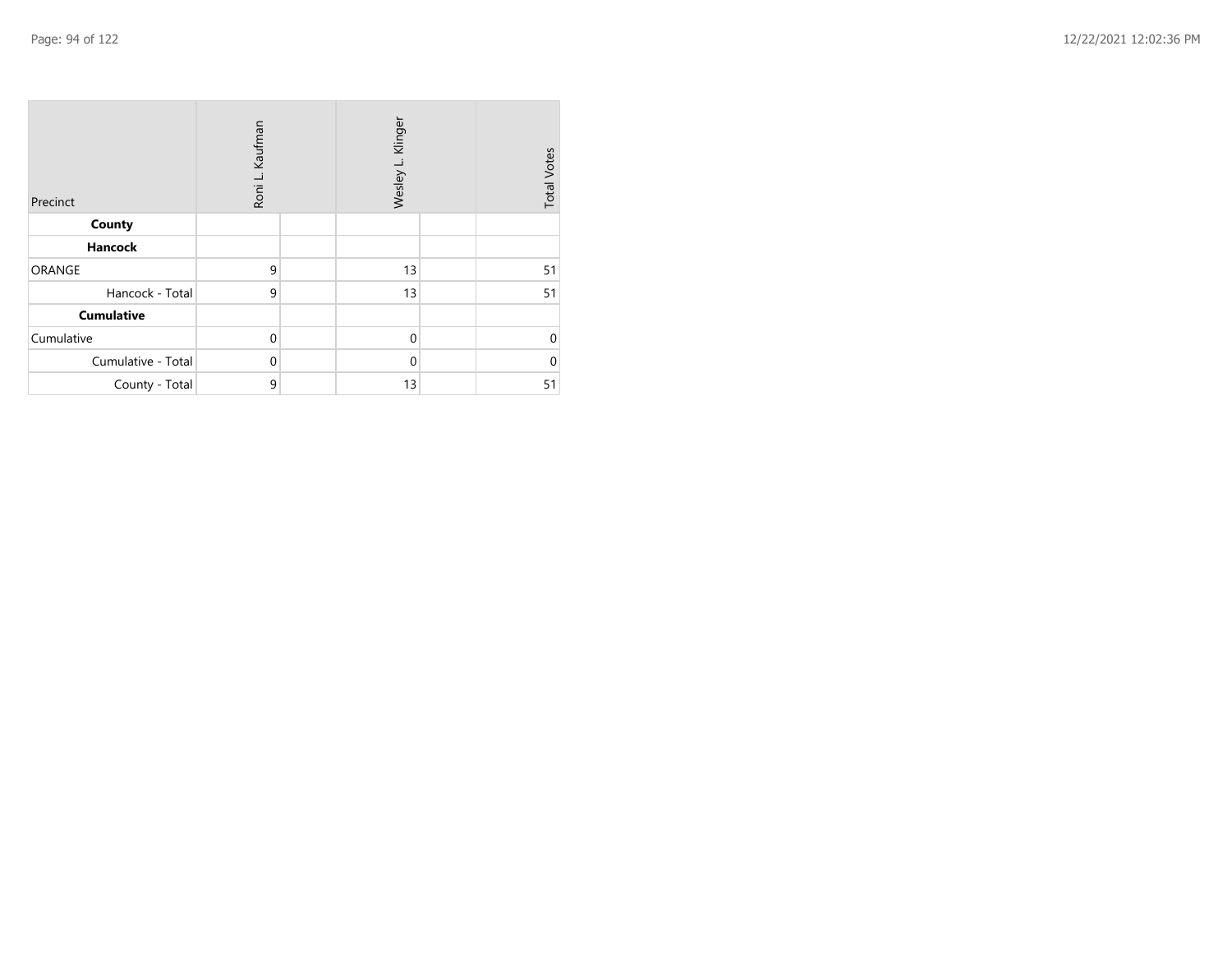#### **Board of Education for Cory-Rawson LSD (Vote for 3)**

| Precinct           | <b>Times Cast</b> | Registered<br>Voters |
|--------------------|-------------------|----------------------|
| County             |                   |                      |
| <b>Hancock</b>     |                   |                      |
| <b>BLANCHARD</b>   | 7                 | 40                   |
| <b>EAGLE</b>       | 142               | 433                  |
| ORANGE             | 181               | 703                  |
| <b>UNION E</b>     | 155               | 589                  |
| <b>UNION W</b>     | 183               | 632                  |
| <b>VAN BUREN</b>   | 117               | 368                  |
| Hancock - Total    | 785               | 2,765                |
| <b>Cumulative</b>  |                   |                      |
| Cumulative         | 0                 | 0                    |
| Cumulative - Total | $\Omega$          | 0                    |
| County - Total     | 785               | 2,765                |

| Precinct           | Kari Kempf     | <b>Brent Thomas</b> |  |
|--------------------|----------------|---------------------|--|
| County             |                |                     |  |
| <b>Hancock</b>     |                |                     |  |
| <b>BLANCHARD</b>   | $\overline{7}$ | 3                   |  |
| <b>EAGLE</b>       | 110            | 102                 |  |
| ORANGE             | 122            | 100                 |  |
| <b>UNION E</b>     | 116            | 124                 |  |
| <b>UNION W</b>     | 132            | 146                 |  |
| <b>VAN BUREN</b>   | 77             | 86                  |  |
| Hancock - Total    | 564            | 561                 |  |
| <b>Cumulative</b>  |                |                     |  |
| Cumulative         | $\mathbf 0$    | $\mathbf{0}$        |  |
| Cumulative - Total | $\mathbf 0$    | $\Omega$            |  |
| County - Total     | 564            | 561                 |  |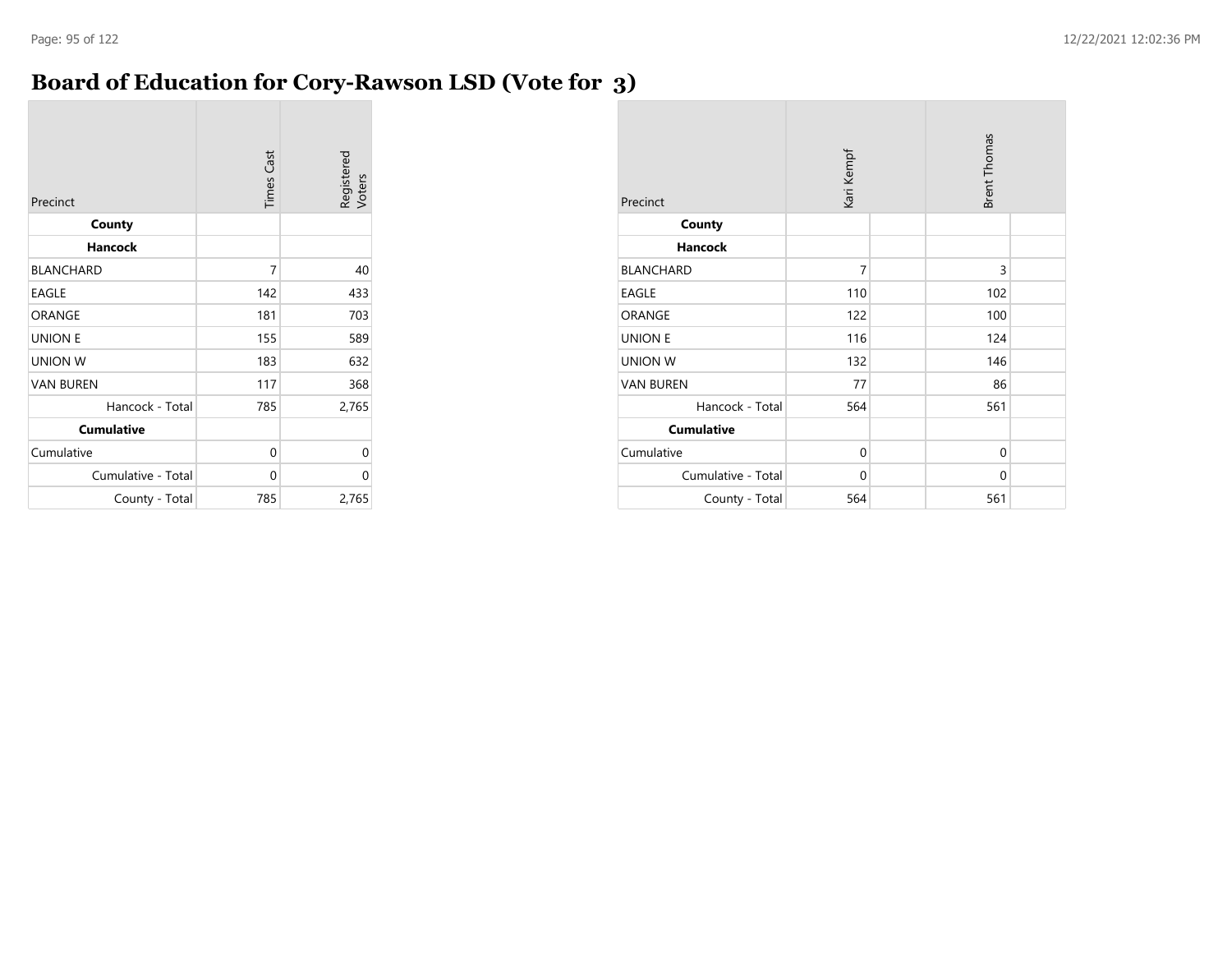| Precinct           | Andy Wagner    |  | Adrienne<br>Witteman |  | <b>Total Votes</b> |
|--------------------|----------------|--|----------------------|--|--------------------|
| County             |                |  |                      |  |                    |
| <b>Hancock</b>     |                |  |                      |  |                    |
| <b>BLANCHARD</b>   | $\overline{7}$ |  | $\overline{4}$       |  | 21                 |
| EAGLE              | 105            |  | 49                   |  | 366                |
| ORANGE             | 138            |  | 57                   |  | 417                |
| <b>UNION E</b>     | 94             |  | 60                   |  | 394                |
| <b>UNION W</b>     | 122            |  | 91                   |  | 491                |
| <b>VAN BUREN</b>   | 83             |  | 43                   |  | 289                |
| Hancock - Total    | 549            |  | 304                  |  | 1,978              |
| <b>Cumulative</b>  |                |  |                      |  |                    |
| Cumulative         | $\mathbf 0$    |  | $\mathbf{0}$         |  | $\overline{0}$     |
| Cumulative - Total | $\mathbf 0$    |  | $\mathbf{0}$         |  | 0                  |
| County - Total     | 549            |  | 304                  |  | 1,978              |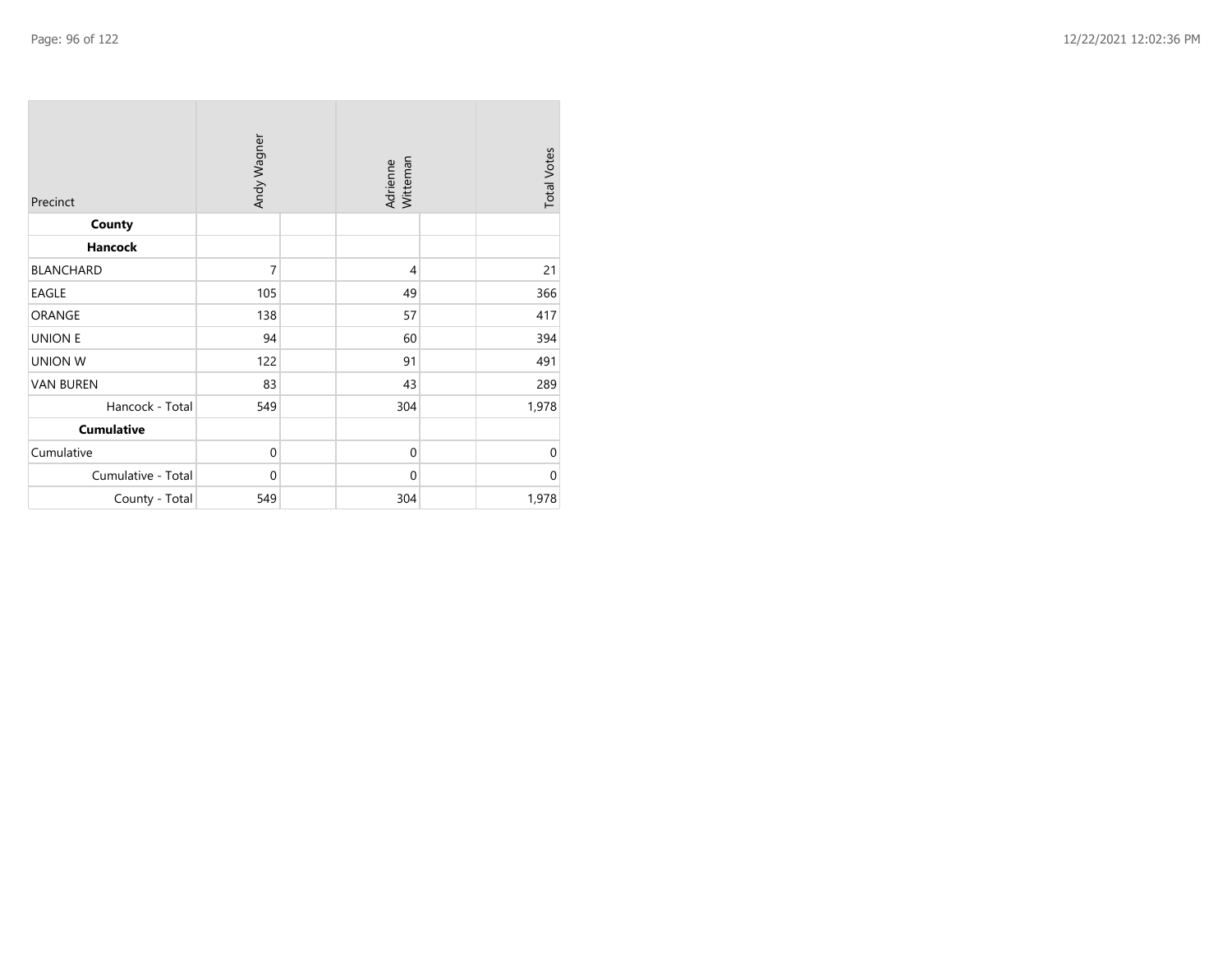÷

# **Board of Education for Elmwood LSD (Vote for 2)**

| Precinct           | <b>Times Cast</b> | Registered<br>Voters |
|--------------------|-------------------|----------------------|
| County             |                   |                      |
| <b>Hancock</b>     |                   |                      |
| CASS               | 14                | 66                   |
| Hancock - Total    | 14                | 66                   |
| <b>Cumulative</b>  |                   |                      |
| Cumulative         | 0                 | $\Omega$             |
| Cumulative - Total | $\Omega$          | 0                    |
| County - Total     | 14                | 66                   |

| Precinct           | Brian S. King  |  | Lee<br>David A. |  |
|--------------------|----------------|--|-----------------|--|
| County             |                |  |                 |  |
| <b>Hancock</b>     |                |  |                 |  |
| CASS               | $\overline{4}$ |  | 9               |  |
| Hancock - Total    | 4              |  | 9               |  |
| <b>Cumulative</b>  |                |  |                 |  |
| Cumulative         | $\Omega$       |  | $\Omega$        |  |
| Cumulative - Total | $\Omega$       |  | $\Omega$        |  |
| County - Total     | 4              |  | 9               |  |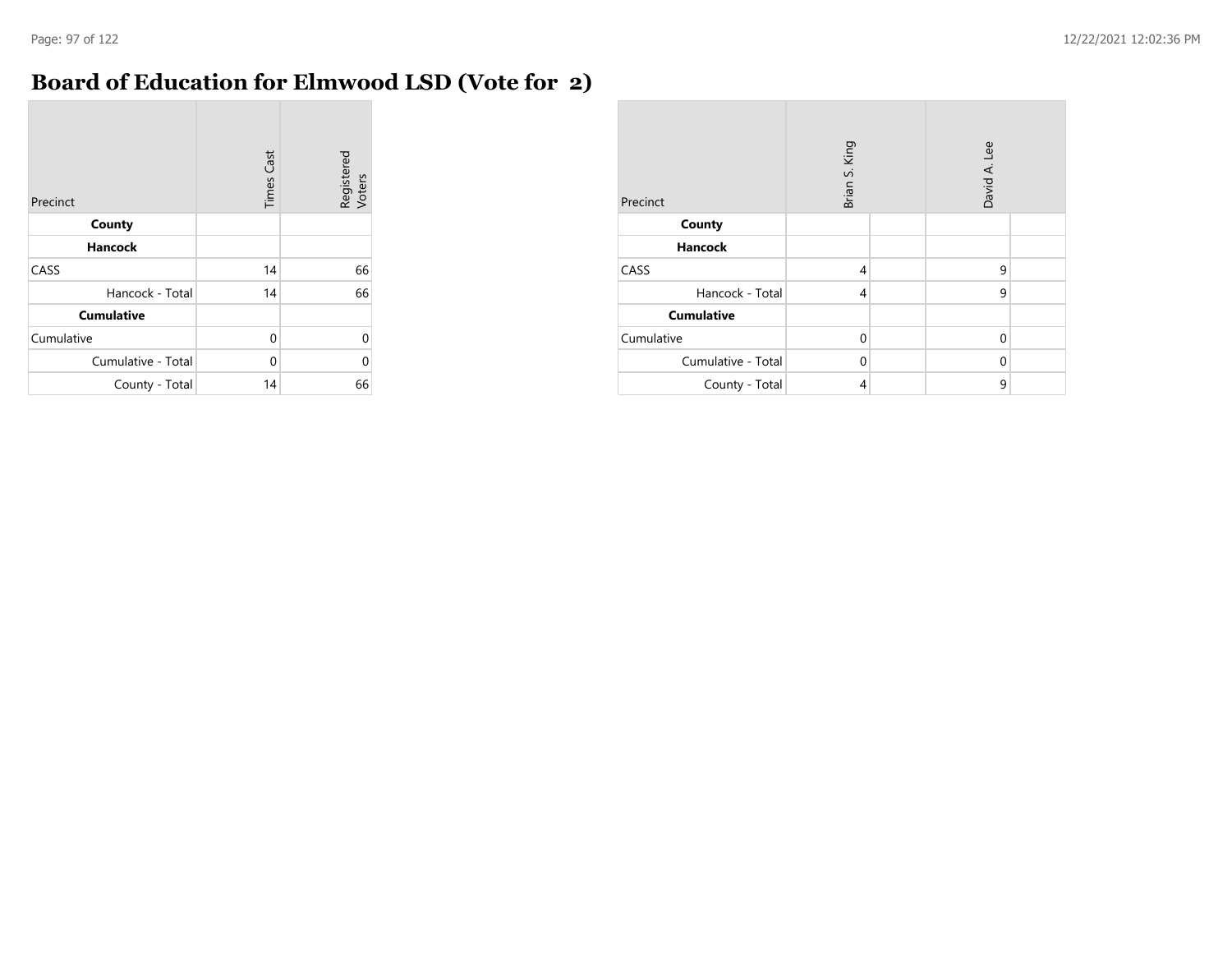| Precinct           | Jeremie<br>Pennington | Zimmerman<br>William J. | <b>Total Votes</b> |
|--------------------|-----------------------|-------------------------|--------------------|
| County             |                       |                         |                    |
| Hancock            |                       |                         |                    |
| CASS               | 6                     | $\overline{4}$          | 23                 |
| Hancock - Total    | 6                     | $\overline{4}$          | 23                 |
| <b>Cumulative</b>  |                       |                         |                    |
| Cumulative         | $\mathbf 0$           | $\Omega$                | $\Omega$           |
| Cumulative - Total | $\mathbf{0}$          | $\Omega$                | 0                  |
| County - Total     | 6                     | 4                       | 23                 |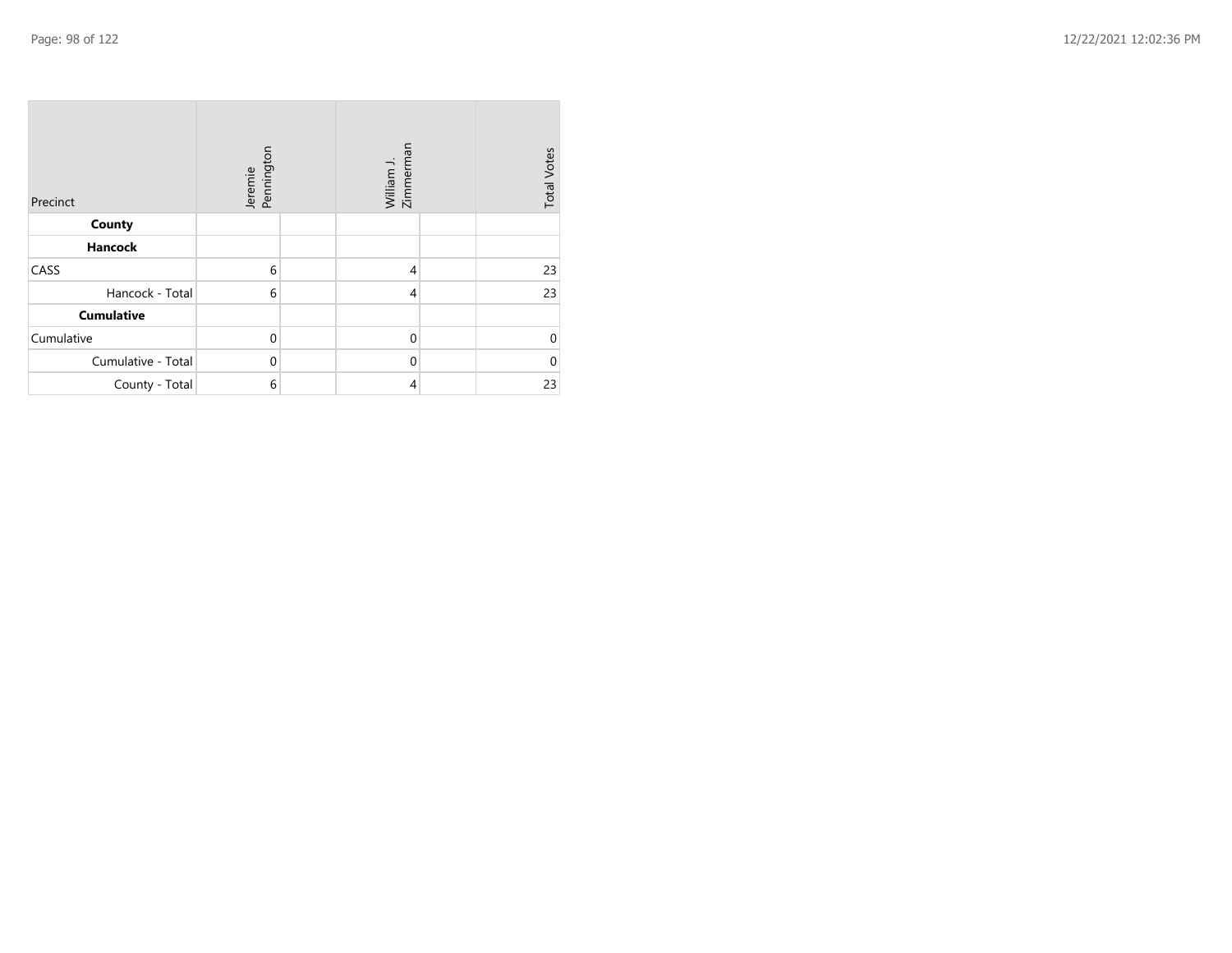**College** 

#### **Board of Education for Hardin Northern LSD (Vote for 2)**

| Precinct           | <b>Times Cast</b> | Registered<br>Voters |
|--------------------|-------------------|----------------------|
| County             |                   |                      |
| <b>Hancock</b>     |                   |                      |
| <b>VAN BUREN</b>   | 13                | 62                   |
| Hancock - Total    | 13                | 62                   |
| <b>Cumulative</b>  |                   |                      |
| Cumulative         | 0                 | 0                    |
| Cumulative - Total | $\Omega$          | 0                    |
| County - Total     | 13                | 62                   |

| Precinct           | Kenneth Hopson |  | <b>Total Votes</b> | Sara Stewart<br>Qualified Write In |  |
|--------------------|----------------|--|--------------------|------------------------------------|--|
| County             |                |  |                    |                                    |  |
| <b>Hancock</b>     |                |  |                    |                                    |  |
| <b>VAN BUREN</b>   | 8              |  | 9                  | 1                                  |  |
| Hancock - Total    | 8              |  | 9                  | 1                                  |  |
| <b>Cumulative</b>  |                |  |                    |                                    |  |
| Cumulative         | $\Omega$       |  | $\mathbf 0$        | $\mathbf 0$                        |  |
| Cumulative - Total | $\Omega$       |  | $\mathbf 0$        | $\Omega$                           |  |
| County - Total     | 8              |  | 9                  | 1                                  |  |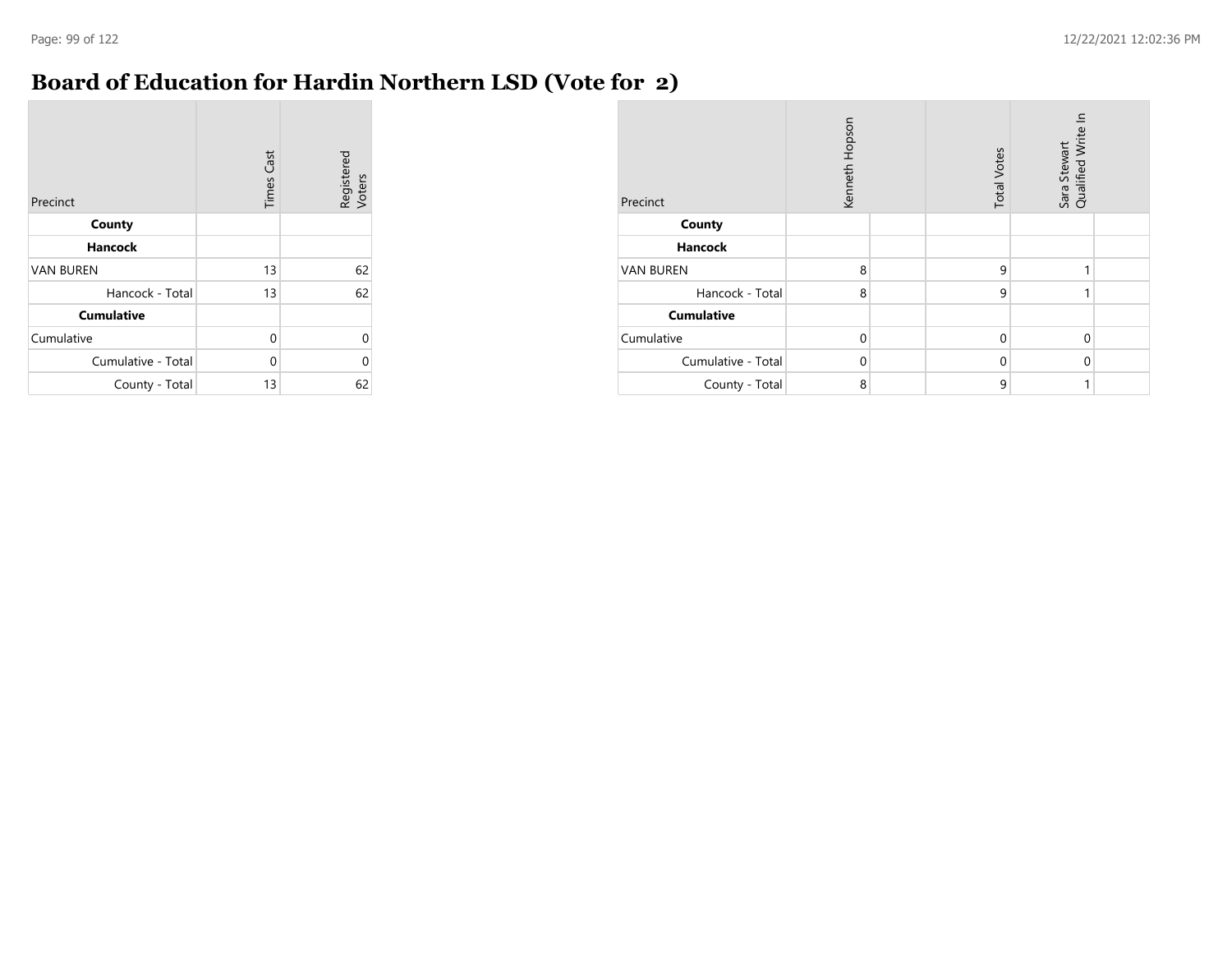#### **Board of Education for Liberty-Benton LSD (Vote for 3)**

| Precinct           | <b>Times Cast</b> | Registered<br>Voters |
|--------------------|-------------------|----------------------|
| County             |                   |                      |
| <b>Hancock</b>     |                   |                      |
| <b>FINDLAY 5D</b>  | 10                | 108                  |
| <b>BLANCHARD</b>   | 149               | 539                  |
| <b>EAGLE</b>       | 30                | 155                  |
| <b>LIBERTY N</b>   | 173               | 759                  |
| <b>LIBERTY NE</b>  | 38                | 207                  |
| <b>LIBERTY NW</b>  | 290               | 1,134                |
| <b>LIBERTY SE</b>  | 136               | 1,074                |
| <b>LIBERTY SW</b>  | 274               | 1,002                |
| Hancock - Total    | 1,100             | 4,978                |
| <b>Cumulative</b>  |                   |                      |
| Cumulative         | 0                 | 0                    |
| Cumulative - Total | 0                 | 0                    |
| County - Total     | 1,100             | 4,978                |

| Precinct           | Brian Christiansen |  | A.J. Granger |  |
|--------------------|--------------------|--|--------------|--|
| County             |                    |  |              |  |
| <b>Hancock</b>     |                    |  |              |  |
| <b>FINDLAY 5D</b>  | $\overline{4}$     |  | 6            |  |
| <b>BLANCHARD</b>   | 90                 |  | 110          |  |
| <b>EAGLE</b>       | 20                 |  | 26           |  |
| <b>LIBERTY N</b>   | 129                |  | 143          |  |
| <b>LIBERTY NE</b>  | 25                 |  | 33           |  |
| <b>LIBERTY NW</b>  | 198                |  | 225          |  |
| <b>LIBERTY SE</b>  | 109                |  | 109          |  |
| <b>LIBERTY SW</b>  | 187                |  | 216          |  |
| Hancock - Total    | 762                |  | 868          |  |
| <b>Cumulative</b>  |                    |  |              |  |
| Cumulative         | $\mathbf 0$        |  | $\Omega$     |  |
| Cumulative - Total | 0                  |  | 0            |  |
| County - Total     | 762                |  | 868          |  |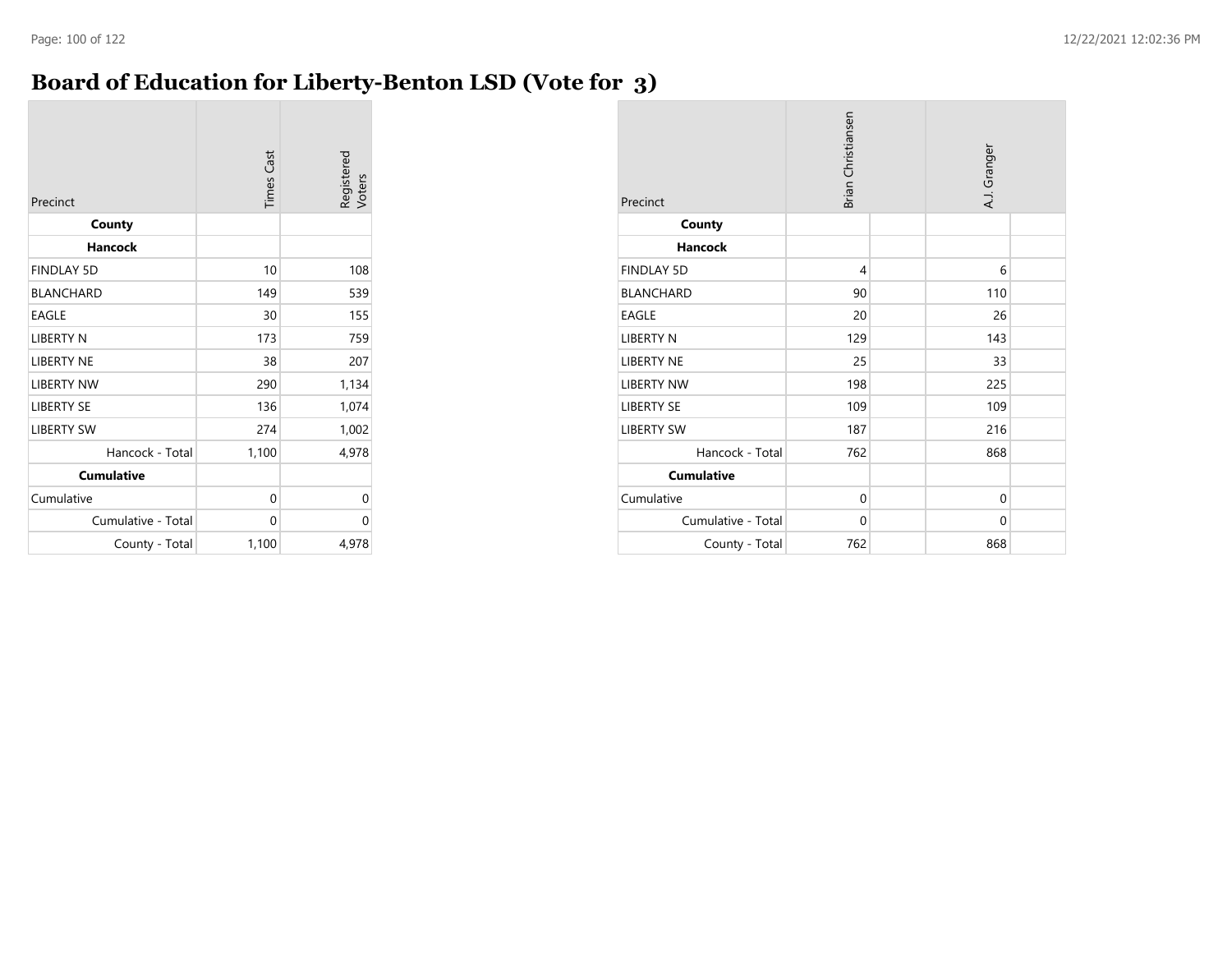| Precinct           | Jim Mace | <b>Total Votes</b> |       |
|--------------------|----------|--------------------|-------|
| County             |          |                    |       |
| <b>Hancock</b>     |          |                    |       |
| <b>FINDLAY 5D</b>  | 5        |                    | 15    |
| <b>BLANCHARD</b>   | 91       |                    | 291   |
| EAGLE              | 21       |                    | 67    |
| <b>LIBERTY N</b>   | 132      |                    | 404   |
| <b>LIBERTY NE</b>  | 24       |                    | 82    |
| <b>LIBERTY NW</b>  | 197      |                    | 620   |
| <b>LIBERTY SE</b>  | 104      |                    | 322   |
| <b>LIBERTY SW</b>  | 188      |                    | 591   |
| Hancock - Total    | 762      |                    | 2,392 |
| <b>Cumulative</b>  |          |                    |       |
| Cumulative         | 0        |                    | 0     |
| Cumulative - Total | 0        |                    | 0     |
| County - Total     | 762      |                    | 2,392 |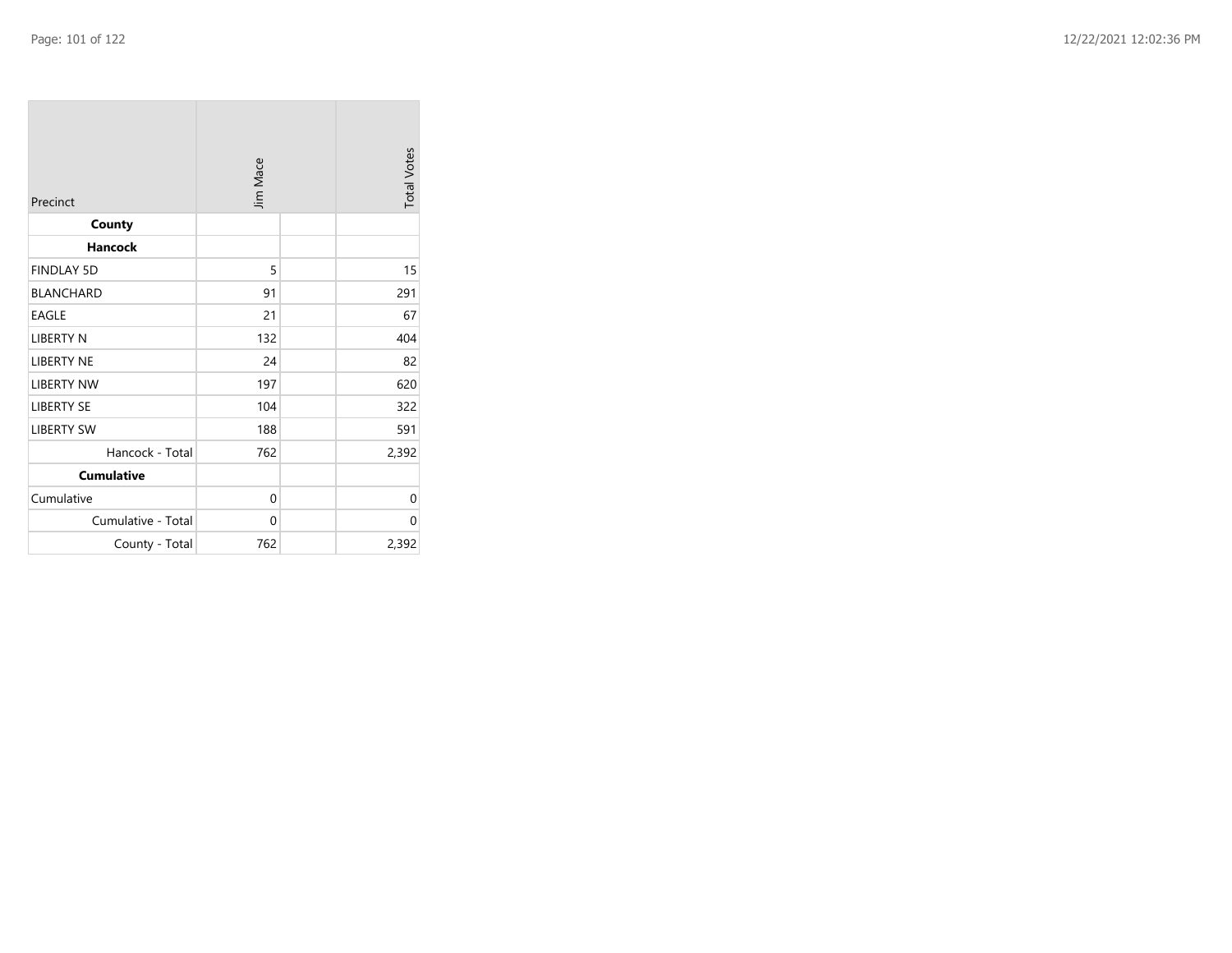#### **Board of Education for McComb LSD (Vote for 3)**

| Precinct           | <b>Times Cast</b> | Registered<br>Voters |
|--------------------|-------------------|----------------------|
| County             |                   |                      |
| <b>Hancock</b>     |                   |                      |
| <b>BLANCHARD</b>   | 78                | 261                  |
| <b>LIBERTY NW</b>  | 1                 | 2                    |
| <b>MCCOMB</b>      | 347               | 961                  |
| PLEASANT           | 157               | 546                  |
| <b>PORTAGE</b>     | 73                | 240                  |
| Hancock - Total    | 656               | 2,010                |
| <b>Cumulative</b>  |                   |                      |
| Cumulative         | $\Omega$          | 0                    |
| Cumulative - Total | 0                 | 0                    |
| County - Total     | 656               | 2,010                |

| Precinct           | Glenn Miehls |  | Robbie Quiroga |  |
|--------------------|--------------|--|----------------|--|
| County             |              |  |                |  |
| <b>Hancock</b>     |              |  |                |  |
| <b>BLANCHARD</b>   | 57           |  | 55             |  |
| <b>LIBERTY NW</b>  | 1            |  | 1              |  |
| <b>MCCOMB</b>      | 241          |  | 267            |  |
| PLEASANT           | 115          |  | 104            |  |
| <b>PORTAGE</b>     | 55           |  | 51             |  |
| Hancock - Total    | 469          |  | 478            |  |
| <b>Cumulative</b>  |              |  |                |  |
| Cumulative         | 0            |  | $\mathbf 0$    |  |
| Cumulative - Total | 0            |  | $\mathbf 0$    |  |
| County - Total     | 469          |  | 478            |  |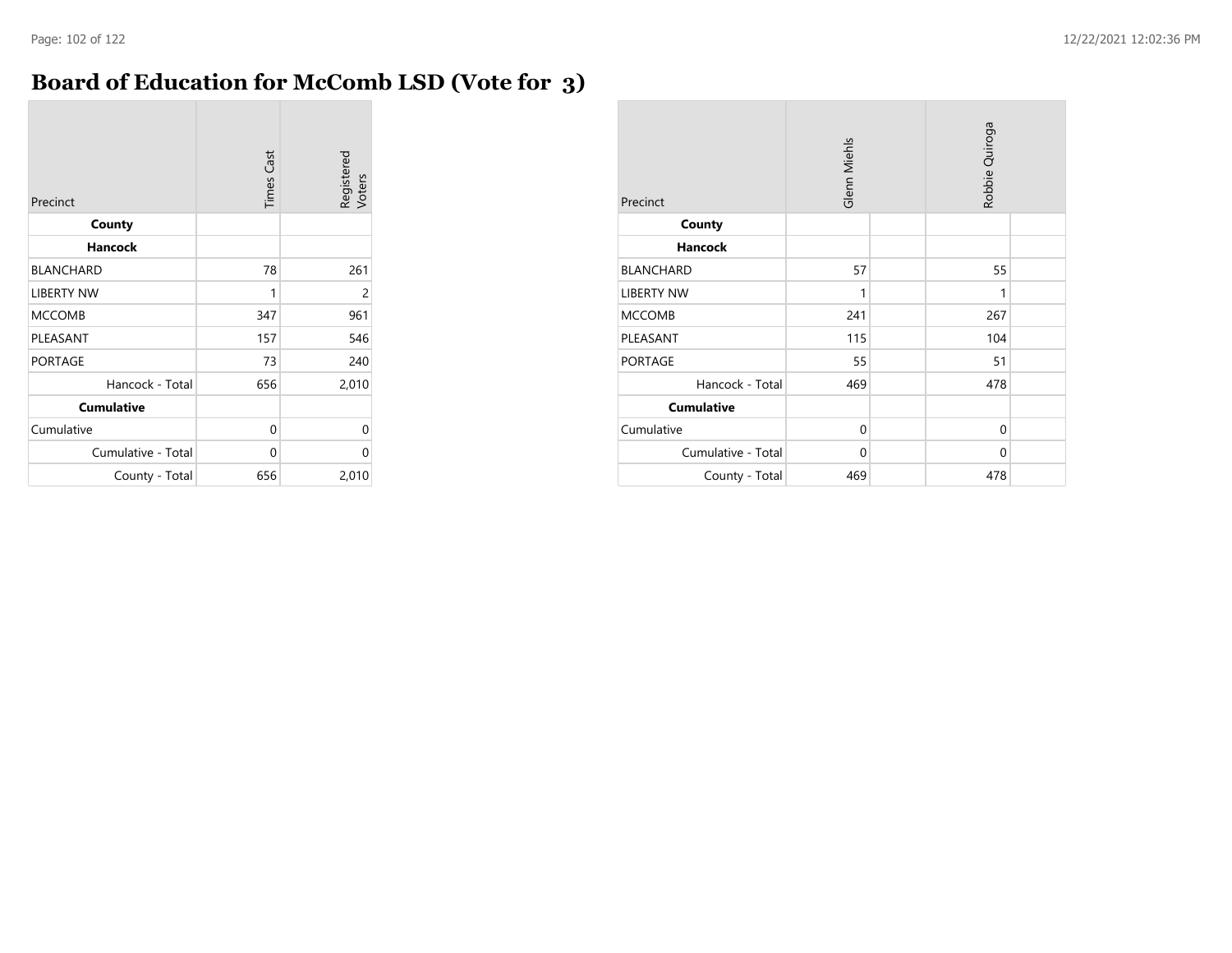| Precinct           | Andrew Schapson |  | <b>Total Votes</b> |
|--------------------|-----------------|--|--------------------|
| County             |                 |  |                    |
| <b>Hancock</b>     |                 |  |                    |
| <b>BLANCHARD</b>   | 55              |  | 167                |
| <b>LIBERTY NW</b>  | 1               |  | 3                  |
| <b>MCCOMB</b>      | 243             |  | 751                |
| PLEASANT           | 93              |  | 312                |
| <b>PORTAGE</b>     | 45              |  | 151                |
| Hancock - Total    | 437             |  | 1,384              |
| <b>Cumulative</b>  |                 |  |                    |
| Cumulative         | 0               |  | 0                  |
| Cumulative - Total | 0               |  | 0                  |
| County - Total     | 437             |  | 1,384              |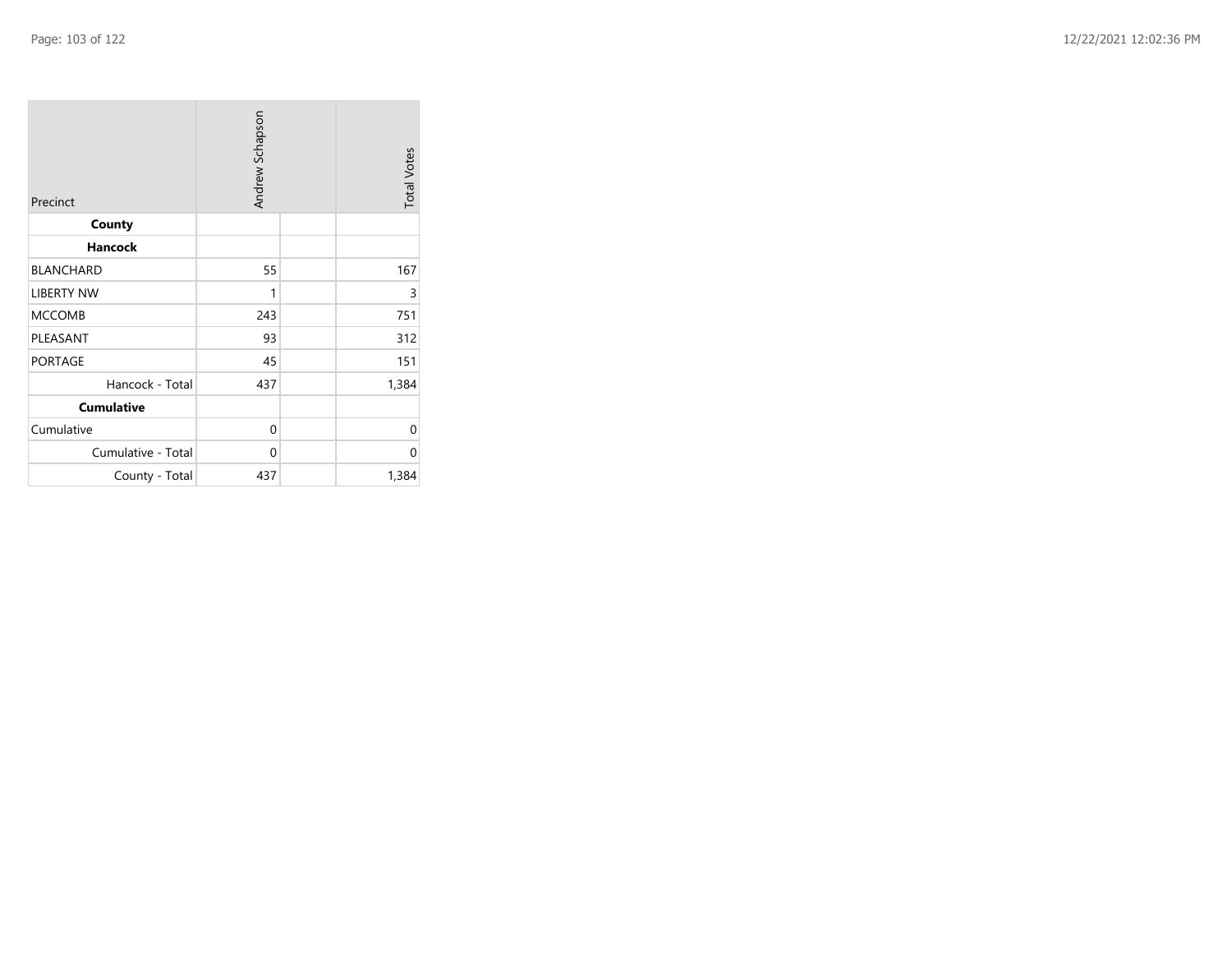m.

#### **Board of Education for North Baltimore LSD (Vote for 3)**

| Precinct           | <b>Times Cast</b> | Registered<br>Voters |
|--------------------|-------------------|----------------------|
| County             |                   |                      |
| Hancock            |                   |                      |
| <b>ALLEN W</b>     | 1                 | 4                    |
| Hancock - Total    | 1                 | 4                    |
| <b>Cumulative</b>  |                   |                      |
| Cumulative         | $\Omega$          |                      |
| Cumulative - Total | 0                 |                      |
| County - Total     | 1                 | 4                    |

| Precinct           | Timothy J. Archer,<br>Jr. | Jeremy Z.<br>Sharninghouse |  |
|--------------------|---------------------------|----------------------------|--|
| County             |                           |                            |  |
| <b>Hancock</b>     |                           |                            |  |
| <b>ALLEN W</b>     | $\Omega$                  | 0                          |  |
| Hancock - Total    | $\Omega$                  | $\Omega$                   |  |
| <b>Cumulative</b>  |                           |                            |  |
| Cumulative         | $\Omega$                  | 0                          |  |
| Cumulative - Total | $\Omega$                  | $\Omega$                   |  |
| County - Total     | 0                         | 0                          |  |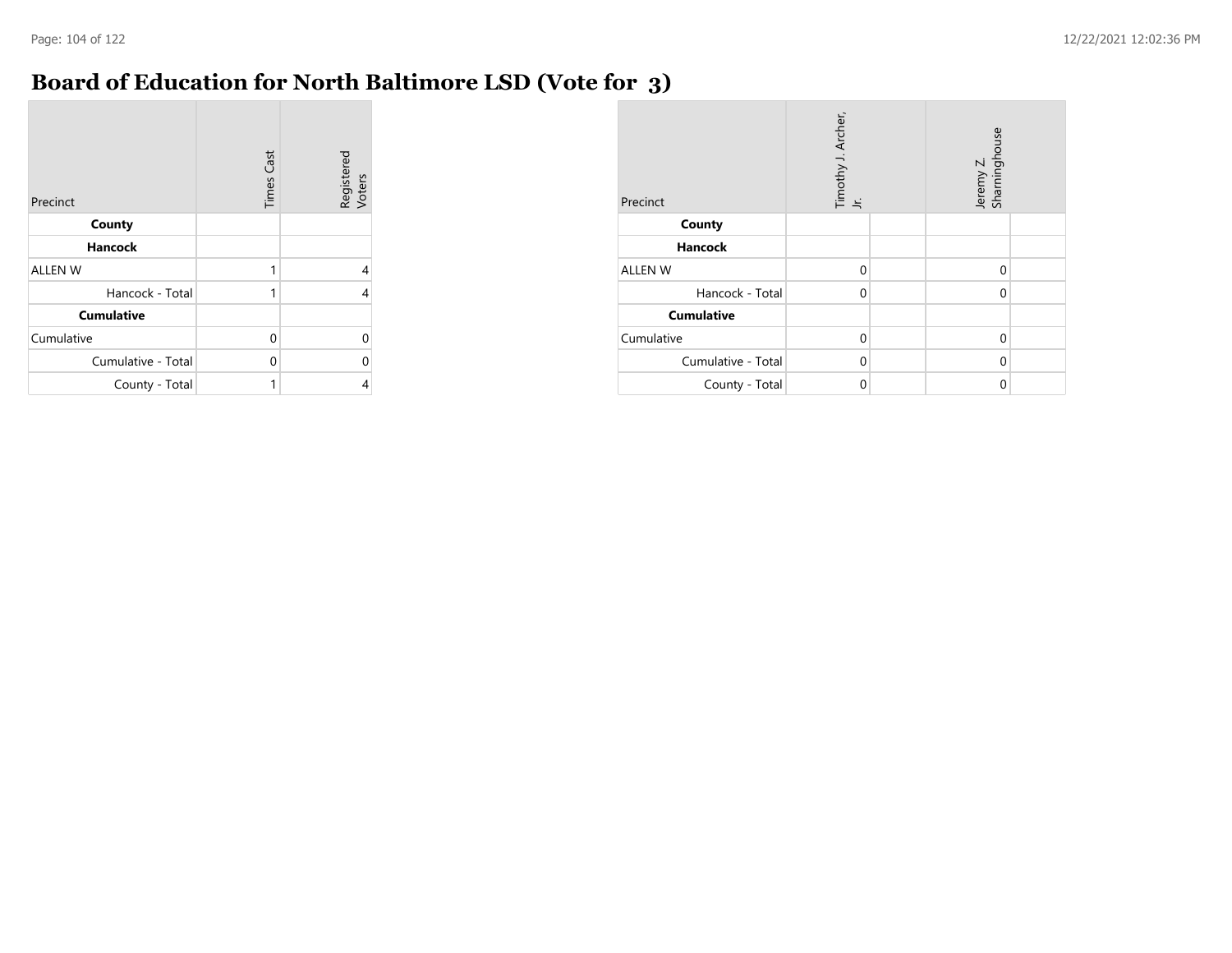| Precinct           | Joshua Stufft |  | <b>Total Votes</b> |
|--------------------|---------------|--|--------------------|
| County             |               |  |                    |
| <b>Hancock</b>     |               |  |                    |
| <b>ALLEN W</b>     | $\mathbf 0$   |  | 0                  |
| Hancock - Total    | 0             |  | 0                  |
| <b>Cumulative</b>  |               |  |                    |
| Cumulative         | 0             |  | $\Omega$           |
| Cumulative - Total | 0             |  | 0                  |
| County - Total     | 0             |  | 0                  |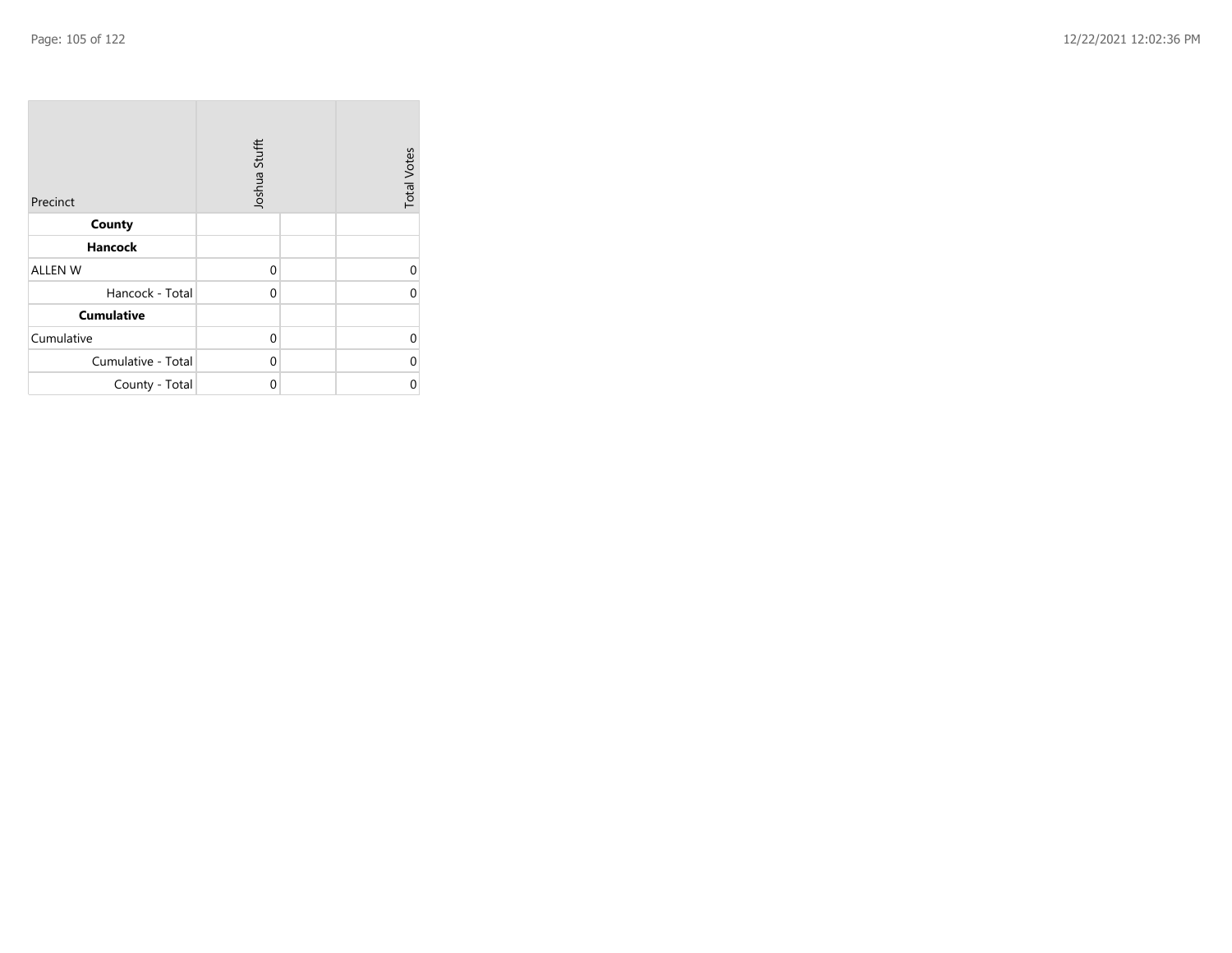#### **Board of Education for Riverdale LSD (Vote for 3)**

| Precinct           | <b>Times Cast</b> | Registered<br>Voters |
|--------------------|-------------------|----------------------|
| County             |                   |                      |
| <b>Hancock</b>     |                   |                      |
| <b>AMANDA</b>      | 39                | 191                  |
| DELAWARE           | 313               | 843                  |
| <b>JACKSON</b>     | 135               | 402                  |
| <b>MARION S</b>    | 5                 | 25                   |
| Hancock - Total    | 492               | 1,461                |
| <b>Cumulative</b>  |                   |                      |
| Cumulative         | 0                 | 0                    |
| Cumulative - Total | 0                 | 0                    |
| County - Total     | 492               | 1,461                |

| Precinct           | <b>Rick Clark</b> | Derek Dailey   |  |
|--------------------|-------------------|----------------|--|
| County             |                   |                |  |
| <b>Hancock</b>     |                   |                |  |
| AMANDA             | 23                | 29             |  |
| <b>DELAWARE</b>    | 192               | 167            |  |
| <b>JACKSON</b>     | 90                | 69             |  |
| <b>MARION S</b>    | 3                 | $\overline{2}$ |  |
| Hancock - Total    | 308               | 267            |  |
| <b>Cumulative</b>  |                   |                |  |
| Cumulative         | $\mathbf{0}$      | $\mathbf 0$    |  |
| Cumulative - Total | $\mathbf 0$       | 0              |  |
| County - Total     | 308               | 267            |  |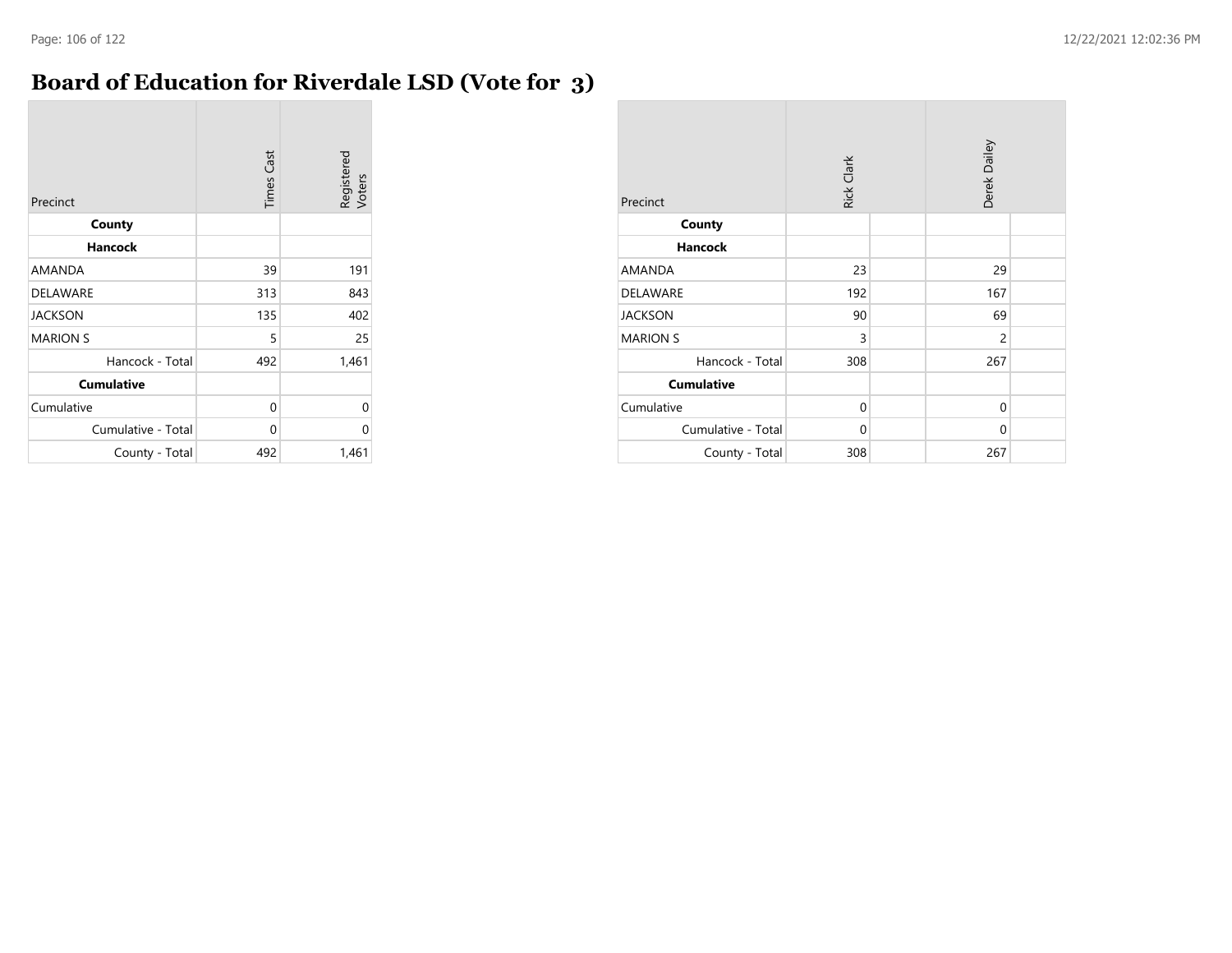| Precinct           | Laura A. Leopold | Ashley Walters | <b>Total Votes</b> |
|--------------------|------------------|----------------|--------------------|
| County             |                  |                |                    |
| <b>Hancock</b>     |                  |                |                    |
| AMANDA             | 14               | 30             | 96                 |
| DELAWARE           | 129              | 203            | 691                |
| <b>JACKSON</b>     | 63               | 98             | 320                |
| <b>MARION S</b>    | $\overline{c}$   | 5              | 12                 |
| Hancock - Total    | 208              | 336            | 1,119              |
| <b>Cumulative</b>  |                  |                |                    |
| Cumulative         | $\mathbf 0$      | $\mathbf{0}$   | $\Omega$           |
| Cumulative - Total | $\mathbf{0}$     | $\mathbf{0}$   | $\Omega$           |
| County - Total     | 208              | 336            | 1,119              |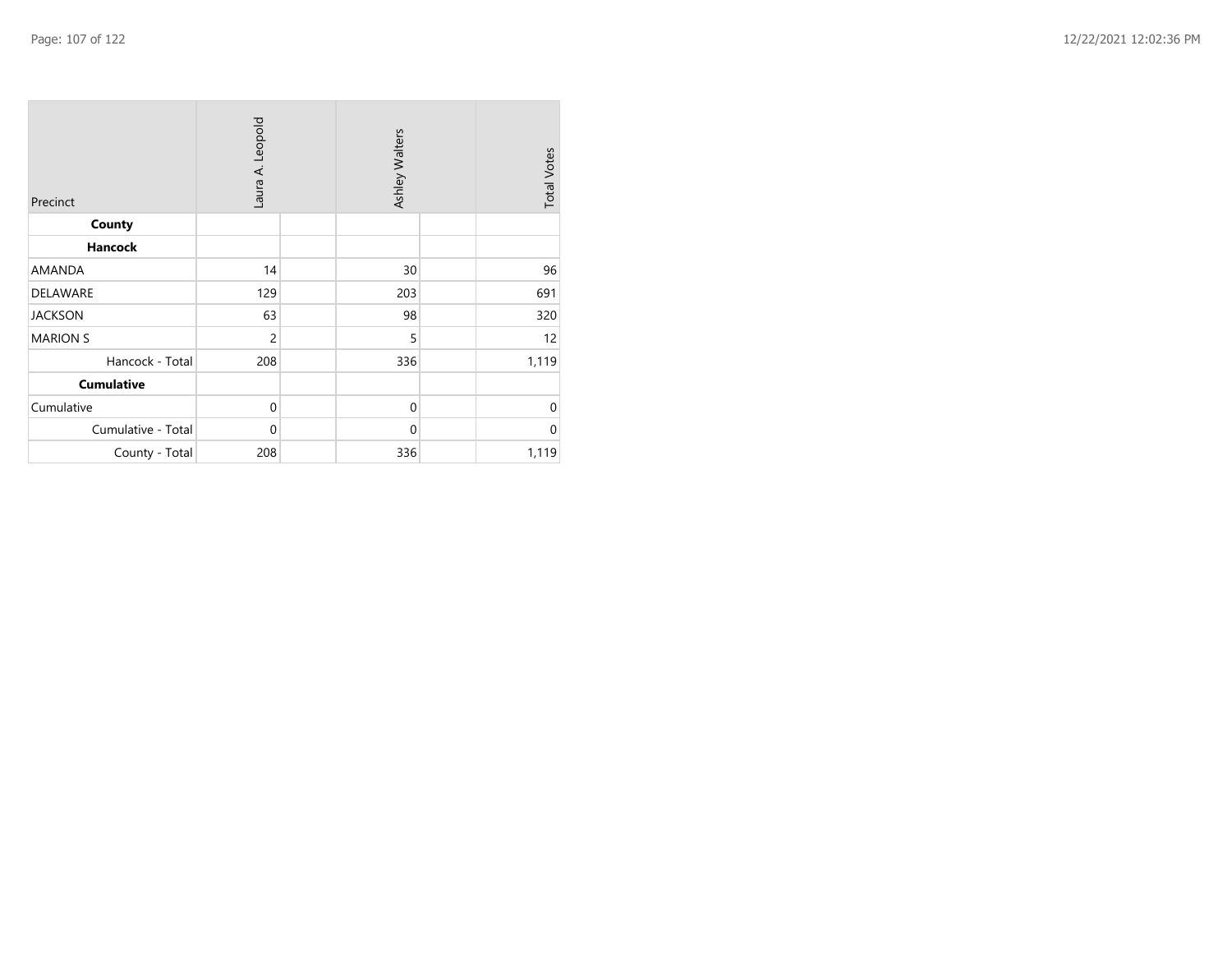#### **Board of Education for Van Buren LSD (Vote for 3)**

| Precinct           | <b>Times Cast</b> | Registered<br>Voters |
|--------------------|-------------------|----------------------|
| County             |                   |                      |
| Hancock            |                   |                      |
| <b>FINDLAY 2A</b>  | 327               | 978                  |
| <b>FINDLAY 2B</b>  | 70                | 187                  |
| <b>FINDLAY 2C</b>  | 6                 | 111                  |
| <b>FINDLAY 7A</b>  | 30                | 258                  |
| <b>ALLEN E</b>     | 330               | 915                  |
| <b>ALLEN W</b>     | 404               | 1,031                |
| CASS               | 162               | 401                  |
| <b>MARION N</b>    | 307               | 895                  |
| <b>PORTAGE</b>     | 87                | 280                  |
| Hancock - Total    | 1,723             | 5,056                |
| <b>Cumulative</b>  |                   |                      |
| Cumulative         | 0                 | 0                    |
| Cumulative - Total | 0                 | 0                    |
| County - Total     | 1,723             | 5,056                |

| Precinct           | Melanie Adams | Diane M. Boguski |  |
|--------------------|---------------|------------------|--|
| County             |               |                  |  |
| <b>Hancock</b>     |               |                  |  |
| <b>FINDLAY 2A</b>  | 129           | 117              |  |
| <b>FINDLAY 2B</b>  | 24            | 23               |  |
| <b>FINDLAY 2C</b>  | 1             | $\overline{4}$   |  |
| <b>FINDLAY 7A</b>  | 10            | 13               |  |
| <b>ALLEN E</b>     | 147           | 137              |  |
| <b>ALLEN W</b>     | 139           | 122              |  |
| CASS               | 68            | 66               |  |
| <b>MARION N</b>    | 114           | 102              |  |
| <b>PORTAGE</b>     | 28            | 31               |  |
| Hancock - Total    | 660           | 615              |  |
| <b>Cumulative</b>  |               |                  |  |
| Cumulative         | $\mathbf 0$   | $\mathbf 0$      |  |
| Cumulative - Total | $\mathbf{0}$  | $\mathbf 0$      |  |
| County - Total     | 660           | 615              |  |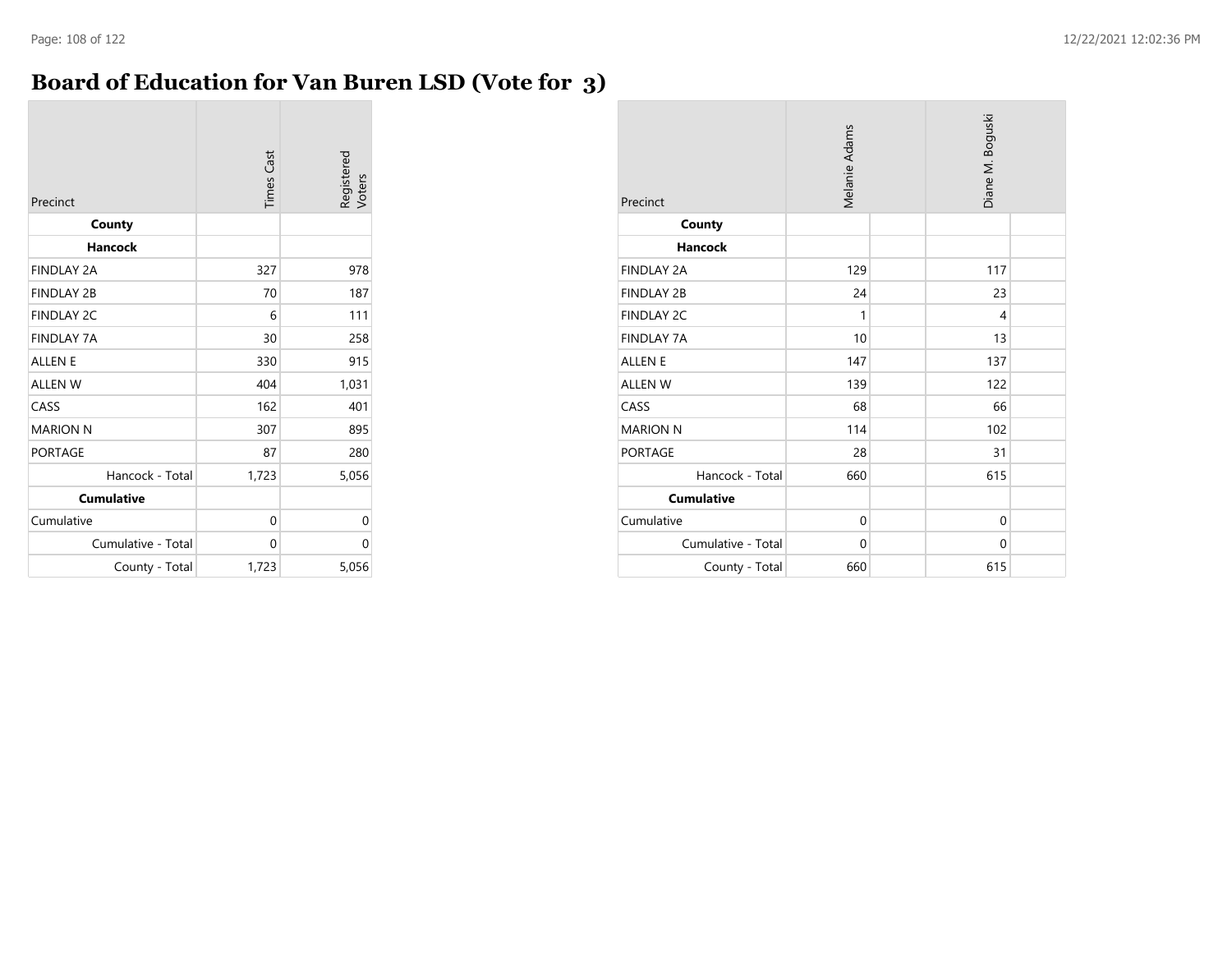| Precinct           | Cunningham<br>Jamie Lynn | Laura Ebright  | Andy Fisher      | Melinda K.<br>Williams | <b>Total Votes</b> |
|--------------------|--------------------------|----------------|------------------|------------------------|--------------------|
| County             |                          |                |                  |                        |                    |
| <b>Hancock</b>     |                          |                |                  |                        |                    |
| <b>FINDLAY 2A</b>  | 120                      | 117            | 168              | 152                    | 803                |
| <b>FINDLAY 2B</b>  | 19                       | 35             | 42               | 45                     | 188                |
| <b>FINDLAY 2C</b>  | 3                        | $\overline{c}$ | 3                | 3                      | 16                 |
| <b>FINDLAY 7A</b>  | 11                       | 12             | 16               | 16                     | 78                 |
| <b>ALLEN E</b>     | 153                      | 151            | 178              | 149                    | 915                |
| ALLEN W            | 116                      | 247            | 271              | 213                    | 1,108              |
| CASS               | 63                       | 67             | 89               | 72                     | 425                |
| <b>MARION N</b>    | 91                       | 134            | 183              | 144                    | 768                |
| <b>PORTAGE</b>     | 30                       | 44             | 53               | 38                     | 224                |
| Hancock - Total    | 606                      | 809            | 1,003            | 832                    | 4,525              |
| <b>Cumulative</b>  |                          |                |                  |                        |                    |
| Cumulative         | $\mathbf 0$              | $\mathbf 0$    | $\pmb{0}$        | $\mathbf 0$            | $\pmb{0}$          |
| Cumulative - Total | $\mathbf 0$              | $\mathbf 0$    | $\boldsymbol{0}$ | $\boldsymbol{0}$       | $\mathbf 0$        |
| County - Total     | 606                      | 809            | 1,003            | 832                    | 4,525              |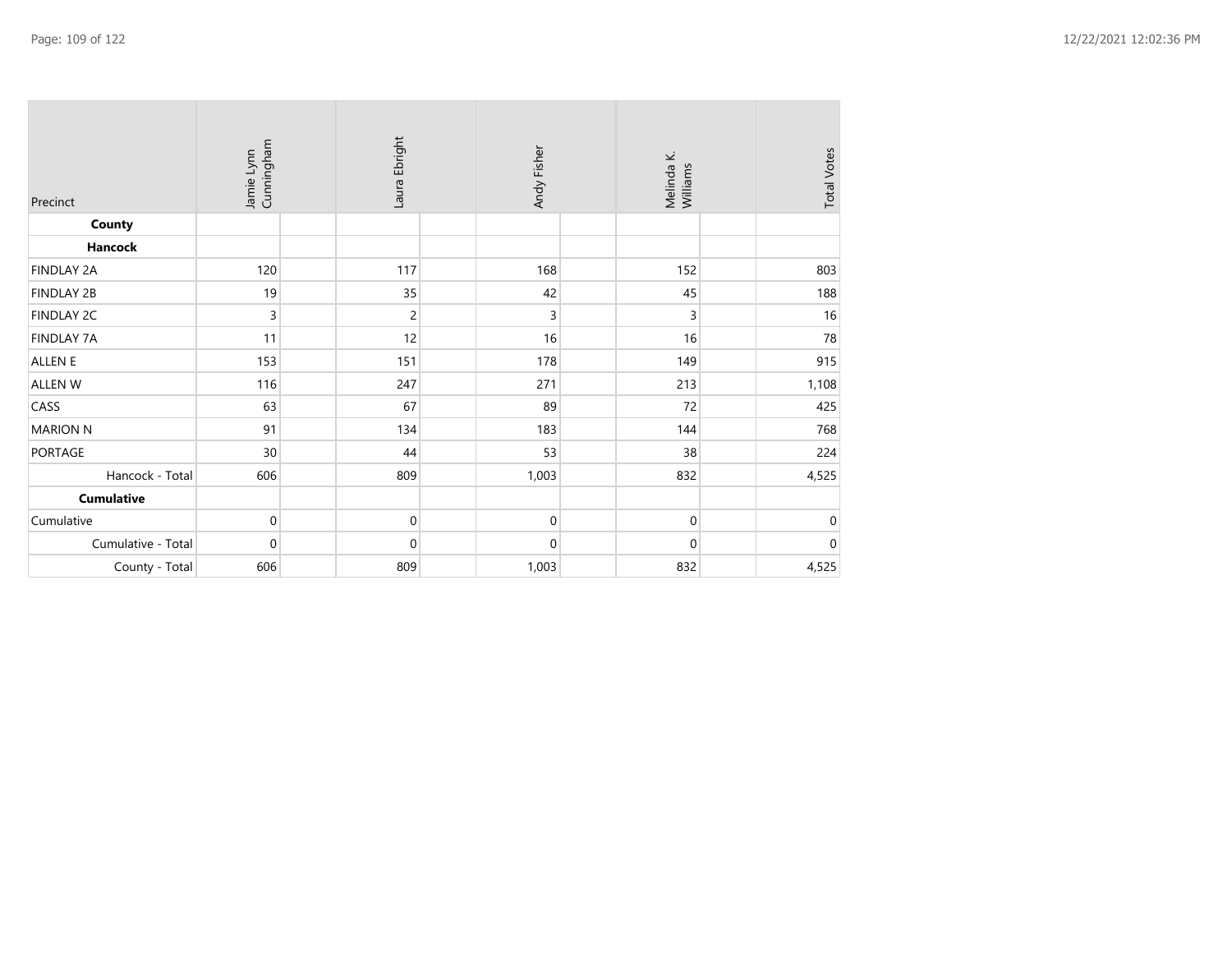# **Board of Education for Van Buren LSD - Unexpired Term Ending 12/31/2023 (Vote for 1)**

| Precinct           | <b>Times Cast</b> | Registered<br>Voters |
|--------------------|-------------------|----------------------|
| County             |                   |                      |
| Hancock            |                   |                      |
| <b>FINDLAY 2A</b>  | 327               | 978                  |
| <b>FINDLAY 2B</b>  | 70                | 187                  |
| <b>FINDLAY 2C</b>  | 6                 | 111                  |
| <b>FINDLAY 7A</b>  | 30                | 258                  |
| <b>ALLEN E</b>     | 330               | 915                  |
| <b>ALLEN W</b>     | 404               | 1,031                |
| CASS               | 162               | 401                  |
| <b>MARION N</b>    | 307               | 895                  |
| <b>PORTAGE</b>     | 87                | 280                  |
| Hancock - Total    | 1,723             | 5,056                |
| <b>Cumulative</b>  |                   |                      |
| Cumulative         | 0                 | 0                    |
| Cumulative - Total | 0                 | 0                    |
| County - Total     | 1,723             | 5,056                |

| Precinct           | Shelly K. Hindall | Michael Leifheit | <b>Total Votes</b> |
|--------------------|-------------------|------------------|--------------------|
| County             |                   |                  |                    |
| Hancock            |                   |                  |                    |
| <b>FINDLAY 2A</b>  | 129               | 144              | 273                |
| <b>FINDLAY 2B</b>  | 25                | 35               | 60                 |
| <b>FINDLAY 2C</b>  | 3                 | 3                | 6                  |
| <b>FINDLAY 7A</b>  | 14                | 12               | 26                 |
| <b>ALLEN E</b>     | 161               | 142              | 303                |
| <b>ALLEN W</b>     | 149               | 227              | 376                |
| CASS               | 77                | 64               | 141                |
| <b>MARION N</b>    | 127               | 130              | 257                |
| <b>PORTAGE</b>     | 32                | 45               | 77                 |
| Hancock - Total    | 717               | 802              | 1,519              |
| <b>Cumulative</b>  |                   |                  |                    |
| Cumulative         | $\mathbf 0$       | $\boldsymbol{0}$ | $\boldsymbol{0}$   |
| Cumulative - Total | $\mathbf 0$       | $\mathbf 0$      | $\mathbf 0$        |
| County - Total     | 717               | 802              | 1,519              |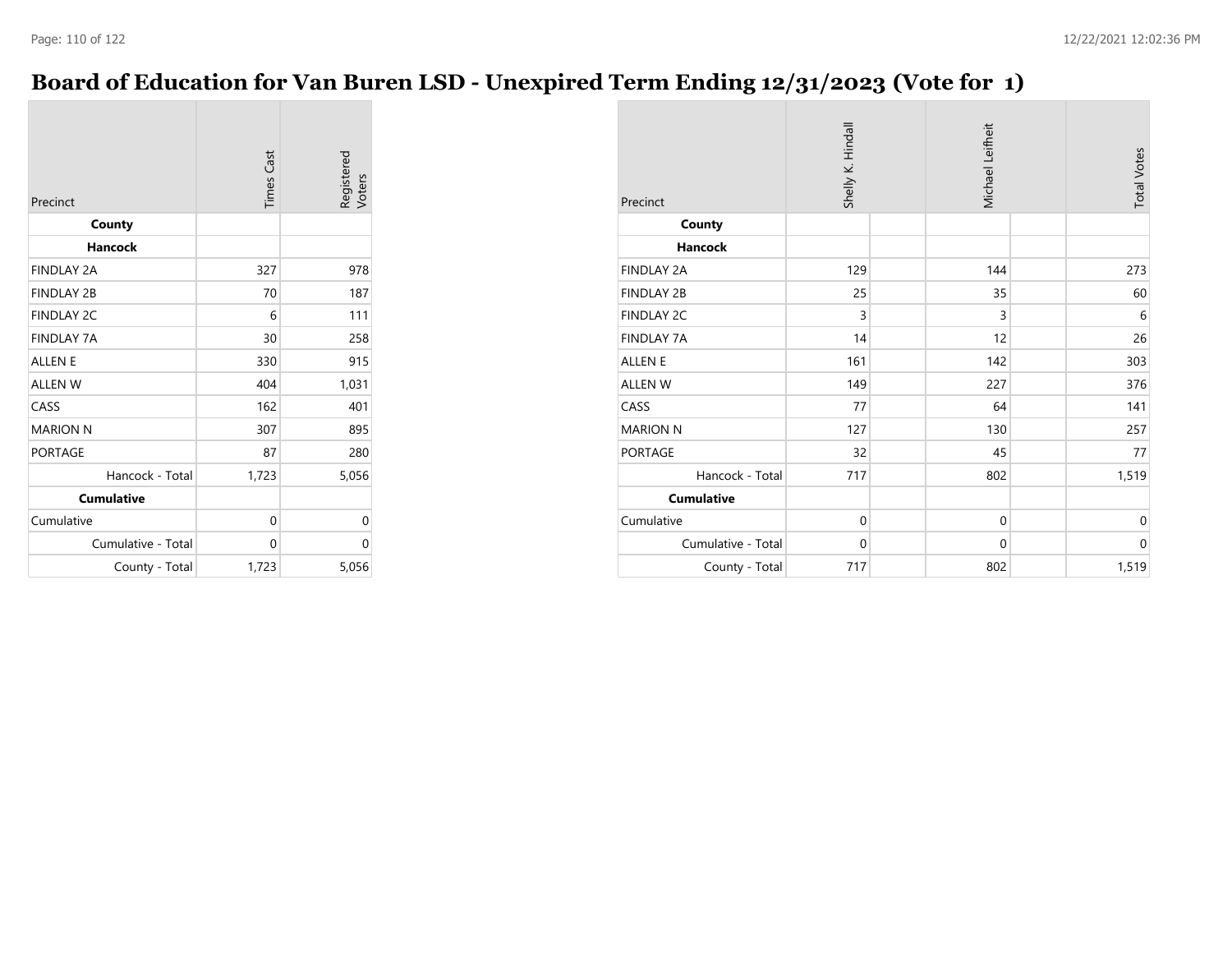# **Board of Education for Vanlue LSD (Vote for 3)**

| Precinct           | <b>Times Cast</b> | Registered<br>Voters |
|--------------------|-------------------|----------------------|
| County             |                   |                      |
| <b>Hancock</b>     |                   |                      |
| <b>AMANDA</b>      | 213               | 548                  |
| <b>BIGLICK</b>     | 91                | 424                  |
| <b>JACKSON</b>     | 0                 | 0                    |
| <b>MARION S</b>    | $\Omega$          | 0                    |
| Hancock - Total    | 304               | 972                  |
| <b>Cumulative</b>  |                   |                      |
| Cumulative         | 0                 | 0                    |
| Cumulative - Total | $\Omega$          | U                    |
| County - Total     | 304               | 972                  |

| Precinct           | Dawn M. Caudill | Sean A. Martin | <b>Total Votes</b> |
|--------------------|-----------------|----------------|--------------------|
| County             |                 |                |                    |
| <b>Hancock</b>     |                 |                |                    |
| AMANDA             | 183             | 145            | 328                |
| <b>BIGLICK</b>     | 65              | 48             | 113                |
| <b>JACKSON</b>     | $\mathbf 0$     | $\mathbf{0}$   | $\Omega$           |
| <b>MARION S</b>    | $\mathbf 0$     | $\mathbf 0$    | $\Omega$           |
| Hancock - Total    | 248             | 193            | 441                |
| <b>Cumulative</b>  |                 |                |                    |
| Cumulative         | $\mathbf 0$     | $\mathbf 0$    | $\mathbf{0}$       |
| Cumulative - Total | $\mathbf 0$     | $\mathbf{0}$   | $\Omega$           |
| County - Total     | 248             | 193            | 441                |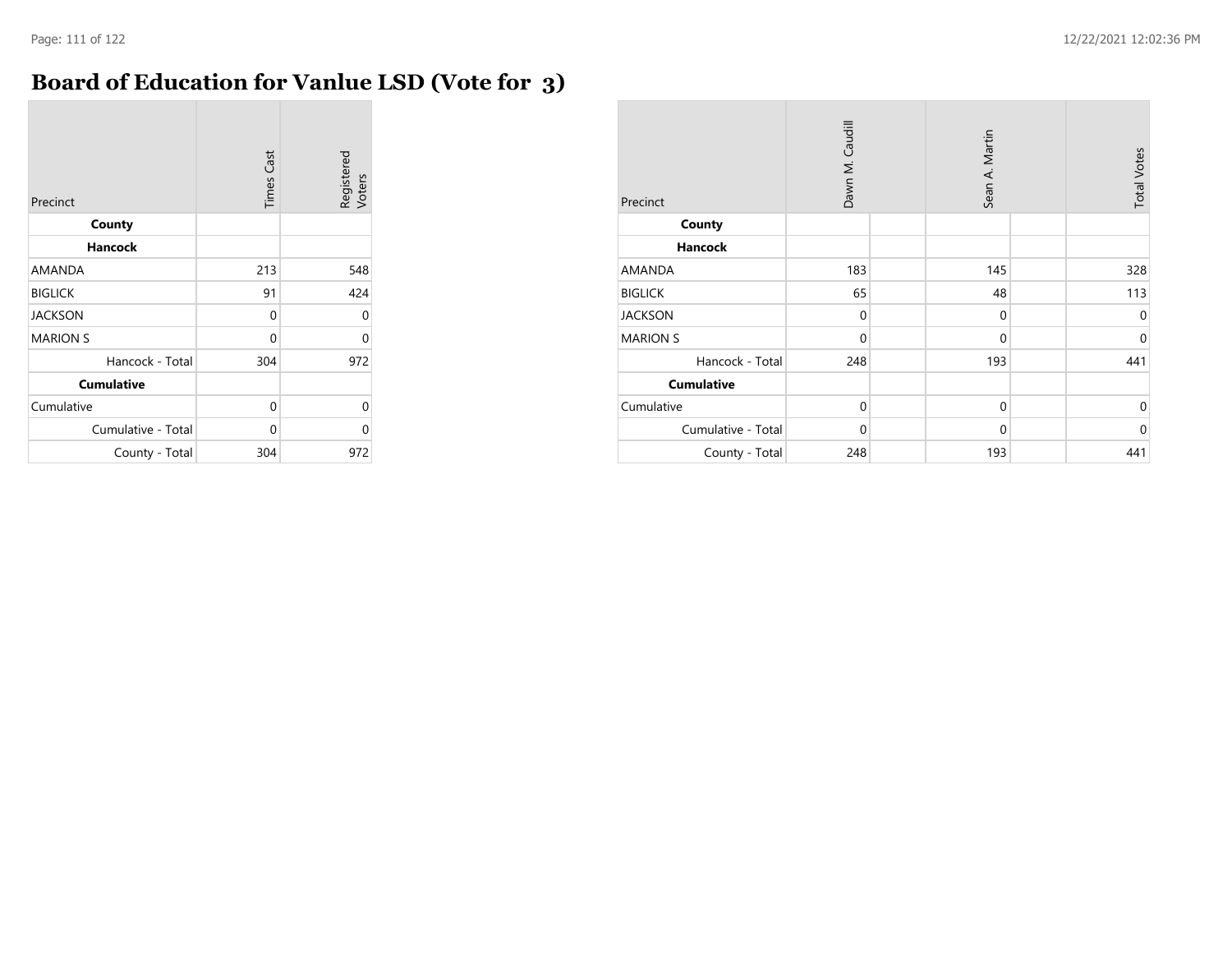# **#1 50 North Tax Levy (Renewal) (Vote for 1)**

| Precinct          | <b>Times Cast</b> | 'oter |
|-------------------|-------------------|-------|
| County<br>Hancock |                   |       |
| <b>FINDLAY 1A</b> | 68                | 886   |
| <b>FINDLAY 1B</b> | 161               | 886   |
| <b>FINDLAY 1C</b> | 73                | 981   |
| <b>FINDLAY 1D</b> | 275               | 1,080 |
| <b>FINDLAY 2A</b> | 363               | 1,133 |
| <b>FINDLAY 2B</b> | 197               | 757   |
| <b>FINDLAY 2C</b> | 217               | 825   |
| <b>FINDLAY 2D</b> | 266               | 716   |
| <b>FINDLAY 2E</b> | 295               | 1,009 |
| <b>FINDLAY 3A</b> | 311               | 1,055 |
| <b>FINDLAY 3B</b> | 197               | 929   |
| <b>FINDLAY 3C</b> | 276               | 1,100 |
| <b>FINDLAY 3D</b> | 95                | 764   |
| <b>FINDLAY 4A</b> | 103               | 824   |
| <b>FINDLAY 4B</b> | 69                | 835   |
| <b>FINDLAY 4C</b> | 116               | 620   |
| <b>FINDLAY 4D</b> | 245               | 880   |
| <b>FINDLAY 4E</b> | 118               | 643   |
| <b>FINDLAY 5A</b> | 286               | 1,003 |
| <b>FINDLAY 5B</b> | 203               | 751   |
| <b>FINDLAY 5C</b> | 193               | 979   |
| <b>FINDLAY 5D</b> | 333               | 1,048 |
| <b>FINDLAY 5E</b> | 93                | 645   |
| <b>FINDLAY 6A</b> | 60                | 509   |
| <b>FINDLAY 6B</b> | 66                | 818   |
| <b>FINDLAY 6C</b> | 132               | 795   |
| <b>FINDLAY 6D</b> | 94                | 671   |
| <b>FINDLAY 7A</b> | 180               | 893   |
| <b>FINDLAY 7B</b> | 143               | 766   |

| Precinct          | FOR THE TAX LEVY | AGAINST THE TAX<br>LEVY | <b>Total Votes</b> |
|-------------------|------------------|-------------------------|--------------------|
| County            |                  |                         |                    |
| Hancock           |                  |                         |                    |
| <b>FINDLAY 1A</b> | 44               | 23                      | 67                 |
| <b>FINDLAY 1B</b> | 116              | 44                      | 160                |
| FINDLAY 1C        | 59               | 14                      | 73                 |
| <b>FINDLAY 1D</b> | 193              | 81                      | 274                |
| <b>FINDLAY 2A</b> | 277              | 83                      | 360                |
| <b>FINDLAY 2B</b> | 149              | 47                      | 196                |
| <b>FINDLAY 2C</b> | 171              | 46                      | 217                |
| <b>FINDLAY 2D</b> | 187              | 79                      | 266                |
| <b>FINDLAY 2E</b> | 227              | 67                      | 294                |
| <b>FINDLAY 3A</b> | 227              | 84                      | 311                |
| <b>FINDLAY 3B</b> | 116              | 78                      | 194                |
| FINDLAY 3C        | 204              | 68                      | 272                |
| <b>FINDLAY 3D</b> | 63               | 32                      | 95                 |
| FINDLAY 4A        | 67               | 36                      | 103                |
| FINDLAY 4B        | 53               | 16                      | 69                 |
| FINDLAY 4C        | 84               | 32                      | 116                |
| FINDLAY 4D        | 170              | 73                      | 243                |
| FINDLAY 4E        | 87               | 31                      | 118                |
| <b>FINDLAY 5A</b> | 216              | 68                      | 284                |
| <b>FINDLAY 5B</b> | 158              | 45                      | 203                |
| <b>FINDLAY 5C</b> | 124              | 67                      | 191                |
| <b>FINDLAY 5D</b> | 230              | 99                      | 329                |
| <b>FINDLAY 5E</b> | 46               | 46                      | 92                 |
| FINDLAY 6A        | 24               | 36                      | 60                 |
| <b>FINDLAY 6B</b> | 38               | 27                      | 65                 |
| FINDLAY 6C        | 87               | 44                      | 131                |
| FINDLAY 6D        | 68               | 25                      | 93                 |
| <b>FINDLAY 7A</b> | 128              | 48                      | 176                |
| <b>FINDLAY 7B</b> | 101              | 42                      | 143                |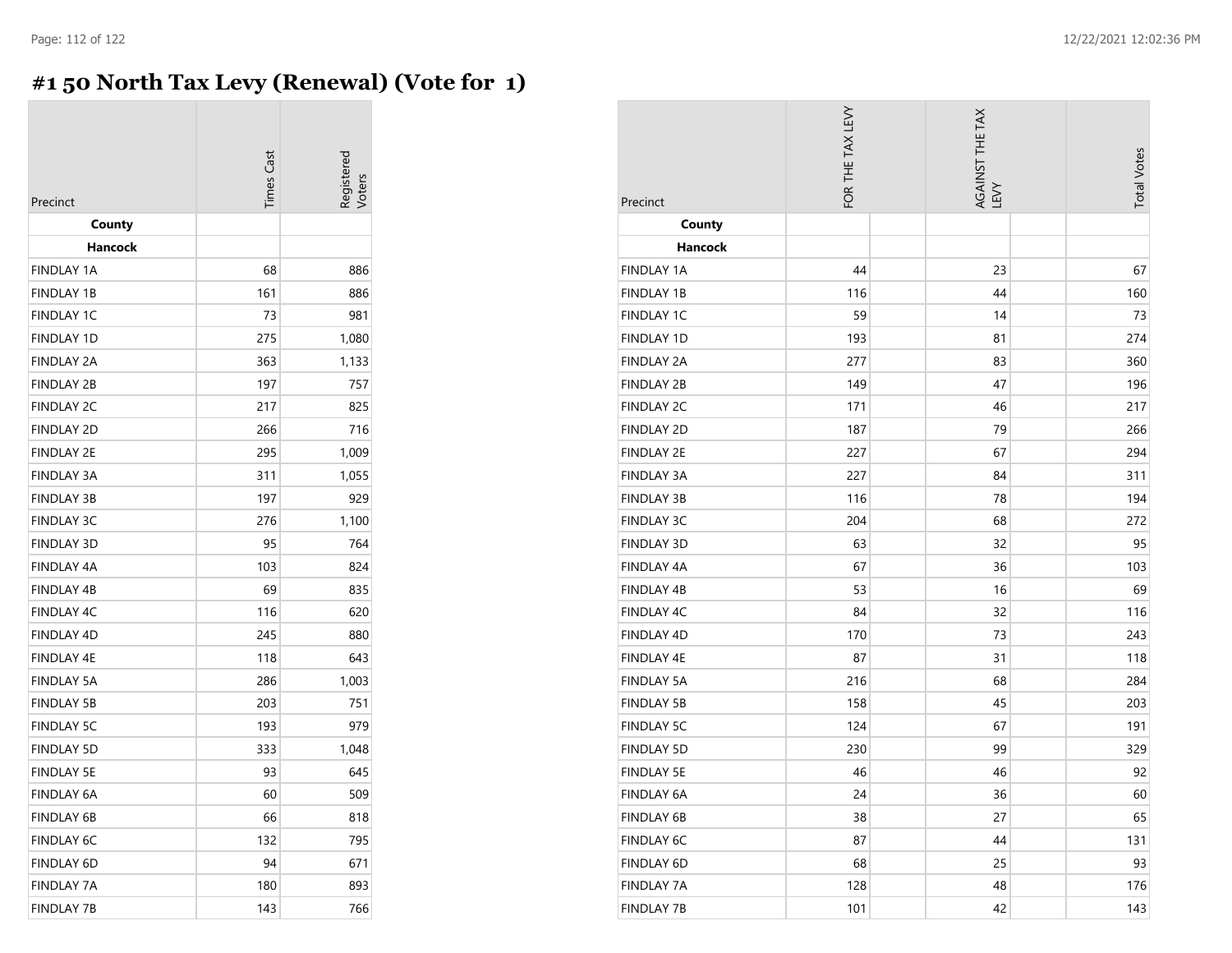| Precinct          | <b>Times Cast</b> | Registered<br>Voters |
|-------------------|-------------------|----------------------|
| FINDLAY 7C        | 198               | 751                  |
| FINDLAY 7D        | 124               | 645                  |
| <b>FINDLAY 7E</b> | 67                | 613                  |
| FOSTORIA S        | 165               | 943                  |
| <b>FOSTORIA N</b> | 231               | 973                  |
| ALLEN E           | 330               | 915                  |
| ALLEN W           | 405               | 1,035                |
| AMANDA            | 252               | 739                  |
| <b>BIGLICK</b>    | 219               | 927                  |
| <b>BLANCHARD</b>  | 234               | 840                  |
| CASS              | 270               | 709                  |
| DELAWARE          | 313               | 843                  |
| EAGLE             | 290               | 838                  |
| JACKSON           | 256               | 740                  |
| LIBERTY N         | 173               | 759                  |
| LIBERTY NE        | 192               | 819                  |
| LIBERTY NW        | 291               | 1,136                |
| LIBERTY SE        | 166               | 1,244                |
| LIBERTY SW        | 274               | 1,002                |
| MADISON E         | 228               | 714                  |
| MADISON W         | 329               | 884                  |
| MARION N          | 361               | 1,083                |
| <b>MARION S</b>   | 357               | 1,412                |
| MCCOMB            | 347               | 961                  |
| ORANGE            | 247               | 972                  |
| PLEASANT          | 157               | 546                  |
| PORTAGE           | 160               | 520                  |
| UNION E           | 155               | 589                  |
| UNION W           | 183               | 632                  |
| <b>VAN BUREN</b>  | 229               | 683                  |
| WASHINGTON        | 247               | 1,037                |
| Hancock - Total   | 12,678            | 51,305               |

| Precinct          | FOR THE TAX LEVY | AGAINST THE TAX<br>TEVA | <b>Total Votes</b> |
|-------------------|------------------|-------------------------|--------------------|
| <b>FINDLAY 7C</b> | 129              | 67                      | 196                |
| <b>FINDLAY 7D</b> | 88               | 36                      | 124                |
| FINDLAY 7E        | 39               | 28                      | 67                 |
| <b>FOSTORIA S</b> | 116              | 48                      | 164                |
| <b>FOSTORIA N</b> | 148              | 79                      | 227                |
| ALLEN E           | 195              | 129                     | 324                |
| <b>ALLEN W</b>    | 289              | 112                     | 401                |
| AMANDA            | 150              | 97                      | 247                |
| <b>BIGLICK</b>    | 142              | 76                      | 218                |
| <b>BLANCHARD</b>  | 124              | 107                     | 231                |
| CASS              | 155              | 113                     | 268                |
| DELAWARE          | 173              | 136                     | 309                |
| <b>EAGLE</b>      | 177              | 110                     | 287                |
| <b>JACKSON</b>    | 166              | 90                      | 256                |
| <b>LIBERTY N</b>  | 121              | 51                      | 172                |
| LIBERTY NE        | 135              | 57                      | 192                |
| <b>LIBERTY NW</b> | 199              | 90                      | 289                |
| <b>LIBERTY SE</b> | 124              | 42                      | 166                |
| <b>LIBERTY SW</b> | 195              | 77                      | 272                |
| <b>MADISON E</b>  | 166              | 58                      | 224                |
| <b>MADISON W</b>  | 225              | 98                      | 323                |
| <b>MARION N</b>   | 240              | 121                     | 361                |
| <b>MARION S</b>   | 231              | 123                     | 354                |
| <b>MCCOMB</b>     | 254              | 93                      | 347                |
| ORANGE            | 152              | 90                      | 242                |
| PLEASANT          | 97               | 58                      | 155                |
| <b>PORTAGE</b>    | 88               | 68                      | 156                |
| <b>UNION E</b>    | 100              | 53                      | 153                |
| <b>UNION W</b>    | 118              | 65                      | 183                |
| <b>VAN BUREN</b>  | 140              | 84                      | 224                |
| <b>WASHINGTON</b> | 155              | 91                      | 246                |
| Hancock - Total   | 8,545            | 4,028                   | 12,573             |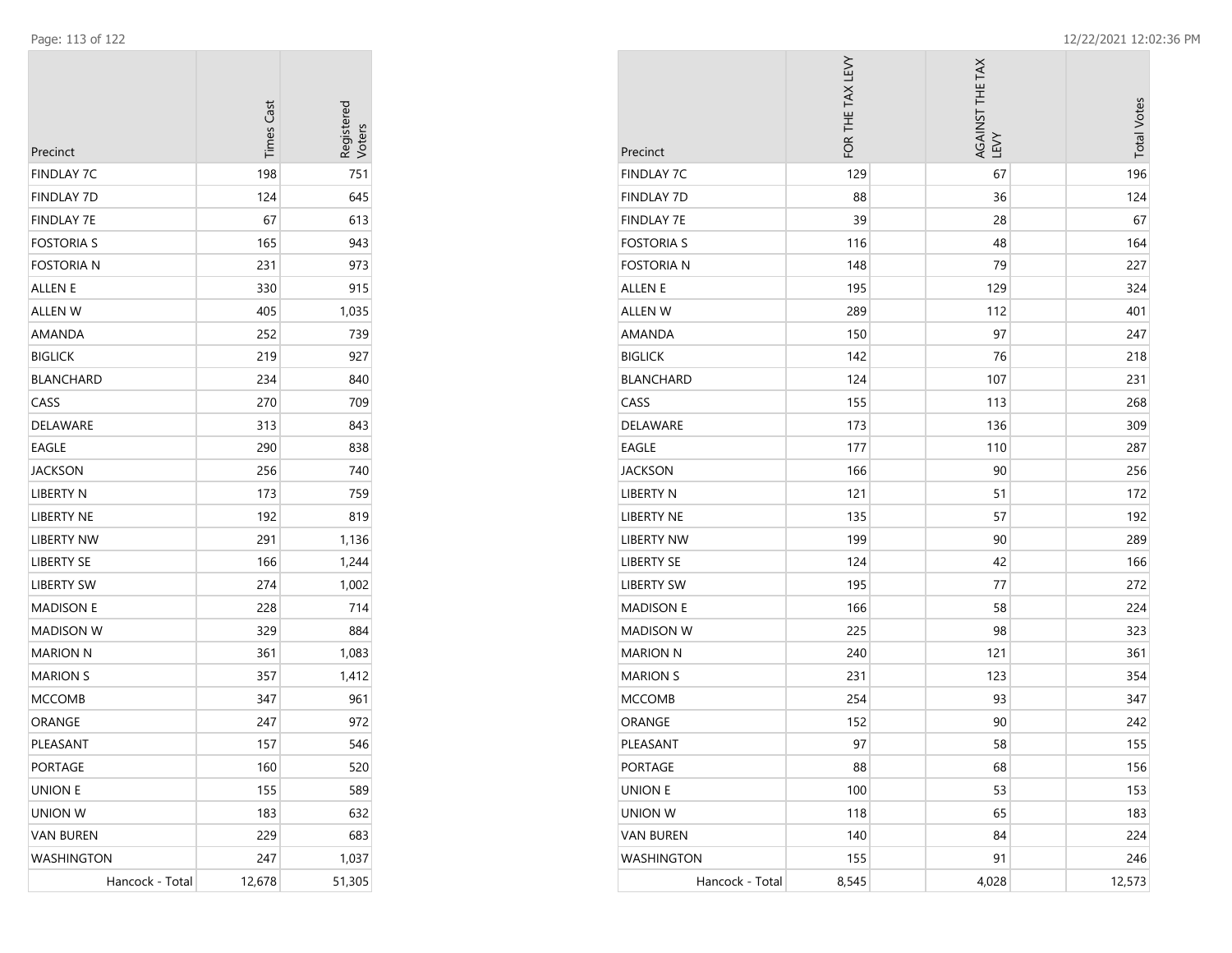| Precinct           | <b>Times Cast</b> | Registered<br>Voters |
|--------------------|-------------------|----------------------|
| <b>Cumulative</b>  |                   |                      |
| Cumulative         | U                 |                      |
| Cumulative - Total | U                 |                      |
| County - Total     | 12,678            | 51,305               |

| Precinct           | щ<br>芒<br>EOR | 半<br>š<br><b>GAI</b><br>向 | <b>Total Votes</b> |
|--------------------|---------------|---------------------------|--------------------|
| <b>Cumulative</b>  |               |                           |                    |
| Cumulative         |               |                           |                    |
| Cumulative - Total |               |                           |                    |
| County - Total     | 8,545         | 4,028                     | 12,573             |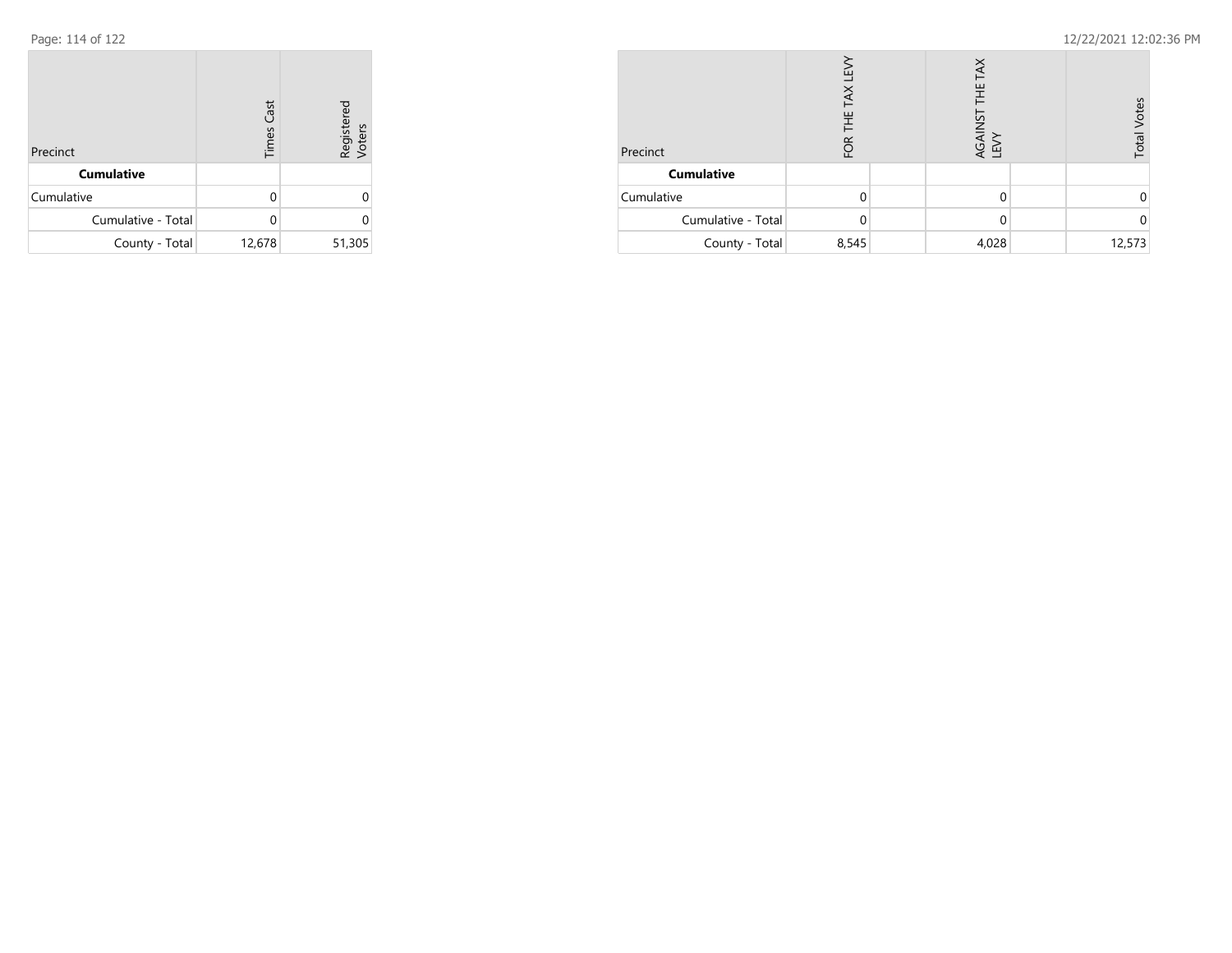# **#2 Fostoria City Charter Amendment (Vote for 1)**

| Precinct           | <b>Times Cast</b> | Registered<br>Voters |
|--------------------|-------------------|----------------------|
| County             |                   |                      |
| Hancock            |                   |                      |
| <b>FOSTORIA S</b>  | 165               | 943                  |
| <b>FOSTORIA N</b>  | 231               | 973                  |
| Hancock - Total    | 396               | 1,916                |
| <b>Cumulative</b>  |                   |                      |
| Cumulative         | 0                 | 0                    |
| Cumulative - Total | 0                 | U                    |
| County - Total     | 396               | 1,916                |

| Precinct           | YES          | $\frac{1}{2}$ | <b>Total Votes</b> |
|--------------------|--------------|---------------|--------------------|
| County             |              |               |                    |
| <b>Hancock</b>     |              |               |                    |
| <b>FOSTORIA S</b>  | 75           | 89            | 164                |
| <b>FOSTORIA N</b>  | 108          | 119           | 227                |
| Hancock - Total    | 183          | 208           | 391                |
| <b>Cumulative</b>  |              |               |                    |
| Cumulative         | $\mathbf{0}$ | $\mathbf{0}$  | $\pmb{0}$          |
| Cumulative - Total | $\mathbf 0$  | $\mathbf 0$   | $\mathbf 0$        |
| County - Total     | 183          | 208           | 391                |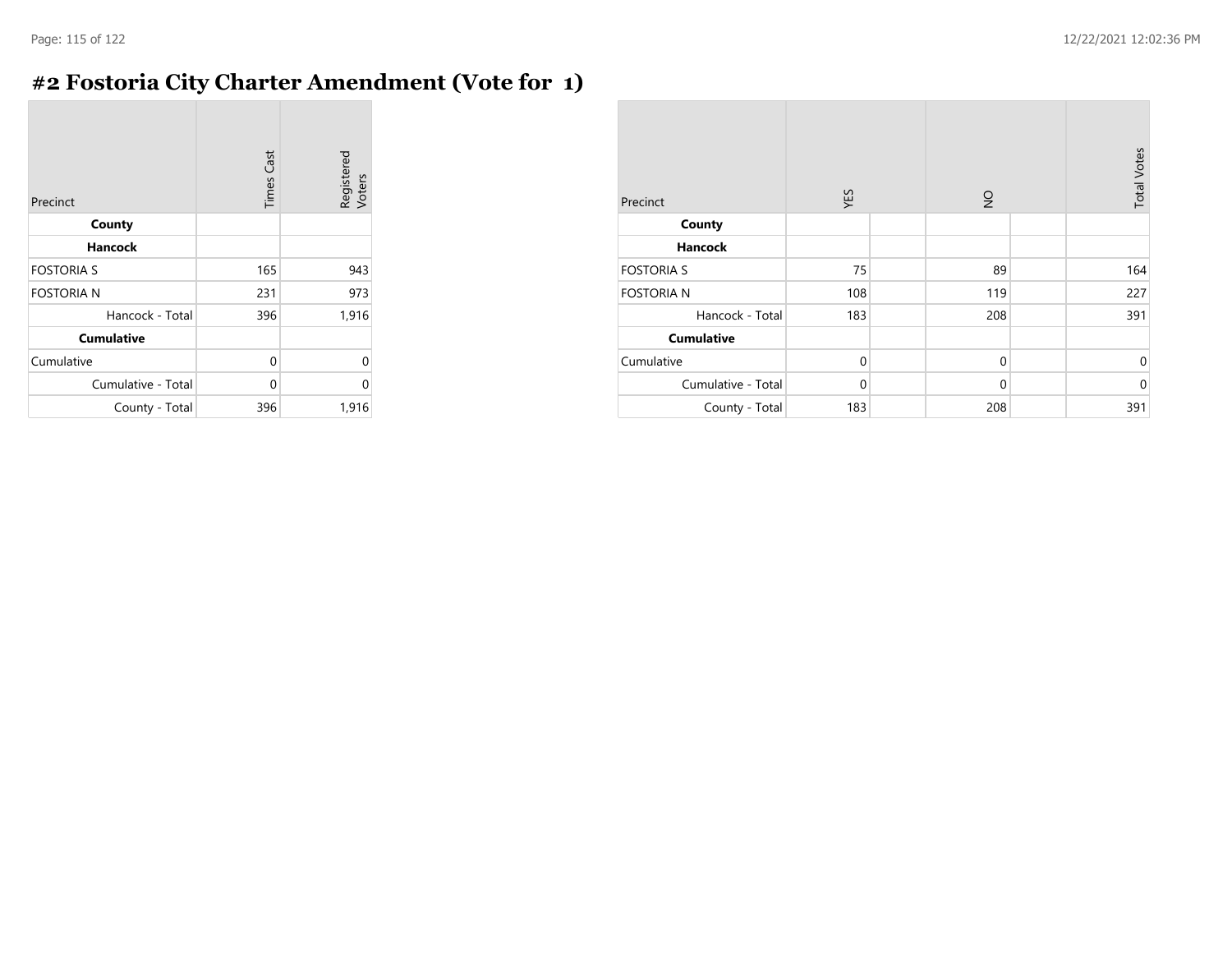# **#3 Arlington Village Tax Levy (Replacement) (Vote for 1)**

| Precinct           | <b>Times Cast</b> | Registered<br>Voters |
|--------------------|-------------------|----------------------|
| County             |                   |                      |
| <b>Hancock</b>     |                   |                      |
| <b>MADISON E</b>   | 129               | 431                  |
| <b>MADISON W</b>   | 213               | 573                  |
| Hancock - Total    | 342               | 1,004                |
| <b>Cumulative</b>  |                   |                      |
| Cumulative         | 0                 | 0                    |
| Cumulative - Total | $\Omega$          | 0                    |
| County - Total     | 342               | 1,004                |

| Precinct           | FOR THE TAX LEVY | AGAINST THE TAX<br>LEVY | <b>Total Votes</b> |
|--------------------|------------------|-------------------------|--------------------|
| County             |                  |                         |                    |
| <b>Hancock</b>     |                  |                         |                    |
| <b>MADISON E</b>   | 103              | 25                      | 128                |
| <b>MADISON W</b>   | 170              | 41                      | 211                |
| Hancock - Total    | 273              | 66                      | 339                |
| <b>Cumulative</b>  |                  |                         |                    |
| Cumulative         | $\mathbf 0$      | 0                       | $\Omega$           |
| Cumulative - Total | $\mathbf 0$      | $\mathbf 0$             | $\mathbf{0}$       |
| County - Total     | 273              | 66                      | 339                |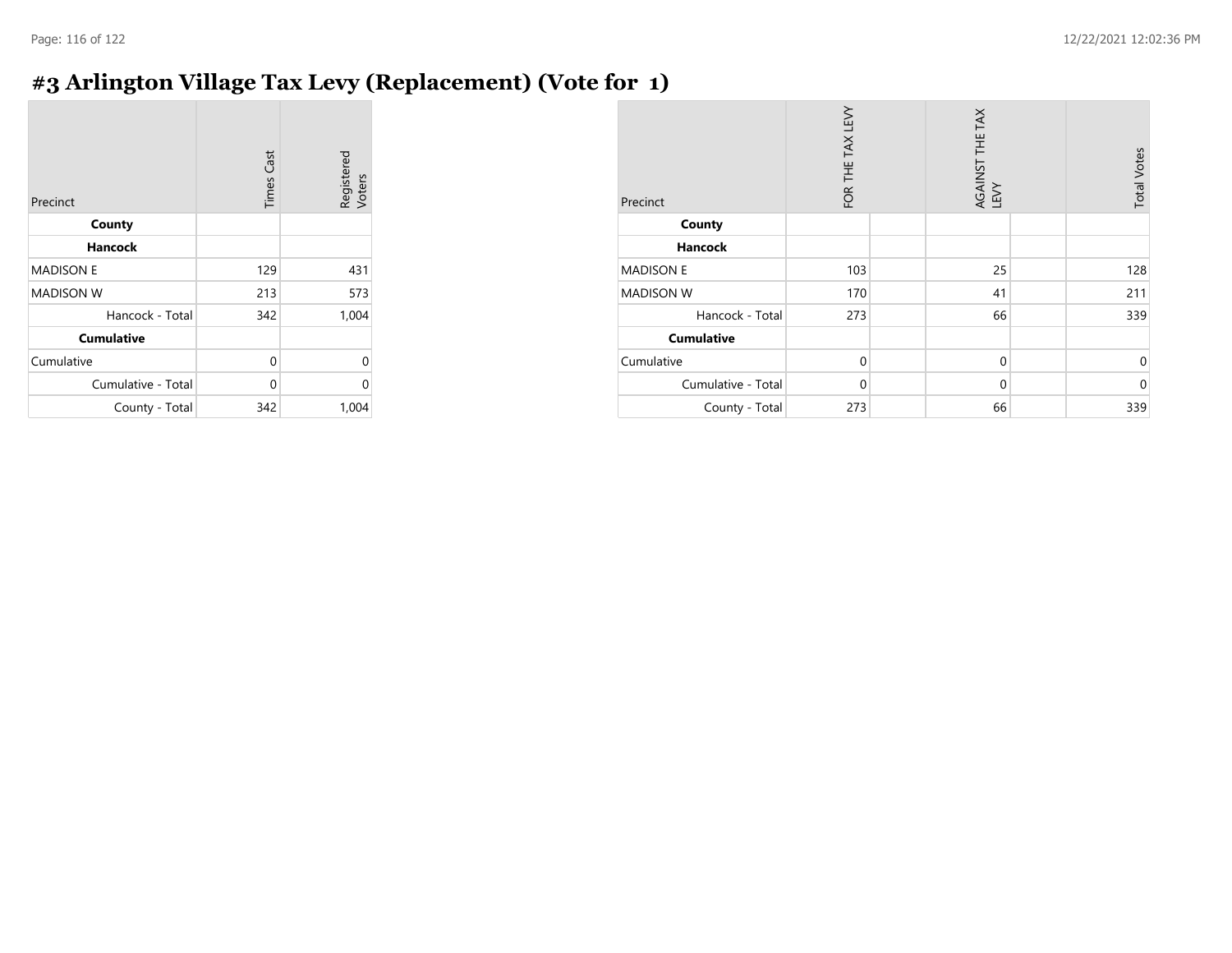$\sim$ 

# **#4 Amanda Twp Tax Levy (Renewal) (Vote for 1)**

| Precinct           | Cast<br>Times | Registered<br>Voters |
|--------------------|---------------|----------------------|
| County             |               |                      |
| <b>Hancock</b>     |               |                      |
| <b>AMANDA</b>      | 252           | 739                  |
| Hancock - Total    | 252           | 739                  |
| <b>Cumulative</b>  |               |                      |
| Cumulative         | 0             | U                    |
| Cumulative - Total | 0             | U                    |
| County - Total     | 252           | 739                  |

| Precinct           | FOR THE TAX LEVY | AGAINST THE TAX<br>LEVY | <b>Total Votes</b> |
|--------------------|------------------|-------------------------|--------------------|
| County             |                  |                         |                    |
| <b>Hancock</b>     |                  |                         |                    |
| AMANDA             | 197              | 52                      | 249                |
| Hancock - Total    | 197              | 52                      | 249                |
| <b>Cumulative</b>  |                  |                         |                    |
| Cumulative         | $\mathbf{0}$     | $\mathbf 0$             | $\mathbf 0$        |
| Cumulative - Total | $\Omega$         | $\mathbf 0$             | $\mathbf 0$        |
| County - Total     | 197              | 52                      | 249                |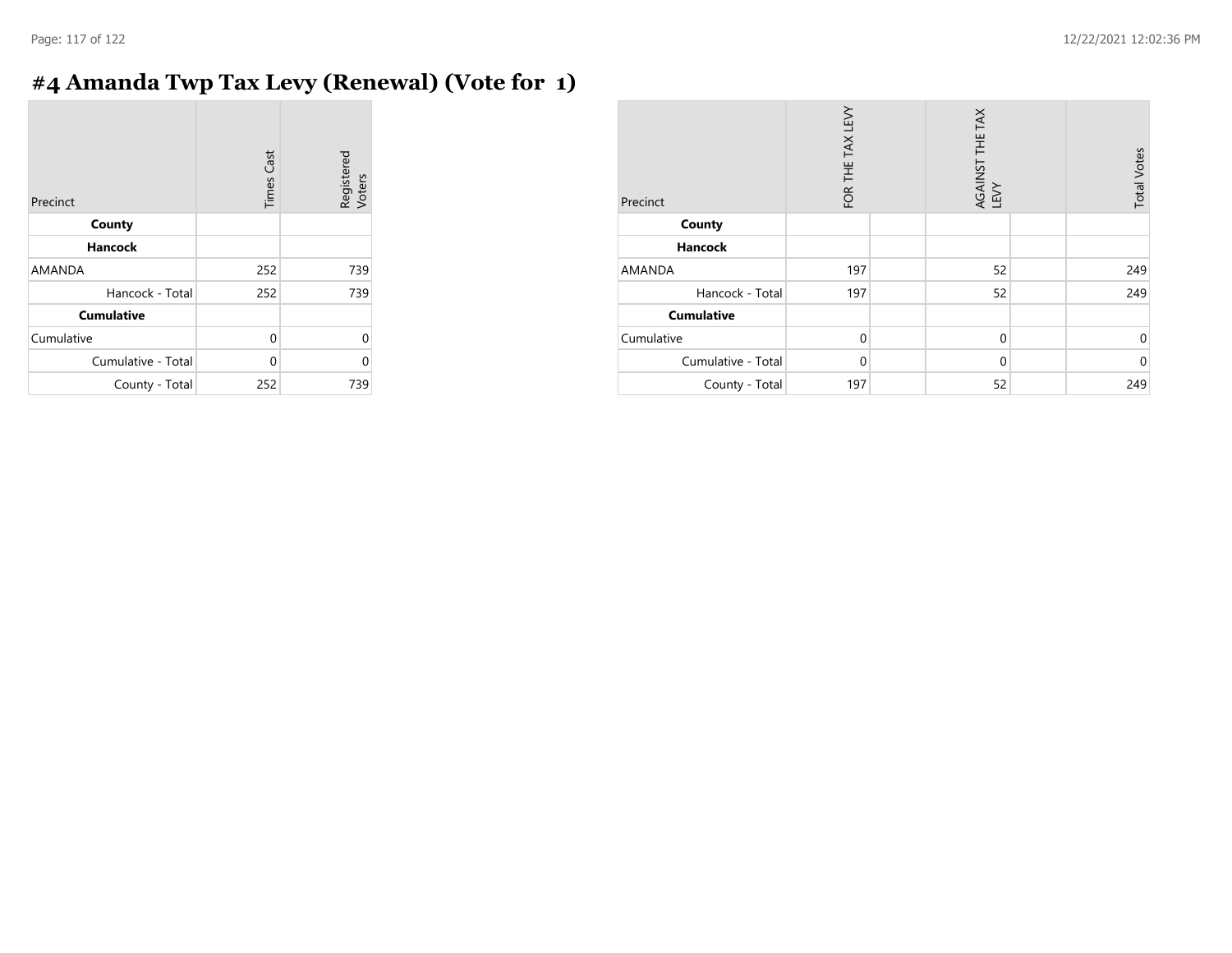$\sim$ 

# **#5 Ada EVSD Income Tax (Renewal) (Vote for 1)**

| Precinct           | <b>Times Cast</b> | Registered<br>Voters |
|--------------------|-------------------|----------------------|
| County             |                   |                      |
| <b>Hancock</b>     |                   |                      |
| <b>ORANGE</b>      | 44                | 32                   |
| Hancock - Total    | 44                | 32                   |
| <b>Cumulative</b>  |                   |                      |
| Cumulative         | 0                 | $\Omega$             |
| Cumulative - Total | 0                 | 0                    |
| County - Total     | 44                | 32                   |

| Precinct           | FOR THE TAX | AGAINST THE TAX | <b>Total Votes</b> |
|--------------------|-------------|-----------------|--------------------|
| County             |             |                 |                    |
| <b>Hancock</b>     |             |                 |                    |
| ORANGE             | 22          | 22              | 44                 |
| Hancock - Total    | 22          | 22              | 44                 |
| <b>Cumulative</b>  |             |                 |                    |
| Cumulative         | $\Omega$    | $\mathbf 0$     | $\mathbf 0$        |
| Cumulative - Total | $\Omega$    | $\mathbf 0$     | $\Omega$           |
| County - Total     | 22          | 22              | 44                 |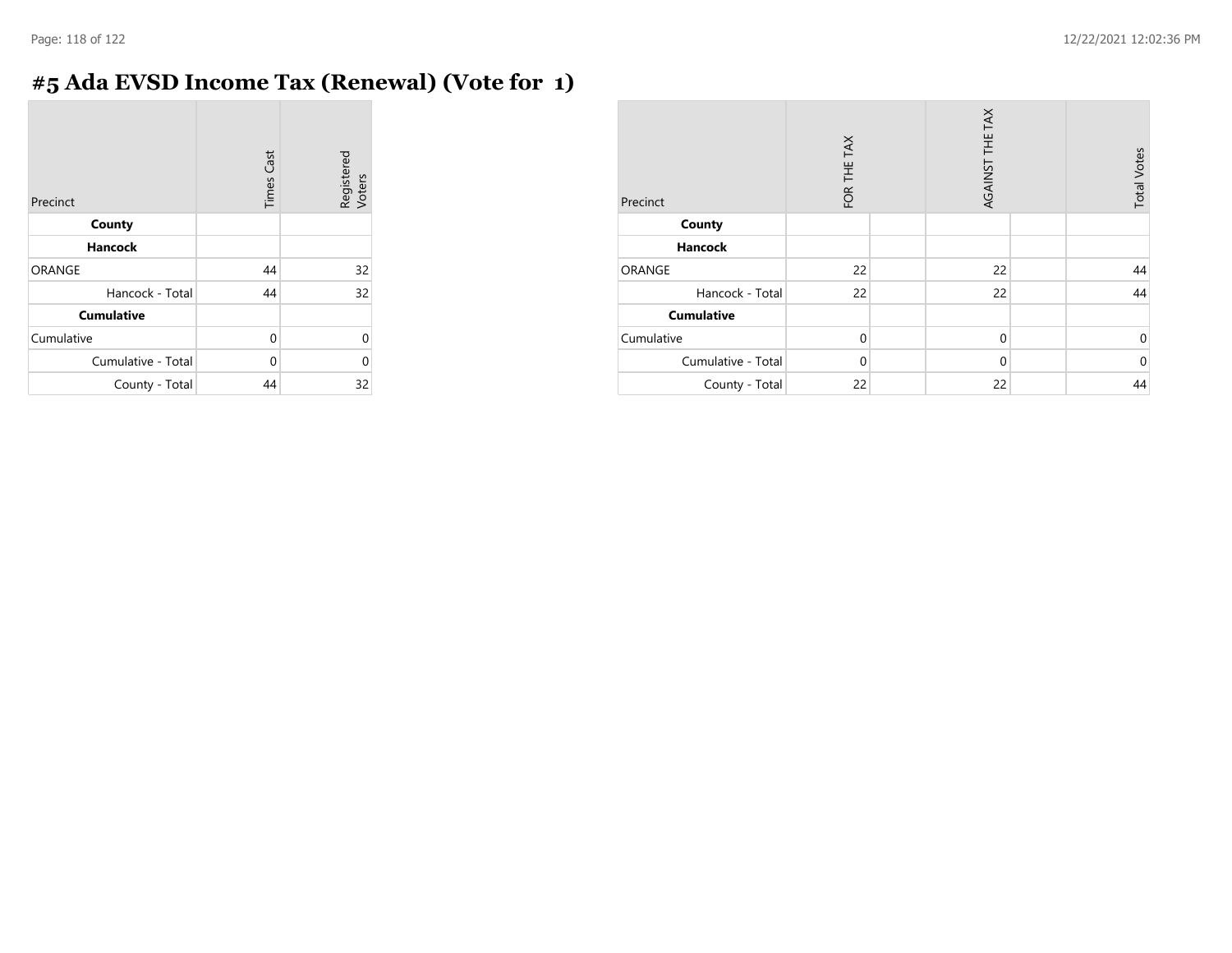# **#6 Ada Public Library Tax Levy (Renewal) (Vote for 1)**

| Precinct           | <b>Times Cast</b> | Registered<br>Voters |
|--------------------|-------------------|----------------------|
| County             |                   |                      |
| <b>Hancock</b>     |                   |                      |
| <b>ORANGE</b>      | 44                | 32                   |
| Hancock - Total    | 44                | 32                   |
| <b>Cumulative</b>  |                   |                      |
| Cumulative         | 0                 |                      |
| Cumulative - Total | 0                 |                      |
| County - Total     | 44                | 32                   |

| Precinct           | FOR THE TAX LEVY | AGAINST THE TAX<br>LEVY | <b>Total Votes</b> |
|--------------------|------------------|-------------------------|--------------------|
| County             |                  |                         |                    |
| <b>Hancock</b>     |                  |                         |                    |
| ORANGE             | 20               | 24                      | 44                 |
| Hancock - Total    | 20               | 24                      | 44                 |
| <b>Cumulative</b>  |                  |                         |                    |
| Cumulative         | $\Omega$         | $\mathbf 0$             | 0                  |
| Cumulative - Total | $\Omega$         | $\mathbf 0$             | $\mathbf 0$        |
| County - Total     | 20               | 24                      | 44                 |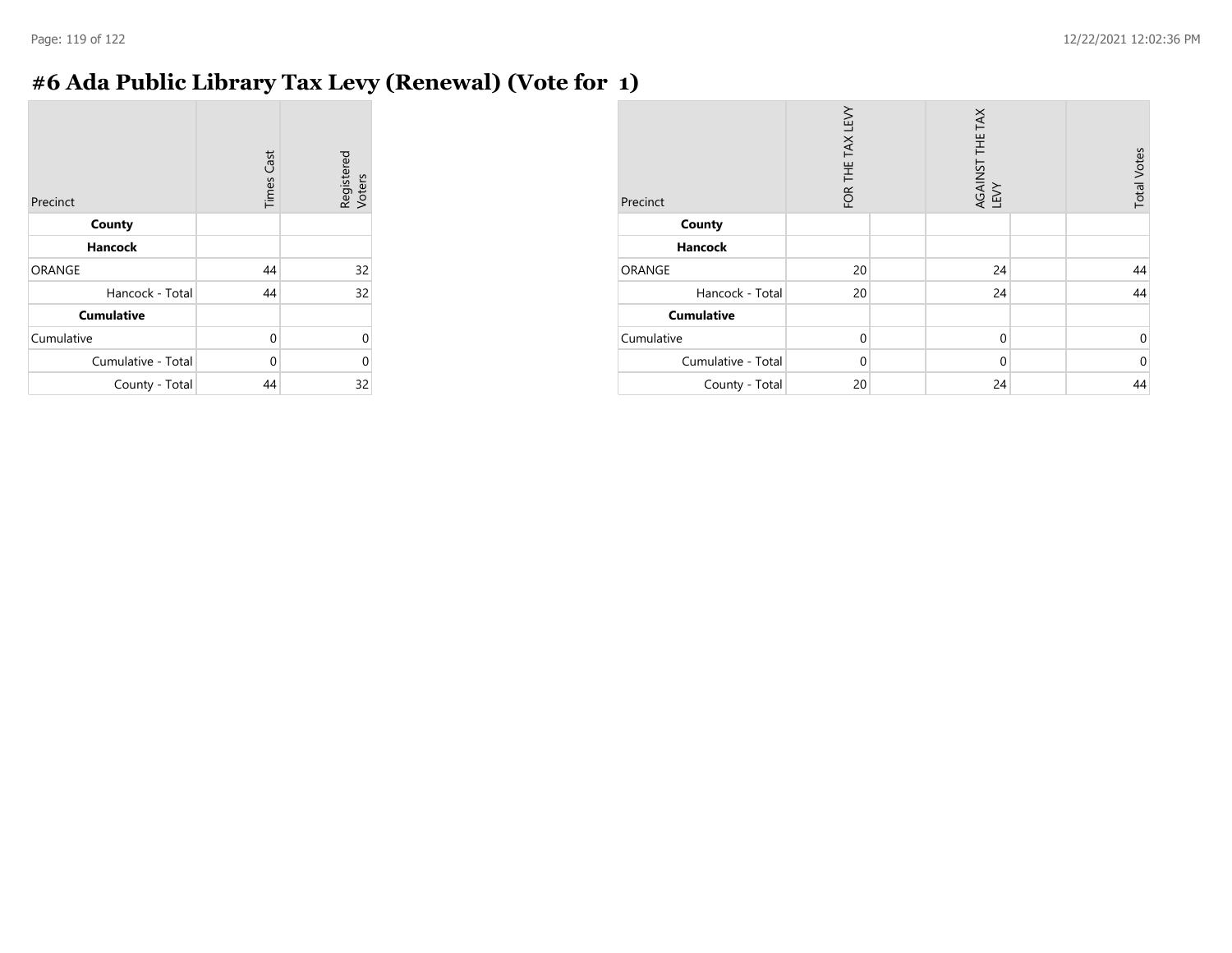# **#7 NW Hancock Joint FD Tax Levy (Renewal) (Vote for 1)**

| Precinct           | <b>Times Cast</b> | Registered<br>Voters |
|--------------------|-------------------|----------------------|
| County             |                   |                      |
| <b>Hancock</b>     |                   |                      |
| <b>MCCOMB</b>      | 347               | 961                  |
| PLEASANT           | 157               | 546                  |
| <b>PORTAGE</b>     | 160               | 520                  |
| Hancock - Total    | 664               | 2,027                |
| <b>Cumulative</b>  |                   |                      |
| Cumulative         | $\Omega$          | 0                    |
| Cumulative - Total | 0                 | 0                    |
| County - Total     | 664               | 2,027                |

| Precinct           | FOR THE TAX LEVY | AGAINST THE TAX<br>LEVY | <b>Total Votes</b> |
|--------------------|------------------|-------------------------|--------------------|
| County             |                  |                         |                    |
| <b>Hancock</b>     |                  |                         |                    |
| <b>MCCOMB</b>      | 277              | 66                      | 343                |
| PLEASANT           | 131              | 25                      | 156                |
| <b>PORTAGE</b>     | 114              | 43                      | 157                |
| Hancock - Total    | 522              | 134                     | 656                |
| <b>Cumulative</b>  |                  |                         |                    |
| Cumulative         | $\mathbf 0$      | $\mathbf{0}$            | $\Omega$           |
| Cumulative - Total | $\mathbf 0$      | $\mathbf{0}$            | $\Omega$           |
| County - Total     | 522              | 134                     | 656                |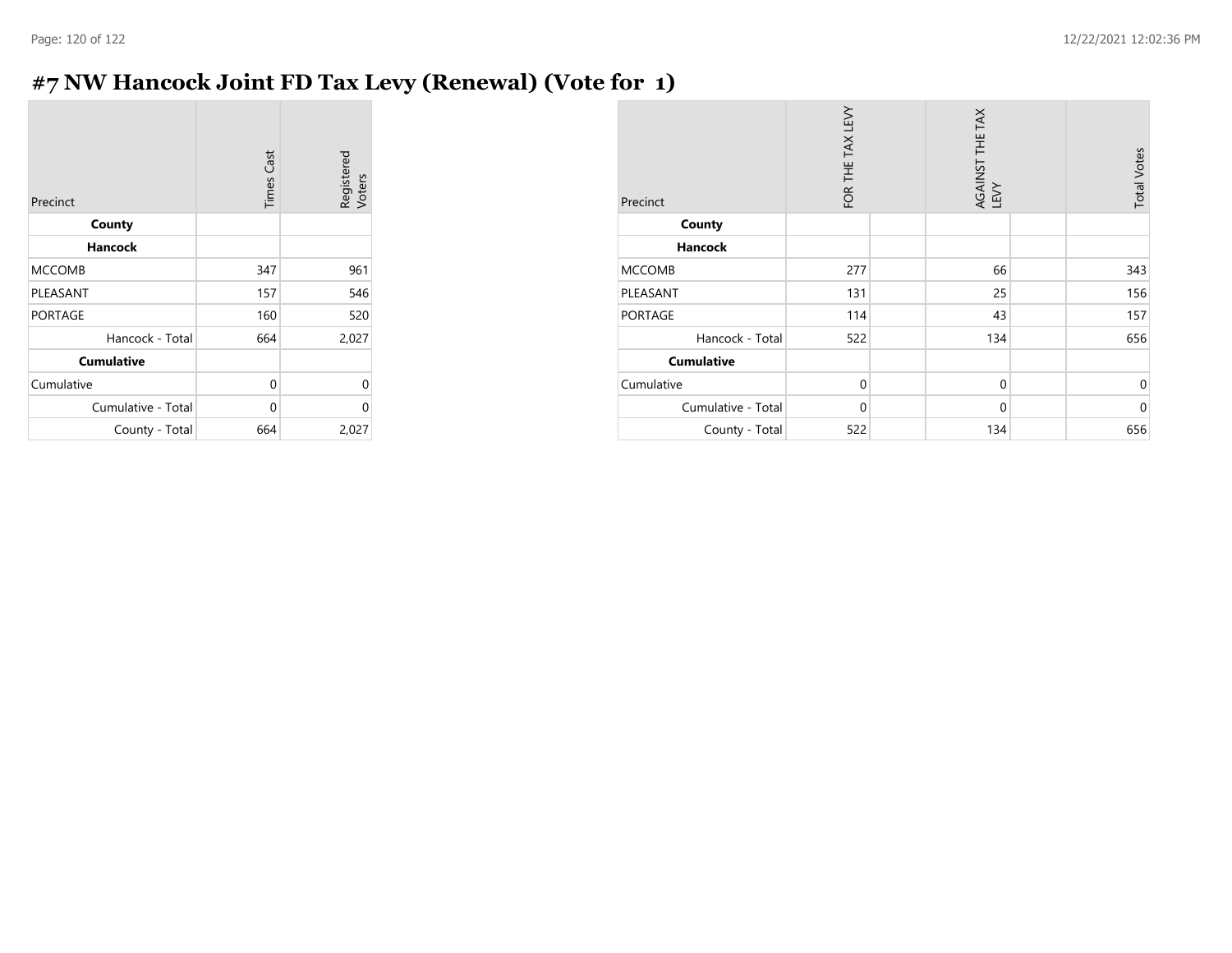# **#8 PMP Joint Ambulance Tax Levy (Renewal) (Vote for 1)**

| Precinct           | <b>Times Cast</b> | Registered<br>Voters |
|--------------------|-------------------|----------------------|
| County             |                   |                      |
| <b>Hancock</b>     |                   |                      |
| <b>MCCOMB</b>      | 347               | 961                  |
| PLEASANT           | 157               | 546                  |
| <b>PORTAGE</b>     | 160               | 520                  |
| Hancock - Total    | 664               | 2,027                |
| <b>Cumulative</b>  |                   |                      |
| Cumulative         | $\Omega$          | 0                    |
| Cumulative - Total | $\Omega$          | 0                    |
| County - Total     | 664               | 2,027                |

| Precinct           | FOR THE TAX LEVY | AGAINST THE TAX<br>LEVY | <b>Total Votes</b> |
|--------------------|------------------|-------------------------|--------------------|
| County             |                  |                         |                    |
| <b>Hancock</b>     |                  |                         |                    |
| <b>MCCOMB</b>      | 268              | 76                      | 344                |
| PLEASANT           | 124              | 30                      | 154                |
| <b>PORTAGE</b>     | 109              | 47                      | 156                |
| Hancock - Total    | 501              | 153                     | 654                |
| <b>Cumulative</b>  |                  |                         |                    |
| Cumulative         | $\mathbf 0$      | $\mathbf{0}$            | $\Omega$           |
| Cumulative - Total | $\mathbf 0$      | $\mathbf{0}$            | $\Omega$           |
| County - Total     | 501              | 153                     | 654                |